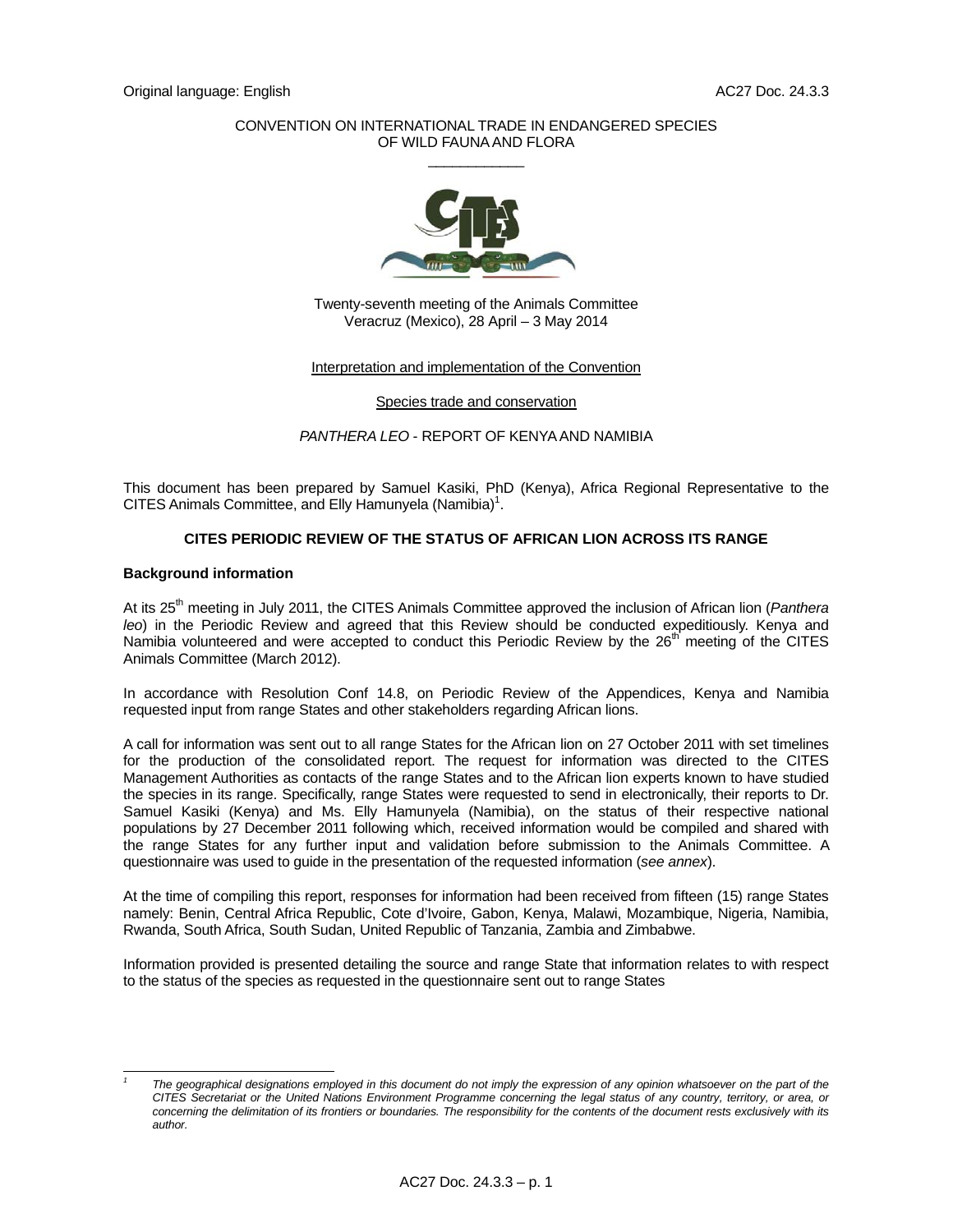### 1. Taxonomy

| Class:<br>1.1               | Mammalia                                                                  |
|-----------------------------|---------------------------------------------------------------------------|
| 1.2 Order:                  | Carnivora                                                                 |
| Family:<br>1.3 <sup>°</sup> | Felidae                                                                   |
| 1.4 Species, genus,         | Panthera leo leo, Linnaeus, 1758                                          |
| 1.5 Scientific synonyms:    | <b>None</b>                                                               |
| Common names:<br>1.6        | English:<br>African lion<br>French:<br>Lion d'Afrique<br>León<br>Spanish: |
| Code numbers:<br>1.7        | A-112.007.002.001                                                         |

#### 2. Overview

 The African lion is categorized by the IUCN Red List as "Vulnerable A2abcd" as published in 2008 (http://www.iucnredlist.org/apps/redlist) and the species category listing has not over the years (1996, 2002, 2004).The lion occurs today in 30 countries excluding a few countries with uncertain status. Lions became extinct long ago in the whole Northern Africa and more recently in a few sub-Saharan Africa countries, and currently occupies about 22% of the historic distribution range. The African lion population is roughly estimated to number between 23,000 and 39,000 today. Between 40% and 50% of the entire population is hosted by Tanzania where three of the 5 largest (with more than 2,200 mature individuals) continental populations occur (Rungwa, Selous, Serengeti). Available records show that between 1999 and 2008, 21,914 wild-sourced African lion parts were traded internationally from twenty range States. The most common purposes of international trade were scientific, sport hunting and commercial. Threats to African lions include, in West and Central Africa: (i) the loss, degradation and fragmentation of lion habitats, (ii) the decline of the lion's prey bases and (iii) human-lion conflict, according to the Regional Conservation Strategy for the Lion in West and Central Africa (IUCN Cat Specialist Group, 2006a); in East and Southern Africa: (i) indiscriminate killing of lions, (ii) hunting of lion prey for subsistence or bush meat trade, (iii) small population size, and (iv) livestock encroachment (v) illegal trade in lion parts (paws, etc) according to the Regional Conservation Strategy for the Lion in Eastern and Southern Africa (IUCN Cat Specialist Group, 2006b). The conservation status of the African lion is slightly improving in a few countries such as Namibia (steady expansion of the lion distribution range) and stable in other countries like Tanzania (hosting nearly half of the world lion population) and South Africa (with an estimated 2,800 lions and where lion numbers have increased and have probably been stable for the last thirty years), but it is a matter of great concern in many other range countries which are experiencing small, isolated and decreasing populations.

- 3. Species characteristics
	- 3.1 Distribution

 By updating the 2008 IUCN Red List (www.iucnredlist.org/apps/redlist accessed on February 2012) with the present consultation, the African lion is:

- native of 31 countries (32 with South Sudan since the 2008 IUCN Red List publication): Angola, Benin, Botswana, Burkina Faso, Cameroon, Central African Republic, Chad, Congo, Democratic Republic of Congo, Cote d'Ivoire, Ethiopia, Ghana, Guinea, Guinea-Bissau, Kenya, Malawi, Mali, Mozambique, Namibia, Niger, Nigeria, Rwanda, Senegal, Somalia, South Africa, South Sudan (consultation with Directorate Wildlife Conservation, Central Equatorial State, South Sudan, December 2011), Sudan, Swaziland, Tanzania, Uganda, Zambia, Zimbabwe,
- possibly extinct in 4 countries: Congo, Cote d'Ivoire, Gabon, Ghana,
- regionally extinct in 11 countries: Algeria, Djibouti, Egypt, Eritrea, Gambia, Lesotho, Mauritania, Morocco, Sierra Leone, Tunisia, Western Sahara,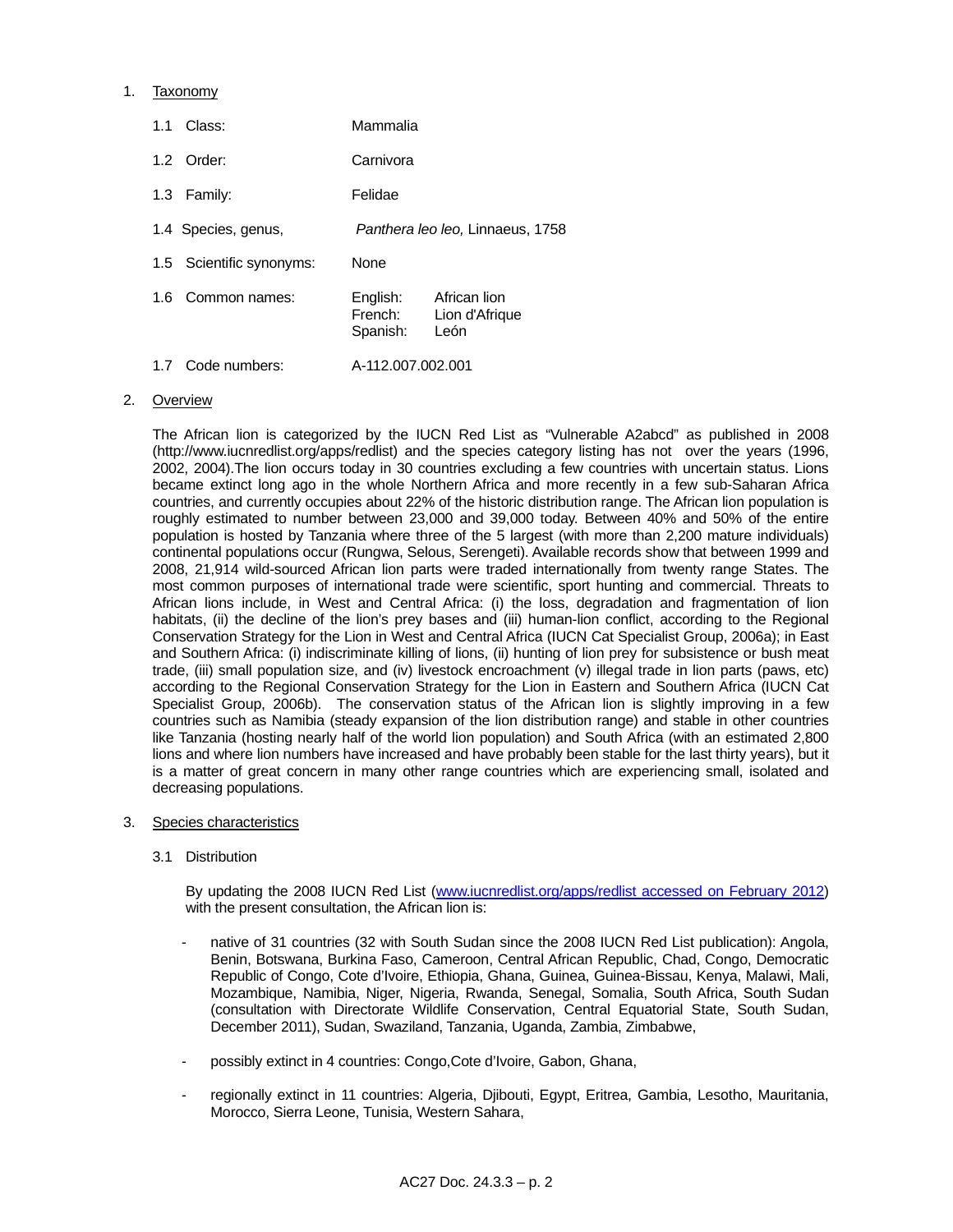- presence uncertain in 2 countries: Burundi, Togo.

#### 3.2 Habitat

 The African lion can be found in nearly all African habitat types with the exceptions of the interior of the Sahara desert and deep rainforests (Bauer et al., 2008).

#### 3.3 Biological characteristics

 Biological characteristics of the African lion are quite well documented by a number of scientists (e.g. Schaller, 1972; Scheel, 1993; Nowell & Jackson, 1996). Lions are generalist, cooperative hunters, with foraging preferences changing with season and with lion group size. Lions live in groups called "prides", which are "fission-fusion" social units with a stable membership that sometimes divide into small groups throughout the range. Lions have no fixed breeding season. Females give birth every 20 months if they raise their cubs to maturity, but the interval can be as short as 4-6 weeks if their litter is lost. Gestation lasts 110 days, litter size ranges 1-4 cubs, and sex ratio at birth is 1:1. At about four years of age, females will have their first litter and males will become resident in a pride. Pride takeovers by male lions and subsequent infanticide of cubs sired by the ousted male lions greatly influences reproductive success. Lionesses defending their cubs from the victorious males are sometimes killed during the takeover. Infanticide accounts for 27 percent of cub mortality. Adult mortality is typically caused by humans, starvation, disease or attacks from other lions. Injury and death can also occur during hunting attempts on some of their larger prey.

#### 3.4 Morphological characteristics

 The lion is the second largest species of Felidae. Characteristics include sharp, retractile claws, a short neck, a broad face with prominent whiskers, rounded ears and a muscular body. Lions are typically a tawny colour with black on the backs of the ears and white on the abdomen and inner legs. Males usually have a mane around the head, neck and chest. Lions are sexually dimorphic, with males weighing about 20-27 percent more than females. Adult males, on average, weigh about 188 kg with the heaviest male on record weighing 272 kg. Females are smaller, weighing, on average, 126 kg. The male body length, not including the tail, ranges from 1.7 m to 2.5 m with a tail from 0.9 m to 1 m. (Nowell & Jackson, 1996).

3.5 Role of the species in its ecosystem

 The African lion is a dominant predator or "top order predator" at the tip of the trophic chain. Lions are the only predator that can kill large herbivores, such as elephant, giraffe and buffalo, by using cooperative hunting (Hopcraft et al. 2010). A change in abundance and distribution of lions could therefore have a significant impact on ecosystems.

### 4. Status and trends

### 4.1 Habitat trends

 Habitat loss and corresponding loss of prey are serious threats to African lions (Ray et al., 2005). In sub-Saharan Africa, there was a 25% increase in the amount of land allocated to agriculture between 1970 and 2000 (Chardonnet et al., 2010). The exploitation of trees and mineral resources, and the construction of dams and irrigation schemes, contribute to destruction and degradation of lion habitats (IUCN SSC Cat Specialist Group, 2006b). The growing human demography also resulted in an increase in the consumption of bush meat and subsequent decline in prey availability (ibid.). Land degradation through desertification is predicted to lead to the loss of two-thirds of arable land in Africa by 2025 (Bied-Charreton, 2008), which undoubtedly will further increase competition between humans and lions.

### 4.2 Population size

 Lions are notoriously difficult to survey, and historically there have been differing opinions on the best methods for reliably estimating population sizes. However, based on the best available data, there may be an estimated 23,000 to 39,000 African lions (Chardonnet et al., 2002; Van der Merwe &Bauer, 2004). This was confirmed by a more recent study estimating the global population size between 32,000 and 35,000 lions (Riggio J, Jacobson A, Dollar L, Bauer H, Becker M, Dickman A, Funston P,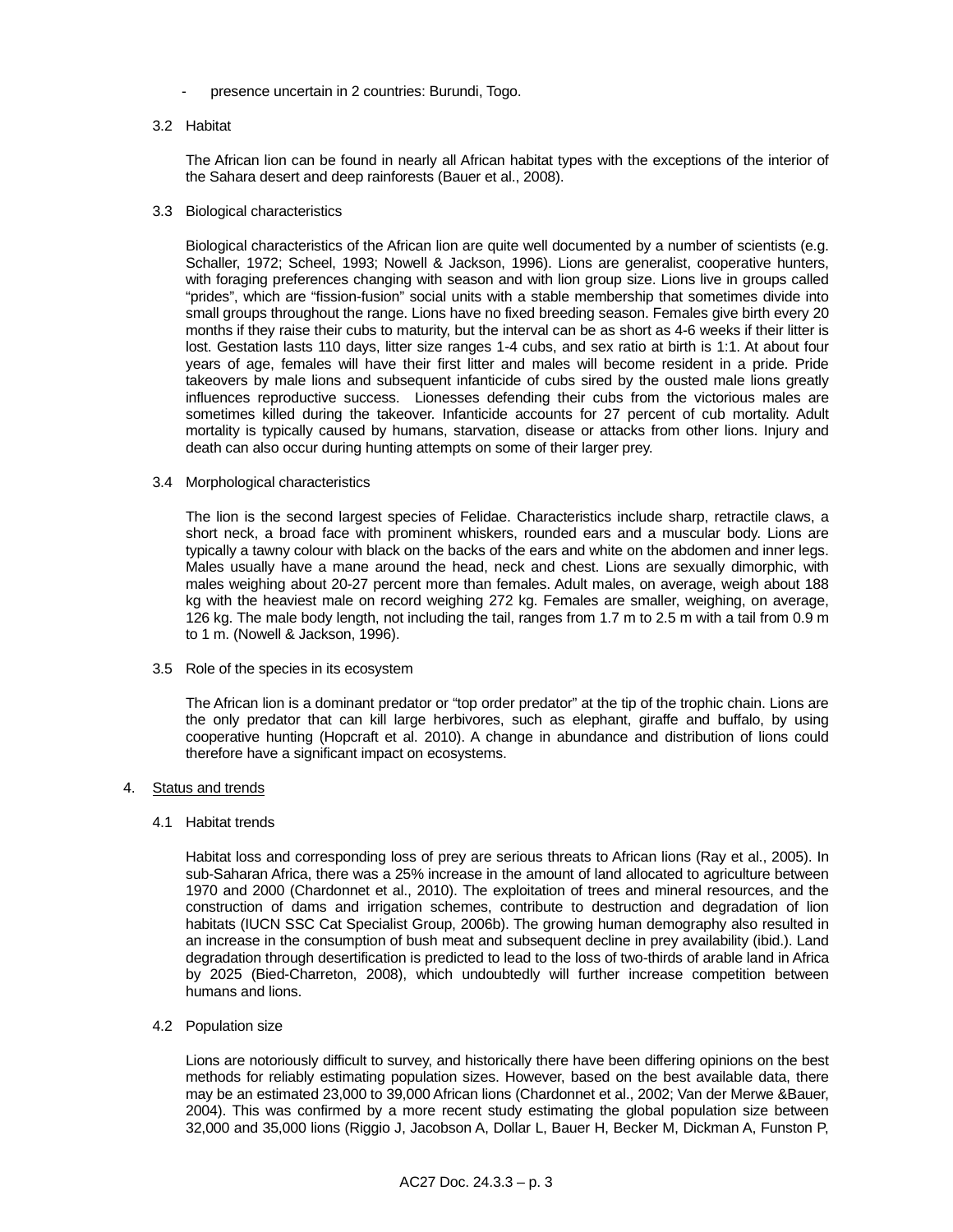Groom R, Henschel P, de Iongh H, Lichtenfeld L, Pimm S, 2012).Trail et al. (2007) found that for animals like lions, a single population can be reasonably considered as viable if it numbers 2,200 individuals. Using this model, only 5 lion population clusters could be considered viable. These are the Serengeti National Park and adjacent Hunting Areas, Mikumi National Park & Selous Game Reserve with adjacent Hunting Areas, Ruhaha National Park & Rungwa Game Reserve with adjacent Hunting Areas, Okavango ecosystem and Kruger National Park. However, the more recent study by Riggio et al (2012) suggests that a "stronghold" is an area that must be: 1) a protected or hunting area; 2) with a population of at least 500 lions; and 3) the population must be either stable or increasing. Using this this model, there are more than 5 viable lion population clusters in Africa. According to Riggio et al 24 000 of the lions are in strongholds, 4 000 in potential strongholds and 6 000 in populations that have a very high risk.

 Lion populations in West Africa are classified by the IUCN as Regionally Endangered (Bauer & Nowell, 2004). Populations in this region have been estimated to number between 850 (Bauer & Van Der Merwe, 2004) and 1,163 mature individuals (Chardonnet, 2002). In Central Africa, population surveys carried out by Bauer and Van Der Merwe (2004) and Chardonnet (2002) indicate a range of between 950 and 2,815 individuals (IUCN SSC Cat Specialist Group, 2006b). A more recent study, conducted across West and Central Africa between 2006 and 2010, surveyed areas of known or probable lion range considered ecologically important for African lion conservation, known as Lion Conservation Units (LCUs) (Henschel et al., 2010). In West Africa, 12 of the 16 LCUs were surveyed, and only two showed substantial populations of lions. In Central Africa, in 3 of the 11 identified LCUs surveyed, the presence of lions was not confirmed. The study authors state that as few as 1,000- 2,850 lions may remain in this part of the continent (ibid.). There may be an estimated 11,000 to 15,744 lions in East Africa (IUCN SSC Cat Specialist Group, 2006a) and 10,000 to 19,651 lions in Southern Africa (ibid.). An estimated 2,800 lion occur in South Africa, 1,900 of which are legally excluded from any form of consumptive use.

4.3 Population structure

 Lion population structures much vary: (i) in open habitat, up to 5-9 adult females, their dependent offspring, and a separate coalitions of up to 2-6 males; (ii) in more closed habitats, much smaller prides.

4.4 Population trends

 The African lion is categorized by the IUCN Red List (last update in 2008) as "Vulnerable A2abcd" (http://www.iucnredlist.org/apps/redlist) with a suspected reduction in population of approximately 30 percent over two decades. Population estimations over the last 12 years varied between 37 945 (Bauer et all 2004) and 37 945 (Chardonnet 2002) with the most recent being 32 260 ( Riggio et al 2012). The latest study by Riggio et al 2012 looked at available habitat and the fragmentation there of. According to that study, the main risk factor to lion survival is degradation of habitat. It is estimated that 25% of the original habitat is left for lion populations currently with a decreasing trend. Few countries have managed to increase range, (South Africa and Namibia). The common factors in these two counties are that the landowners benefit directly from the presence of the lions on the land, through consumptive as well as non-consumptive. According to Riggio et al 24 000 of the lions are in strongholds, 4 000 in potential strongholds and 6 000 in populations that have a very high risk.

4.5 Geographic trends

The African lion occupies about 4,500,000 km<sup>2</sup> (22% of its historic distribution) (Bauer et al., 2008). Based on the IUCN red List publication (2008) and all authors, the African lion now exists in at least 30 countries. The African lion is extinct in all of North Africa (Frank et. al, 2006; Nowell & Jackson, 1996). Lions are extinct in Gambia, Lesotho and Sierra Leone and possibly extinct in Gabon, Congo and Cote d'Ivoire. Its presence is uncertain in Burundi Ghana and Togo (Bauer et al., 2008; Henschel et al., 2010).

### 5. Threats

 According to the Regional Conservation Strategy for the Lion in West and Central Africa (IUCN Cat Specialist Group, 2006), the top priority threats to lions are (page 18-19): (i) the loss, degradation and fragmentation of lion habitats, (ii) the decline of the lion's prey bases & (iii) human-lion conflict.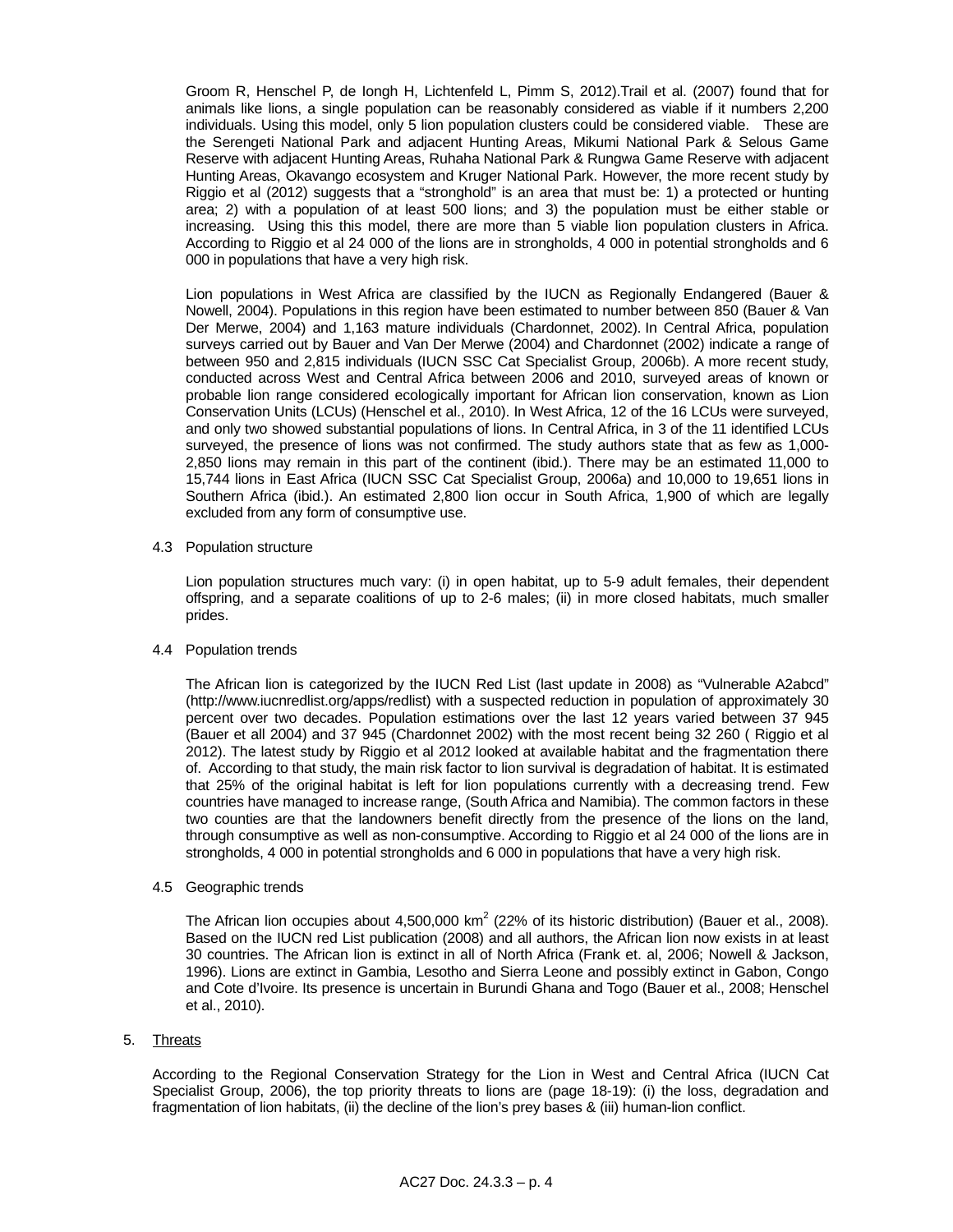According to the Regional Conservation Strategy for the Lion in Eastern and Southern Africa (IUCN Cat Specialist Group, 2006), the top threats to lions are (pages 20-23): (i) indiscriminate killing of lions – due to Human-Lion Conflict, (ii) hunting of lion prey for subsistence or bush meat trade, (iii) small population size, and (iv) livestock encroachment. Illegal lions parts trade is an emerging issue in East Africa and may pose a serious threat in the near future.

 Responses to the periodic review consultation process, provided by both Country Representatives of range states and other expert stakeholders, reflect the following:

**Benin**: Threats affecting lions include habitat degradation and fragmentation (particularly exacerbated by the increase of human population), loss of prey by poaching, trade (both legal and illegal), and human-lion conflict. The latter threat is particularly problematic in the Benin part of the W transboundary Biosphere Reserve, where livestock herders have poisoned meat in order to kill lions. Apart from a hunting quota reduction in 2002 (reduced from 2 lions per hunting zone annually to 1 lion annually within the country's 5 hunting zones), Benin currently does not employ any legislation or control measures to reduce these threats. (*Consultation of Country Representative Dr. Ir. Sogbohossou Etotepe A, Laboratory of Applied Ecology, University of Abomey-Calavi, Benin, submitted on 02/12/11*).

**Côte d'Ivoire**: The lion is considered extinct in the wild in Côte d'Ivoire. However, there is frequent trade of lion skins or partial skins on street markets in Abidjan. The import and trade of specimens from neighboring countries such as Burkina Faso are thought to be one of the biggest threats to lion survival in West Africa. (*Consultation of Dr. Philipp Henschel, lion survey coordinator for Panthera,submitted on 15/11/11*).

**Ethiopia**: Threats affecting lions include human-lion conflict and lack of resources to conduct lion population monitoring and management. There is a need to strengthen law enforcement. The persistence of illegal trade is also considered a challenge. (Consultation of Dr. Hans Bauer, Country Representative VLIR UOS to Ethiopia, submitted on 10/10/11).

**Gabon**: The lion is considered extinct in the wild in Gabon. However, there is illegal trade and the occasional seizure of lion skins and canines originating from other countries. For example, in January of 2011, authorities in Libreville seized a lion skin that had been brought from Benin in order to sell at a high profit, an illustration that "*the sheer existence of an international trade network for lion products spanning West and Central Africa [that] suggests the trade volume is considerable and that revenues for traders are substantial enough to take the risk*." (*Consultation of Dr. Philipp Henschel, lion survey coordinator for the NGO Panthera, submitted on 15/11/11*).

**Ghana:** Threats affecting lions include human-lion conflict (stemming from livestock depredation around, for example, protected areas of Mole and Digva National Parks), poaching, reduction of prey base in areas outside of Mole National Park and reduction (and, in some areas, complete loss) of habitat outside Protected Areas. (*Consultation of Mr. Nana Kofi Adu-Nsiah, Executive Director, Wildlife Division of the Forestry Commission in Ghana, submitted on 27/12/11*).

**Guinea:** Threats affecting lions include habitat loss (due to the expansion of agricultural exploitation, the exploitation of forests, bushfires, gold and diamond exploitation), prey loss (due to an increase in subsistence and commercial hunting, and rising levels of illegal bushmeat trade), human-lion conflict (leading to illegal killing as a retaliation for lions preying on cattle or for meat consumption, and trade of the sub-products of large carnivores – skins, claws, teeth, skulls, fat - for medical and magical uses). (*Consultation of Mr. Ansoumane Doumbouya, CITES Management Authority, Chief of the Legislative and Economy Department of the National Guinean Office for Biodiversity and Protected Areas, submitted on 24/12/11*).

 **Kenya**: Threats affecting lions include human-lion conflict (at least 95% of adult lion mortality is reported as retaliation killing for lion depredation on livestock), loss of prey base due to bushmeat poaching and the expansion of human and livestock land use. Trade in body parts may soon be a significant concern given the potential demands of growing emigrant population from China. Trade in live lions (smuggled out of the country) and lion parts (claws, teath, hair, etc) is an emerging threat and a number of people have been arrested and prosecuted after being found in possession of the lions parts. (*Consultation of Dr. Laurence Frank, Director of the NGO Living with Lions, submitted on 09/12/11(Kenya Wildlife Service).* 

 **Mali:** Threats affecting lions include human-lion conflict (the primary threat), with cattle owners retaliating for lions preying on their animals, even if lions are responsible for less than 5% of total cattle loss. Other threats include poaching for meat and sub-products (trophies, skins, claws, fat, and non-perishable parts of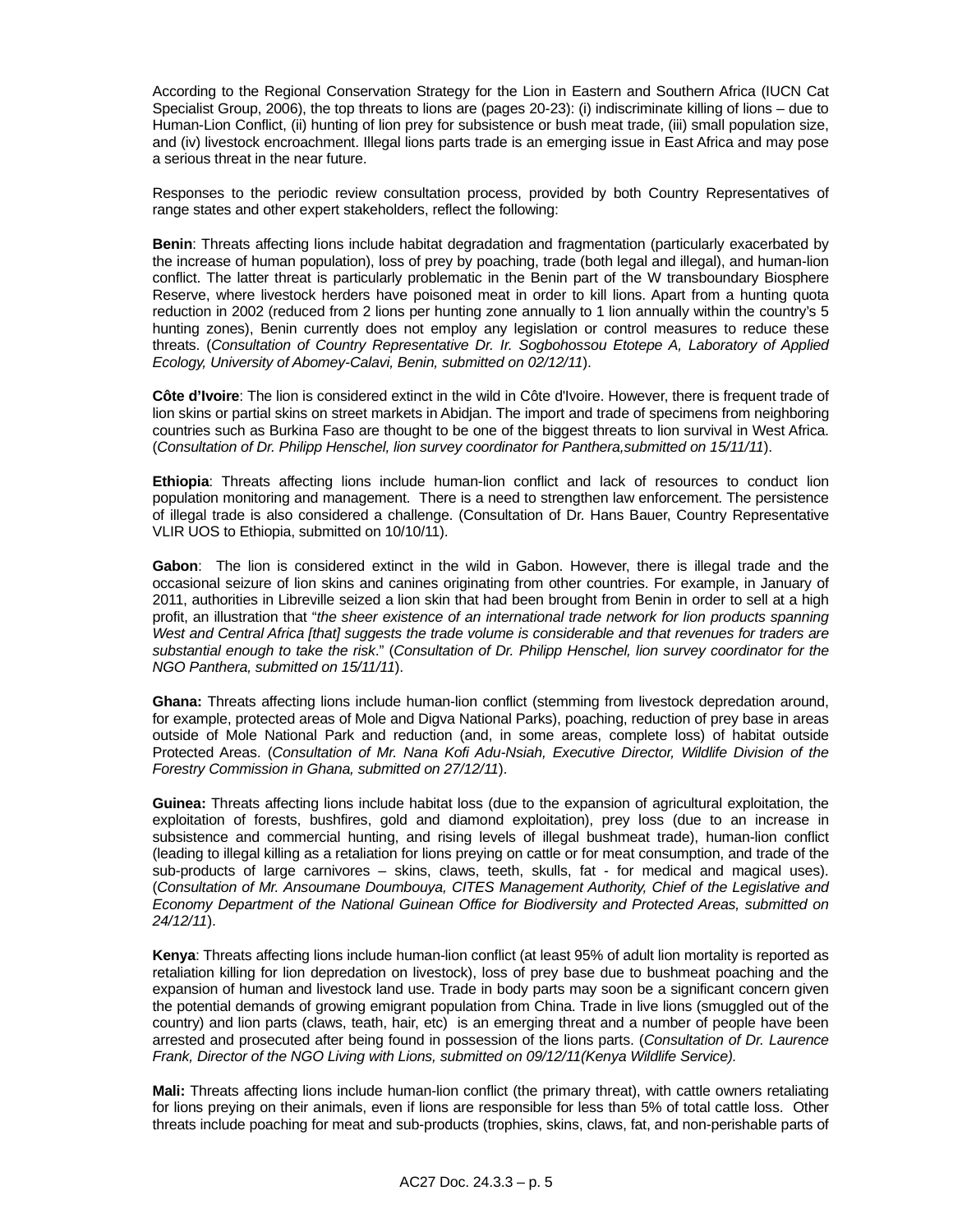the animal). These threats have negatively affected the structure of populations in Mali and are responsible for the substantial population decrease countrywide. Habitat destruction has also had a significant impact and is caused by deforestation for cattle grazing or agricultural exploitation, wood clearing and bushfires. (*Consultation of Mr. Bourama Niagate, Director of the National Park and Biosphere Reserve of the Boucle du Baoulé, National Coordinator for MIKE, CMS-AEWA focal point on 23/12/11).* 

 **Mozambique:** The main threat to lion survival in Mozambique is poaching—primarily, through snares and other trapping techniques. In Niassa National Reserve, lions also face a high threat from inadvertent snaring or poisoning. Forestry and Wildlife Law regulations provide the lion with the status of game species, thus falling under control of the hunting authorities at central and provincial levels. Mature male lions may be legally hunted in specific areas by tourist hunters within the strict limits of allocated quotas which are reviewed on annual basis as well as through PAC authorizations (as of 2009, the total lion hunting quota was around 55-60 and the average number of lions killed through PAC is estimated at less than 20 individuals per year. *(Consultation of Felismina Atanásio Longamane Langa, Deputy National Director, Ministry of Tourism, Mozambique, submitted on 06/02/12).* 

 **Namibia:** Threats affecting lions in Namibia include loss of range due to increased human settlement with resulting human-lion conflict. Human-lion conflict is the largest cause of lion mortality. Between 2000 and 2010 (inclusive), an average of 38 lions were destroyed per year for problem animal control, mostly around Etosha National Park. This figure includes most of the lion trophy hunted during the same period, as problem animals in Namibia are mostly trophy hunted to offset the cost of the communities living with the lions. Despite these losses the Etosha National Park population has shown a steady increase (Berry 1980, Stander 1998, Aschenborn 2010) as well as an expansion to the west of Namibia where wildlife based land use and community based natural resource management have led to the establishment of lions in a very large area of the country.

 Additionally the smaller Zambezi and Khaudum National Park populations have now been linked to populations in Zambia, Angola and Botswana through the establishment of the Kavango Zambezi Transfrontier Conservation Area (KAZA TFCA). This creates connectivity for small but important populations in Namibia.

 **Nigeria**: Threats to lions include habitat loss, loss of prey from extensive poaching, and killing of lions in response to both human-lion conflict and the demand for lion parts (both internationally and domestically). The scale of domestic trade in illegal lion products in Nigeria is described as "massive". Nigeria is considered "a hub for illegal wildlife trade in Eastern West Africa." *(Consultation of Dr. Philipp Henschel, lion survey coordinator for the NGO Panthera, submitted on 15/11/11)*.

 **Rwanda:** The return of Rwandan refugees from neighboring countries after the genocide led to human settlements and the introduction of domesticated animals (cows, goats, sheep, etc.) in the Western part of the Akagera National Park. This caused competition between lions and humans for survival and an increase in human-lion conflict. Cases of lion poisoning by cattle breeders multiplied and led to the quasiextinction of lions in the country *(Consultation of Dr. Antoine Mudakikwa, Head of veterinary Unit, Research and Monitoring, Rwanda, submitted in December 2011).*

 **Senegal**: Lions in Senega lare confined to an isolated southeastern range within the Niokolo-Koba National Park, where, according to a 2011 survey by Panthera, an estimated 20-30 individuals remain. Threats affecting this extremely small population of lions are prey loss due to high levels of poaching, as well as the potential for lion poaching inside the National Park. Lion skins and canines (likely originating from Burkina Faso, Benin and Nigeria) are described as "easily found" in Dakar markets, and there are no specific enforcement efforts to combat this trade and otherwise conserve lions. *(Consultation of Dr. Philipp Henschel, lion survey coordinator for Panthera, submitted on 15/11/11).* 

 **South Africa:** The habitat available for lion in South Africa is limited by competing land uses. The main threat to lion in South Africa is therefore habitat loss and conversion with isolation of populations that could lead to inbreeding and therefore require management interventions. In general, human-lion conflict in South Africa is limited, but retaliatory or pre-emptive killing of lion to protect life and livestock have been observed.

 **South Sudan**: Threats affecting lions in South Sudan include human encroachment (and ensuing land development), poaching and human-lion conflict. Illegal trade in lion cubs is also known to be a problem. Although the country has banned hunting of all species, it currently lacks data on its lion population, distribution and range *(Consultation of Dr Aldo Gwake Lazarus, Director, Directorate Wildlife Conservation, Central Equatorial State).*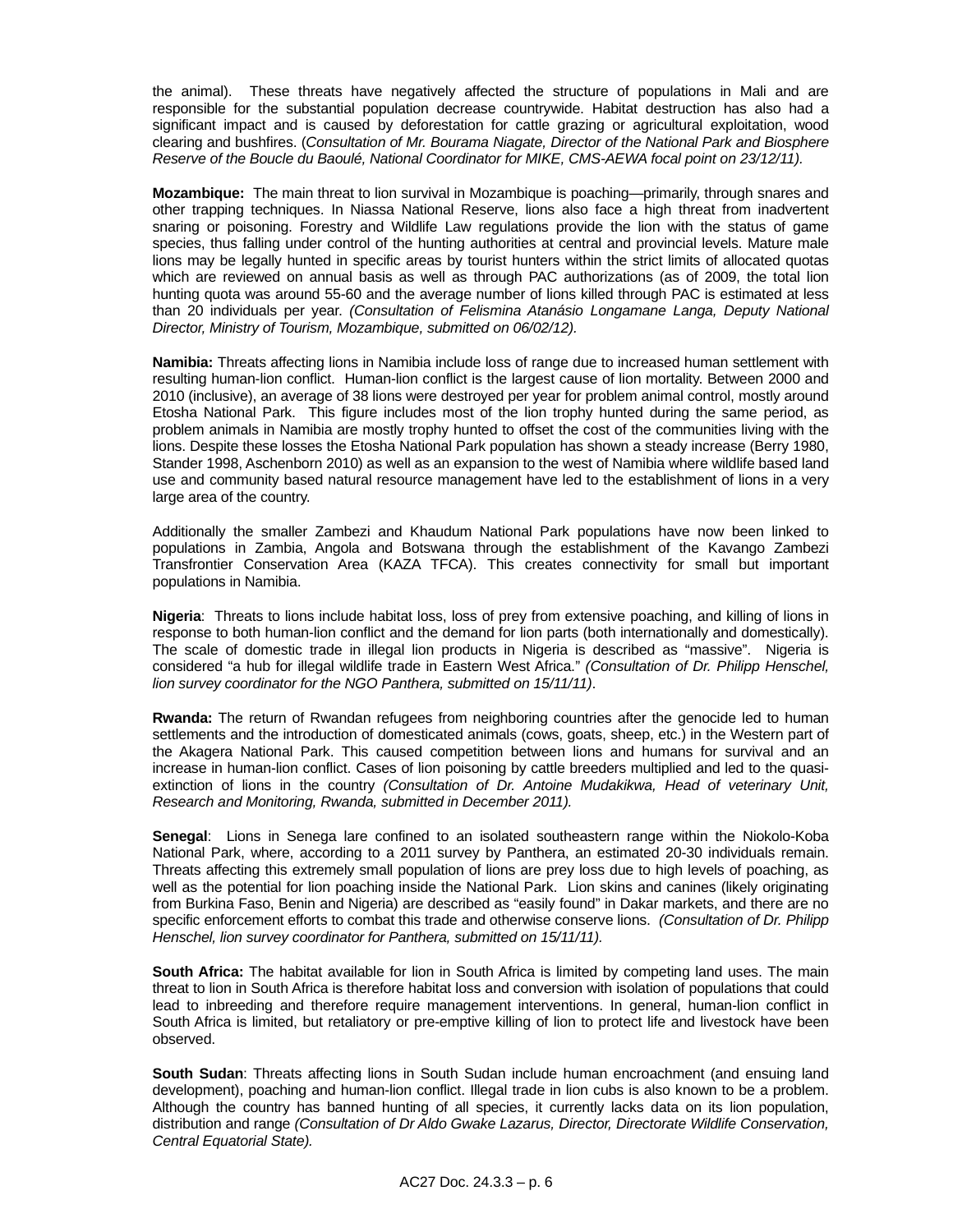**Tanzania**: Human-lion conflict is the most significant threat to lions in Tanzania. Nearly 200 lions are killed each year in response to attacks on livestock (an estimated minimum of 500 livestock are lost to lions each year) and, in more rare occasions, in response to attacks on humans. Less than 10 lions are killed through official "problem animal control" (PAC) for this reason per year. Additionally, poisoning and increasing loss of habitat are becoming growing threats to lion survival. *(Consultation of Mr. P.I. Sarakikya, Acting Director of Wildlife for Tanzania, submitted on 27/11/11).* No global genetic threat was identified for the lion in Tanzania as recently demonstrated by a microsatellites study of 44 lion samples from a range of hunting areas throughout the whole country, showing a high level of heterozygosis and a low coefficient of consanguinity (Laura Bertrand, 2013).

 **Zambia:** Threats to the lion populations include snaring, human encroachment and destruction of wildlife habitat, especially in areas surrounding national parks and population isolations. Incidences of human-lion conflict occur and mainly involve loss of livestock and sometimes injuries and loss of human life. On average 7 lions are controlled every year through official problem animal control operations

 **Zimbabwe:** In Zimbabwe the threats to lions from habitat loss exists in the Sebungwe and the South East Lowveld where the fragmented nature of the protected areas is compounded by an increasing human and livestock populations surrounding these areas. In these areas, habitat loss, and killing of problem lions are the major threats to long term lion survival. Human-lion conflict is a significant issue in areas around Hwange National Park where lions come into contact with local communities. On average 2 to 4% of livestock are killed by lions on an annual basis. Livestock predation conflict is most intense in the wet season (November-April) when wild prey is sparsely distributed. Retaliatory killing accounts for close to 40% of recorded lion mortality in areas adjacent to Hwange National Park, suggesting that this may be a significant threat to the population in that area.

### 6. Utilization and trade

6.1 National utilization

 African lions are used for traditional purposes; body parts are highly valued for treatment of ailments in many communities (Morris, n.d.;Baldus, 2004; Karugaba, 2010). Skins are used in traditional ceremonies (Brugiere et al., 2005). Maasai tribesmen in East Africa hunt and kill lions for ritual purposes*.* 

6.2 Legal trade

 Data from the UNEP-WCMC CITES Trade Database show that 28,197 African lion specimens were traded internationally from 1999 - 2008. Because "specimens" include parts and derivatives, the numbers of specimens do not reflect numbers of individual animals. Most commonly-traded items were scientific specimens (13,260), trophies (7,897), live lions (1,844), claws (1,291), skulls (1,214) and skins (1,025). Other specimens include bones (127), hair (223), and teeth (802). The most common purposes of international trade (other than for scientific purposes) were for hunting trophy purposes (9,224 specimens) and for commercial purposes (3,102 specimens). Over the decade, 21,914 of the 28,197 (77.7 percent) lion specimens traded internationally originated in the wild. Of the 7,897 trophies traded, 6,326, or 80 percentages were reported as being from a wild source as were claws (1,080 of 1,291), skulls (1,030 of 1,214) and skins (840 of 1,025). In contrast, of the 1,844 live lions traded over the decade, 179, just 9.7 percent, originated in the wild. Over the decade, 7,288 specimens from captive-bred lions were traded internationally. Other than scientific specimens, trophies were the most abundant item from captive-bred lions (2,366). The number of trophies from captive-bred lions in international trade increased dramatically and steadily over the decade with the number in 2008 (710) being over 24 times the amount in 1999 (29). Bauer et al. (2003) stated that, considering the small populations and their isolation, sustainable off-take in West Africa and Central Africa was "hardly possible". Twenty range States exported wild-source African lion specimens in 1999-2008.

 In addition to the exportation and importation of lion trophies, a variety of lion products are traded legally across international borders. The UNEP-WCMC database shows that between 2000 and 2008, the net exports of lion products for *commercial* purposes were: Bodies – 41, Bones – 6, Carvings – 37, Claws – 677, Hair – 1 (no specified unit), Handbags – 1, Leather items – 1, Leather products – 16, Live animals – 72, Plates – 47, Skin pieces – 9, Skins – 298, Skulls – 119, Specimens – 667, Tails – 1, Teeth – 14, Trophies – 381. *Note: this does not include re-exports.*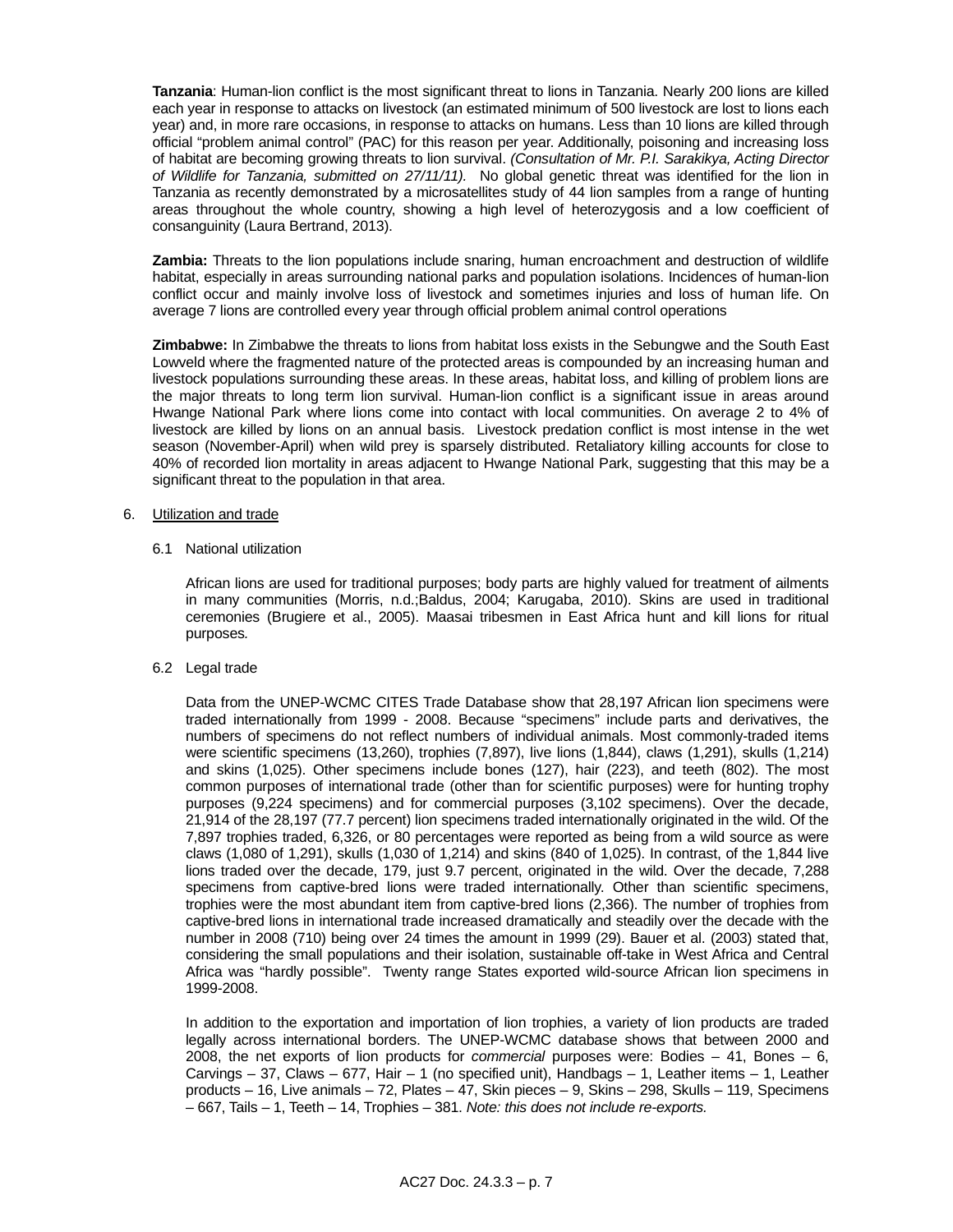However, the great majority of trade in lion products consists of hunting trophies exported by hunting companies to their clients, mainly in the USA, Europe and Mexico. The UNEP-WCMC database records the following net exports of hunting trophies from the wild between 2000 and 2008 inclusive: Trophies – 4,231, Bones – 28, Claws – 234, Feet – 68, Leather products – 1, Live animals – 2, Plates – 2, Skin pieces – 1, Skins – 234, Skulls – 293, Specimens – 1, Tails – 1, Teeth – 501. *Note: this does not include re-exports.* 

During this same period, the top five importing countries for wild *P. leo* trophies were:

 USA – 2766, Spain – 424, France – 391, Mexico – 180, and Germany – 154 (UNEP-WCMC database).

 The UNEP-WCMC database provides the following information on net exports categorized as "trophies" from captive-bred sources and exported between 2000 and 2008 inclusive:

 Trophies – 1,681, Bones – 36, Claws – 45, Feet – 8, Live animals – 3, Skins – 116, Skulls – 150, Tails – 1 Bone pieces – 4. *Note: this does not include re-exports.* 

 Of the trophies from captive-bred lions exported during this period, 1, 676 were exported from South Africa, according to the UNEP-WCMC database. However, the South African Predator Breeders' Association (SAPBA) estimated that 1050 lions were hunted in South Africa in 2008 alone, nearly all of which were captive bred (Cadman, 2009). Some of these may have been shot by local hunters.

 It is very important to note that in some countries in southern and Eastern Africa, restrictions on lion hunting would affect the overall profitability of trophy hunting and thus reduce the competitiveness of wildlife-based land uses relative to alternatives such as livestock production. In addition to the potential loss of habitat, restrictions on lion hunting could potentially reduce the tolerance of communities in some areas. Restrictions on lion hunting may also reduce the funds available for management activities such as anti-poaching and community outreach. Such restrictions would also weaken the justification for setting aside the extensive areas gazetted as hunting areas acting as buffer zones of National Parks and ecological corridors between National parks, thus exposing these areas to the risk of conversion to non-wildlife-based land uses such as agriculture and livestock rangeland.

 Extensive local markets exist for lion products in a number of countries, including Somalia, Nigeria, Burkina Faso, Kenya and Cameroon. Many countries reportedly use teeth, claws, whiskers, fat, bones, bile, testicles, heart, meat and tails as talismans, decorations or medicine, and the estimated value of a single lion carcass in Cameroun exceeds the trophy fee (conf. source, Cameroun). Lion products are widely used in Traditional African Medicine (TAM). In 2008, a survey in Nigeria revealed that nearly half of 107 respondents in 20 communities had personally used lion body parts as medicine in the past 3 years. Hunting for skins is considered the chief threat to the species in some West African countries (Brugière *et al.* 2005). In Guinea, Guinea-Bissau and the Democratic Republic of the Congo (DRC), lion skins are openly sold in front of international hotels. Lion claws and teeth are sold in markets in Kenya and Tanzania; lion parts are also sold at "muti" (TAM) markets in South Africa. In Somalia, local hunters trace and kill female lions to collect cubs for sale at markets situated in the vicinity of the last viable populations of the Somali lion. Reports from 2006 indicated that two cubs had been sold for about US \$1200 in the Koryooley district of the Lower Shabeelle region (Amir 2006).

**Benin:** The UNEP-WCMC CITES trade database indicates that from 1999-2008, 47 lion specimens were exported from Benin, including 11 skins, 14 trophies and six live animals. The six live animals were from captive-bred sources but all other exports were from wild sources. All exported specimens originated in Benin.

 *Botswana:* Botswana placed a moratorium on lion trophy hunting between2001 - 2004 and again in 2007-present (Packer et al., 2009; Davidson et al., 2011), owing to concerns over the species' conservation status within the country. According to the UNEP-WCMC CITES trade database, from 1999 - 2008, Botswana exported 5,633 lion specimens including 5,148 scientific specimens, 155 trophies, 274 skins, 31 live animals and two bodies. 5,606 of 5,633 (99.5 percent) lion specimens exported from Botswana during the decade originated from the wild. The only other sources of lions exported were captive-bred (13) and captive-born (14). Of the 435 wild source lions or their parts exported, 249 were exported for commercial purposes most of which were skins (229) to South Africa.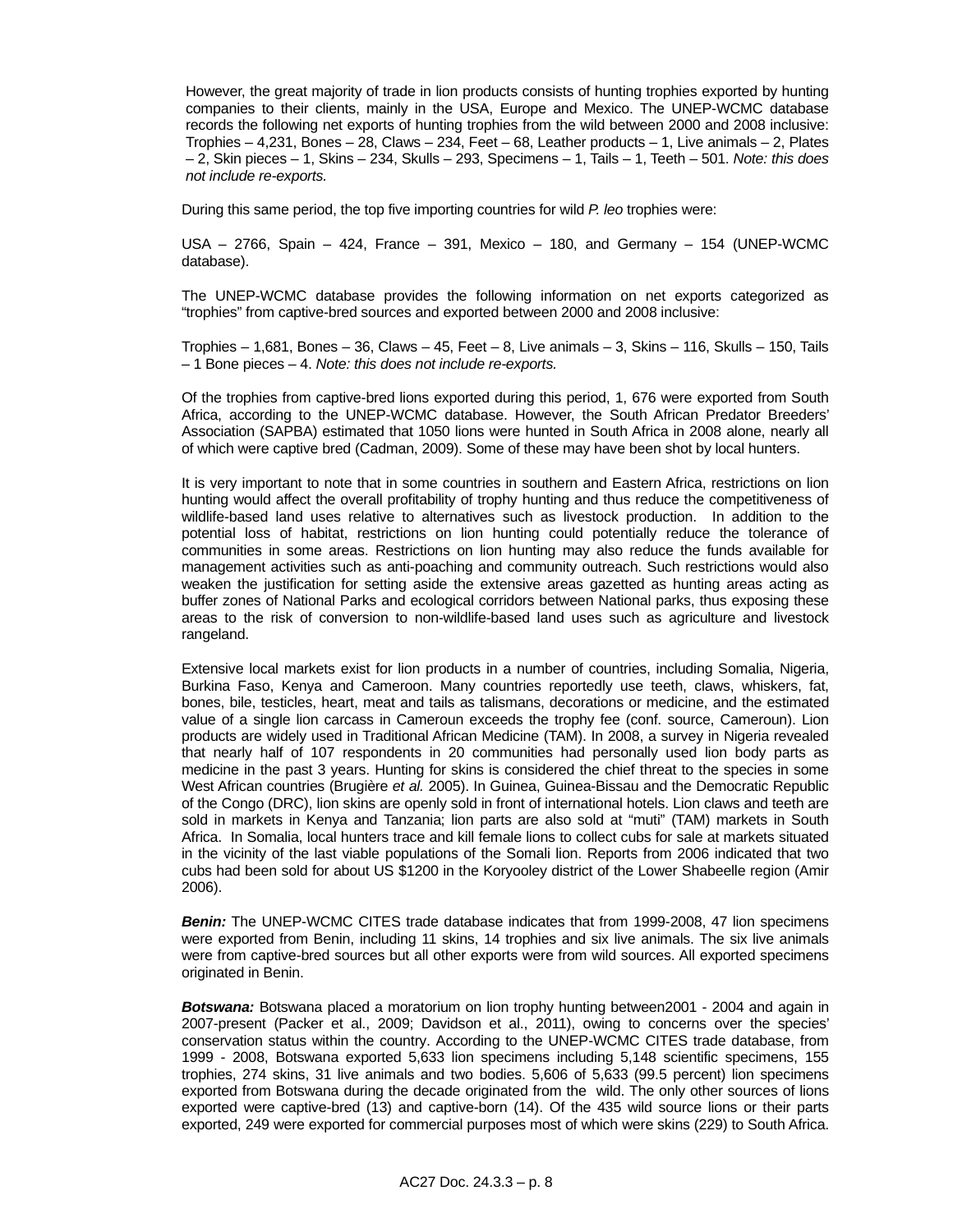The trophies and skins of 149 lions were exported as hunting trophies, most of which were trophies (104) exported to the U.S. The parts of an additional 35 lions were exported for personal purposes including 30 skins to South Africa. A large number of specimens were exported from Botswana for scientific purposes, particularly to the U.S.

 *Burkina Faso:* According to the UNEP-WCMC CITES trade database, from 1999 - 2008, 134 wild source lion trophies were exported from Burkina Faso for either hunting trophy or personal purposes. There were no other exports from other sources or for other purposes, and all exports originated in Burkina Faso. The largest importer was France (104 of 134 or 77.6 percent).

**Cameroon:** According to the UNEP-WCMC CITES trade database, from 1999 - 2008, 192 lion specimens were exported from Cameroon (Table A34). These included 1 live specimen from a captive-bred source exported to South Africa, wild source specimens and skin pieces exported for scientific purposes, and wild source trophies (103), skins (1), skulls (1), and teeth (1) exported as hunting trophies or for personal purposes. Trophies were exported mainly to France (53). All exported specimens originated in Cameroon.

 *Central African Republic:* According to the UNEP-WCMC CITES trade database, from 1999 - 2008, 49 lion specimens, in the form of trophies only, were exported from Central African Republic (CAR) (Table A35). All of the exports were from wild sources, were traded as hunting trophies or for personal purposes, and originated in CAR. France was the main importer.

 *Chad:* According to the UNEP-WCMC CITES trade database, from 1999 - 2008, Chad exported two trophies to Poland and thirteen to France, all from wild sources, for hunting trophy purposes. In addition, Chad exported one wild sourced skin to Poland for personal purposes. All originated in Chad.

 **Republic of Congo:** The lion is likely to be extinct in Republic of Congo (Henschel et al., 2010). According to the UNEP-WCMC CITES trade database, from 1999 - 2008, Congo exported two teeth to Norway from an illegal source for personal purposes.

 **Côte d'Ivoire**: According to the UNEP-WCMC CITES trade database, from 1999 - 2008, only one skin was exported from Côte d'Ivoire, in 2001; it was from a wild source, originated in Côte d'Ivoire and was traded for commercial purposes to the U.S.

 **Ethiopia:** According to the UNEP-WCMC CITES trade database, from 1999 - 2008, 399 lion specimens were exported from Ethiopia. Most were specimens for scientific purposes. However, exports included 14 trophies for hunting trophy purposes, and two skins for personal purposes, all from wild source lions that originated in Ethiopia.

 **Gabon:** According to the UNEP-WCMC CITES trade database, from 1999 - 2008, one skin and four trophies were exported from Gabon to France. Two trophies were pre-Convention and traded for personal purposes, two trophies were wild source and traded for hunting purposes, and one skin was wild source and traded for personal purposes. All were of Gabonese origin.

 **Kenya:** Trophy hunting was banned in Kenya in 1977 (Lindsey et al., 2006). According to the UNEP-WCMC CITES trade database, from 1999 - 2008, 2,108 lion specimens were exported from Kenya; most were scientific specimens (2,025 of 2,108 or 96 percent). Exports also included 3 bodies, 8 claws, 1 garment, 50 hair, 5 leather products, one live animal, two skin pieces, 8 skins, three teeth and two trophies. All specimens exported were from wild lions that originated in Kenya except for one skin exported to France in 2003 which was from a captive-bred lion, two claws and 35 specimens which were from an illegal source, and two leather products and three skins which were pre-Convention. Exports also included 110 specimens exported to the U.S. for commercial purposes in 2000.

 *Liberia:* According to the UNEP-WCMC CITES trade database, from 1999 - 2008, Liberia exported two live, wild source lions to South Africa in 2004 for commercial purposes. Liberia is not a lion range State (Bauer et al., 2008).

 *Mozambique:* According to the UNEP-WCMC CITES trade database, from 1999 - 2008, Mozambique exported 953 lion specimens including teeth (697), trophies (162), skulls (46) and skins (44) (Table A43). All exported specimens originated in Mozambique. All specimens exported from Mozambique were of wild source and for personal or hunting trophy purposes only. Most trophies were exported to South Africa (47), the U.S. (41) or Spain (41).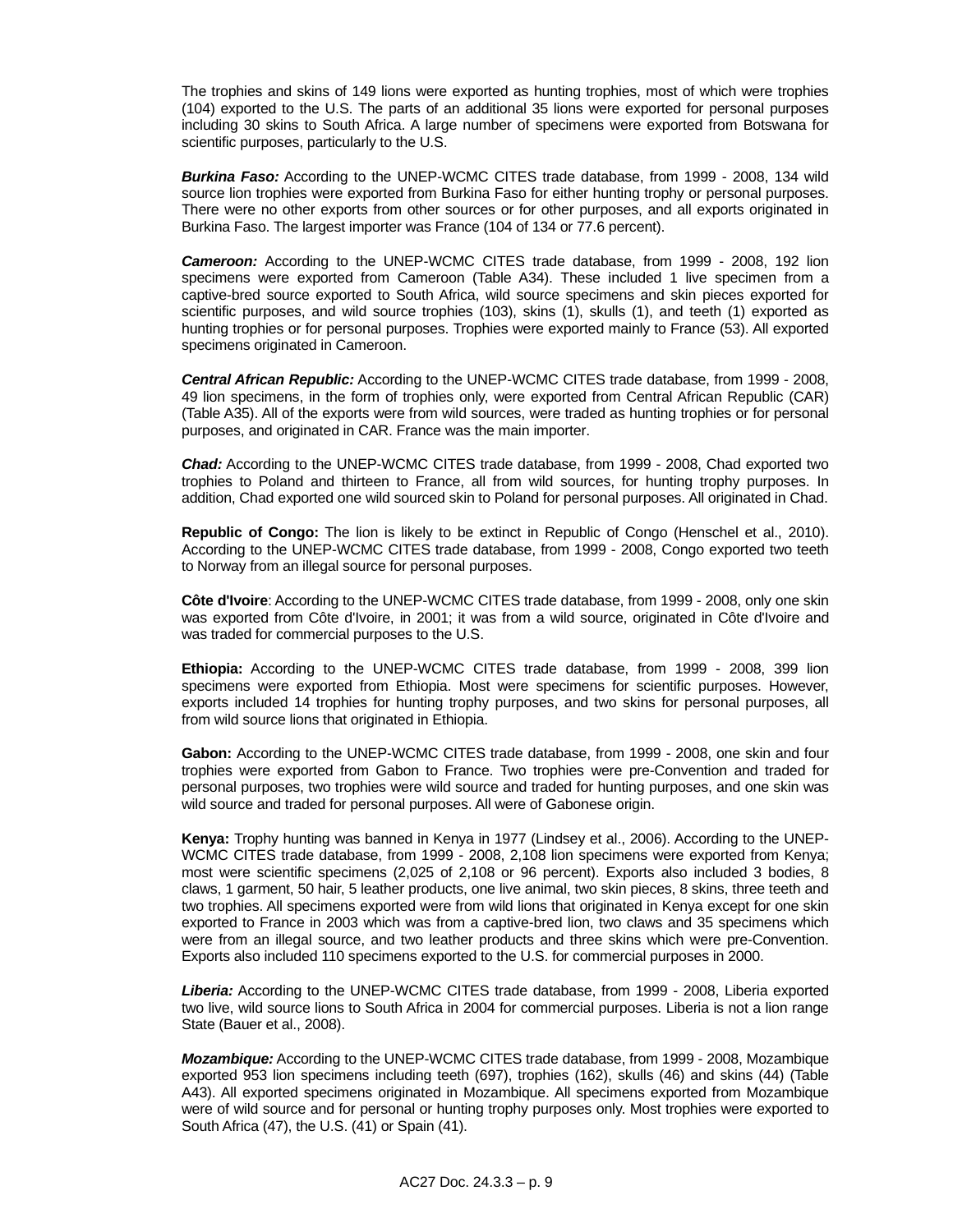*Namibia:* According to the UNEP-WCMC CITES trade database, from 1999 - 2008. Namibia exported 1,013 lion specimens including 683 scientific specimens, trophies (168), skins (42), live animals (5) and bodies (2). Of the 1,013 lion specimens exported from Namibia, 1,008 (or 99.5) percent were from wild sources. However, of these, the one live lion originated in South Africa, two trophies came from Tanzania, two from Zimbabwe and three from South Africa. Of the 1,008 wild source lion specimens in trade, 305 or 30 percent, were traded for hunting trophy purposes (Table A47). These included 7 skins and 133 trophies. The U.S. was the main importer of lion specimens for hunting trophy purposes. Of the 1,008 wild source lion specimens, 78 or 7.7 percent, were for personal purposes. These included two bodies, 29 skins, and 38 trophies. Wild source specimens were also traded for the additional purposes including: circus /travelling exhibition (1), commercial (72) and skins (5).

There is no harvesting of lions or their parts and derivates for domestic uses.

 *Niger:* According to the UNEP-WCMC CITES trade database, from 1999 - 2008, Niger exported eleven live lions: two wild source lions were exported to Nigeria for commercial purposes; two ranchraised and three captive-bred lions were exported to Nigeria for zoo purposes; two captive-bred lions were exported to Togo for personal purposes; and two captive-bred lions were exported to Côte d'Ivoire for educational purposes. All exports originated in Niger.

 *Senegal:* According to the UNEP-WCMC CITES trade database, from 1999 - 2008, Senegal exported six captive-bred live lions to South Africa for commercial purposes (three in 1999 and three in 2000), and two captive-bred live lions to Mauritania for zoological purposes (both in 2000). All originated in Senegal.

**South Africa:** Trophy hunting of lions is popular in South Africa, although hunted lions are predominantly captive bred. In 2008, 681 lions were hunted and in 2009, 325 while in 2010, 429 were hunted, however less than 5% of lion hunts conducted over this period targeted wild lions. Utilization of lion within South Africa's national parks is not allowed. Thus effectively 67% of the free roaming lion within South Africa is strictly protected from any consumptive use.

According to the CITES Trade Database, an estimated 6,590 lion specimens were exported from South Africa between 2000 and 2009 and a total of 1,228 lion specimens were imported into South Africa. Just over half (53%) of the lion (3,508) exported from South Africa between 2000 and 2009 are cited as source code wild**.** However, this is incorrect since legal use of wild roaming lion in South Africa is limited to less than 33% of the wild roaming lion population and in general the wild populations of lion are stable to increasing. Most trade in lion is from captive bred sources, as explained above. Before 2007, lions were bred in captivity, released in extensive systems for a period of time and then hunted. These specimens were incorrectly reported as wild sourced. Based on the analysis of the trade data from 2000 to 2009 it seems that the incorrect source code was still used and provincial authorities have been requested to ensure that the correct source codes are used on the permits. The CITES Annual report submitted by South Africa to the CITES Secretariat reflects information on permits issued and not actual exports. The permits issued for exports therefore represent an over-estimation of exports. Information obtained from UNEP-WCMC indicates that there is a huge discrepancy between reported exports and reported imports for African lion.

 Trade in lion bones has become more apparent over the last few years. According to the CITES Trade Database, 70 bones were exported in 2008 and 184 in 2009. An export of 250 kg of lion bone was also reported for 2009. Lion bones are a by-product of the trophy industry (and mostly sourced from captive bred lions) and the increase in the export of lion bones from South Africa is related to the increase in trophy exports, especially since 2005. In the majority of cases the hunters are only interested in exporting the trophy or skins and the bones are sold separately.

 In general the wild populations of lion in South Africa do not appear to be negatively impacted by trade as they are stable to increasing. Private landowners and provincial nature reserves that undertake legal hunting of free roaming lions ensure that their lion populations remain stable and the revenue generated through hunting is invaluable as it contributes to the maintenance of areas where these lion populations can continue to exist. The economic benefits to the private and public sector of keeping and hunting wild roaming lion may in fact provide a strong incentive for conserving the species and its habitat.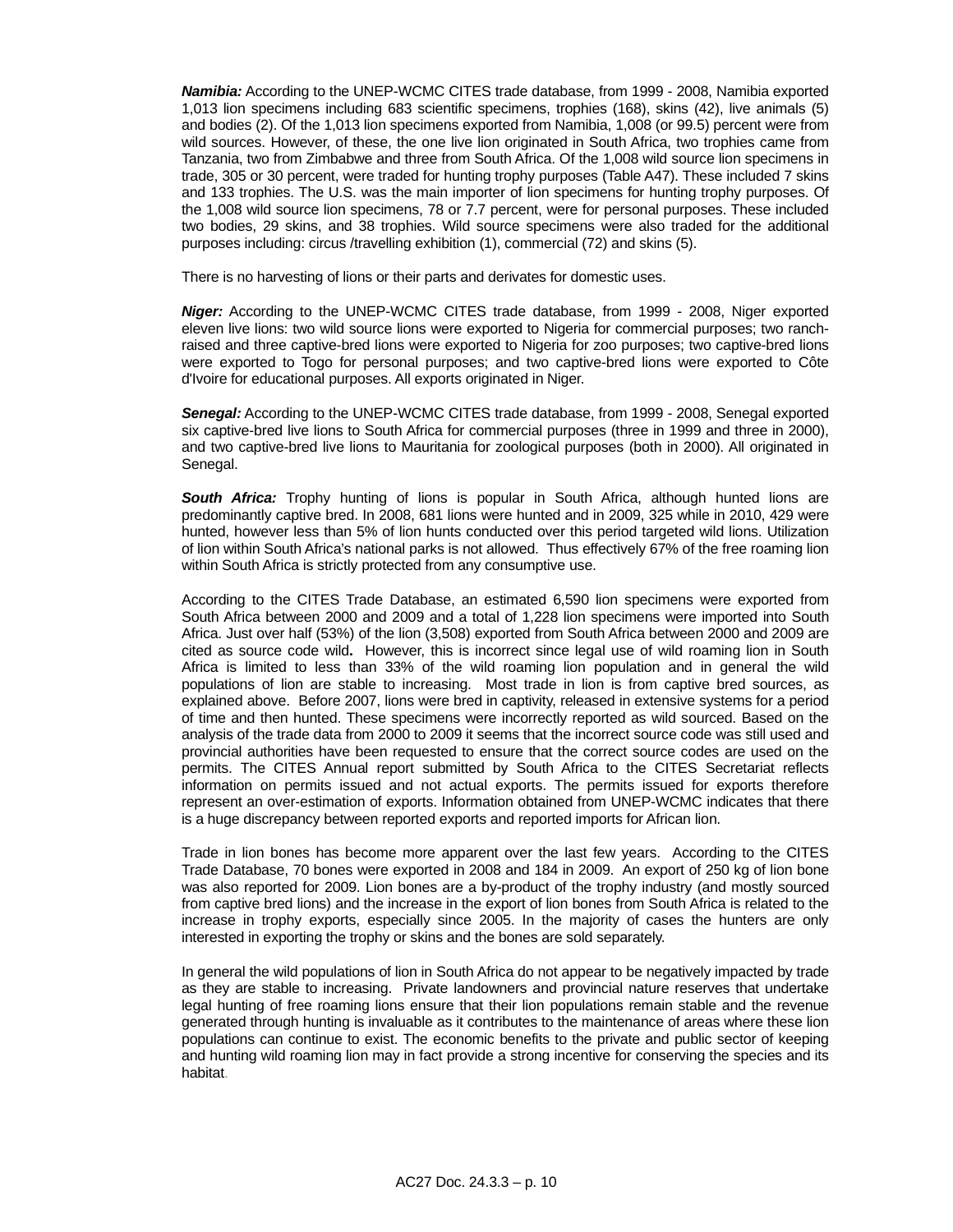*Sudan***:** According to the UNEP-WCMC CITES trade database, from 1999 - 2008, Sudan exported 2 leather products to United Arab Emirates for personal purposes, 22 live animals to United Arab Emirates (six for commercial purposes, four for zoo purposes and the remainder for personal purposes), six live animals to Saudi Arabia for personal purposes, 19 live animals to Syria (eight for commercial purposes and the remainder for zoo purposes), and one trophy to Saudi Arabia for personal purposes. All exported specimens originated in Sudan and were wild source.

 *Swaziland:* According to the UNEP-WCMC CITES trade database, from 1999 - 2008, Swaziland exported 46 live lions to South Africa for breeding (42) and circus/travelling exhibition (4) purposes: seven were from wild sources (all for breeding purposes), 30 from captive-bred sources and nine from captive-born sources. In addition, one trophy from a wild source lion that originated in Swaziland was exported to Greece for personal purposes.

 *Tanzania:* **C**onsultation of Mr. P.I. Sarakikya, Acting Director of Wildlife for Tanzania states that tourists hunt 50 lions per year for the last two hunting seasons (2012 - 2013), a significant reduction in lion off take due to a newly-established regulation with a compulsory age-based restriction of hunted lions. This is controlled by an annual lion trophy inspection conducted by the Tanzania Wildlife Division. According to the UNEP-WCMC CITES trade database, from 1999 - 2008, Tanzania exported 4,926 lion specimens. This included 2,083 trophies, one live animal, and 102 skins. None of the specimens exported by Tanzania were from a captive-bred source (the exception being one trophy imported by the U.S. in 2000). Only four exported trophies originated in another country (all from South Africa). Most wild source lion skins exported from Tanzania for hunting trophy purposes went to South Africa (44) and Germany (29). The U.S. is the largest importer of wild source hunting trophies exported from Tanzania, with 47 percent (956). In contrast, the Tanzania Wildlife Division reports that a total of 1,396 lions were hunted in Tanzania between 1999 and 2008, 33% lower than the number of trophies in trade recorded by UNEP-WCMC for the same period.

**Togo:** According to the UNEP-WCMC CITES trade database, from 1999 - 2008, Togo exported one wild source trophy to South Africa in 2001 for hunting trophy purposes, one skin from a ranch-raised lion to South Africa in 2001 for personal purposes, and one captive-bred live lion that originated in South Africa, to Libyan Arab Jamahiriya in 2002 for personal purposes.

 *Zambia:* According to the UNEP-WCMC CITES trade database, from 1999 - 2008, Zambia exported 567 lion specimens, the vast majority of which were trophies (498). All but nine specimens (three live animals plus six trophies) were from wild sources. The main purpose of this trade was hunting trophies (470 of 567 specimens) and the U.S. was the main importer of these (262 of 470). Only 26 specimens were traded for other purposes including personal, commercial and scientific.

 *Zimbabwe:* According to the UNEP-WCMC CITES trade database, from 1999 - 2008, Zimbabwe exported 2,043 lion specimens including 871 trophies, 536 claws, 146 skins, 20 bodies and 145 live. The total number of exports decreased over the decade, as did the number of exported trophies, skins and skulls. The vast majority of specimens exported were wild source, the exceptions being 181 that were captive-bred, one that was F1 captive-born, 89 from illegal sources (Table A84), and 16 that were ranch-raised. Captive-bred lions were exported for a variety of purposes including 77 exported to South Africa for breeding, and 10 live lions to Kenya and 11 to South Africa for commercial purposes. A total of 868 wild source lion specimens were exported for commercial purposes including 343 claws, 229 trophies, 94 skins, 63 live animals, and 15 bodies. A total of 961 wild source lion specimens were exported for hunting trophy purposes including 706 trophies, 1 body, 40 skins and 160 claws. The main importer of wild source lion parts as hunting trophies was the U.S. (Table A89). A total of 120 wild source lion specimens were exported for personal purposes including 48 trophies, 19 skins, 1 body and 27 claws. In addition, 56 wild source lion specimens were exported for circus, education and scientific purposes (Table A92) including 15 live wild lions for circus or travelling exhibition purposes and two skins for educational purposes. All live exports are from captive breeding facilities. There is no harvesting of lions or their parts and derivates for domestic uses. Traditionally lions are conserved through the totem system where lions are protected. Consumptive utilisation of lions in Zimbabwe is mostly in the form of trophy hunting. Trophy hunting of lions is undertaken through a strictly regulated quota system. Quotas are issued each year by the Zimbabwe Parks and Wildlife Management Authority and non-detriment findings are conducted for all exports. Quotas are set using the triangulation process throughout the country. The quota setting is participatory involving private landowners and local community wildlife managers. Quotas are set so as to have a representative number of animals that can safely be removed during a hunting season without inflicting biological damage to the population. The aim of quotas is to ensure that the utilisation of wildlife is sustainable.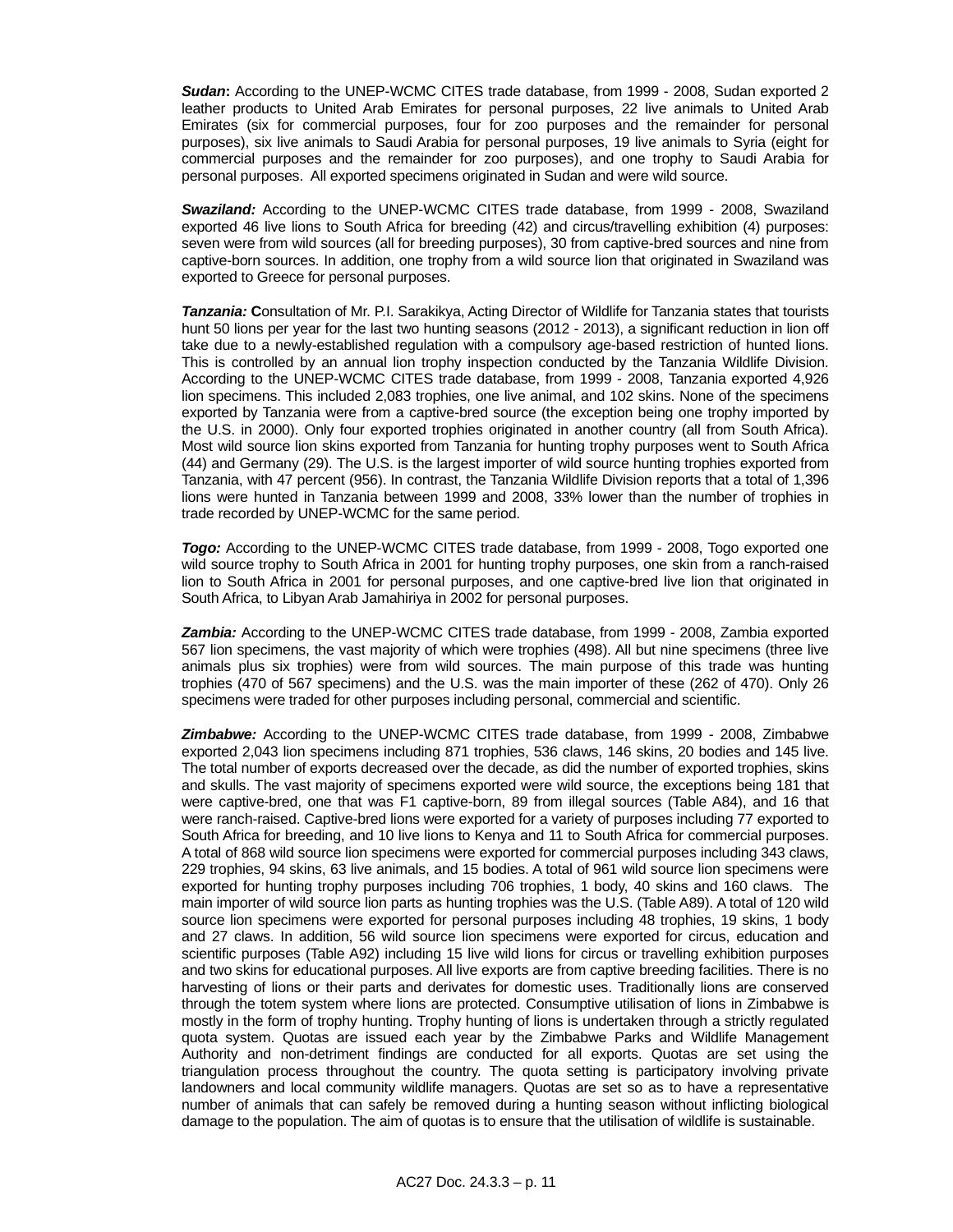#### 6.3 Parts and derivatives in trade

 The most common legally-traded African lion parts and products are (from largest to smallest numbers): scientific specimens, trophies, live lions, claws, skulls and skins. Other lion parts in international trade include bones, hair, and teeth. Details are provided in Section 6.2.

#### 6.4 Illegal trade

 Live lions, lion skins and other products are traded illegally both within and across borders. In January 2006, the Kenya Wildlife Service (KWS) investigated allegations that a lion cub smuggling ring was operating along the Kenya-Somalia border. Investigators discovered a cartel operating in Somalia and trading illegally in wildlife species. Lion cubs were being smuggled into Somalia, sold for USD150 – USD300 and sent on to Europe (KWS). At a lion conservation conference held in Douala, the Government of Cameroun identified trade in lion skins as a major cause of the decline in lion populations in Central and West Africa (LAGA pers. comm.). In June 2006, a hunting safari worker was arrested for illegally trading in lion products in Garoua, Cameroun. He was accused of using the legal trade in lion trophies as a cover for selling lion products on the black market (LAGA pers. comm.). In December 2006, two lion skins were seized in Marua city in northern Cameroun. One skin had originated in Tchad, and the two together were being sold for USD 655 (LAGA pers. comm.).

 In January 2009, three Chinese nationals were arrested at Jomo Kenyatta airport, Nairobi, carrying lion teeth in their luggage, along with ivory carvings and jewellery (KWS). In January 2009, Dubai officials announced that they had foiled attempts to smuggle wildlife into Dubai and to "re-export rare animal products including endangered lions" (PRNewswire). However, there have been persistent reports of live lions being smuggled into the UAE for the pet trade. A newspaper in Dubai quoted an employee of a cargo company as saying that cargo workers had found a small lion that had escaped from its cage inside an aircraft (The National). A local veterinarian was quoted as saying that he treated 2 or 3 lion cubs a year at his clinic (Khaleej Times). In March 2009, a Vietnamese man in Pretoria, South Africa, was found with the remains of 13 lions in his house, along with a number of rhinoceros carcasses. South African police believe that he had received an order from a global syndicate in east Asia (Daily Mail).

 In April 2009, the Botswana press reported that the government had discovered cross-border smuggling of live lions into South Africa. The principal market for these animals is believed to be the "canned hunting" industry in South Africa. A South African wildlife magazine was reported to advertise lion cubs of "Botswana bloodline" for Rand 20,000 (USD 2,700) each (Botswana Gazette). It is not yet known whether the recent South African court ruling (see 7.1) on the canned lion hunting will diminish this trade.

 In April 2009, a lion skull was seized at Felixstowe, UK. The skull originated in South Africa and lacked proper permits. In 2009 a US-based website advertised lion meat from animals "raised in South Africa"; Lion meat was subsequently advertised on the same website as "ranch-raised in the USA". Please note that these are allegations in the media which have not been substantiated.

 The UNEP-WCMC database shows that the gross exports of lion products classified as illegal between 2000 and 2008 as follows:

Bodies – 6, Carvings – 14, Claws – 128, Feet – 2, Hair – 1 kg, Live animals – 29, Plates – 1, Skin pieces – 6, Skins – 12, Skulls – 11, Specimens – 20, Teeth – 1, Trophies – 11. *Note: this includes reexports.* 

 **Benin**: There is a recognized illegal trade, and lion products from Benin **may** be sold in other countries in West Africa.*(Questionnaire response from Dr. IrSogbohossou Etotepe A, Laboratory of Applied Ecology, University of Abomey-Calavi, Benin).*

 **Cote d'Ivoire**: Skins or partial skins originating from Burkina Faso can "*readily*" be found in public markets in Abidjan and that "*given the rarity of lions in West Africa, this trade and the high price a lion skin can fetch is most likely one of the biggest threats to lion survival in this region*." *(Questionnaire response from Dr. Philipp Henschel, lion survey coordinator for the NGO Panthera).*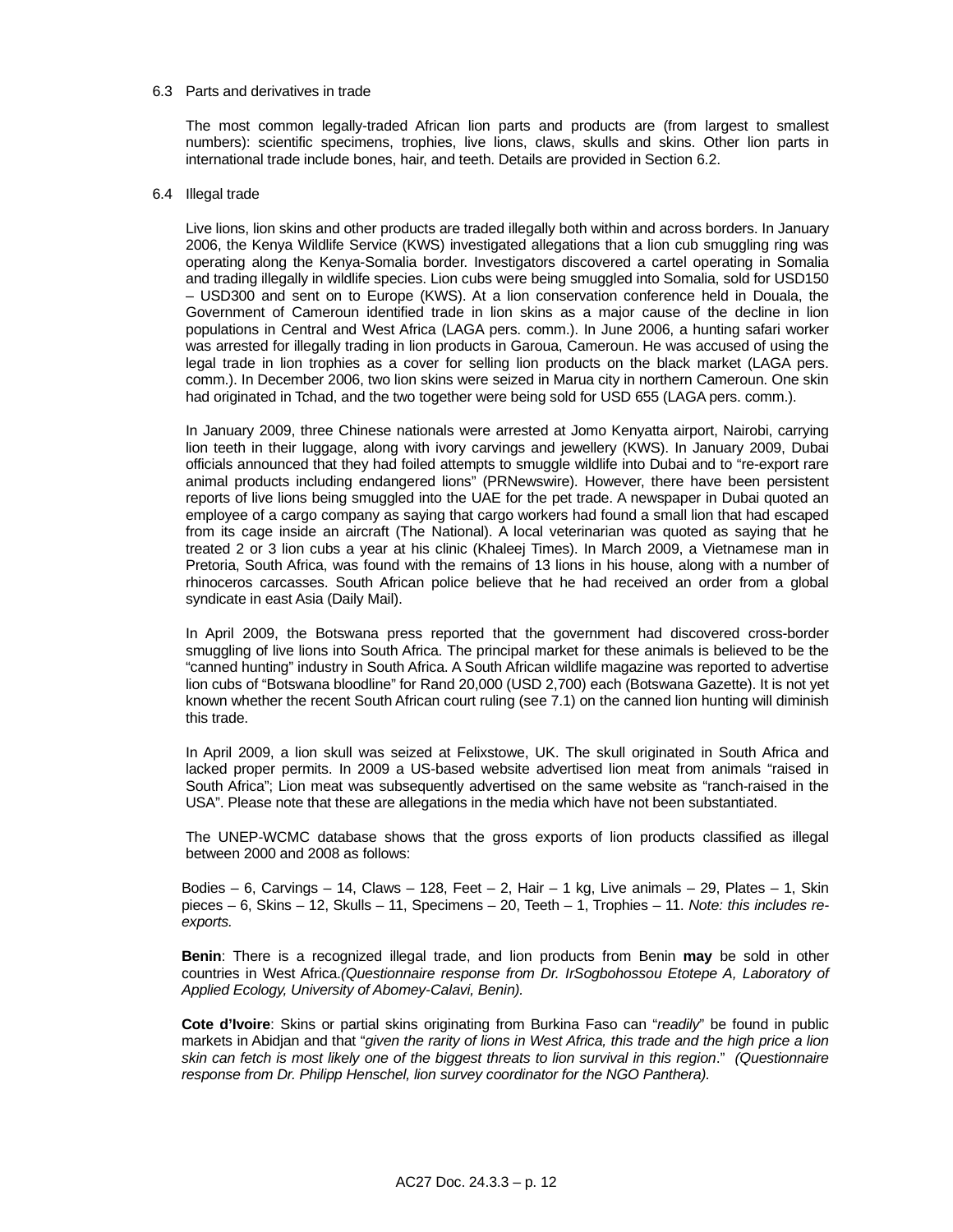**Ghana**: **Occasionally** lion claws and pieces of lion skins are found in Techiman, a major market in Ghana*(Questionnaire response from Mr. Nana Kofi Adu-Nsiah, Executive Director, Wildlife Division of the Forestry Commission in Ghana).*

 **Gabon**: Lion skins (sold for medicinal purposes) and canines (sold as talismans) are occasionally seized in the capital, including a recent case of one skin originating from Benin. While the scale of this type of illegal trade is unknown, it is "*likely one of the biggest threats to lion survival in this region."(Questionnaire response from Dr. Philipp Henschel, lion survey coordinator for the NGO Panthera).*

 **Guinea**: Trade in large carnivores' sub-products (skins, claws, teeth, skulls, fat) is important and common in the periphery of the National Park (Faranah area) and in Conakry. This trade targets essentially lions, leopards and hyenas and has a sub-regional scale. 67 lion skins were discovered in Conakry and it is reported that the skins sold in Conakry come from the entire sub-region (Mali, Niger, Nigeria, Ivory Coast, Senegal, Liberia, Guinea-Bissau and Sierra Leone). Illegal bushmeat trade is also reported to negatively impact lions.*(Questionnaire response from Mr. Ansoumane Doumbouya, CITES Management Authority, Chief of the Legislative and Economy Department of the National Guinean Office for Biodiversity and Protected Areas, Guinea).*

 **Kenya**: There is reported cases of illegal market for lion claws and canines, especially in the Coast area, **that may soon** become a major concern as the country's large Chinese population may increase demand for the export of lion parts to Asia.(*Questionnaire response from Dr. Laurence Frank, Director of the NGO Living with Lions).* 

 **Mali**: Poaching is motivated by illegal trade in lion meat and other products (trophies, fat, skins, nonperishable parts), and is having a detrimental impact. Meat is sold in local villages and sent from Protected Areas to various Malian towns. Illegal trade in lion trophies poached in Mali and neighboring countries such as Guinea, Ivory Coast and Burkina Faso is well known in the region.*(Questionnaire response from Mr. Bourama Niagate, Director of the National Park and Biosphere Reserve of the Boucle du Baoulé, National Coordinator for MIKE and CMS-AEWA focal point, Mali).*

 *Mozambique:* Illegal forms of utilization are in response to human and/or livestock casualties and in poaching for commercial or traditional purposes. *(Questionnaire response from Felismina Atanásio Longamane Langa, Deputy National Director, Ministry of Tourism, Mozambique).*

 **Namibia**: Domestic illegal trade in lions and their products is very insignificant. There are no records of people found in possession of illegally acquired lion specimens in Namibia.

 **Nigeria:** Domestic trade in illegal lion products is "massive" and illegal trade is poorly documented. Skins are illegally exported abroad for sale to wealthy Africans. For example, in 2008, aU.S. court case was brought against a Nigerian national who attempted to smuggle several lion skins from Nigeria into the U.S. The case attorney revealed this type of case was not an isolated one. Fulani herdmen admit to carrying poison to kill conflict lions and lion surveys conducted by Panthera in 2009 revealed several cases of lion poisoning. *(Questionnaire response from Dr. Philipp Henschel, lion survey coordinator for the NGO Panthera).*

 **Senegal**: Lion skins (sold for medicinal purposes) and canines (sold as talismans) likely originating from Burkina Faso, Benin and Nigeria can easily be found in Dakar markets.(Questionnaire response from *Dr. Philipp Henschel, lion survey coordinator for the NGO Panthera).* 

 **South Africa:** Although there are no specific figures on illegal trade in lions in South Africa, national and provincial conservation authorities indicate that illegal use or trade is generally limited or negligible. There is no recorded illegal trade in lion in Gauteng, KwaZulu-Natal or the Eastern Cape and illegal utilization of lion within South Africa's national parks is negligible. Illegal trade in captive bred lions within North West province is suspected to take place, as the industry is large. There are no reported records of illegal hunting of lions in the Northern Cape that the Department of Environmental Affairs and the provincial nature conservation authority is aware of. Lions are targeted by the traditional medicine trade in Mpumalanga province, and poaching of lion for the medicinal trade seems to be on the increase due to the expansion of human settlements on the western boundary of the Kruger National Park.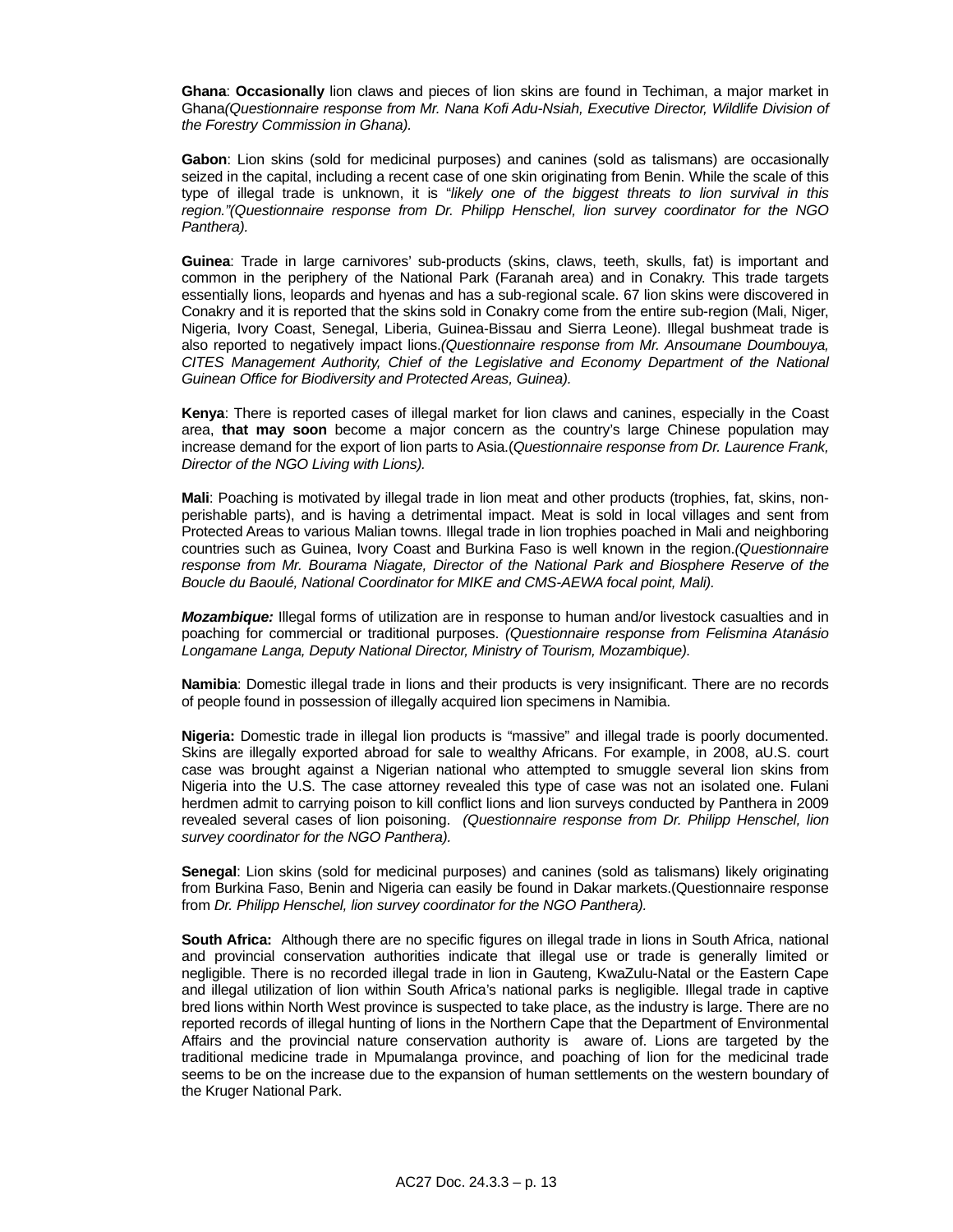The IUCN/SSC African Lion Working Group believes that there is an illegal trade in lion between South Africa and Botswana, Zambia, Zimbabwe and Mozambique and alleges that lionesses with small cubs are shot in Botswana's southern region in order to supply cubs to predator keepers/breeders in South Africa. As there is an excess of captive bred lions available in South Africa, this claim would certainly require further investigation and supporting evidence.

 **South Sudan:** There is an active trade in lion cubs within the Republic of South Sudan.(Questionnaire response from Dr. Aldo Gwake Lazarus, Director, Directorate Wildlife Conservation Central Equatorial State).

 **Tanzania:** illegal trade is considered rare (Questionnaire response from Mr. P.I. Sarakikya, Acting Director of Wildlife for Tanzania).

 **Zambia:** Illegal trade of lion derivatives and parts occur but most likely are insignificant. These are used for charms, magic and medicinal purposes.

 **Zimbabwe:** Illegal trade in lions and their products is very insignificant. There are no records of people found in possession of illegally acquired lion specimens in Zimbabwe. Anyone found in possession of illegally acquired lion specimens pays a fine of USD5000 or faces a mandatory jail sentence.

#### 6.5 Actual or potential trade impacts

 According to the UNEP-WCMC CITES trade database, from 1999 - 2008, 9,224 various lion specimens, noting that an individual lion can have many specimens, were traded internationally. In addition to the number of specimens hunted, there are likely to be wider impacts on lion populations. Trophy hunters, for example, preferentially seek adult male lions. When an adult male lion, which is part of a pride, is killed by a trophy hunter, replacement male(s) who take over the pride will in some cases kill pride cubs less than nine months of age in the pride (Whitman et al., 2004). Similarly, lionesses defending their cubs from the victorious males are sometimes killed during the takeover (Packer et al., 2001). To address this, Whitman et al. (2004) used a computer model to determine that these additional impacts could be largely avoided by restricting trophy hunting to males at least 5-6 years of age because this allows younger males to reproduce. The method is already tested in Tanzania, Zambia and in the Niassa Reserve in Mozambique.

 According to the UNEP-WCMC CITES trade database, from 1999 to 2008, 3,102 lion specimens were traded internationally for commercial purposes (defined as "for the purpose of sale in the importing country"). The most common lion specimens traded for commercial purposes were claws (764), trophies (508), skins (442), live (320), skulls (144) and bodies (58).

 The high demand for lion trophies has caused trophy offtakes to be too high in most countries. This has been explicitly recognized in Botswana (which banned lion sport hunting from 2001 - 2005 and again in 2007 - 2009), Zambia (banning lion hunting in 2000 - 2001 and halving their quotas in 2009), Zimbabwe (banning lion hunting in the western part of the country 2005 - 2008) and Mozambique (reducing quotas in Niassa Reserve in 2009). Recently Tanzania has taken measures to limit lion offtakes to males that are at least 6 years of age. However, most of these responses came after dramatic declines in lion harvests that resulted from over-hunting. Given the overall rarity of the species and its extreme sensitivity to habitat loss and problem animal conflict, hunting offtakes should be monitored far more closely so as to minimize the impact of international trade.

 There is also clear scope for the international trade in lion body parts for TCM and TAM to grow uncontrollably, as it has done for other big cats. .

### 7. Legal instruments

 Lions have no legal protection in Burundi, Guinea Bissau, Lesotho or Swaziland (Nowell and Jackson 1996). Sport hunting is prohibited in Angola, Kenya, Cameroun, Congo, Gabon, Ghana, Malawi, Mauritania, Niger, Nigeria and Rwanda. Trophy hunting is permitted in Benin, Burkina Faso, Central African Republic, Democratic Republic of Congo, Ethiopia, Ivory Coast, Mali, Mozambique, Namibia, Senegal, Somalia, South Africa, Sudan, Tanzania, Togo, Uganda, Zambia and Zimbabwe. Botswana currently bans lion trophy hunting.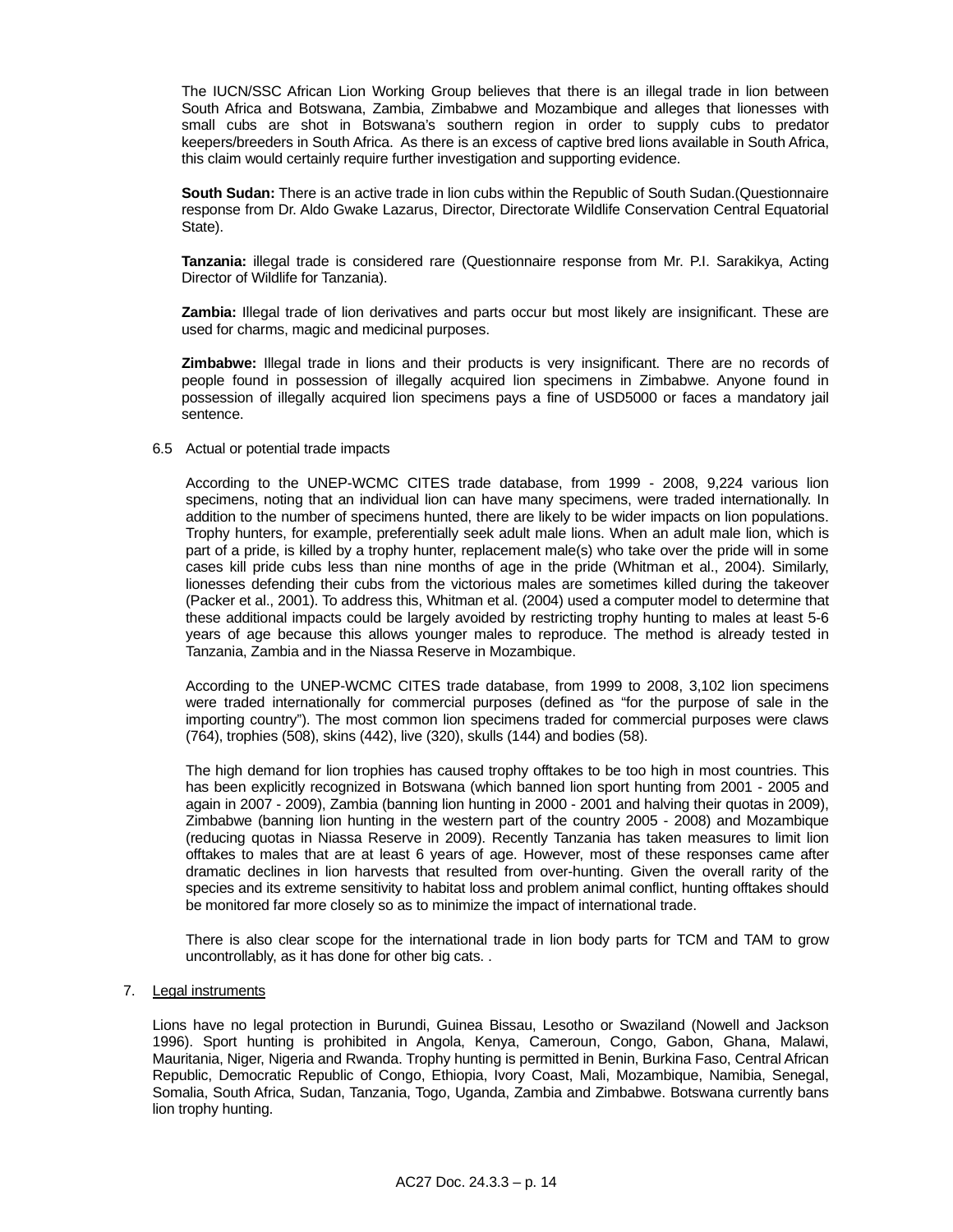A large number of lions have been captive bred in South Africa, and many have been hunted in enclosures, a practice known as "canned hunting". In 2007 a new law was formulated within the National Environmental Management Biodiversity Act: Threatened or Protected Species. Regulations would outlaw "canned hunting" and force hunters and breeders of captive predators to adhere to strict regulations. However, after a challenge in the High Court, lions were subsequently removed from the list of "large predators" under the Act before the new regulation came into force in 2008, enabling "canned" lion hunting to continue. In June 2009, the High Court ruled that lions must have been free-ranging and self-supporting for at least two years prior to being hunted. A subsequent request from the South African Predator Breeders Association for leave to appeal was rejected by the Free State High Court in September 2009 (iafrica.com)

7.1 National

 Most countries in Eastern and Southern Africa have both CITES and national legislation to protect the African lion. However, lack of resources for effective enforcement and lack of policy implementation are problems in some range States (IUCN SSC Cat Specialist Group, 2006a; IUCN SSC Cat Specialist Group, 2006b).

7.2 International

 CITES has listed the African lion under Appendix II. The lion is not specifically protected under the Convention on Biological Diversity or the Convention on Migratory Species because it is not a migratory species.

- 8. Species management
	- 8.1 Management measures

 The following range States have reported that they undertake active measures to conserve and manage wild populations of African lion: Namibia, Kenya, Mali, Senegal, South Africa, Rwanda,Benin, Burkina Faso, CAR, Chad, DRC, Malawi, Mozambique, Niger, Zambia, Zimbabwe and Tanzania.

8.2 Population monitoring

 The following range States indicate that they conduct active monitoring and research projects: Benin, Ethiopia, Guinea, Kenya, Namibia. Nigeria, Senegal, South Africa, Mozambique, Zambia, Zimbabwe and Tanzania.

- 8.3 Control measures
	- 8.3.1 International

 Other than CITES, there are no international control measures in place specifically for the African lion.

8.3.2 Domestic

 Other than CITES national legislation, the following range States have reported the following domestic control measures in place specifically for the African lion:

- **Ghana:** Appendix One of the national wildlife regulation affords the African lion full protection from killing, capture and the parts trade.
- **Guinea:** National legislation classifies lions as a fully protected species and the country has prepared a national action plan for the Conservation of Large Carnivores which includes measures to protect lions. Efforts to protect lions in Guinea are recent (1997) and can be justified by the finding that their population and their habitat have been significantly reduced.
- **Namibia:** Lions are classified as special protected under the Nature Conservation Ordinance 4 of 1975 (as amended in 1996), and as such permits are required to utilise lions in anyway or to keep their products. The government has established a permitting system for hunting lions. Within this system lies an exception for situations that regard loss of human life or the need to protect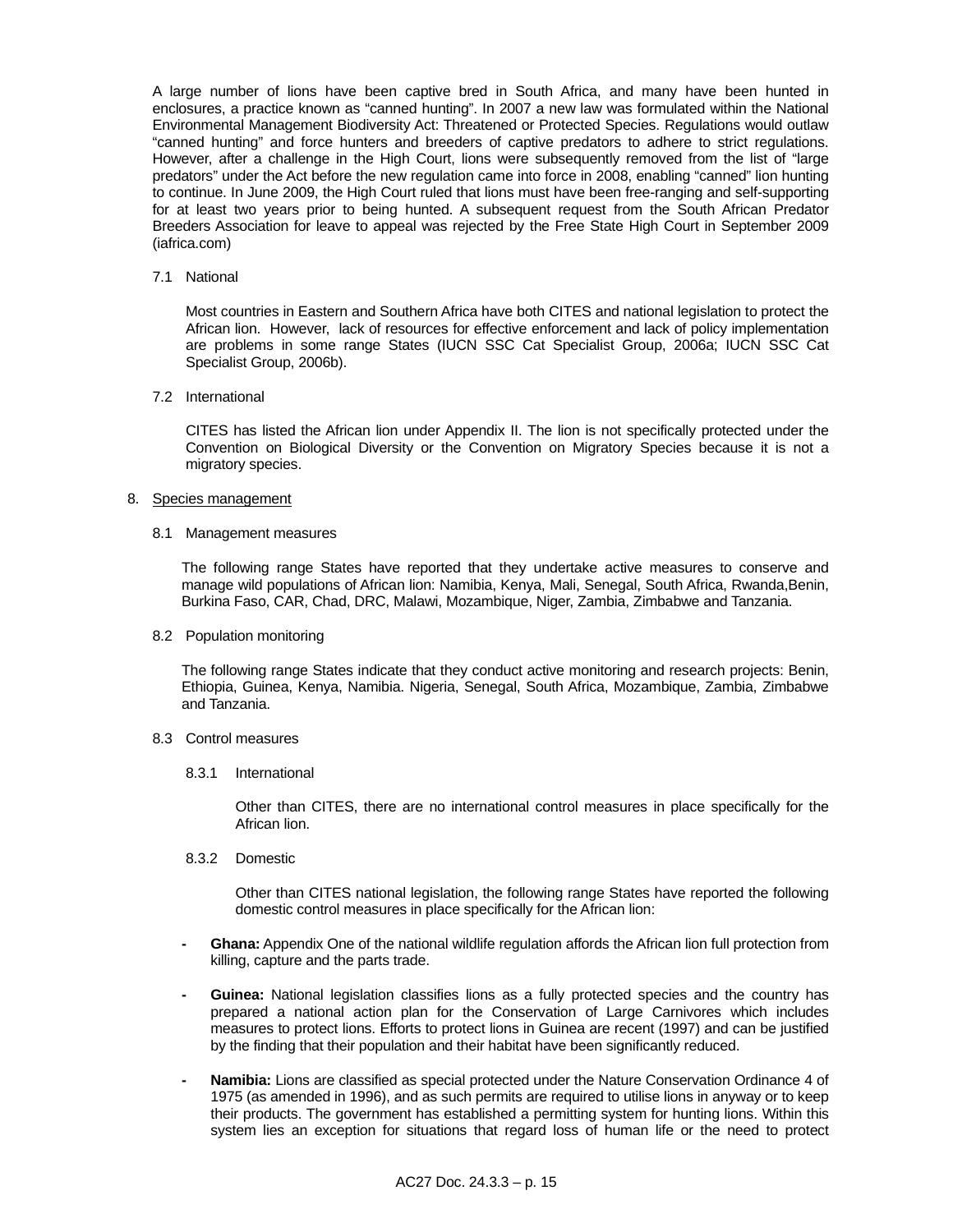livestock—in these situations, the killing must be reported within ten days, at which point a permit to sell the skin is issued. Permits are also issued to kill "problem lions" in registered conservancies for trophy hunting. Namibia participates in community-based natural resource management programs (e.g. the Conservancy Self-Insurance Scheme, the Human Wildlife Conflict Policy) that allow "problem lions" to be sold for trophy hunting outside of and along the borders of protected areas, Fees are payable to conservancies and to a fund which has been established for wildlife conservation and rural community development projects.

- **Nigeria:** Since 2009, WCS and North Carolina Zoo provide financial and technical law enforcement support within Yankari GR, which is managed by Bauchi State.
- **Rwanda:** Lions are included in the list of protected animals under Rwandan legislation which prohibits their trade and use. The Rwandan government initiated collaboration with partners from the private sector for the repopulation of various species including lions.
- **Republic of South Sudan:** Since 2003, amendments to the Wildlife Conservation and Management Act have included protections for lions; the Act may need to be revised to conform with current lion populations, for which there is no assessment.
- **South Africa:** Lion is protected under both national legislation (National Environmental Management: Biodiversity Act, 2004 (Act No. 10 of 2004 (, the Threatened or Protected Species Regulations of 2007) and provincial ordinances / acts. Permits are required to among others keep, move, catch and hunt lion and it is an offence if any of these activities are carried out without a permit. In terms of national legislation, lion's that cause damage are not allowed to be hunted by an international hunting client. Provincial conservation authorities often require ecological management plans when lion is introduced to a property. The Department of Environmental Affairs initiated a process to develop a Biodiversity Management Plan (BMP) for lions in terms of the National Environmental Management: Biodiversity Act, 2004. The BMP will be aimed at ensuring the long-term survival in nature of the species and will contribute towards the achievement of the recommendations of the Eastern and Southern African Lion Conservation Strategy (the regional conservation strategy compiled by the IUCN/SSC/Cat Specialist Group and others).
- Tanzania: To off-set human-lion conflict, the government encourages the establishment of Wildlife Management Areas, a recently created community-based category of gazetted Protected Area, introduced recently (April, 2011) Dangerous Animals Damage Consolation Regulations, and promotes a number of human-lion-conflict mitigation programs throughout the country. To improve the management and efficiency of trophy hunting, the government has passed a new regulation with a compulsory age-based restriction of hunted lions controlled by an annual lion trophy inspection. They also set up a monitoring and control programme run by the Wildlife Division. This recent mechanism has successfully resulted in a significantly reduced lion offtake and an improved selection of aged male lions.
- **Mali:** Measures such as the creation of water stations or water wells are put in place to avoid contacts between cattle and wild fauna in lion habitat areas to avoid human-lion conflicts. A significant effort has been devoted to the education of local communities about the protection of lions, and to controlling poaching through an increase in surveillance among other things. Malian law classifies lions as a partially protected species and regulates lion trophy hunting and lion trade.
- **Mozambique:** Lion hunting is governed, per quota, by the Forestry and Wildlife Law (Law 10/99) and its regulations (Decree 12/2002). The National Human and Wildlife Strategy was passed in 2009 and included a goal of mitigating human-lion conflict. Other instruments affecting lion conservation include passage of the Land Use Planning Law and Regulation; the Environmental Law; the Biodiversity Strategy; and an expected 2012 Conservation Law.
- **Zambia:** Lion is a protected species under the Zambia Wildlife Act No. 12 of 1998. It is a criminal offence to hunt, kill, capture or be in possession of a lion specimen without a license. Hunting of lions is regulated through a quota system. To ensure that hunting of lions is sustainable ZAWA undertakes monitoring of all sport hunting activities, recording trophy quality, hunting success and effort aimed at enhancing decision making in setting harvest quotas. Through research by Dr. Paula White, of the Zambia Lion Project, Zambia is developing a Regional Guide to Ageing lions a tool which will assist Professional hunters to hunt mature male lions aged 6 years or older.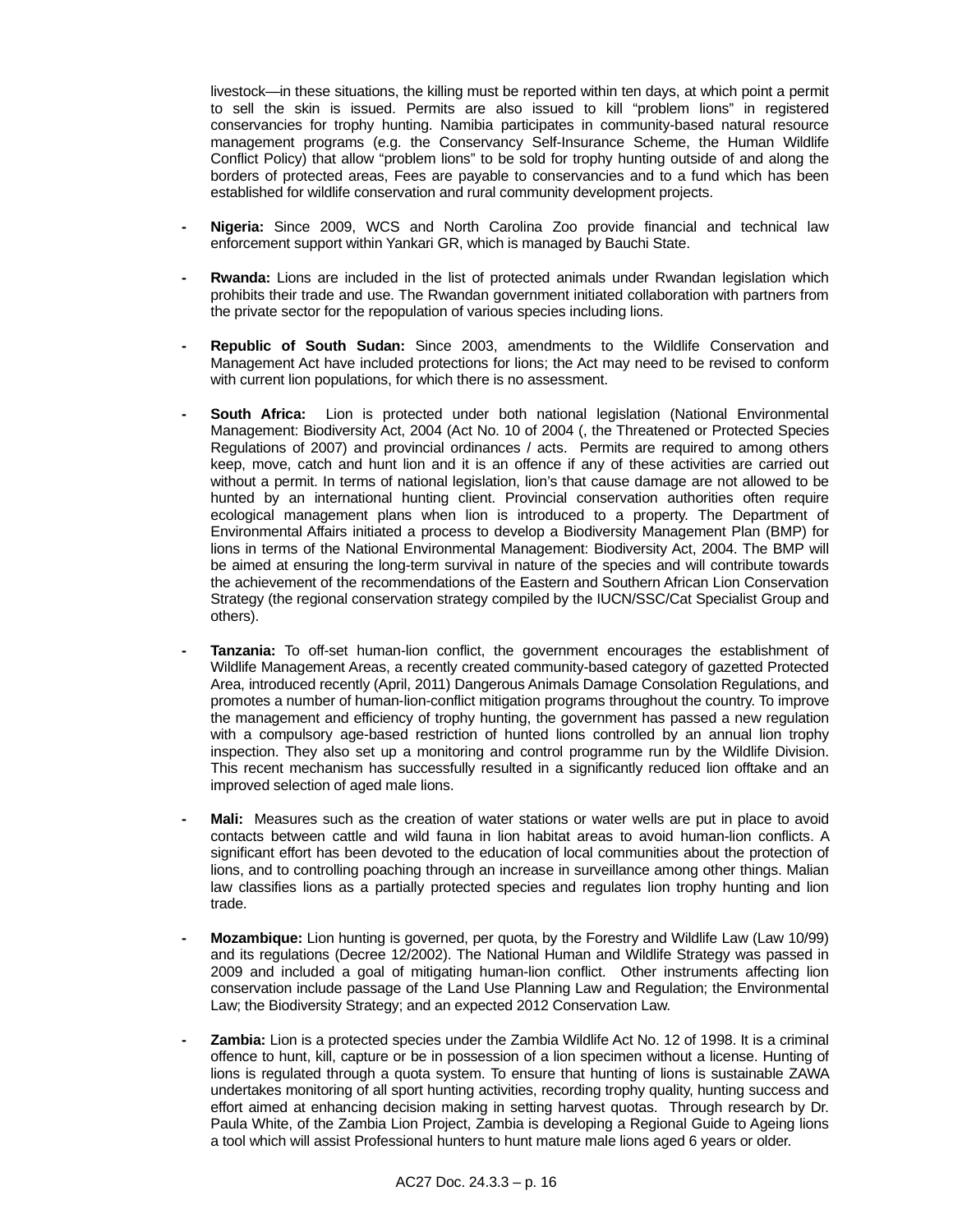**- Zimbabwe:** Zimbabwe's national legislation is very comprehensive to ensure long term survival of the African lion. Zimbabwe has a full range of national legislative and administrative measures needed to effectively implement all aspects of the Convention on Trade In Endangered Species of wild flora and fauna(CITES) and related Resolutions and Decisions of the Conference of Parties. Zimbabwe's legislation is in Category 1 of CITES and therefore meets all the requirements of CITES implementation. The principal Acts governing lion conservation in Zimbabwe are the Parks and Wildlife Act; Chapter 20:14 (1996) as amended in 2001, the Environmental Management Act, Forest Act, several Statutory Instruments, Policies and Management Plans for the African Lion

### 8.4 Captive breeding and artificial propagation

 The African lion is very common in zoos and in South Africa there are many captive bred lion in most provinces. According to a study initiated in 2008 by the Department of Environmental Affairs and conducted by the University of Free State, an estimated 3,596 lions were kept in 174 breeding facilities in South Africa during 2008.

 In Zimbabwe there are approximately 360 lions in Captive Breeding Centres which are used mostly for educational purposes, research and tourism. All live exports of lions from Zimbabwe are from captivebred animals.

#### 8.5 Habitat conservation

 Riggio et al (2012) suggests that a "stronghold" is an area that must be: 1) a protected or hunting area; 2) with a population of at least 500 lions; and 3) the population must be either stable or increasing. Using this model, there are approximately 24 000 of out of global estimate of 32 260 are in protected or hunting areas.

#### 9. Information on similar species

 There are two recognized subspecies of lion: African lion *P. leo leo,* Linnaeus, 1758, which is listed on CITES Appendix II, and Asiatic lion *P. leo persica*, Meyer, 1826, which is listed on CITES Appendix I. This review pertains to the African lion.

### 10. Consultations

 All range States were consulted; the list of experts and authorities from whom responses were received is given in Table 2.

### 11. Additional remarks

The species meets criterion B of Annex 2a of Resolution Conf. 9.24 (Rev. CoP15) for inclusion in Appendix II. That is, it is known, or can be inferred or projected, that regulation of trade in the species is required to ensure that the harvest of specimens from the wild is not reducing the wild population to a level at which its survival might be threatened by continued harvesting or other influences.

The species has not experienced a marked recent rate of decline of 50% or more in the last 10 years or three generations. There exists adequate science-based information to make this conclusion.

There is not adequate science-based information to conclude a historical extent of decline in the continental population.

The habitat and populations of the species located in East and Southern Africa are generally stable or increasing. It is estimated that 24,000 lions, or approximately 70% of the continental population, live in strongholds in East and Southern Africa with 40-50% of the total population living in Tanzania. Strongholds are areas where the habitat of the species is well protected by national laws and lion populations are secure.

There have been significant declines in the lion populations in Central and West Africa in recent years due primarily to habitat loss and human-lion conflict.

The leading major threats across lion range are recognized by each lion range state to be habitat loss and retaliatory killing, and not international trade.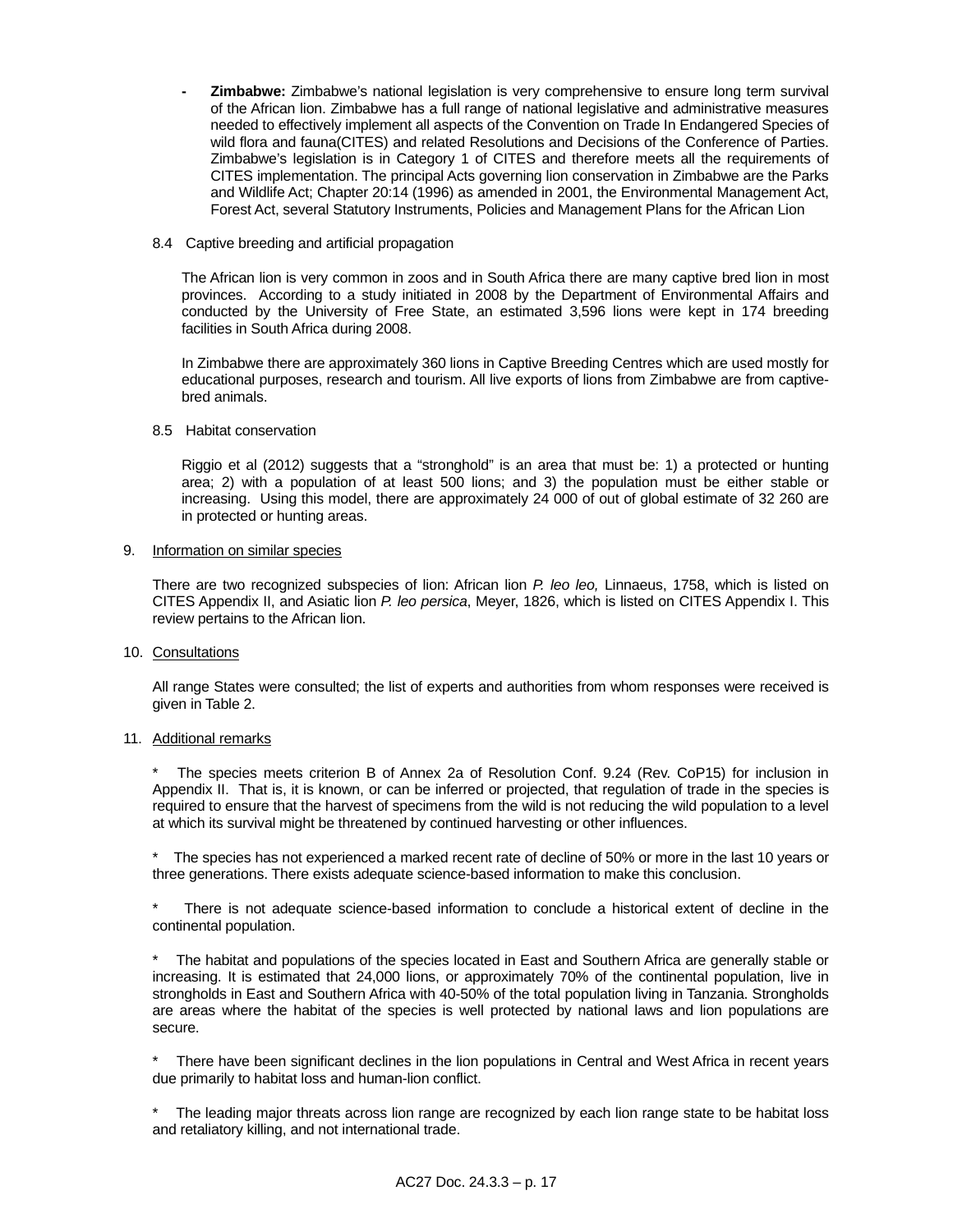# 12. Trade Data Analysis $^2$

### **APPENDIX A: DETAILED RESULTS OF DATA ANALYSIS**

**Note: A list of country codes used in the following tables can be found at the end of Appendix A** 

| rapid Art, international trade in hono and their parts for an sources and an parposes.<br>Term | 2001             | 2002             | 2003           | 2004            | 2005           | 2006            | 2007           | 2008            | 2009             | 2010        | <b>Totals</b>   |
|------------------------------------------------------------------------------------------------|------------------|------------------|----------------|-----------------|----------------|-----------------|----------------|-----------------|------------------|-------------|-----------------|
| bodies                                                                                         | 5                | 12               | 12             | 7               | 12             | 13              | 20             | 21              | 92               | 42          | 236             |
| bone carvings                                                                                  | 0                | $\mathbf 0$      | $\theta$       | 0               | $\mathbf 0$    | $\theta$        | $\overline{0}$ | $\overline{2}$  | $\Omega$         | $\theta$    | 2               |
| bone pieces                                                                                    | $\mathbf 0$      | 0                | 4              | 0               | $\theta$       | $\theta$        | 1              | 8               | $\Omega$         | $\theta$    | 13              |
| bones                                                                                          | 1                | 0                | $\overline{2}$ | 0               | 17             | 23              | 8              | 70              | 440              | 638         | 1199            |
| carvings                                                                                       | $\Omega$         | 40               | 1              | $\Omega$        | $\Omega$       | $\overline{0}$  | 22             | $\Omega$        | $\Omega$         | 6           | 69              |
| claws                                                                                          | 121              | 68               | 151            | 115             | 115            | 157             | 26             | 80              | 107              | 304         | 1244            |
| derivatives                                                                                    | $\mathbf{0}$     | $\mathbf 0$      | $\mathbf 0$    | 0               | $\Omega$       | $\theta$        | $\mathbf 0$    | 0               | 203              | 8           | 211             |
| feet                                                                                           | 21               | 1                | 4              | 0               | $\mathbf 0$    | $\mathbf 0$     | $\overline{0}$ | 0               | 6                | 8           | 40              |
| garments                                                                                       | $\mathbf 0$      | $\overline{0}$   | 1              | $\overline{0}$  | $\overline{0}$ | $\overline{0}$  | $\Omega$       | 0               | 9                | 4           | 14              |
| hair                                                                                           | $\overline{0}$   | $\mathbf 0$      | 50             | 5               | 1              | $\overline{2}$  | 106            | 58              | 5                | 7           | 234             |
| leather items                                                                                  | $\boldsymbol{0}$ | $\boldsymbol{0}$ | $\overline{0}$ | $\mathbf 0$     | $\mathbf 0$    | 1               | 0              | 0               | $\boldsymbol{0}$ | $\mathbf 0$ |                 |
| leather products                                                                               | 1                | 1                | $\Omega$       | $\Omega$        | $\Omega$       | 5               | $\overline{2}$ | 1               | 3                | $\Omega$    | $\overline{13}$ |
| leather products<br>(s)                                                                        | 3                | $\mathbf 0$      | $\theta$       | 8               | $\theta$       | $\theta$        | 1              | 0               | $\theta$         | $\Omega$    | 12              |
| legs                                                                                           | $\theta$         | $\Omega$         | $\Omega$       | $\overline{0}$  | $\theta$       | $\Omega$        | $\mathbf{0}$   | $\Omega$        | $\overline{2}$   | $\theta$    | $\overline{2}$  |
| live                                                                                           | 183              | 213              | 185            | 165             | 135            | 171             | 160            | 235             | 169              | 273         | 1889            |
| plates                                                                                         | 10               | 19               | 9              | 6               | 1              | $\mathbf{0}$    | 6              | 2               | 0                | $\theta$    | 53              |
| skeletons                                                                                      | 3                | $\boldsymbol{0}$ | $\mathbf 0$    | 0               | $\mathbf 0$    | $\theta$        | $\mathbf 0$    | 0               | 5                | 101         | 109             |
| skin pieces                                                                                    | $\overline{2}$   | 0                | 4              | 9               | $\Omega$       | $\overline{13}$ | 4              | $\overline{18}$ | $\overline{4}$   | 1           | 55              |
| skins                                                                                          | 118              | 87               | 47             | 45              | 51             | 136             | 81             | $\overline{53}$ | 144              | 109         | 871             |
| skulls                                                                                         | 130              | 56               | 419            | $\overline{25}$ | 30             | 128             | 23             | $\overline{27}$ | 154              | 59          | 1051            |
| specimens                                                                                      | 445              | 2730             | 1253           | 1415            | 2382           | 3144            | 648            | 176             | 413              | 450         | 13056           |
| tails                                                                                          | $\theta$         | 0                | $\theta$       | 0               | $\theta$       |                 | 1              | 0               | 0                | $\Omega$    | $\mathfrak{D}$  |
| teeth                                                                                          | 299              | 4                | 6              | $\overline{2}$  | 15             | 17              | 6              | 7               | 4                | 133         | 493             |
| trophies                                                                                       | 562              | 646              | 641            | 664             | 795            | 976             | 950            | 1220            | 557              | 421         | 7432            |
| unspecified                                                                                    | $\mathbf{0}$     | 0                | $\theta$       | 1               | $\mathbf{0}$   | $\theta$        | $\overline{0}$ | 0               | 0                | 1           | $\overline{2}$  |
| <b>Grand Total</b>                                                                             | 1904             | 3877             | 2789           | 2467            | 3554           | 4787            | 2065           | 1978            | 2317             | 2565        | 28303           |

**Table A1: International trade in lions and their parts for all sources and all purposes.** 

Source: UNEP-WCMC CITES Trade Database searched by "net imports", all sources, all purposes, on 30 June 2010. Data for 2009-10, obtained on 2 February 2012

### **Table A2. International trade in lion "specimens" for scientific purposes.**

| Term      | Unit   | Country   | 2001     | 2002           | 2003     | 2004     | 2005         | 2006     | 2007     | 2008     | 2009     | 2010           | <b>Totals</b> |
|-----------|--------|-----------|----------|----------------|----------|----------|--------------|----------|----------|----------|----------|----------------|---------------|
| hair      |        | US        | 0        | 0              | 0        | 0        | $\Omega$     | 0        | 0        | $\Omega$ | 5        |                | 12            |
| live      |        | DK        | $\Omega$ | $\Omega$       | 0        | 0        | $\theta$     | 0        | 0        | $\Omega$ | $\Omega$ | 10             | 10            |
| specimens | flasks | DE        | $\Omega$ | $\Omega$       | $\Omega$ | 0        | 1            | 0        | 0        | $\theta$ | 0        | $\Omega$       |               |
| specimens | flasks | US        | $\Omega$ | 500            | 26       | 25       | 83           | $\Omega$ | 0        | 35       | 0        | 0              | 669           |
| specimens | g      | GB        | $\Omega$ | $\overline{0}$ | $\Omega$ | $\Omega$ | $\Omega$     | 900      | $\Omega$ | $\theta$ | $\Omega$ | $\Omega$       | 900           |
| specimens | q      | <b>NL</b> | $\Omega$ | $\Omega$       | 0        | 0        | $\theta$     | 0        | 0        | $\theta$ | 200      | $\Omega$       | 200           |
| specimens | a      | US        | $\Omega$ | 400            | 0        | 0        | 180          | 0        | 0        | 4        | 5        | 62             | 651           |
| specimens | kq     | US        | 0        | 5              | 0        | 0        | $\Omega$     | 0        | 0        | $\Omega$ | 0        | 0              | 5             |
| specimens | ml     | BE        | 0        | 0              | 100      | 0        | $\mathbf{0}$ | 0        | 0        | $\theta$ | 0        | 0              | 100           |
| specimens | ml     | CН        | $\Omega$ | $\Omega$       | $\Omega$ | 0        | $\theta$     | 19       | 0        | $\theta$ | 0        | $\Omega$       | 19            |
| specimens | ml     | GB        | $\Omega$ | $\Omega$       | 0        | 0        | 400          | 225      | 0        | $\Omega$ | 0        | 0              | 625           |
| specimens | ml     | ΝL        | 0        | $\Omega$       | $\Omega$ | 0        | $\Omega$     | 0        | 0        | 4        | $\Omega$ | $\overline{0}$ | 4             |
| specimens | ml     | US        | 55       | 625            | 370      | 0        | 316          | 1092     | 0        | ◀        | 92       | $\overline{2}$ | 2553          |
| specimens | ml     | ΖA        | $\Omega$ | $\Omega$       | 0        | 0        | $\Omega$     | 9        | 0        | $\theta$ | 0        | $\Omega$       | 9             |
| specimens |        | ВE        | $\Omega$ | $\Omega$       | 0        | 0        | $\Omega$     | 0        | 51       | $\Omega$ | 0        | 0              | 51            |
| specimens |        | CН        | $\Omega$ | $\Omega$       | 61       | 366      | 28           | 77       | 124      | 65       | 0        | $\Omega$       | 721           |

 *2 English only / únicamente en inglés / seulement en anglais*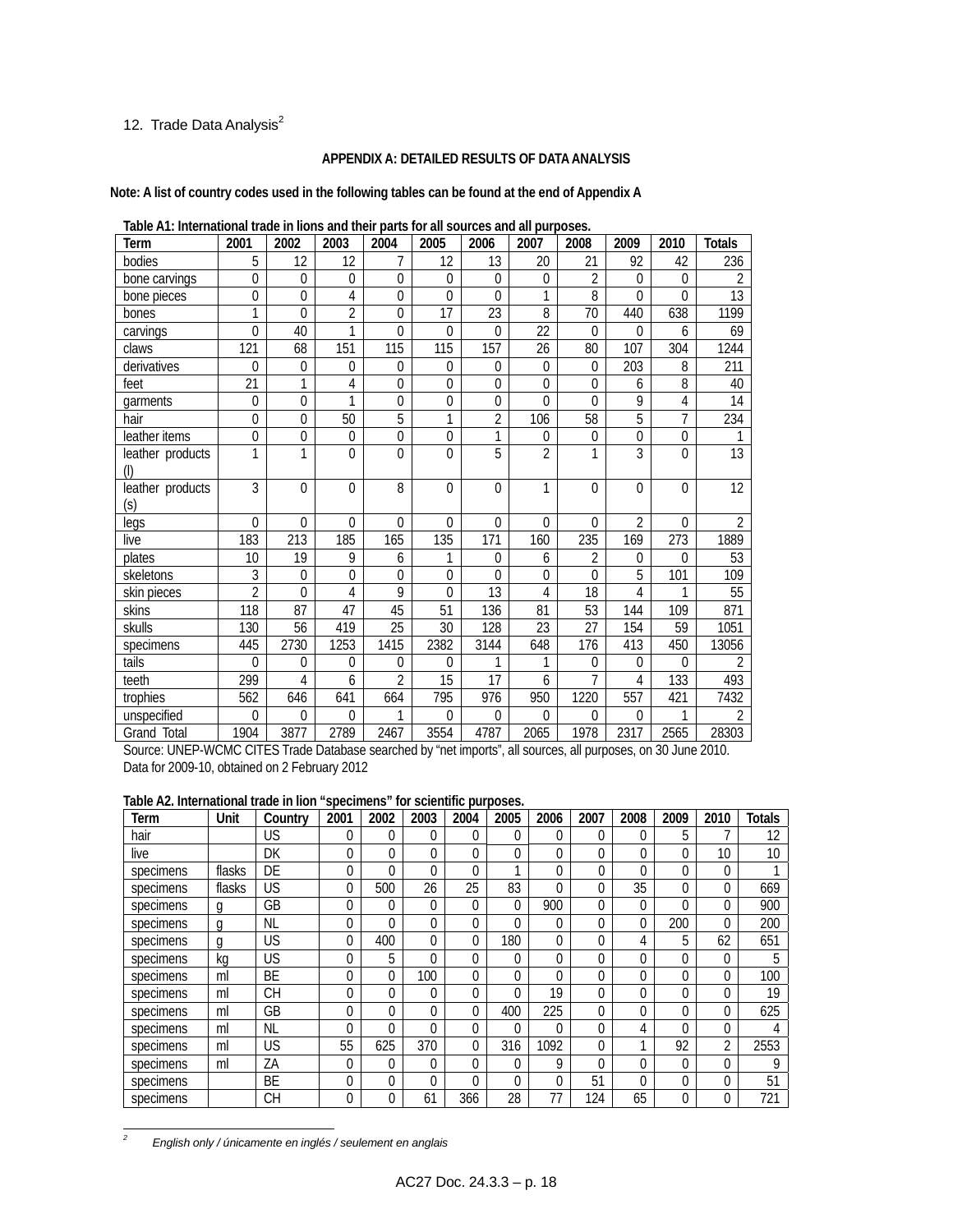| Term        | Unit | Country   | 2001 | 2002 | 2003 | 2004 | 2005     | 2006 | 2007 | 2008 | 2009 | 2010 | <b>Totals</b> |
|-------------|------|-----------|------|------|------|------|----------|------|------|------|------|------|---------------|
| specimens   |      | <b>CN</b> |      | 0    |      |      | 0        |      |      |      |      | 16   | 16            |
| specimens   |      | DE        |      | 0    | 32   | 0    | 78       |      | 200  | 0    | 42   | 12   | 364           |
| specimens   |      | FR        |      | 0    |      |      | 4        |      |      |      |      | 154  | 158           |
| specimens   |      | GB        |      | 0    | 139  | 31   | 519      | 210  |      |      |      |      | 899           |
| specimens   |      | JP        |      | 0    |      | 0    | $\Omega$ |      |      |      |      |      |               |
| specimens   |      | <b>NA</b> |      | 0    |      |      | 23       |      |      |      |      |      | 23            |
| specimens   |      | <b>NL</b> |      | 0    |      | 20   | $\Omega$ |      | 20   |      |      | Q    | 49            |
| specimens   |      | US        | 388  | 1198 | 884  | 973  | 160      | 604  | 213  | 37   | 70   | 176  | 4703          |
| specimens   |      | ΖA        |      | 0    | ◠    |      | 20       |      |      |      |      |      | 22            |
| Grand total |      |           | 443  | 2728 | 1614 | 1415 | 1812     | 3136 | 608  | 146  | 414  | 455  | 2771          |

Source: UNEP-WCMC CITES Trade Database searched by "net imports", all sources, scientific purposes, on 19 August 2010. Data for 2009-10, obtained on 2 February 2012

### **Table A3. International trade in lion "specimens" for non-scientific purposes.**

| Purpose        | Unit | Country | 2001 | 2002 | 2003 | 2004     | 2005 | 2006 | 2007 | 2008 | 2009 | 2010 |
|----------------|------|---------|------|------|------|----------|------|------|------|------|------|------|
| Commercial     |      | CΝ      | 0    | 0    | 0    | 0        |      | 0    | 0    | 0    | 0    |      |
| Commercial     |      | JP      |      | 0    | 0    | 0        | 0    | 0    | 0    | 0    | 0    |      |
| Commercial     |      | US      |      | 0    | 0    | 0        | 547  | 8    | 0    |      | 0    |      |
| Education      | ka   | KR      | 0    | 0    |      | $\Omega$ | 0    | 0    | 12   | 0    | 0    |      |
| Education      |      | CΝ      | 0    | 0    | 0    | 0        | 4    | 0    | 24   | 28   | 4    |      |
| Education      |      | TН      |      | 0    |      |          | 0    | 0    | 0    | 0    | 0    |      |
| Hunting trophy |      | CΝ      | 0    | 0    | 0    | 0        | 0    | 0    | 0    |      | 0    | 5    |
| Hunting trophy |      | JP      |      | 0    |      | 0        | 0    | 0    | 0    |      | 0    |      |
| Medical        |      | US      | 0    | 0    |      | 0        | 8    | 0    | 0    | ∩    | 0    | 0    |
| Personal       |      | CΝ      | 0    | 0    | 0    | 0        | 0    | 0    | 4    | 0    | 0    |      |
| Personal       |      | US      |      | 0    |      |          | 16   |      | 0    |      | 0    | N    |

Source: UNEP-WCMC CITES Trade Database searched by "net imports", all sources, listed purposes, on 19 August 2010. Data for 2009-10, obtained on 2 February 2012

| Table A4: International trade in lions and their parts for "hunting trophy" purposes from all sources. |  |
|--------------------------------------------------------------------------------------------------------|--|
|                                                                                                        |  |

| Term                 | 2001         | 2002           | 2003 | 2004           | 2005           | 2006           | 2007     | 2008           | 2009           | 2010 | <b>Totals</b>   |
|----------------------|--------------|----------------|------|----------------|----------------|----------------|----------|----------------|----------------|------|-----------------|
| bodies               |              | 4              |      | 4              | 6              | 3              | 5        | 0              | 39             | 68   | 131             |
| bone pieces          | $\mathbf{0}$ | 0              | 4    | 0              | 0              | $\Omega$       | $\theta$ | 4              | 0              | 0    | 8               |
| bones                | $\Omega$     | $\Omega$       | 2    | 0              | $\overline{ }$ | 19             | 5        | 4              | 436            | 50   | 523             |
| claws                | 79           | 22             | 21   | 36             | 0              | 43             | 17       | 36             | 26             | 32   | 312             |
| derivatives          | $\Omega$     | $\theta$       | 0    | $\overline{0}$ | 0              | $\theta$       | $\Omega$ | 0              | 0              | 8    | 8               |
| feet                 | 16           | 0              | 4    | 0              | 0              | 0              | $\Omega$ | $\overline{0}$ | 6              | 6    | $3\overline{2}$ |
| garments             | $\mathbf{0}$ | 0              | 0    | 0              | 0              | $\Omega$       | $\Omega$ | 0              |                | 0    |                 |
| leather products (s) | $\mathbf 0$  | $\Omega$       | 0    |                | 0              | 0              | $\Omega$ | 0              | 0              | 0    |                 |
| legs                 | $\mathbf{0}$ | $\Omega$       | 0    | 0              | 0              | $\Omega$       | $\Omega$ | 0              | 2              | 0    | $\overline{2}$  |
| live                 | $\mathbf{0}$ | 0              | 0    | $\overline{2}$ | 0              | 3              | $\Omega$ | 0              | 2              | 17   | 24              |
| plates               | $\mathbf{0}$ | 2              | 0    | 0              | 0              | $\Omega$       | $\Omega$ | $\overline{2}$ | 0              | 0    | 4               |
| skin pieces          | $\Omega$     | $\Omega$       | 0    | $\Omega$       | 0              |                | $\Omega$ | 0              | $\overline{2}$ |      |                 |
| skins                | 90           | 23             | 8    | 6              | 9              | 87             | 3        | 3              | 102            | 73   | 404             |
| skulls               | 118          | 22             | 11   | 14             | 15             | 121            | 12       | 8              | 138            | 89   | 548             |
| specimens            | 1            | $\overline{0}$ | 0    | 0              | 0              | $\overline{0}$ | $\theta$ | 0              | 0              | 5    | 6               |
| tails                | $\Omega$     | 0              | 0    | 0              | 0              |                | $\Omega$ | 0              | 0              | 0    |                 |
| teeth                | 295          | 3              | 0    |                | 0              | 4              | $\theta$ | 0              | 4              | 38   | 345             |
| trophies             | 526          | 537            | 571  | 607            | 745            | 907            | 908      | 1140           | 1119           | 369  | 7429            |
| Grand Total          | 1126         | 613            | 622  | 671            | 782            | 1189           | 950      | 1197           | 1877           | 756  | 9783            |

Source: UNEP-WCMC CITES Trade Database searched by "net imports" for "hunting trophy" purposes, all sources, on 30 June 2010. Data for 2009-10, obtained on 2 February 2012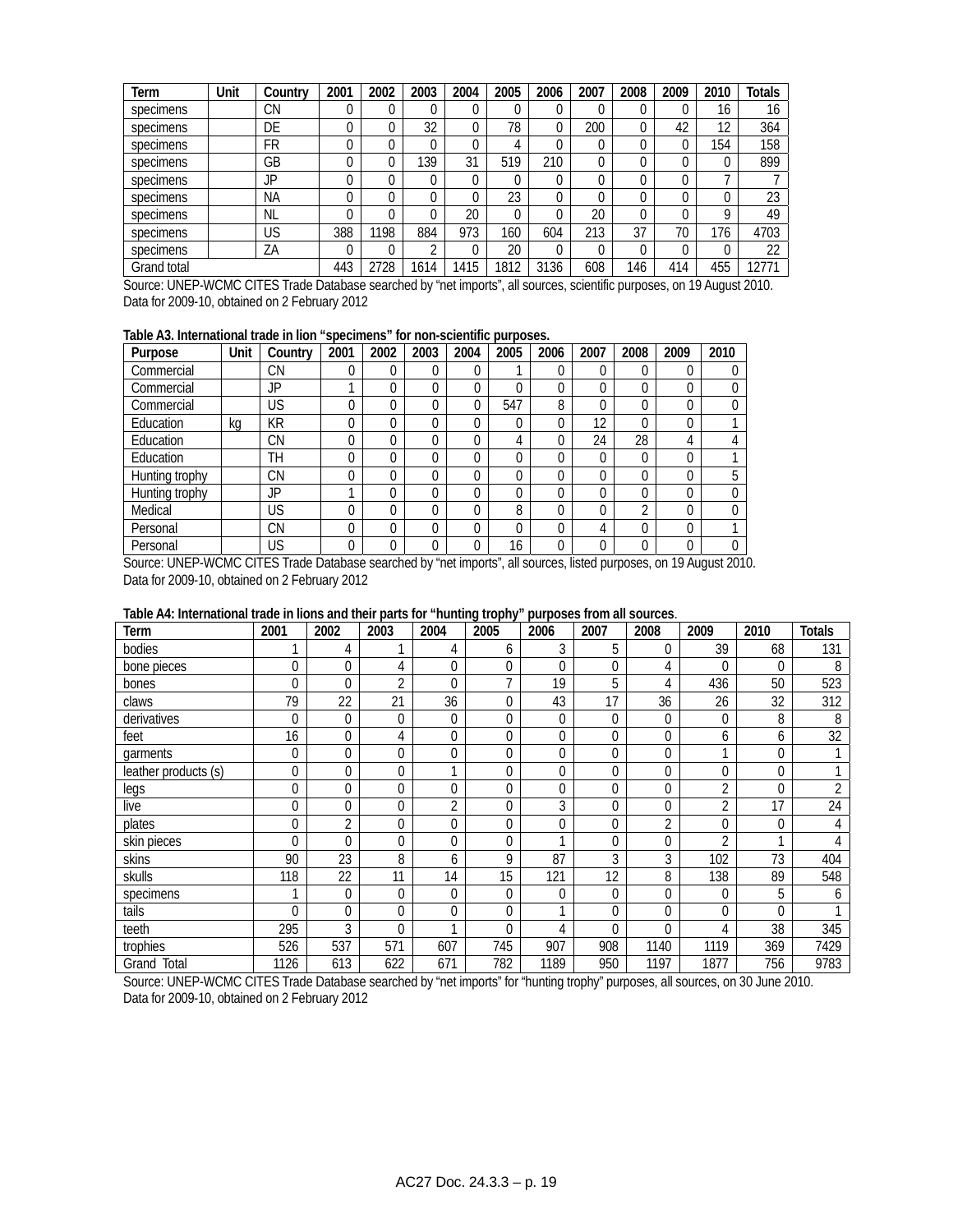| .Importing<br>Country<br>(range |                                      |                                |                                     |                                 |                                      |                       |                                    |                                |                                 |                            |                                    |
|---------------------------------|--------------------------------------|--------------------------------|-------------------------------------|---------------------------------|--------------------------------------|-----------------------|------------------------------------|--------------------------------|---------------------------------|----------------------------|------------------------------------|
| States in bold)                 | 2001                                 | 2002                           | 2003                                | 2004                            | 2005                                 | 2006                  | 2007                               | 2008                           | 2009                            | 2010                       | <b>Totals</b>                      |
| AD                              | $\boldsymbol{0}$                     | 1                              | $\mathbf 0$                         | $\boldsymbol{0}$                | $\boldsymbol{0}$                     | $\mathbf 0$           | $\mathbf 0$                        | 0                              | $\mathbf 0$                     | $\mathbf 0$                | 1                                  |
| <b>AE</b>                       | $\overline{2}$                       | 8                              | 13                                  | $\boldsymbol{0}$                | $\boldsymbol{0}$                     | 3                     | 0                                  | 1                              | $\overline{2}$                  | 1                          | 30                                 |
| <b>AG</b><br>AL                 | $\boldsymbol{0}$                     | 0                              | $\boldsymbol{0}$                    | $\boldsymbol{0}$                | $\boldsymbol{0}$<br>$\boldsymbol{0}$ | 0<br>$\boldsymbol{0}$ | $\mathbf 0$                        | 0<br>$\boldsymbol{0}$          | 0                               | 6<br>$\boldsymbol{0}$      | 6                                  |
| <b>AR</b>                       | 0<br>$\overline{2}$                  | 0<br>$\overline{0}$            | 0<br>$\mathbf 0$                    | 1<br>$\overline{3}$             | $\overline{5}$                       | $\overline{4}$        | 0<br>$\mathbf 0$                   | $\overline{2}$                 | 0<br>$\overline{3}$             | $\overline{3}$             | 1<br>$\overline{22}$               |
| AT                              | 3                                    | $\overline{7}$                 | 9                                   | 14                              | $\overline{4}$                       | 9                     | $\overline{4}$                     | 17                             | 14                              | 31                         | 112                                |
| AU                              | $\overline{3}$                       | 3                              | $\overline{2}$                      | $\overline{2}$                  | $\overline{2}$                       | 11                    | 8                                  | 9                              | 6                               | 4                          | $50\,$                             |
| $\overline{AZ}$                 | $\mathbf 0$                          | 0                              | $\boldsymbol{0}$                    | $\boldsymbol{0}$                | $\mathbf 0$                          | $\boldsymbol{0}$      | 0                                  | 1                              | $\mathbf 0$                     | $\mathbf 0$                | 1                                  |
| <b>BE</b>                       | $\overline{11}$                      | $\overline{4}$                 | 4                                   | 8                               | $\overline{7}$                       | 8                     | $\overline{7}$                     | $\overline{7}$                 | $\overline{12}$                 | 9                          | $\overline{77}$                    |
| BG                              | $\boldsymbol{0}$                     | $\boldsymbol{0}$               | $\mathbf 0$                         | $\boldsymbol{0}$                | $\boldsymbol{0}$                     | $\overline{2}$        | $\overline{2}$                     | $\overline{7}$                 | 4                               | $\overline{7}$             | $\overline{22}$                    |
| BH                              | $\boldsymbol{0}$                     | $\boldsymbol{0}$               | $\boldsymbol{0}$                    | $\boldsymbol{0}$                | $\boldsymbol{0}$                     | 1                     | $\mathbf 0$                        | $\boldsymbol{0}$               | 0                               | $\mathbf 0$                | $\mathbf{1}$                       |
| BR                              | $\boldsymbol{0}$                     | $\boldsymbol{0}$               | $\boldsymbol{0}$                    | $\mathbf{1}$                    | $\overline{2}$                       | $\overline{5}$        | $\boldsymbol{0}$                   | 0                              | $\mathbf 0$                     | $\boldsymbol{0}$           | $\boldsymbol{8}$                   |
| BS                              | $\mathbf 0$                          | $\boldsymbol{0}$               | $\boldsymbol{0}$                    | $\boldsymbol{0}$                | $\boldsymbol{0}$                     | $\mathbf 0$           | $\boldsymbol{0}$                   | $\mathbf 0$                    | 1                               | $\overline{2}$             | $\overline{3}$                     |
| CA                              | 15                                   | 5                              | $\overline{1}$                      | $\overline{3}$                  | $\overline{9}$                       | $\overline{26}$       | $\overline{7}$                     | $\overline{17}$                | $\overline{38}$                 | 48                         | 169                                |
| $\overline{CH}$<br>CI           | $\overline{2}$                       | 6                              | 8                                   | $\mathbf{1}$                    | $\overline{2}$<br>$\mathbf{1}$       | 1                     | 4                                  | $\mathbf 0$                    | 1                               | $\mathbf 0$                | $\overline{25}$                    |
| CL                              | $\boldsymbol{0}$<br>$\mathbf 0$      | $\mathbf{0}$<br>$\overline{0}$ | 0<br>$\mathbf 0$                    | $\boldsymbol{0}$<br>1           | $\overline{4}$                       | 1<br>$\mathbf 0$      | 0<br>$\mathbf{0}$                  | 0<br>$\mathbf 0$               | $\mathbf 0$<br>$\overline{0}$   | $\mathbf 0$<br>$\mathbf 0$ | $\overline{2}$<br>$\overline{5}$   |
| <b>CM</b>                       | $\boldsymbol{0}$                     | $\overline{0}$                 | $\boldsymbol{0}$                    | $\boldsymbol{0}$                | $\boldsymbol{0}$                     | $\overline{2}$        | $\mathbf{0}$                       | 0                              | $\overline{0}$                  | $\mathbf 0$                | $\overline{2}$                     |
| CN                              | $\boldsymbol{0}$                     | $\overline{2}$                 | $\overline{2}$                      | $\boldsymbol{0}$                | $\boldsymbol{0}$                     | $\boldsymbol{0}$      | 1                                  | 3                              | $\overline{72}$                 | 11                         | 91                                 |
| $\overline{C}$                  | $\mathbf{1}$                         | $\boldsymbol{0}$               | 0                                   | $\mathbf{1}$                    | $\boldsymbol{0}$                     | 0                     | $\mathbf 0$                        | 0                              | 0                               | $\boldsymbol{0}$           | $\overline{2}$                     |
| CR                              | $\boldsymbol{0}$                     | $\mathbf 0$                    | $\mathbf 0$                         | $\boldsymbol{0}$                | $\boldsymbol{0}$                     | $\boldsymbol{0}$      | $\mathbf 0$                        | 1                              | 0                               | $\mathbf 0$                | 1                                  |
| CZ                              | $\overline{2}$                       | $\mathbf 0$                    | $\overline{12}$                     | $\overline{3}$                  | $\overline{4}$                       | $\overline{2}$        | $\overline{14}$                    | $\overline{5}$                 | $\overline{20}$                 | 18                         | 80                                 |
| DE                              | 90                                   | 63                             | $\overline{23}$                     | $\overline{26}$                 | $\overline{42}$                      | $\overline{27}$       | 25                                 | $\overline{28}$                | 40                              | $\overline{26}$            | 390                                |
| $\overline{DK}$                 | $\overline{7}$                       | 5                              | $\overline{7}$                      | $\overline{5}$                  | $\overline{4}$                       | 9                     | 5                                  | 14                             | $\overline{26}$                 | 5                          | 87                                 |
| EC                              | $\mathbf 0$                          | $\mathbf{0}$                   | $\mathbf 0$                         | $\mathbf{0}$                    | $\boldsymbol{0}$                     | $\mathbf 0$           | $\mathbf{0}$                       | $\mathbf{1}$                   | 0                               | $\mathbf 0$                | $\mathbf{1}$                       |
| E<br>EG                         | $\boldsymbol{0}$<br>$\overline{2}$   | $\mathbf{0}$<br>$\mathbf 0$    | $\overline{2}$<br>$\boldsymbol{0}$  | $\boldsymbol{0}$<br>$\mathbf 0$ | $\mathfrak{Z}$<br>$\mathbf 0$        | 1<br>$\boldsymbol{0}$ | 1<br>$\Omega$                      | $\mathbf 0$<br>$\Omega$        | 0<br>$\Omega$                   | 1<br>$\mathbf 0$           | $\sqrt{8}$<br>$\overline{2}$       |
| ES                              | 138                                  | 74                             | 71                                  | 57                              | 85                                   | 137                   | 101                                | 110                            | 194                             | 34                         | 1001                               |
| $\overline{F}$                  | 1                                    | 1                              | $\mathbf 0$                         | $\sqrt{3}$                      | 9                                    | 5                     | 5                                  | 15                             | 20                              | 10                         | 69                                 |
| $\overline{FR}$                 | 57                                   | $\overline{32}$                | 38                                  | $\overline{23}$                 | 54                                   | 50                    | $\overline{28}$                    | $\overline{30}$                | $\overline{74}$                 | 54                         | 440                                |
| GB                              | 7                                    | 7                              | 7                                   | $\overline{4}$                  | 3                                    | 30                    | 3                                  | $\sqrt{4}$                     | 3                               | $\overline{3}$             | $\overline{71}$                    |
| $\overline{GT}$                 | $\boldsymbol{0}$                     | $\boldsymbol{0}$               | $\mathbf{1}$                        | $\boldsymbol{0}$                | $\mathbf 0$                          | 0                     | $\mathbf 0$                        | 0                              | $\overline{0}$                  | $\overline{3}$             | $\overline{4}$                     |
| <b>HK</b>                       | $\boldsymbol{0}$                     | $\boldsymbol{0}$               | 0                                   | $\boldsymbol{0}$                | $\boldsymbol{0}$                     | $\boldsymbol{0}$      | $\boldsymbol{0}$                   | 0                              | 1                               | $\boldsymbol{0}$           | $\mathbf{1}$                       |
| HR                              | $\boldsymbol{0}$                     | $\mathbf 0$                    | $\mathbf 0$                         | $\boldsymbol{0}$                | 5                                    | $\overline{2}$        | 0                                  | $\mathbf 0$                    | 6                               | 4                          | 17                                 |
| $\overline{H}$                  | 3                                    | $\overline{2}$                 | 9                                   | $\overline{2}$                  | 6                                    | 8                     | 6                                  | 7                              | 15                              | 16                         | 74                                 |
| ID<br>IN                        | 1<br>$\Omega$                        | $\mathbf 1$<br>0               | 0<br>$\Omega$                       | $\boldsymbol{0}$<br>1           | 0<br>1                               | 0<br>$\overline{2}$   | 0<br>0                             | 0<br>$\overline{2}$            | 2<br>$\mathbf 0$                | 0<br>$\Omega$              | $\overline{4}$<br>$\boldsymbol{6}$ |
| IR                              | 0                                    | $\mathbf{0}$                   | $\boldsymbol{0}$                    | 0                               | $\mathbf 0$                          | $\mathbf 0$           | 0                                  | $\mathbf 0$                    | 4                               | $\mathbf 0$                | 4                                  |
| $\overline{S}$                  | $\boldsymbol{0}$                     | $\boldsymbol{0}$               | $\mathbf 0$                         | $\boldsymbol{0}$                | $\boldsymbol{0}$                     | 5                     | 3                                  | $\mathbf 0$                    | 1                               | $\boldsymbol{0}$           | $\overline{9}$                     |
| $\mathsf{I}\mathsf{T}$          | $\overline{3}$                       | 6                              | $\overline{7}$                      | $\boldsymbol{6}$                | $\overline{8}$                       | 16                    | $\overline{7}$                     | 9                              | $\overline{19}$                 | 8                          | 89                                 |
| <b>JE</b>                       | $\boldsymbol{0}$                     | $\boldsymbol{0}$               | 0                                   | $\boldsymbol{0}$                | $\mathbf{1}$                         | $\boldsymbol{0}$      | $\boldsymbol{0}$                   | $\mathbf 0$                    | $\mathbf 0$                     | $\boldsymbol{0}$           | $\mathbf 1$                        |
| $\overline{J}$                  | $\overline{5}$                       | $\mathbf 0$                    | 0                                   | $\mathbf{1}$                    | $\mathbf 0$                          | $\mathbf 0$           | $\mathbf 0$                        | $\mathbf 0$                    | 0                               | 0                          | $\boldsymbol{6}$                   |
| KE                              | $\boldsymbol{0}$                     | $\boldsymbol{0}$               | 1                                   | $\boldsymbol{0}$                | $\boldsymbol{0}$                     | $\boldsymbol{0}$      | $\boldsymbol{0}$                   | $\boldsymbol{0}$               | 0                               | $\boldsymbol{0}$           | $\mathbf{1}$                       |
| <b>KW</b>                       | $\boldsymbol{0}$                     | $\boldsymbol{0}$               | $\boldsymbol{0}$                    | $\boldsymbol{0}$                | $\boldsymbol{0}$                     | $\boldsymbol{0}$      | $\overline{2}$                     | $\overline{2}$                 | 5                               | $\boldsymbol{0}$           | 9                                  |
| KZ<br>LA                        | $\boldsymbol{0}$<br>$\boldsymbol{0}$ | 0<br>$\mathbf 0$               | 0<br>$\mathbf 0$                    | $\boldsymbol{0}$<br>0           | $\boldsymbol{0}$<br>$\boldsymbol{0}$ | 1<br>0                | $\overline{2}$<br>$\boldsymbol{0}$ | 0<br>0                         | 0<br>280                        | $\boldsymbol{0}$<br>1      | $\overline{3}$<br>281              |
| LB                              | $\overline{0}$                       | $\boldsymbol{0}$               | $\boldsymbol{0}$                    | $\boldsymbol{0}$                | $\mathbf{1}$                         | $\boldsymbol{0}$      | $\boldsymbol{0}$                   | 1                              | $\overline{2}$                  | 1                          | 5                                  |
| $\lfloor \rfloor$               | 0                                    | $\mathbf 0$                    | 1                                   | $\mathbf 0$                     | 0                                    | $\mathbf 0$           | $\mathbf 0$                        | 0                              | 0                               | $\mathbf 0$                | 1                                  |
| LT                              | $\boldsymbol{0}$                     | $\boldsymbol{0}$               | $\boldsymbol{0}$                    | $\boldsymbol{0}$                | 1                                    | 8                     | 3                                  | 3                              | 1                               | 6                          | $\overline{22}$                    |
| LU                              | 0                                    | $\mathbf 0$                    | $\mathbf 0$                         | $\boldsymbol{0}$                | 1                                    | $\boldsymbol{0}$      | $\overline{2}$                     | $\mathbf{1}$                   | $\overline{2}$                  | 4                          | $\overline{10}$                    |
| $\overline{LV}$                 | $\boldsymbol{0}$                     | $\boldsymbol{0}$               | $\boldsymbol{0}$                    | 1                               | $\boldsymbol{0}$                     | $\overline{4}$        | $\boldsymbol{0}$                   | $\boldsymbol{0}$               | 0                               | $\boldsymbol{0}$           | $\sqrt{5}$                         |
| <b>MA</b>                       | $\boldsymbol{0}$                     | $\boldsymbol{0}$               | 1                                   | $\boldsymbol{0}$                | $\boldsymbol{0}$                     | $\boldsymbol{0}$      | $\boldsymbol{0}$                   | $\mathbf 0$                    | 0                               | $\boldsymbol{0}$           | $\mathbf{1}$                       |
| <b>MN</b>                       | 0                                    | $\boldsymbol{0}$               | 0                                   | $\boldsymbol{0}$                | 0                                    | $\boldsymbol{0}$      | $\boldsymbol{0}$                   | $\overline{2}$                 | 0                               | $\boldsymbol{0}$           | $\sqrt{2}$                         |
| <b>MW</b>                       | $\overline{0}$                       | $\mathbf{0}$                   | $\boldsymbol{0}$<br>$\overline{14}$ | $\mathbf{0}$                    | $\mathbf 0$                          | $\mathbf 0$           | $\mathbf{0}$                       | $\mathbf 0$                    | $\mathbf{0}$<br>$\overline{29}$ | 1                          | $\mathbf{1}$                       |
| <b>MX</b><br><b>NG</b>          | $\overline{24}$<br>$\mathbf 0$       | $\overline{35}$<br>$\mathbf 0$ | $\overline{0}$                      | 29<br>1                         | 21<br>$\mathbf 0$                    | 43<br>$\mathbf 0$     | 33<br>2                            | $\overline{32}$<br>$\mathbf 0$ | 0                               | 16<br>$\boldsymbol{0}$     | 276<br>$\overline{3}$              |

| Table A5: International trade in lions and their parts for "hunting trophy" purposes and from all sources: Importing countries |  |
|--------------------------------------------------------------------------------------------------------------------------------|--|
|--------------------------------------------------------------------------------------------------------------------------------|--|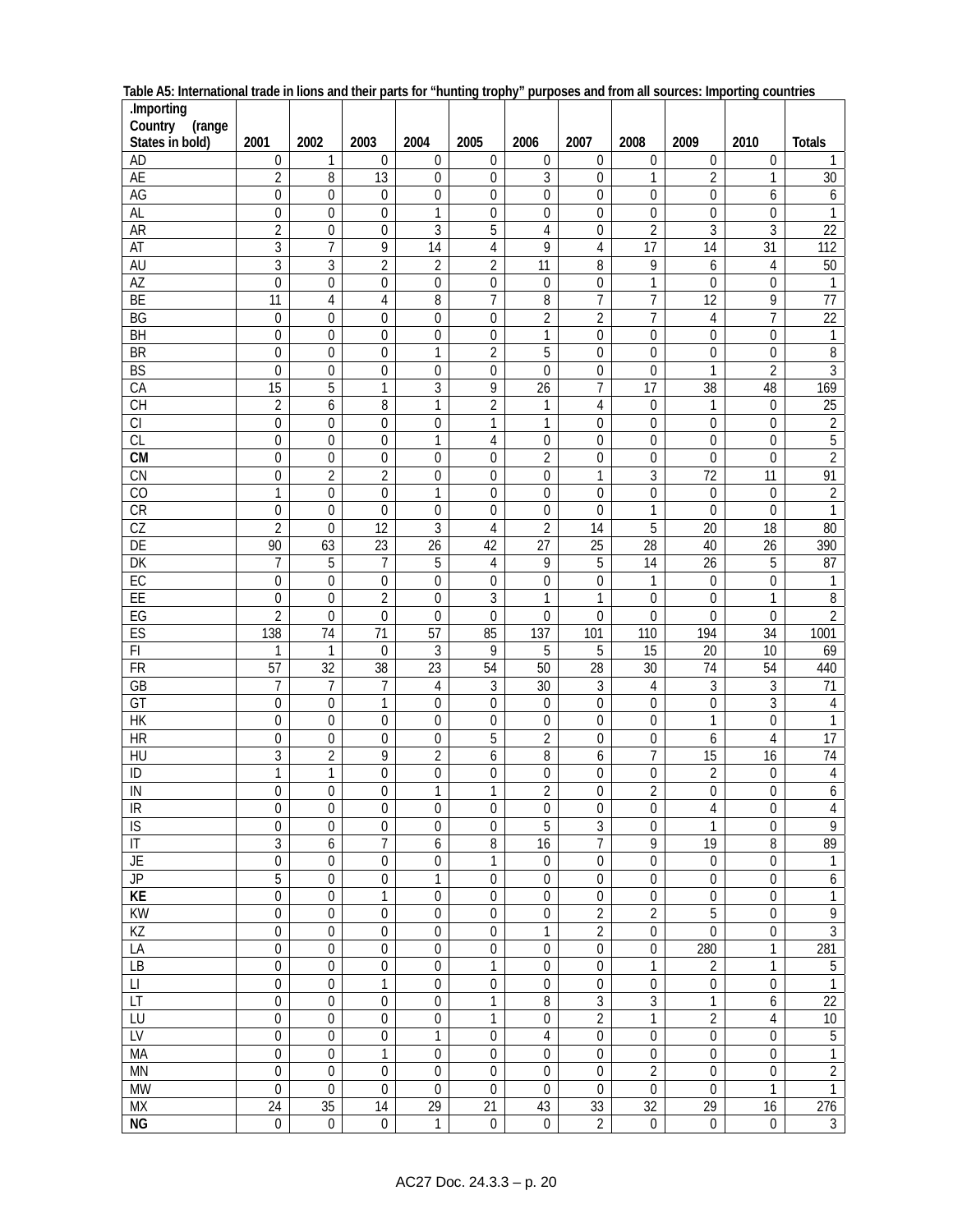| .Importing               |                |                |                |                |                  |                |                 |                 |                 |                 |                 |
|--------------------------|----------------|----------------|----------------|----------------|------------------|----------------|-----------------|-----------------|-----------------|-----------------|-----------------|
| Country<br>(range        |                |                |                |                |                  |                |                 |                 |                 |                 |                 |
| States in bold)          | 2001           | 2002           | 2003           | 2004           | 2005             | 2006           | 2007            | 2008            | 2009            | 2010            | <b>Totals</b>   |
| <b>NL</b>                | 4              | $\overline{2}$ | $\mathbf{1}$   | $\overline{0}$ | $\mathbf 0$      | 6              | 1               | 0               | $\theta$        | $\overline{2}$  | 16              |
| N <sub>O</sub>           | 39             | $\overline{3}$ | 0              | 4              | 8                | 14             | $\overline{13}$ | $\overline{17}$ | 1               | $\overline{32}$ | 131             |
| <b>NP</b>                | $\mathbf{0}$   | $\mathbf 0$    | $\mathbf 0$    | 0              | $\mathbf 0$      | 0              | 1               | 0               | 0               | $\overline{0}$  | 1               |
| NZ                       | 0              | $\Omega$       | $\mathbf{1}$   | $\mathbf 0$    | $\mathbf 0$      | $\mathbf{1}$   | $\Omega$        | $\overline{0}$  | $\Omega$        | $\overline{2}$  | 4               |
| PA                       | 0              | $\theta$       | $\overline{0}$ | $\mathbf 0$    | 0                | 0              | 1               | $\overline{0}$  | 1               | 3               | $\overline{5}$  |
| $\overline{PK}$          | 0              | $\overline{2}$ | $\mathbf 0$    | $\mathbf 0$    | $\mathbf{0}$     | 6              | 1               | 5               | 8               | 3               | $\overline{25}$ |
| PL                       | $\mathbf 0$    | 4              | $\overline{2}$ | $\overline{7}$ | 13               | 10             | 12              | $\overline{7}$  | $\overline{15}$ | 6               | 76              |
| PR                       | 0              | $\theta$       | 1              | 1              | $\mathbf{0}$     | $\theta$       | $\theta$        | 0               | $\theta$        | 1               | 3               |
| PT                       | $\overline{7}$ | $\overline{7}$ | $\overline{7}$ | 8              | 12               | 13             | 8               | 5               | 12              | 4               | 83              |
| QA                       | 0              | $\theta$       | $\Omega$       | 3              | $\mathbf 0$      | 0              | $\theta$        | $\overline{2}$  | 1               | 3               | 9               |
| R <sub>O</sub>           | $\overline{0}$ | $\mathbf 0$    | $\mathbf 0$    | 1              | $\overline{2}$   | 0              | $\mathbf{0}$    | $\overline{2}$  | 4               | 0               | 9               |
| $\overline{\text{RS}}$   | 0              | $\Omega$       | $\Omega$       | $\overline{0}$ | $\mathbf 0$      | $\overline{0}$ | 1               | 1               | $\overline{2}$  | $\Omega$        | 4               |
| <b>RU</b>                | 3              | 4              | 10             | 10             | 12               | 24             | 24              | 34              | 53              | 28              | 202             |
| SA                       | $\overline{2}$ | $\mathbf 0$    | 1              | $\overline{2}$ | 3                | $\overline{2}$ | 3               | 0               | $\mathbf 0$     | $\mathbf{0}$    | 13              |
| <b>SE</b>                | $\overline{3}$ | $\mathbf{0}$   | $\overline{2}$ | 12             | 6                | $\overline{2}$ | $\overline{3}$  | 3               | 6               | 13              | 50              |
| SG                       | $\Omega$       | $\Omega$       | $\overline{2}$ | $\Omega$       | $\Omega$         | $\overline{0}$ | $\Omega$        | $\overline{0}$  | $\overline{3}$  | $\Omega$        | $\overline{5}$  |
| $\overline{\mathsf{SI}}$ | $\overline{2}$ | $\mathbf{1}$   | 0              | $\mathbf 0$    | $\mathbf 0$      | $\mathbf 0$    | $\Omega$        | $\overline{2}$  | 1               | 1               | $\overline{7}$  |
| $\overline{\mathsf{SK}}$ | 8              | 3              | 2              | 4              | $\overline{2}$   | 2              | $\overline{2}$  | 12              | 2               | 14              | 51              |
| SZ                       | 0              | 1              | $\mathbf 0$    | $\mathbf 0$    | $\boldsymbol{0}$ | 0              | $\mathbf 0$     | 0               | 0               | $\overline{2}$  | $\mathfrak{Z}$  |
| <b>TR</b>                | 0              | $\mathbf{0}$   | $\mathbf 0$    | $\mathbf{0}$   | $\mathbf{0}$     | 0              | $\mathbf{0}$    | $\mathbf 0$     | $\overline{5}$  | 3               | $\overline{8}$  |
| UA                       | 3              | 6              | $\Omega$       | $\Omega$       | 3                | 6              | 3               | $\Omega$        | 5               | 4               | 30              |
| $\overline{US}$          | 526            | 308            | 359            | 421            | 433              | 680            | 599             | 765             | 831             | 264             | 5186            |
| <b>UY</b>                | 5              | 10             | 1              | $\overline{0}$ | $\mathbf 0$      | 0              | $\mathbf{0}$    | 0               | $\mathbf{0}$    | $\Omega$        | 16              |
| <b>VE</b>                | 0              | $\theta$       | $\theta$       | $\mathbf 0$    | $\mathbf 0$      | $\overline{0}$ | $\overline{2}$  | $\Omega$        | 1               | $\Omega$        | 3               |
| VN                       | 0              | $\mathbf{0}$   | 0              | $\overline{0}$ | 0                | 0              | $\mathbf{0}$    | 11              | 24              | 26              | 61              |
| XX                       | $\Omega$       | $\mathbf 0$    | 0              | 1              | 3                | 0              | 1               | $\mathbf 0$     | 1               | 8               | 14              |
| ZA                       | 145            | $\Omega$       | 0              | 0              | $\mathbf{0}$     | $\theta$       | $\mathbf{0}$    | 0               | 1               | $\Omega$        | 146             |
| <b>Grand Total</b>       | 1126           | 613            | 622            | 671            | 782              | 1189           | 950             | 1197            | 1877            | 756             | 9783            |

Source: UNEP-WCMC CITES Trade Database searched by "net imports" for "hunting trophy" purposes, all sources, on 30 June 2010. Data for 2009-10, obtained on 2 February 2012

| Table A6: International trade in lions and their parts for "hunting trophy" purposes from all sources: Exporting countries. |  |  |
|-----------------------------------------------------------------------------------------------------------------------------|--|--|
|                                                                                                                             |  |  |

| Exporting              | 2001           | 2002           | 2003         | 2004           | 2005           | 2006           | 2007     | 2008           | 2009           | 2010           | <b>Totals</b>    |
|------------------------|----------------|----------------|--------------|----------------|----------------|----------------|----------|----------------|----------------|----------------|------------------|
| Country<br>(range      |                |                |              |                |                |                |          |                |                |                |                  |
| States in bold)        |                |                |              |                |                |                |          |                |                |                |                  |
| AE                     | $\mathbf{0}$   | $\mathbf{0}$   | 0            | $\overline{0}$ | $\mathbf{0}$   | 0              | 0        | 0              |                | 0              |                  |
| BF                     | 10             | $\overline{2}$ | 7            | $\Omega$       | $\mathbf 0$    | 16             | 15       |                | $\overline{2}$ | 0              | $\overline{53}$  |
| BH                     | $\mathbf{0}$   | $\Omega$       | $\Omega$     | $\Omega$       | $\mathbf 0$    | 0              | 1        | 0              | $\overline{0}$ | $\overline{0}$ |                  |
| <b>BJ</b>              | 3              | 0              | 0            | $\overline{0}$ | $\overline{2}$ | $\overline{2}$ | 0        | 0              | 0              | 6              | 13               |
| <b>BR</b>              | $\mathbf 0$    | 3              | $\Omega$     | $\overline{0}$ | $\mathbf{0}$   | $\theta$       | $\theta$ | $\Omega$       | 0              | 0              | $\overline{3}$   |
| <b>BW</b>              | 8              | 1              | $\Omega$     | $\overline{0}$ | 27             | 26             | 28       | 16             | 3              | 6              | $\overline{115}$ |
| CA                     | $\mathbf{0}$   | 5              | 19           | 9              | 3              | 2              | 10       |                | $\overline{2}$ | 3              | 54               |
| $\overline{\text{CF}}$ | 9              | $\mathbf{0}$   | 0            | $\overline{0}$ | 3              | 3              | 9        | 1              | 22             | 26             | $\overline{73}$  |
| <b>CM</b>              | 6              | 9              |              | 10             | 19             | 16             | 3        | 3              | 12             | $\overline{2}$ | 81               |
| CZ                     | $\overline{0}$ | 1              | 0            | $\overline{0}$ | $\mathbf{0}$   | 0              | 0        | 0              | 0              | 0              | 1                |
| ET                     | $\overline{2}$ | $\overline{2}$ | 3            | 1              | $\mathbf{0}$   | 1              | 1        | 1              | 0              | 1              | 12               |
| F1                     | $\mathbf{0}$   | $\theta$       | $\Omega$     | $\Omega$       | $\overline{2}$ | $\mathbf{0}$   | $\theta$ | $\Omega$       | 0              | 0              | $\overline{2}$   |
| <b>FR</b>              | $\overline{0}$ | $\mathbf{0}$   |              | $\overline{0}$ | 1              | 0              | 0        | 0              | 0              | 0              | $\overline{2}$   |
| GA                     | $\mathbf{0}$   | $\overline{2}$ | $\mathbf 0$  | 0              | $\mathbf{0}$   | 0              | 0        | 0              | 0              | 0              | $\overline{2}$   |
| <b>KE</b>              | $\overline{0}$ | $\Omega$       | 0            | 1              | $\mathbf 0$    | 0              | 0        | $\overline{0}$ | 0              | 0              |                  |
| LB                     | $\mathbf 0$    | $\Omega$       | $\mathbf{0}$ | $\mathbf 0$    | $\mathbf 0$    | 1              | $\theta$ | 0              | 0              | $\overline{0}$ |                  |
| <b>MX</b>              | $\Omega$       | $\theta$       | $\mathbf{0}$ | $\overline{0}$ | $\mathbf{0}$   | $\overline{0}$ | 0        | $\Omega$       |                | 0              |                  |
| MZ                     | 302            | 10             | 15           | 17             | 26             | 24             | 15       | 17             | 10             | 11             | 447              |
| <b>NA</b>              | 36             | 4              | 10           | 17             | 25             | 13             | 22       | 21             | 34             | 14             | 196              |
| <b>NL</b>              | $\overline{0}$ | $\Omega$       | 1            | $\Omega$       | $\mathbf{0}$   | $\theta$       | $\Omega$ | $\Omega$       | $\theta$       | $\Omega$       |                  |
| ΝZ                     | $\mathbf{0}$   | $\theta$       | $\Omega$     | 0              | $\mathbf{0}$   | 0              | 0        | 0              | 0              | 1              |                  |
| SA                     | $\mathbf{0}$   | $\mathbf 0$    | 0            | 0              | $\mathbf 0$    | 0              | 0        | 0              | 1              | 0              |                  |
| <b>TD</b>              | 8              | 3              | 0            | 1              | $\mathbf 0$    | 0              | 0        | 1              | 0              | 0              | 13               |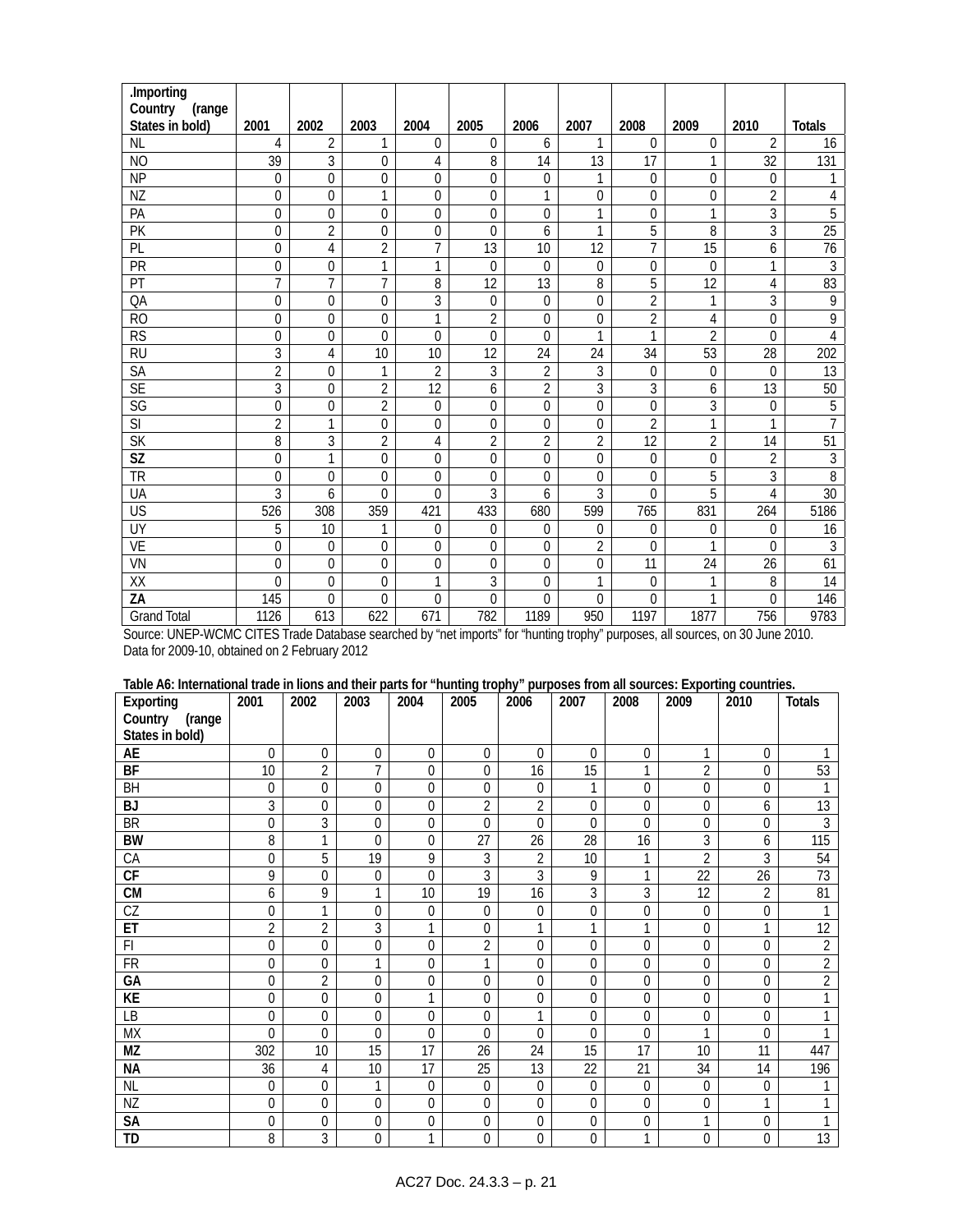| Exporting          | 2001 | 2002 | 2003 | 2004 | 2005 | 2006 | 2007 | 2008 | 2009 | 2010 | <b>Totals</b> |
|--------------------|------|------|------|------|------|------|------|------|------|------|---------------|
| Country<br>(range  |      |      |      |      |      |      |      |      |      |      |               |
| States in bold)    |      |      |      |      |      |      |      |      |      |      |               |
| TG                 |      |      |      | 0    | 0    |      |      |      |      |      |               |
| TW                 | 0    |      |      | 0    | 0    |      |      |      |      |      |               |
| TZ                 | 249  | 237  | 213  | 144  | 214  | 239  | 106  | 133  | 291  | 205  | 2031          |
| UY                 |      |      |      |      | 0    |      |      |      |      |      |               |
| XX                 |      |      |      | 0    | 0    |      |      |      |      |      |               |
| ZΑ                 | 349  | 240  | 228  | 331  | 301  | 707  | 627  | 899  | 1344 | 376  | 5402          |
| ZM                 | 29   | ി    | 32   | 43   | 71   | 76   | 64   | 63   | 67   |      | 455           |
| ZW                 | 114  | 91   | 91   | 97   | 88   | 63   | 47   | 39   | 75   | 61   | 766           |
| <b>Grand Total</b> | 1126 | 613  | 622  | 671  | 782  | 1189 | 948  | 1197 | 1866 | 719  | 9733          |

Source: UNEP-WCMC CITES Trade Database searched by "net exports" for "hunting trophy" purposes, all sources, on 30 June 2010. Data for 2009-10, obtained on 2 February 2012

# **Table A7: International trade in lions and their parts for "commercial" purposes and from all sources.**

| Term                 | 2001           | 2002     | 2003        | 2004         | 2005     | 2006           | 2007 | 2008           | 2009           | 2010           | <b>Totals</b> |
|----------------------|----------------|----------|-------------|--------------|----------|----------------|------|----------------|----------------|----------------|---------------|
| bodies               |                | 2        |             |              |          | 5              | 6    | 4              | $\overline{2}$ |                | 36            |
| bones                | 0              | 0        | $\Omega$    | $\theta$     | 0        | $\overline{2}$ | 0    | 0              | 0              | 586            | 588           |
| carvings             | 0              | 26       | $\Omega$    | $\Omega$     | 0        | 0              | 21   | 0              | 0              | $\Omega$       | 47            |
| claws                | 42             | 36       | 103         | 109          | 105      | 20             | 7    | 5              | 12             | 54             | 493           |
| derivatives          | $\overline{0}$ | 0        | $\mathbf 0$ | $\mathbf{0}$ | 0        | 0              | 0    | 0              | 200            | 1              | 201           |
| feet                 | 3              | 0        | $\mathbf 0$ | $\theta$     | 0        | 0              | 0    | $\mathbf 0$    | 0              | $\overline{2}$ | 5             |
| garments             | 0              | 0        | $\Omega$    | $\Omega$     | 0        | $\Omega$       | 0    | 0              | 8              | $\overline{2}$ | 10            |
| hair                 | 0              | 0        | 0           | 1            | 0        | 0              | 0    | 0              | 0              | 0              |               |
| leather products (I) | $\mathbf{1}$   | 0        | $\mathbf 0$ | $\mathbf{0}$ | 0        | 0              | 0    | 0              | 0              | $\mathbf 0$    |               |
| leather products (s) | $\overline{2}$ | $\Omega$ | $\Omega$    | 6            | 0        | $\Omega$       | 1    | $\Omega$       | 0              | $\Omega$       | 9             |
| live                 | 15             | 57       | 36          | 33           | 31       | 23             | 45   | 22             | 5              | 20             | 287           |
| plates               | 3              | 15       | 3           | 3            | ◀        | $\mathbf{0}$   | 6    | 0              | 0              | $\Omega$       | 31            |
| skeletons            | 0              | 0        | $\mathbf 0$ | $\mathbf 0$  | 0        | 0              | 0    | 0              | 5              | 173            | 178           |
| skin pieces          | $\overline{2}$ | $\Omega$ | 4           | 3            | 0        | $\Omega$       | 0    | $\mathfrak{D}$ | 0              | $\Omega$       | 11            |
| skins                | 14             | 25       | 21          | 18           | 23       | 20             | 63   | 21             | 0              | $\Omega$       | 205           |
| skulls               | $\overline{ }$ | 22       | 3           | 4            |          | 3              | 5    | 11             | 21             | 15             | 92            |
| specimens            | 1              | 0        | $\mathbf 0$ | $\mathbf{0}$ | 548      | 8              | 0    | $\overline{0}$ | $\overline{c}$ |                | 566           |
| tails                | $\Omega$       | $\Omega$ | $\Omega$    | $\Omega$     | $\theta$ | $\Omega$       | 1    | 0              | $\Omega$       | $\Omega$       |               |
| teeth                | 5              | 4        | 3           | $\theta$     | 5        | 12             | 1    | 1              | 0              | 93             | 124           |
| trophies             | 10             | 143      | 106         | 12           | 28       | 25             | 15   | 31             | 21             | 65             | 456           |
| <b>Grand Total</b>   | 106            | 330      | 286         | 190          | 743      | 118            | 171  | 97             | 276            | 1025           | 3342          |

Source: UNEP-WCMC CITES Trade Database searched by "net imports" for "commercial" purposes, all sources, on 9 July 2010. Data for 2009-10, obtained on 2 February 2012

### **Table A8: International trade in lions and their parts for "commercial" purposes and from all sources: Importing countries.**

| Importing         | 2001           | 2002           | 2003           | 2004           | 2005           | 2006 | 2007           | 2008 | 2009 | 2010         | <b>Totals</b> |
|-------------------|----------------|----------------|----------------|----------------|----------------|------|----------------|------|------|--------------|---------------|
| Country<br>(range |                |                |                |                |                |      |                |      |      |              |               |
| States in bold)   |                |                |                |                |                |      |                |      |      |              |               |
| AE                | $\mathbf 0$    | 3              |                | $\overline{0}$ | 17             | 8    | 6              |      | 0    | $\Omega$     | 42            |
| AL                | $\mathbf{0}$   | $\Omega$       | $\Omega$       | $\overline{0}$ | 2              | 0    | 0              | 0    | 0    | $\Omega$     | $\mathcal{D}$ |
| <b>AR</b>         | $\mathbf{0}$   | $\Omega$       | $\theta$       | $\Omega$       | $\overline{0}$ | 0    | 0              | 2    | 0    | $\Omega$     | 2             |
| AT                | ◀              | 3              | 4              | 3              | $\overline{0}$ | 0    | 0              | 0    | 0    | $\Omega$     | 11            |
| AU                | 2              | $\Omega$       | $\theta$       |                | $\overline{0}$ | 0    | $\overline{2}$ | 0    | 2    | $\Omega$     |               |
| BE                | $\mathbf 0$    | $\Omega$       | $\theta$       | $\Omega$       | $\overline{0}$ | 0    | $\Omega$       | 0    | ◢    | 4            | 5             |
| BG                | $\mathbf{0}$   | $\Omega$       | $\Omega$       | $\overline{2}$ | $\overline{0}$ | 0    |                | 0    | 0    | $\Omega$     | 3             |
| <b>BR</b>         | $\mathbf 0$    | $\Omega$       | $\mathbf{0}$   | $\overline{0}$ | $\overline{2}$ | 0    | $\Omega$       | 0    | 0    | $\Omega$     | $\Omega$      |
| <b>BW</b>         | $\mathbf{0}$   | 17             | $\Omega$       | 0              | $\overline{0}$ | 3    | 0              | 0    | 0    |              | 21            |
| CA                | 1              | 0              | 4              | $\overline{0}$ | $\overline{0}$ | 0    | 0              | 3    |      |              | 10            |
| <b>CH</b>         | $\mathbf{0}$   | $\overline{0}$ | $\overline{0}$ | $\overline{2}$ | $\overline{0}$ | 0    | 0              |      |      | $\Omega$     | 4             |
| <b>CL</b>         | $\mathbf{0}$   |                | $\overline{0}$ | $\overline{0}$ | $\overline{0}$ | 0    | 0              | 0    | 0    | $\mathbf{0}$ |               |
| <b>CM</b>         | 1              | 2              | $\Omega$       | 0              | $\overline{0}$ | 0    | 0              | 0    | 0    | $\Omega$     | 3             |
| <b>CN</b>         | $\overline{2}$ | 4              | 5              | $\Omega$       | 11             | 5    | $\overline{2}$ | 13   | 12   | 5            | 59            |
| <b>CY</b>         | 3              | $\Omega$       |                | $\overline{0}$ | $\overline{0}$ | 0    | $\Omega$       | 0    | 0    | $\Omega$     | 4             |
| CZ                | $\mathbf{0}$   | 0              |                | $\overline{0}$ | $\overline{0}$ | 0    | 0              | 0    | 0    | $\Omega$     |               |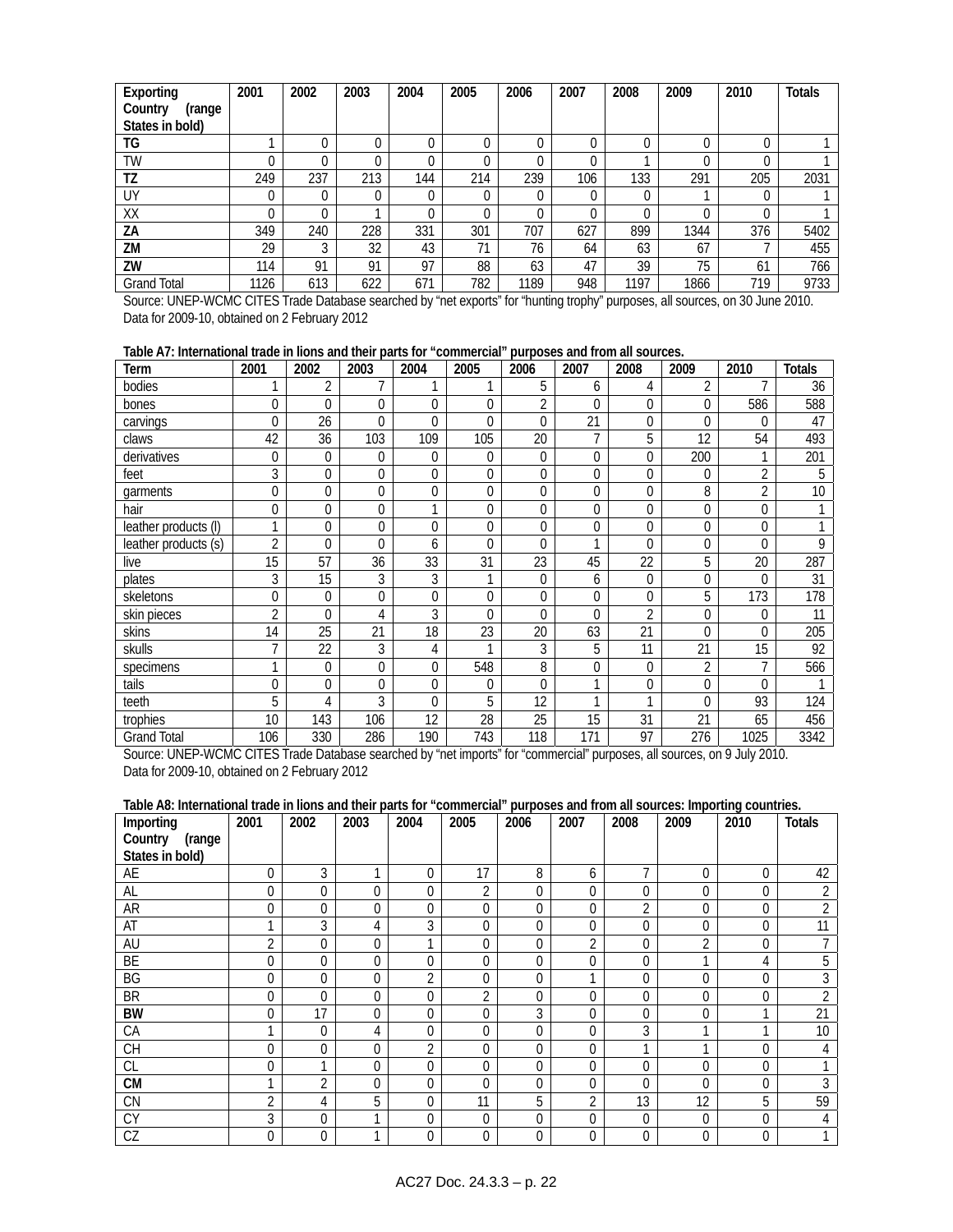| Importing                | 2001                               | 2002                               | 2003                  | 2004                                 | 2005                                 | 2006                               | 2007             | 2008                            | 2009             | 2010                                 | <b>Totals</b>                |
|--------------------------|------------------------------------|------------------------------------|-----------------------|--------------------------------------|--------------------------------------|------------------------------------|------------------|---------------------------------|------------------|--------------------------------------|------------------------------|
| Country<br>(range        |                                    |                                    |                       |                                      |                                      |                                    |                  |                                 |                  |                                      |                              |
| States in bold)          |                                    |                                    |                       |                                      |                                      |                                    |                  |                                 |                  |                                      |                              |
| DE                       | $\overline{2}$                     | 11                                 | 16                    | $\boldsymbol{0}$                     | 24                                   | 25                                 | 10               | 10                              | 6                | 9                                    | 113                          |
| DK                       | $\overline{0}$                     | 5                                  | $\mathbf 0$           | $\mathbf 0$                          | $\boldsymbol{0}$                     | $\boldsymbol{0}$                   | 0                | $\boldsymbol{0}$                | $\mathbf 0$      | $\overline{2}$                       | 7                            |
| ES                       | $\overline{0}$                     | 9                                  | 10                    | 18                                   | 14                                   | $\boldsymbol{0}$                   | $\overline{2}$   | $\mathbf 0$                     | 16               | $\mathbf 0$                          | 69                           |
| FR                       | $\mathbf{1}$                       | $\boldsymbol{0}$                   | $\overline{2}$        | $\boldsymbol{0}$                     | $\mathbf{1}$                         | $\overline{2}$                     | $\mathfrak{Z}$   | 0                               | 1                | 1                                    | 11                           |
| GB                       | $\mathbf 0$                        | $\mathbf{1}$                       | 5                     | 0                                    | $\boldsymbol{0}$                     | $\boldsymbol{0}$                   | $\mathbf 0$      | $\boldsymbol{0}$                | 1                | $\boldsymbol{0}$                     | $\overline{7}$               |
| GR                       | $\boldsymbol{0}$                   | $\mathbf 0$                        | $\overline{2}$        | $\mathbf 0$                          | $\boldsymbol{0}$                     | $\mathbf 0$                        | $\mathbf 0$      | $\overline{0}$                  | 0                | $\mathbf 0$                          | $\overline{2}$               |
| GY<br>HK                 | $\boldsymbol{0}$                   | $\overline{2}$                     | $\mathbf 0$           | $\boldsymbol{0}$                     | $\boldsymbol{0}$                     | $\boldsymbol{0}$                   | $\mathbf 0$      | $\mathbf 0$                     | $\mathbf 0$<br>1 | $\boldsymbol{0}$<br>$\overline{1}$   | $\overline{2}$               |
| $\overline{HU}$          | $\mathbf{1}$<br>$\boldsymbol{0}$   | $\boldsymbol{0}$                   | $\boldsymbol{0}$      | $\boldsymbol{0}$<br>$\boldsymbol{0}$ | $\boldsymbol{0}$                     | $\boldsymbol{0}$                   | 0                | $\mathbf 0$                     |                  |                                      | 9                            |
| IN                       | $\boldsymbol{0}$                   | $\boldsymbol{0}$<br>3              | 1<br>$\boldsymbol{0}$ |                                      | $\mathbf{1}$                         | $\boldsymbol{0}$                   | $\mathbf 0$<br>0 | $\mathbf 0$<br>0                | 0<br>0           | $\mathbf 0$<br>$\mathbf 0$           | $\overline{2}$<br>$\sqrt{3}$ |
| IR                       | $\mathbf 0$                        | $\mathbf 0$                        | $\mathbf 0$           | 0<br>$\overline{2}$                  | 0<br>$\boldsymbol{0}$                | 0<br>$\boldsymbol{0}$              | 0                | $\mathbf 0$                     | 0                | $\mathbf 0$                          | $\overline{2}$               |
| $\overline{\mathbb{I}}$  | $\boldsymbol{0}$                   | $\overline{3}$                     | $\overline{5}$        | $\overline{2}$                       | $\overline{3}$                       | 1                                  | 4                | 1                               | $\mathbf 0$      | $\boldsymbol{0}$                     | 19                           |
| JM                       | $\overline{0}$                     | $\overline{3}$                     | $\mathbf 0$           | $\boldsymbol{0}$                     | $\overline{0}$                       | $\mathbf 0$                        | $\mathbf 0$      | $\boldsymbol{0}$                | 0                | $\boldsymbol{0}$                     | $\mathfrak{Z}$               |
| $\overline{J}$           | $\boldsymbol{0}$                   | $\boldsymbol{0}$                   | $\overline{0}$        | $\boldsymbol{0}$                     | $\mathbf 0$                          | $\mathbf 0$                        | $\mathbf 0$      | $\overline{0}$                  | $\mathbf 0$      | $\overline{2}$                       | $\overline{2}$               |
| JP                       | $\overline{2}$                     | $\mathbf 0$                        | $\mathbf{0}$          | $\overline{3}$                       | $\mathbf{1}$                         | $\mathbf 0$                        | $\mathbf 0$      | $\mathbf 0$                     | $\mathbf 0$      | $\mathbf 0$                          | 6                            |
| KH                       | $\overline{0}$                     | $\boldsymbol{0}$                   | $\mathbf{1}$          | $\boldsymbol{0}$                     | $\boldsymbol{0}$                     | $\boldsymbol{0}$                   | 0                | 0                               | 0                | $\boldsymbol{0}$                     | $\mathbf{1}$                 |
| <b>KR</b>                | $\boldsymbol{0}$                   | 8                                  | $\mathbf 0$           | $\boldsymbol{0}$                     | $\boldsymbol{0}$                     | $\boldsymbol{0}$                   | $\mathbf 0$      | 1                               | 0                | $\mathbf 0$                          | $\overline{9}$               |
| KW                       | $\boldsymbol{0}$                   | $\overline{4}$                     | 0                     | 0                                    | 0                                    | 0                                  | 0                | 1                               | 0                | $\mathbf 0$                          | $\overline{5}$               |
| $\overline{KZ}$          | $\boldsymbol{0}$                   | $\mathbf 0$                        | 0                     | $\boldsymbol{0}$                     | 10                                   | $\overline{3}$                     | 0                | $\mathbf 0$                     | 0                | $\boldsymbol{0}$                     | $\overline{13}$              |
| LA                       | $\overline{0}$                     | $\mathbf 0$                        | $\mathbf 0$           | $\boldsymbol{0}$                     | $\boldsymbol{0}$                     | $\overline{0}$                     | $\mathbf 0$      | $\mathbf 0$                     | $\overline{5}$   | 890                                  | 895                          |
| $\overline{LB}$          | $\overline{0}$                     | $\mathbf 0$                        | $\boldsymbol{0}$      | $\overline{0}$                       | $\mathbf{1}$                         | $\mathbf 0$                        | $\mathbf 0$      | $\boldsymbol{0}$                | 0                | 1                                    | $\sqrt{2}$                   |
| LV                       | $\boldsymbol{0}$                   | $\mathbf 0$                        | $\mathbf{1}$          | $\boldsymbol{0}$                     | $\boldsymbol{0}$                     | $\boldsymbol{0}$                   | $\mathbf 0$      | $\overline{0}$                  | $\boldsymbol{0}$ | $\mathbf 0$                          | 1                            |
| LY                       | $\boldsymbol{0}$                   |                                    | 0                     | $\mathbf 0$                          | $\boldsymbol{0}$                     | $\mathbf 0$                        | $\mathbf 0$      | $\mathbf 0$                     | $\mathbf 0$      | $\overline{2}$                       | $\overline{2}$               |
| MA                       | $\boldsymbol{0}$                   | $\mathbf{0}$                       | $\mathbf 0$           | $\mathbf 0$                          | $\boldsymbol{0}$                     | $\mathbf 0$                        | 1                | 0                               | $\mathbf 0$      | $\boldsymbol{0}$                     | 1                            |
| <b>MM</b>                | $\boldsymbol{0}$                   | $\boldsymbol{0}$                   | $\boldsymbol{0}$      | 1                                    | 0                                    | 0                                  | 0                | 0                               | 0                | $\mathbf 0$                          | 1                            |
| <b>MO</b>                | $\boldsymbol{0}$                   | $\boldsymbol{0}$                   | $\boldsymbol{0}$      | 0                                    | 0                                    | 0                                  | 0                | 1                               | 0                | $\mathbf 0$                          | 1                            |
| <b>MU</b>                | $\boldsymbol{0}$                   | 1                                  | 0                     | $\boldsymbol{0}$                     | 0                                    | 6                                  | 0                | $\boldsymbol{0}$                | 0                | $\mathbf{0}$                         | $\overline{7}$               |
| <b>MX</b>                | $\boldsymbol{0}$                   | 1                                  | $\mathbf{1}$          | $\mathbf 0$                          | $\overline{2}$                       | $\mathbf 0$                        | 1                | $\mathbf 0$                     | $\mathfrak{Z}$   | 1                                    | 9                            |
| <b>MY</b>                | $\mathbf{1}$                       | 5                                  | $\mathbf 0$           | $\boldsymbol{0}$                     | $\boldsymbol{0}$                     | $\boldsymbol{0}$                   | $\boldsymbol{0}$ | 0                               | $\mathbf 0$      | $\boldsymbol{0}$                     | 6                            |
| <b>NA</b>                | 1                                  | $\mathbf 0$                        | 20                    | 0                                    | 0                                    | 1                                  | $\mathbf 0$      | 7                               | 7                | $\mathbf 0$                          | 36                           |
| <b>NG</b>                | $\mathfrak{Z}$                     | 0                                  | 0                     | $\boldsymbol{0}$                     | $\boldsymbol{0}$                     | 0                                  | $\mathbf 0$      | 5                               | 0                | $\mathbf{0}$                         | $\, 8$                       |
| <b>NL</b>                | $\boldsymbol{0}$                   | $\mathbf{1}$                       | 5                     | $\overline{2}$                       | 6                                    | 7                                  | 14               | 14                              | $\mathbf 0$      | $\mathbf 0$                          | 49                           |
| N <sub>O</sub>           | $\boldsymbol{0}$                   | $\boldsymbol{0}$                   | $\boldsymbol{0}$      | $\boldsymbol{0}$                     | $\sqrt{4}$                           | $\boldsymbol{0}$                   | 0                | $\boldsymbol{0}$                | 0                | $\mathbf 0$                          | $\overline{4}$               |
| PH                       | $\boldsymbol{0}$                   | 1                                  | $\boldsymbol{0}$      | 0                                    | 0                                    | 0                                  | 1                | 0                               | 0                | $\mathbf 0$                          | $\overline{2}$               |
| PK                       | $\boldsymbol{0}$                   | 0                                  | 1                     | $\boldsymbol{0}$                     | 0                                    | 0                                  | 7                | 1                               | 0                | 4                                    | 13                           |
| PL                       | 1                                  | 0                                  | 1                     | $\mathbf 0$                          | $\boldsymbol{0}$                     | 0                                  | 0                | 0                               | 0                | $\boldsymbol{0}$                     | $\sqrt{2}$                   |
| $\overline{PT}$          | $\overline{0}$                     | $\overline{0}$                     | $\overline{0}$        | $\overline{0}$                       | $\overline{0}$                       | $\overline{0}$                     | $\overline{0}$   | 1                               | $\overline{0}$   | $\Omega$                             | 1                            |
| PY                       | $\boldsymbol{0}$                   | $\mathbf{1}$                       | $\boldsymbol{0}$      | 0                                    | 0                                    | $\boldsymbol{0}$                   | 0                | $\boldsymbol{0}$                | 0                | $\boldsymbol{0}$                     | 1                            |
| QA                       | 1                                  | $\mathbf 0$                        | $\mathbf 0$           | $\mathbf 0$                          | $\mathbf 0$                          | 0                                  | 1                | $\mathbf 0$                     | 0                | $\boldsymbol{0}$                     | $\overline{2}$               |
| R <sub>O</sub>           | $\boldsymbol{0}$                   | $\boldsymbol{0}$                   | $\boldsymbol{0}$      | $\mathbf{1}$                         | $\overline{3}$                       | $\boldsymbol{0}$                   | 1                | $\mathbf 0$                     | 0                | $\boldsymbol{0}$                     | $\overline{5}$               |
| $\overline{RU}$          | $\overline{c}$                     | $\overline{3}$                     | $\overline{3}$        | $\overline{2}$                       | 8                                    | $\mathbf{1}$                       | $\overline{2}$   | $\boldsymbol{0}$                | $\boldsymbol{0}$ | $\mathbf{1}$                         | $\overline{22}$              |
| SA                       | $\boldsymbol{0}$                   | $\boldsymbol{0}$                   | $\overline{2}$        | $\overline{2}$                       | $\boldsymbol{0}$                     | $\boldsymbol{0}$                   | $\boldsymbol{0}$ | $\mathbf 0$                     | 0                | 1                                    | $\overline{5}$               |
| SG                       | $\boldsymbol{0}$<br>$\overline{1}$ | $\mathbf{1}$                       | 0<br>$\mathbf 0$      | $\boldsymbol{0}$                     | $\boldsymbol{0}$                     | $\boldsymbol{0}$                   | 0                | 0                               | 0<br>$\mathbf 0$ | $\boldsymbol{0}$<br>$\boldsymbol{0}$ | 1<br>$\overline{3}$          |
| <b>SK</b><br><b>SY</b>   | $\overline{0}$                     | $\overline{2}$<br>$\boldsymbol{0}$ | $\boldsymbol{0}$      | $\mathbf 0$<br>$\boldsymbol{0}$      | $\boldsymbol{0}$<br>$\boldsymbol{0}$ | $\boldsymbol{0}$<br>$\overline{2}$ | $\mathbf 0$<br>9 | $\mathbf 0$<br>$\boldsymbol{0}$ | $\boldsymbol{0}$ | $\boldsymbol{0}$                     | $\overline{11}$              |
| $\overline{\mathsf{SZ}}$ | $\overline{0}$                     | $\mathbf 0$                        | $\overline{3}$        | $\boldsymbol{0}$                     | $\overline{0}$                       | $\overline{0}$                     | $\mathbf 0$      | $\overline{0}$                  | $\overline{2}$   | $\boldsymbol{0}$                     | $\overline{5}$               |
| <b>TG</b>                | $\overline{3}$                     | $\boldsymbol{0}$                   | $\boldsymbol{0}$      | $\overline{25}$                      | $\boldsymbol{0}$                     | $\overline{0}$                     | $\mathbf 0$      | $\boldsymbol{0}$                | $\overline{0}$   | $\boldsymbol{0}$                     | $\overline{28}$              |
| <b>TH</b>                | $\boldsymbol{0}$                   | $\overline{4}$                     | $\boldsymbol{0}$      | $\boldsymbol{0}$                     | $\mathfrak{Z}$                       | $\overline{2}$                     | 12               | $\overline{2}$                  | $\boldsymbol{0}$ | $\boldsymbol{0}$                     | 23                           |
| <b>TR</b>                | $\overline{0}$                     | $\overline{2}$                     | $\overline{2}$        | $\overline{2}$                       | $\overline{1}$                       | $\overline{0}$                     | 1                | $\overline{0}$                  | 0                | $\overline{0}$                       | $\overline{8}$               |
| TW                       | $\boldsymbol{0}$                   | $\boldsymbol{0}$                   | $\boldsymbol{0}$      | $\overline{2}$                       | 1                                    | $\boldsymbol{0}$                   | $\mathbf 0$      | $\mathbf 0$                     | $\mathbf 0$      | $\boldsymbol{0}$                     | $\overline{3}$               |
| UA                       | $\boldsymbol{0}$                   | $\mathbf{1}$                       | 1                     | $\boldsymbol{0}$                     | $\boldsymbol{0}$                     | $\boldsymbol{0}$                   | $\mathbf 0$      | $\boldsymbol{0}$                | 0                | $\boldsymbol{0}$                     | $\overline{2}$               |
| UG                       | $\overline{0}$                     | $\mathbf 0$                        | $\boldsymbol{0}$      | $\boldsymbol{0}$                     | $\boldsymbol{0}$                     | $\boldsymbol{0}$                   | $\mathbf 0$      | $\boldsymbol{0}$                | $\overline{2}$   | $\boldsymbol{0}$                     | $\overline{2}$               |
| <b>US</b>                | 75                                 | 198                                | 157                   | $\overline{77}$                      | 627                                  | 52                                 | $\overline{56}$  | 15                              | 214              | $\overline{7}$                       | 1478                         |
| <b>VE</b>                | $\overline{0}$                     | $\boldsymbol{0}$                   | $\boldsymbol{0}$      | $\boldsymbol{0}$                     | 1                                    | $\boldsymbol{0}$                   | $\boldsymbol{0}$ | $\overline{2}$                  | 1                | $\boldsymbol{0}$                     | $\overline{4}$               |
| VN                       | $\overline{0}$                     | $\overline{0}$                     | $\overline{0}$        | $\overline{0}$                       | $\boldsymbol{0}$                     | $\overline{0}$                     | $\mathbf 0$      | $\overline{0}$                  | 0                | $\overline{74}$                      | $\overline{74}$              |
| $\overline{ZA}$          | $\overline{2}$                     | 30                                 | $\overline{31}$       | 43                                   | $\boldsymbol{0}$                     | $\overline{0}$                     | 35               | $\boldsymbol{0}$                | $\boldsymbol{0}$ | $\overline{4}$                       | 145                          |
| $\overline{ZM}$          | $\overline{0}$                     | $\boldsymbol{0}$                   | $\boldsymbol{0}$      | $\boldsymbol{0}$                     | $\boldsymbol{0}$                     | $\boldsymbol{0}$                   | $\boldsymbol{0}$ | $10\,$                          | $\overline{0}$   | $\overline{7}$                       | $\overline{17}$              |
|                          |                                    |                                    |                       |                                      |                                      |                                    |                  |                                 |                  |                                      |                              |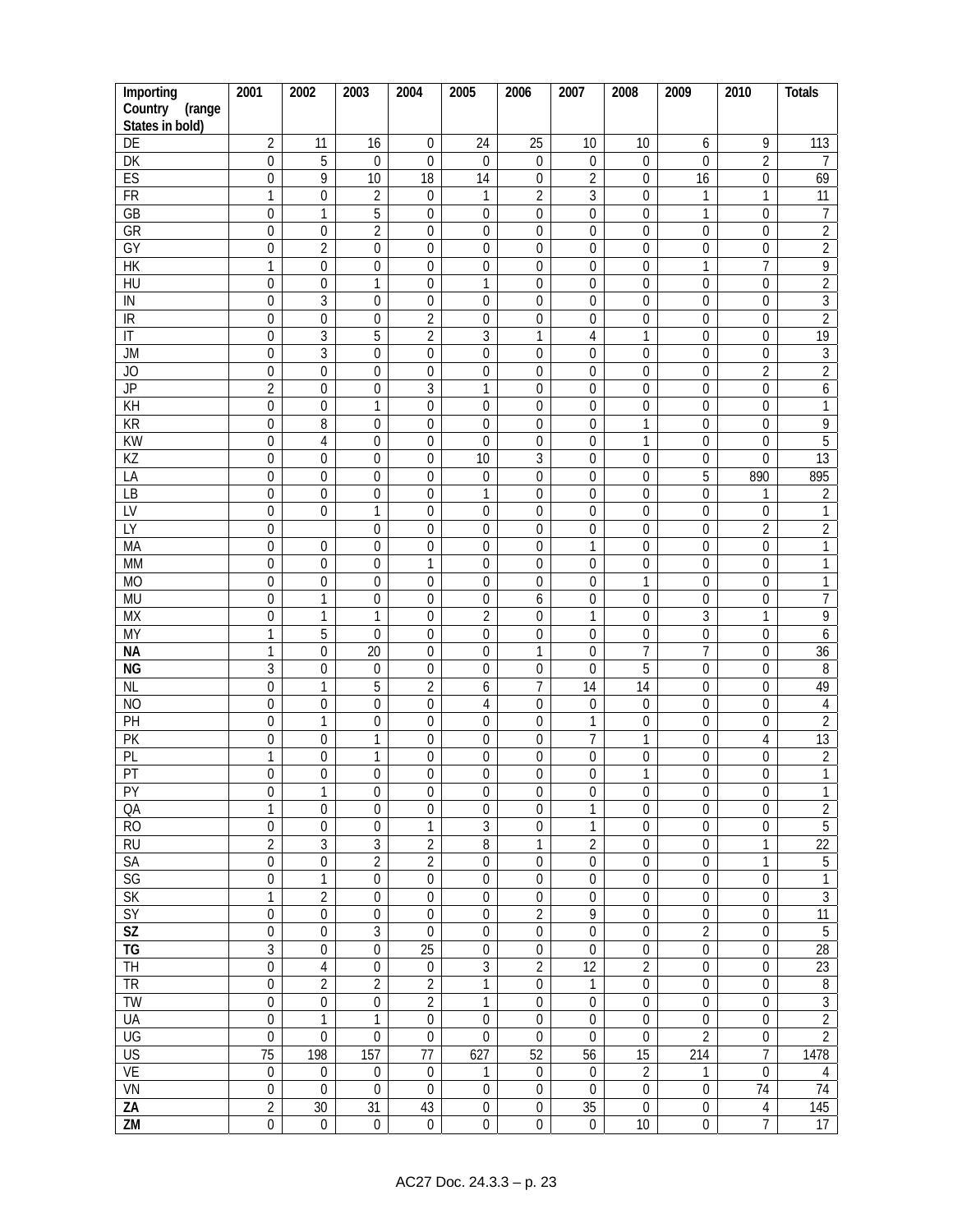| Importing<br>Countrv<br>'range<br>States in bold) | 2001 | 2002 | 2003 | 2004 | 2005 | 2006 | 2007 | 2008 | 2009 | 2010 | Totals |
|---------------------------------------------------|------|------|------|------|------|------|------|------|------|------|--------|
| Total<br>Grand                                    | 106  | 330  | 286  | 190  | 743  | 118  | 171  | 07   | 276  | 1024 | 3341   |

Source: UNEP-WCMC CITES Trade Database searched by "net imports" for "commercial" purposes, all sources, on 9 July 2010. Data for 2009-10, obtained on 2 February 2012

### **Table A9: International trade in lions and their parts for "commercial" purposes and from all sources: Exporting countries.**

| Exporting                | 2001                                 | 2002             | 2003                       | 2004                                 | 2005                            | 2006                  | 2007                            | 2008             | 2009             | 2010             | <b>Totals</b>           |
|--------------------------|--------------------------------------|------------------|----------------------------|--------------------------------------|---------------------------------|-----------------------|---------------------------------|------------------|------------------|------------------|-------------------------|
| Country<br>(range        |                                      |                  |                            |                                      |                                 |                       |                                 |                  |                  |                  |                         |
| States in bold)          |                                      |                  |                            |                                      |                                 |                       |                                 |                  |                  |                  |                         |
| <b>AE</b>                | $\overline{0}$                       | $\boldsymbol{0}$ | $\overline{0}$             | $\boldsymbol{0}$                     | $\boldsymbol{0}$                | $\mathbf 0$           | 0                               | $\boldsymbol{0}$ | 1                | $\boldsymbol{0}$ | 1                       |
| AM                       | $\boldsymbol{0}$                     | $\mathbf 0$      | $\boldsymbol{0}$           | 0                                    | 0                               | 0                     | 0                               | 0                | $\overline{0}$   | 1                | 1                       |
| <b>AT</b>                | 0                                    | $\mathbf 0$      | $\mathbf 0$                | 0                                    | $\boldsymbol{0}$                | 0                     | $\mathbf 0$                     | 0                | 0                | 1                | 1                       |
| A <sub>R</sub>           | $\boldsymbol{0}$                     | $\mathbf 0$      | $\mathbf 0$                | 0                                    | $\overline{2}$                  | $\overline{12}$       | 0                               | 0                | 0                | 0                | 14                      |
| AU                       | $\boldsymbol{0}$                     | $\boldsymbol{0}$ | $\mathbf 0$                | $\boldsymbol{0}$                     | $\overline{1}$                  | $\boldsymbol{0}$      | $\boldsymbol{0}$                | 0                | 0                | 0                | 1                       |
| BE                       | $\overline{2}$                       | $\overline{2}$   | $\overline{0}$             | $\overline{2}$                       | 5                               | $\overline{2}$        | 4                               | 0                | $\overline{0}$   | 0                | 17                      |
| $\overline{BG}$          | $\boldsymbol{0}$                     | $\mathbf 0$      | $\mathbf{0}$               | $\mathbf 0$                          | $\overline{0}$                  | 0                     | $\overline{2}$                  | $\mathbf 0$      | 0                | $\mathbf 0$      | $\overline{2}$          |
| <b>BW</b>                | 5                                    | $\Omega$         | $\mathbf{0}$               | $\overline{15}$                      | 557                             | 10                    | 59                              | 8                | 7                | $\overline{7}$   | 668                     |
| CA                       | 0                                    | 12               | $\mathbf 0$                | 5                                    | 1                               | 3                     | 4                               | 5                | 0                | 1                | $\overline{31}$         |
| $\overline{CH}$          | $\boldsymbol{0}$                     | $\overline{2}$   | $\boldsymbol{0}$           | $\boldsymbol{0}$                     | $\boldsymbol{0}$                | 1                     | 5                               | 1                | 0                | 1                | $10\,$                  |
| CI                       | 1                                    | $\boldsymbol{0}$ | $\boldsymbol{0}$           | 0                                    | 0                               | 0                     | $\mathbf 0$                     | 0                | $\mathbf{0}$     | 0                | 1                       |
| $\overline{\text{CN}}$   | 0                                    | $\mathbf 0$      | $\mathbf 0$                | $\mathbf 0$                          | 10                              | $\mathbf 0$           | 0                               | 0                | 200              | $\mathbf{0}$     | 210                     |
| $\overline{CZ}$          | $\overline{2}$                       | $\overline{2}$   | $\mathbf 0$                | $\boldsymbol{0}$                     | $\boldsymbol{0}$                | 0                     | 9                               | 1                | 0                | $\overline{4}$   | 18                      |
| DE                       | $\overline{0}$                       | $\overline{15}$  | $\boldsymbol{0}$           | $\overline{5}$                       | 3                               | $\mathbf 0$           | $\mathbf 0$                     | 1                | $\overline{3}$   | 0                | $\overline{27}$         |
| DK                       | 1                                    | $\mathbf 0$      | $\mathbf 0$                | $\mathbf 0$                          | $\mathbf 0$                     | $\overline{0}$        | $\mathbf 0$                     | $\boldsymbol{0}$ | $\mathbf 0$      | $\mathbf 0$      | 1                       |
| ES                       | 4                                    | $\mathbf 0$      | 6                          | 16                                   | $\boldsymbol{0}$                | $\mathbf 0$           | $\mathbf 0$                     | 0                | 0                | $\overline{10}$  | $\overline{36}$         |
| ET                       | $\boldsymbol{0}$                     | $\mathbf 0$      | $\mathbf 0$                | $\boldsymbol{0}$                     | $\boldsymbol{0}$                | 0                     | $\mathbf 0$                     | 0                | 0                | 1                | 1                       |
| F1                       | $\boldsymbol{0}$                     | $\boldsymbol{0}$ | $\boldsymbol{0}$           | $\mathbf{1}$                         | $\boldsymbol{0}$                | $\boldsymbol{0}$      | 0                               | 0                | 0                | $\boldsymbol{0}$ | $\mathbf{1}$            |
| <b>FR</b>                | 1                                    | $\overline{2}$   | 4                          | 0                                    | 1                               | 5                     | $\overline{2}$                  | 4                | 1                | $\overline{2}$   | $\overline{22}$         |
| $\overline{GB}$          | $\overline{2}$                       | $\boldsymbol{0}$ | $\mathbf 0$<br>$\mathbf 0$ | 1                                    | $\boldsymbol{0}$                | $\boldsymbol{0}$<br>1 | 1                               | $\overline{2}$   | 1                | 1                | 8                       |
| HT<br>$\overline{H}$     | $\boldsymbol{0}$<br>$\boldsymbol{0}$ | $\mathbf 0$<br>1 | $\mathbf 0$                | $\boldsymbol{0}$<br>$\boldsymbol{0}$ | $\mathbf 0$<br>$\boldsymbol{0}$ | $\mathbf 0$           | $\boldsymbol{0}$<br>$\mathbf 0$ | 0<br>0           | 0<br>0           | 0<br>0           | 1<br>1                  |
| IN                       | $\mathbf 0$                          | $\mathbf{0}$     | 1                          | $\mathbf{0}$                         | $\mathbf 0$                     | 0                     | $\mathbf 0$                     | 0                | $\mathbf 0$      | $\mathbf{0}$     | 1                       |
| $\mathsf{I}\mathsf{T}$   |                                      | 7                | $\boldsymbol{0}$           | $\boldsymbol{0}$                     | $\boldsymbol{0}$                | $\mathbf 0$           |                                 | $\boldsymbol{0}$ | 0                | $\boldsymbol{0}$ | $\overline{7}$          |
| JO                       | 0<br>0                               | $\mathbf{0}$     | $\mathbf 0$                | $\boldsymbol{0}$                     | $\boldsymbol{0}$                | 0                     | 0<br>3                          | 0                | 0                | $\mathbf 0$      | $\sqrt{3}$              |
| <b>JP</b>                | 0                                    | 1                | $\boldsymbol{0}$           | 0                                    | 0                               | 0                     | 0                               | 0                | 0                | 0                | 1                       |
| <b>LB</b>                | 0                                    | $\boldsymbol{0}$ | $\boldsymbol{0}$           | 0                                    | 0                               | 0                     | 0                               | 0                | 1                | 0                | 1                       |
| LR                       | 0                                    | 0                | 0                          | $\overline{2}$                       | 0                               | 0                     | 0                               | 0                | 0                | 0                | $\overline{\mathbf{c}}$ |
| <b>MX</b>                | $\boldsymbol{0}$                     | $\mathbf 0$      | $\mathbf 0$                | $\overline{2}$                       | $\boldsymbol{0}$                | 1                     | $\mathbf 0$                     | 0                | 0                | $\overline{2}$   | $\overline{5}$          |
| <b>NA</b>                | 1                                    | $\boldsymbol{0}$ | $\boldsymbol{0}$           | 63                                   | $\mathbf{1}$                    | 1                     | 3                               | 5                | 0                | $\overline{0}$   | $\overline{74}$         |
| <b>NE</b>                | $\overline{2}$                       | $\mathbf 0$      | $\mathbf 0$                | 0                                    | 0                               | 0                     | $\mathbf 0$                     | 0                | 0                | 0                | $\overline{2}$          |
| NZ                       | $\mathbf{1}$                         | 0                | $\boldsymbol{0}$           | $\boldsymbol{0}$                     | $\boldsymbol{0}$                | 0                     | 0                               | 0                | 0                | 0                | 1                       |
| PT                       | $\boldsymbol{0}$                     | $\mathbf{0}$     | 6                          | $\mathbf{0}$                         | $\boldsymbol{0}$                | 0                     | $\overline{2}$                  | 0                | 0                | $\mathbf 0$      | $\, 8$                  |
| <b>SD</b>                | $\boldsymbol{0}$                     | $\boldsymbol{0}$ | $\boldsymbol{0}$           | $\boldsymbol{0}$                     | $\boldsymbol{0}$                | $\overline{2}$        | 12                              | 0                | 0                | 0                | 14                      |
| TZ                       | 1                                    | $\boldsymbol{0}$ | 4                          | 4                                    | $\overline{2}$                  | 2                     | 1                               | 3                | 0                | 0                | 17                      |
| UA                       | $\overline{2}$                       | 0                | $\boldsymbol{0}$           | 0                                    | 0                               | 3                     | 0                               | 0                | 0                | 0                | 5                       |
| $\overline{\mathsf{US}}$ | $\overline{0}$                       | 1                | $\Omega$                   | $\Omega$                             | 1                               | $\overline{0}$        | $\Omega$                        | $\overline{0}$   | 0                | $\overline{2}$   | $\overline{4}$          |
| UY                       | $\boldsymbol{0}$                     | $\boldsymbol{0}$ | $\boldsymbol{0}$           | $\boldsymbol{0}$                     | $\boldsymbol{0}$                | $\boldsymbol{0}$      | $\boldsymbol{0}$                | $\boldsymbol{0}$ | 1                | $\boldsymbol{0}$ | 1                       |
| VN                       | $\overline{0}$                       | $\overline{0}$   | 1                          | $\overline{0}$                       | $\overline{0}$                  | $\overline{0}$        | $\overline{0}$                  | $\overline{0}$   | $\overline{0}$   | $\overline{0}$   | 1                       |
| $\overline{XX}$          | $\overline{0}$                       | $\overline{0}$   | $\boldsymbol{0}$           | $\boldsymbol{0}$                     | $\overline{0}$                  | $\boldsymbol{0}$      | $\overline{2}$                  | $\overline{0}$   | $\boldsymbol{0}$ | $\overline{0}$   | $\overline{2}$          |
| $\overline{ZA}$          | $\overline{76}$                      | 152              | 94                         | 21                                   | 154                             | 67                    | 61                              | 59               | 59               | 866              | 1609                    |
| $\overline{ZM}$          | $\boldsymbol{0}$                     | $\boldsymbol{0}$ | $\boldsymbol{0}$           | $\boldsymbol{0}$                     | $\boldsymbol{0}$                | 1                     | $\boldsymbol{0}$                | $\boldsymbol{0}$ | 1                | $\boldsymbol{0}$ | $\overline{2}$          |
| ZW                       | 5                                    | 133              | 170                        | 53                                   | 5                               | 7                     | 1                               | $\, 8$           | 1                | $\boldsymbol{0}$ | 383                     |
| <b>Grand Total</b>       | 106                                  | 330              | 286                        | 190                                  | 743                             | 118                   | 171                             | 97               | 276              | 899              | 3216                    |

Source: UNEP-WCMC CITES Trade Database searched by "net exports" for "commercial" purposes, all sources, on 9 July 2010. Data for 2009-10, obtained on 2 February 2012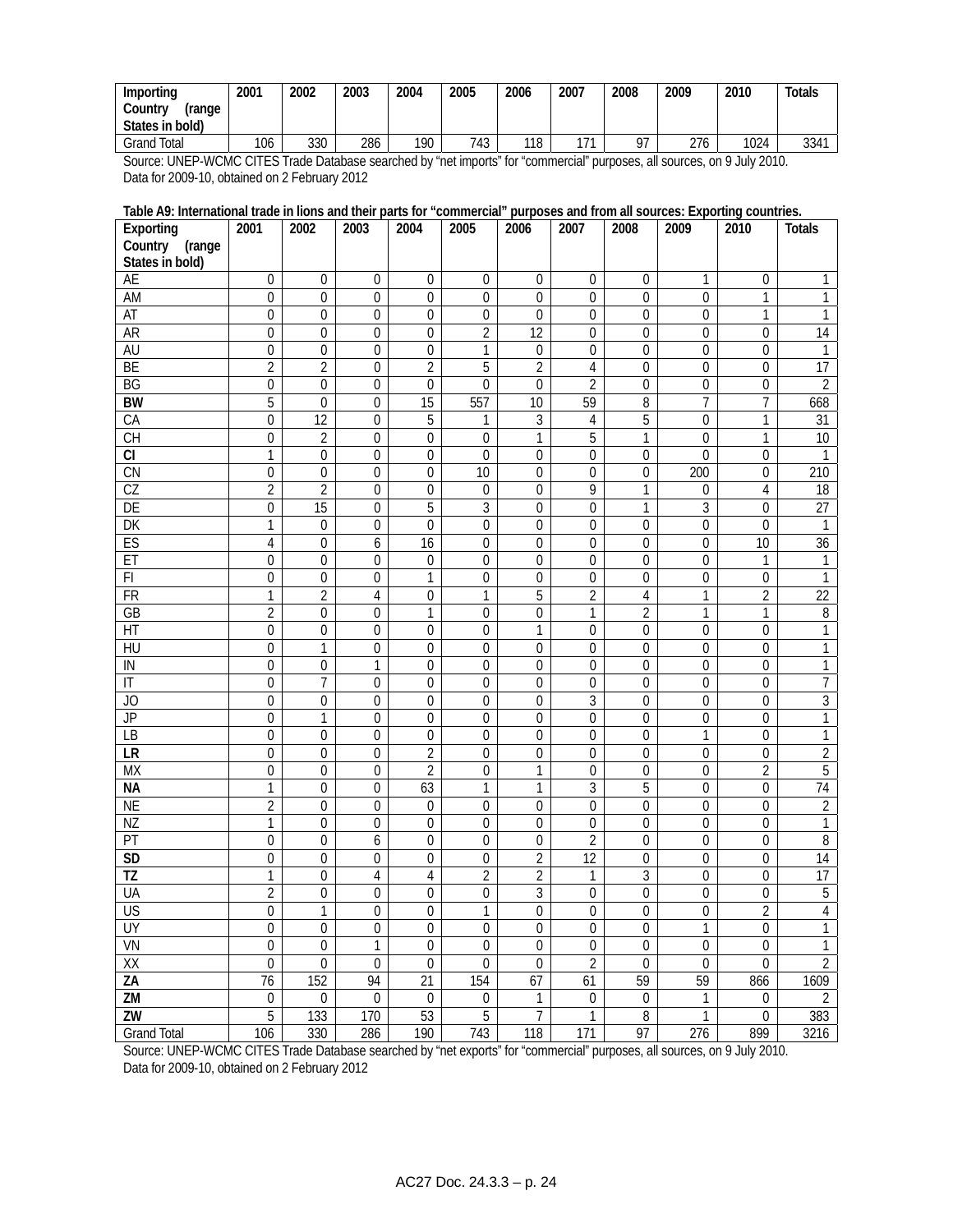| Importing<br>Country   |                  |                  |                  |                  |                  |                  |                  |                  |                  |                  |                  |
|------------------------|------------------|------------------|------------------|------------------|------------------|------------------|------------------|------------------|------------------|------------------|------------------|
| (range States in bold) | 2001             | 2002             | 2003             | 2004             | 2005             | 2006             | 2007             | 2008             | 2009             | 2010             | <b>Totals</b>    |
| AE                     | $\boldsymbol{0}$ | 3                | 1                | $\boldsymbol{0}$ | 5                | 1                | $\boldsymbol{0}$ | 5                | $\boldsymbol{0}$ | 0                | 15               |
| <b>AT</b>              | 1                | 3                | 4                | 1                | 0                | $\boldsymbol{0}$ | 0                | 0                | 0                | 0                | 9                |
| AU                     | 1                | 0                | 0                | $\boldsymbol{0}$ | 0                | $\boldsymbol{0}$ | 0                | 0                | 0                | 0                | 1                |
| BE                     | $\mathbf 0$      | $\mathbf 0$      | 0                | $\boldsymbol{0}$ | $\mathbf 0$      | $\boldsymbol{0}$ | $\mathbf 0$      | $\boldsymbol{0}$ | 0                | 4                | $\sqrt{4}$       |
| BG                     | 0                | $\boldsymbol{0}$ | 0                | $\overline{2}$   | $\mathbf 0$      | $\boldsymbol{0}$ | $\boldsymbol{0}$ | $\mathbf 0$      | $\mathbf 0$      | $\overline{0}$   | $\overline{2}$   |
| <b>BW</b>              | 0                | 9                | $\mathbf 0$      | $\mathbf 0$      | 0                | $\boldsymbol{0}$ | $\mathbf 0$      | $\mathbf 0$      | 0                | 1                | $\overline{10}$  |
| CA                     | $\mathbf{1}$     | $\mathbf 0$      | 1                | $\boldsymbol{0}$ | $\mathbf 0$      | $\boldsymbol{0}$ | 0                | $\mathbf 0$      | 1                | $\boldsymbol{0}$ | $\overline{3}$   |
| $\overline{CH}$        | $\mathbf 0$      | $\mathbf 0$      | $\mathbf 0$      | $\overline{2}$   | 0                | 0                | $\mathbf 0$      | 1                | 0                | $\mathbf 0$      | $\overline{3}$   |
| CL                     | $\boldsymbol{0}$ | 1                | $\boldsymbol{0}$ | $\boldsymbol{0}$ | 0                | $\boldsymbol{0}$ | 0                | $\boldsymbol{0}$ | 0                | $\boldsymbol{0}$ | 1                |
| CN                     | $\overline{2}$   | 3                | 0                | $\boldsymbol{0}$ | 6                | $\overline{4}$   | $\mathbf{1}$     | $\overline{4}$   | $\overline{4}$   | 1                | $\overline{25}$  |
| DE                     | $\boldsymbol{0}$ | 7                | 10               | $\mathbf 0$      | 1                | $\sqrt{2}$       | $\overline{2}$   | $\sqrt{3}$       | $\overline{2}$   | $\boldsymbol{0}$ | 27               |
| DK                     | $\mathbf 0$      | 5                | 0                | 0                | $\mathbf 0$      | $\boldsymbol{0}$ | $\mathbf 0$      | $\boldsymbol{0}$ | $\mathbf 0$      | $\overline{2}$   | $\overline{7}$   |
| ES                     | $\mathbf 0$      | 7                | 10               | $\boldsymbol{0}$ | 1                | $\boldsymbol{0}$ | $\overline{c}$   | $\overline{0}$   | $\overline{7}$   | $\overline{0}$   | $\overline{27}$  |
| <b>FR</b>              | 1                | 0                | $\overline{2}$   | $\mathbf 0$      | 0                | 0                | $\mathbf 0$      | $\mathbf 0$      | 1                | 1                | $\overline{5}$   |
| GB                     | $\boldsymbol{0}$ | 1                | $\overline{4}$   | $\boldsymbol{0}$ | 0                | $\boldsymbol{0}$ | 0                | $\mathbf 0$      | 1                | 0                | $\boldsymbol{6}$ |
| GR                     | $\mathbf 0$      | $\mathbf 0$      | $\overline{2}$   | $\boldsymbol{0}$ | $\mathbf 0$      | 0                | $\mathbf 0$      | $\mathbf 0$      | $\mathbf 0$      | $\mathbf 0$      | $\overline{2}$   |
| $\overline{GY}$        | $\boldsymbol{0}$ | $\overline{2}$   | $\boldsymbol{0}$ | $\boldsymbol{0}$ | $\mathbf 0$      | $\boldsymbol{0}$ | $\boldsymbol{0}$ | $\boldsymbol{0}$ | $\boldsymbol{0}$ | $\boldsymbol{0}$ | $\overline{2}$   |
| $\overline{HK}$        | 1                | 0                | 0                | $\boldsymbol{0}$ | 0                | $\boldsymbol{0}$ | $\boldsymbol{0}$ | $\boldsymbol{0}$ | 0                | $\boldsymbol{0}$ | 1                |
| HU                     | $\boldsymbol{0}$ | 0                | 1                | $\mathbf 0$      | 1                | $\boldsymbol{0}$ | 0                | $\boldsymbol{0}$ | $\boldsymbol{0}$ | 0                | $\overline{2}$   |
| IN                     | $\mathbf 0$      | 1                | 0                | 0                | $\mathbf 0$      | $\boldsymbol{0}$ | $\mathbf 0$      | $\boldsymbol{0}$ | 0                | $\boldsymbol{0}$ | $\overline{1}$   |
| $\mathsf{I}\mathsf{T}$ | $\overline{0}$   | 3                | 3                | $\boldsymbol{0}$ | 1                | $\boldsymbol{0}$ | $\mathbf 0$      | 1                | $\boldsymbol{0}$ | $\boldsymbol{0}$ | $\sqrt{8}$       |
| <b>KR</b>              | 0                | $\mathbf 0$      | $\mathbf 0$      | $\mathbf 0$      | 0                | $\mathbf 0$      | $\mathbf 0$      | 1                | 0                | $\mathbf 0$      | 1                |
| KW                     | 0                | 4                | 0                | $\boldsymbol{0}$ | 0                | $\boldsymbol{0}$ | 0                | 0                | 0                | 0                | $\overline{4}$   |
| LA                     | $\mathbf 0$      | 0                | $\mathbf 0$      | $\mathbf 0$      | 0                | $\boldsymbol{0}$ | $\overline{0}$   | $\mathbf{0}$     | 0                | 53               | 53               |
| $\overline{LB}$        | $\mathbf 0$      | $\mathbf 0$      | $\mathbf 0$      | $\boldsymbol{0}$ | 1                | $\boldsymbol{0}$ | $\mathbf 0$      | $\boldsymbol{0}$ | $\mathbf 0$      | $\boldsymbol{0}$ | $\mathbf{1}$     |
| LV                     | $\boldsymbol{0}$ | 0                | 1                | $\mathbf 0$      | $\boldsymbol{0}$ | $\boldsymbol{0}$ | $\boldsymbol{0}$ | $\boldsymbol{0}$ | $\mathbf 0$      | $\boldsymbol{0}$ | 1                |
| <b>MX</b>              | 0                | 0                | 1                | 0                | 1                | $\boldsymbol{0}$ | 1                | 0                | 1                | 0                | $\sqrt{4}$       |
| <b>MY</b>              | $\boldsymbol{0}$ | 1                | 0                | $\mathbf 0$      | $\boldsymbol{0}$ | $\boldsymbol{0}$ | $\mathbf{0}$     | $\mathbf 0$      | $\boldsymbol{0}$ | $\mathbf 0$      | $\mathbf{1}$     |
| <b>NA</b>              | $\overline{0}$   | $\boldsymbol{0}$ | $\mathbf 0$      | $\boldsymbol{0}$ | $\boldsymbol{0}$ | $\mathbf{1}$     | $\overline{0}$   | $\boldsymbol{0}$ | $\overline{0}$   | $\overline{0}$   | $\mathbf{1}$     |
| <b>NG</b>              | $\overline{0}$   | $\overline{0}$   | $\mathbf 0$      | $\overline{0}$   | $\overline{0}$   | $\boldsymbol{0}$ | $\mathbf 0$      | 5                | $\overline{0}$   | $\overline{0}$   | $\overline{5}$   |
| <b>NL</b>              | $\mathbf 0$      | 0                | $\overline{3}$   | 1                | 0                | 6                | $\overline{0}$   | $\overline{3}$   | $\overline{0}$   | $\mathbf 0$      | 13               |
| PH                     | $\mathbf 0$      | 1                | $\overline{0}$   | $\boldsymbol{0}$ | $\mathbf 0$      | $\boldsymbol{0}$ | $\mathbf{1}$     | $\boldsymbol{0}$ | $\mathbf 0$      | $\mathbf{0}$     | $\overline{2}$   |
| $\overline{PR}$        | $\boldsymbol{0}$ | $\mathbf 0$      | 1                | $\boldsymbol{0}$ | $\mathbf 0$      | $\boldsymbol{0}$ | $\mathbf 0$      | $\mathbf 0$      | $\mathbf 0$      | $\boldsymbol{0}$ | $\mathbf{1}$     |
| PL                     | $\boldsymbol{0}$ | $\mathbf 0$      | 1                | $\mathbf 0$      | $\boldsymbol{0}$ | $\boldsymbol{0}$ | $\boldsymbol{0}$ | $\boldsymbol{0}$ | $\mathbf 0$      | $\boldsymbol{0}$ | 1                |
| PT                     | 0                | 0                | 0                | $\boldsymbol{0}$ | 0                | $\boldsymbol{0}$ | 0                | 1                | 0                | 0                | 1                |
| PY                     | $\boldsymbol{0}$ | 1                | 0                | $\boldsymbol{0}$ | $\boldsymbol{0}$ | $\boldsymbol{0}$ | $\boldsymbol{0}$ | $\mathbf{0}$     | $\boldsymbol{0}$ | $\boldsymbol{0}$ | $\mathbf{1}$     |
| <b>RU</b>              | 0                | $\overline{3}$   | $\overline{2}$   | $\overline{2}$   | 6                | $\boldsymbol{0}$ | $\mathbf 0$      | $\mathbf 0$      | $\overline{0}$   | $\mathbf 0$      | $\overline{13}$  |
| <b>SA</b>              | $\overline{0}$   | $\overline{0}$   | $\overline{2}$   | $\overline{0}$   | 0                | $\overline{0}$   | $\overline{0}$   | $\overline{0}$   | $\overline{0}$   | $\overline{0}$   | $\overline{2}$   |
| SK                     | $\boldsymbol{0}$ | $\overline{2}$   | $\boldsymbol{0}$ | $\boldsymbol{0}$ | $\boldsymbol{0}$ | $\boldsymbol{0}$ | $\boldsymbol{0}$ | $\boldsymbol{0}$ | $\boldsymbol{0}$ | $\boldsymbol{0}$ | $\overline{c}$   |
| <b>SZ</b>              | $\overline{0}$   | $\overline{0}$   | $\overline{0}$   | $\overline{0}$   | $\overline{0}$   | $\overline{0}$   | $\overline{0}$   | $\overline{0}$   | $\overline{2}$   | $\overline{0}$   | $\overline{2}$   |
| $\overline{\text{TR}}$ | $\overline{0}$   | $\boldsymbol{0}$ | $\boldsymbol{0}$ | $\overline{0}$   | 1                | $\boldsymbol{0}$ | $\boldsymbol{0}$ | $\boldsymbol{0}$ | $\overline{0}$   | $\overline{0}$   | $\overline{1}$   |
| UA                     | $\overline{0}$   | $\mathbf{1}$     | $\boldsymbol{0}$ | $\boldsymbol{0}$ | $\boldsymbol{0}$ | $\boldsymbol{0}$ | $\boldsymbol{0}$ | $\boldsymbol{0}$ | $\boldsymbol{0}$ | $\boldsymbol{0}$ | $\mathbf{1}$     |
| US                     | $\overline{3}$   | 85               | 57               | $\sqrt{4}$       | 3                | 11               | $\, 8$           | $\overline{5}$   | 1                | $\overline{3}$   | 180              |
| VE                     | $\overline{0}$   | $\boldsymbol{0}$ | $\boldsymbol{0}$ | $\mathbf 0$      | $\overline{1}$   | $\boldsymbol{0}$ | $\boldsymbol{0}$ | $\overline{2}$   | $\mathbf{1}$     | $\overline{0}$   | 4                |
| <b>Grand Total</b>     | $\overline{10}$  | 143              | 106              | $\overline{12}$  | $\overline{28}$  | $\overline{25}$  | $\overline{15}$  | $\overline{31}$  | $\overline{21}$  | 65               | 456              |

**Table A10: International trade in lion "trophies" for "commercial" purposes and from all sources: Importing countries.** 

Source: UNEP-WCMC CITES Trade Database searched by "net imports" of "trophies" for "commercial" purposes, on 9 July 2010. Data for 2009-10, obtained on 2 February 2012

| Table A11: International trade in lion "trophies" for "commercial" purposes and for all sources: Exporting countries. |  |  |  |  |
|-----------------------------------------------------------------------------------------------------------------------|--|--|--|--|
|-----------------------------------------------------------------------------------------------------------------------|--|--|--|--|

| <b>Exporting Country</b> | 2001 | 2002 | 2003 | 2004 | 2005 | 2006 | 2007 | 2008 | 2009 | 2010 | <b>Totals</b> |
|--------------------------|------|------|------|------|------|------|------|------|------|------|---------------|
| (range States in         |      |      |      |      |      |      |      |      |      |      |               |
| bold)                    |      |      |      |      |      |      |      |      |      |      |               |
| AE                       |      |      |      |      |      |      |      |      |      |      |               |
| AT                       |      |      |      |      |      |      |      |      |      |      |               |
| <b>BW</b>                |      |      |      |      |      |      |      |      |      |      |               |
| CA                       |      |      |      |      |      |      |      | ◠    |      |      |               |
| DE                       |      |      | 0    |      |      |      |      |      |      |      |               |
|                          |      |      | 0    |      |      |      |      |      |      |      |               |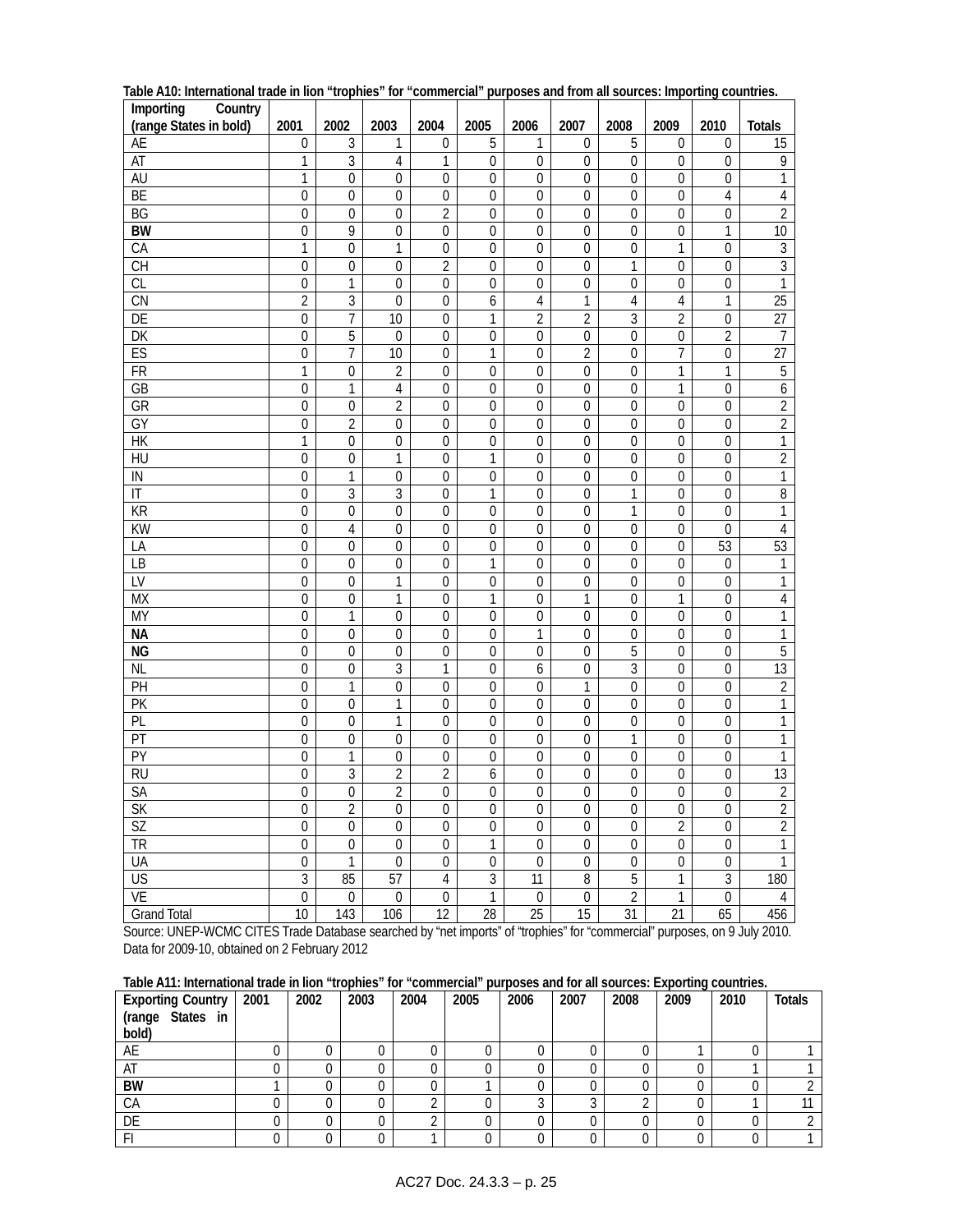| <b>Exporting Country</b>      | 2001 | 2002     | 2003     | 2004     | 2005     | 2006 | 2007     | 2008 | 2009     | 2010     | <b>Totals</b> |
|-------------------------------|------|----------|----------|----------|----------|------|----------|------|----------|----------|---------------|
| <b>States</b><br>(range<br>in |      |          |          |          |          |      |          |      |          |          |               |
| bold)                         |      |          |          |          |          |      |          |      |          |          |               |
| ES                            | 0    | 0        | $\Omega$ | $\Omega$ | U        | 0    | $\Omega$ | 0    | 0        | 5        |               |
| GB                            | 0    | $\Omega$ | 0        | 0        |          |      | $\Omega$ |      | $\theta$ | 0        |               |
| LВ                            | 0    | 0        | 0        | 0        | 0        | 0    | $\Omega$ | 0    |          | 0        |               |
| NА                            |      | 0        | 0        | 0        | 0        | 0    | $\Omega$ | 0    | $\theta$ | 0        |               |
| TZ                            |      | 0        | 4        | ኅ        |          | ◠    |          | 3    |          | 0        | 14            |
| UY                            | 0    | 0        | 0        | 0        | $\Omega$ | 0    | $\Omega$ | 0    |          | $\Omega$ |               |
| ZA                            | b    | 62       | 13       | 4        | 26       | 17   | 11       | 25   | 16       | 58       | 238           |
| ZM                            | 0    | 0        | 0        | 0        | 0        |      | $\theta$ | 0    |          | 0        |               |
| ZW                            |      | 81       | 89       |          | U        | ◠    | $\Omega$ | 0    |          | $\theta$ | 175           |
| <b>Grand Total</b>            | 10   | 143      | 106      | 12       | 28       | 25   | 15       | 31   | 21       | 65       | 456           |

Source: UNEP-WCMC CITES Trade Database searched by "net exports" of "trophies" for "commercial" purposes, on 9 July 2010. Data for 2009-10, obtained on 2 February 2012

| Table A12: International trade in lion "skins" for "commercial" purposes and from all sources: Importing countries. |                  |                 |                  |                  |                |                |                 |                |                  |                  |                |
|---------------------------------------------------------------------------------------------------------------------|------------------|-----------------|------------------|------------------|----------------|----------------|-----------------|----------------|------------------|------------------|----------------|
| Importing Country (range States in bold)                                                                            | 2001             | 2002            | 2003             | 2004             | 2005           | 2006           | 2007            | 2008           | 2009             | 2010             | <b>Totals</b>  |
| AE                                                                                                                  | $\mathbf{0}$     | $\mathbf 0$     | $\mathbf 0$      | $\mathbf 0$      | 4              | 4              | $\overline{0}$  | $\mathbf 0$    | $\boldsymbol{0}$ | $\mathbf 0$      | 8              |
| AT                                                                                                                  | $\mathbf{0}$     | 0               | 0                | 1                | 0              | $\mathbf 0$    | 0               | 0              | $\mathbf 0$      | $\mathbf 0$      | 1              |
| AU                                                                                                                  | $\mathbf 0$      | $\overline{0}$  | $\Omega$         | $\overline{0}$   | $\mathbf 0$    | $\overline{0}$ | $\mathbf{1}$    | 0              | 1                | 0                | $\overline{2}$ |
| BE                                                                                                                  | $\mathbf 0$      | $\mathbf 0$     | 0                | $\Omega$         | $\mathbf 0$    | $\overline{0}$ | $\overline{0}$  | 0              | 1                | $\mathbf 0$      | $\mathbf{1}$   |
| <b>BG</b>                                                                                                           | $\theta$         | $\Omega$        | $\Omega$         | $\Omega$         | $\Omega$       | $\Omega$       | 1               | $\Omega$       | $\mathbf{0}$     | $\Omega$         | 1              |
| <b>BW</b>                                                                                                           | $\overline{0}$   | $\overline{2}$  | $\overline{0}$   | $\mathbf 0$      | $\mathbf 0$    | $\overline{0}$ | $\overline{0}$  | $\overline{0}$ | $\boldsymbol{0}$ | $\mathbf 0$      | $\overline{2}$ |
| CH                                                                                                                  | $\theta$         | $\overline{0}$  | $\overline{0}$   | $\overline{0}$   | 0              | $\Omega$       | $\Omega$        | $\Omega$       | 1                | $\mathbf 0$      | 1              |
| <b>CN</b>                                                                                                           | $\Omega$         | 1               | 1                | $\mathbf 0$      | 4              | 1              | $\overline{0}$  | 9              | $\mathbf 0$      | $\overline{2}$   | 18             |
| $\overline{CY}$                                                                                                     | $\theta$         | $\Omega$        | 1                | $\Omega$         | $\mathbf{0}$   | $\Omega$       | $\overline{0}$  | $\Omega$       | $\theta$         | $\Omega$         | $\mathbf{1}$   |
| CZ                                                                                                                  | $\mathbf 0$      | $\mathbf 0$     | 1                | 0                | 0              | $\mathbf 0$    | 0               | 0              | $\mathbf 0$      | $\mathbf 0$      | 1              |
| DE                                                                                                                  | $\overline{2}$   | $\overline{4}$  | $\overline{2}$   | $\overline{0}$   | $\overline{5}$ | 6              | $\overline{7}$  | 0              | $\overline{4}$   | $\overline{5}$   | 35             |
| ES                                                                                                                  | $\boldsymbol{0}$ | 0               | $\boldsymbol{0}$ | 1                | $\mathbf 0$    | $\mathbf 0$    | $\overline{0}$  | $\mathbf 0$    | 6                | $\boldsymbol{0}$ | $\overline{7}$ |
| FR                                                                                                                  | $\boldsymbol{0}$ | $\mathbf 0$     | 0                | $\boldsymbol{0}$ | $\mathbf{1}$   | $\mathbf 0$    | $\mathbf 0$     | $\mathbf 0$    | $\boldsymbol{0}$ | $\boldsymbol{0}$ | $\mathbf{1}$   |
| <b>HK</b>                                                                                                           | $\overline{0}$   | $\overline{0}$  | $\overline{0}$   | $\overline{0}$   | 0              | $\overline{0}$ | $\overline{0}$  | $\overline{0}$ | $\overline{1}$   | 1                | $\overline{2}$ |
| IN                                                                                                                  | $\mathbf 0$      | $\overline{1}$  | $\overline{0}$   | $\overline{0}$   | 0              | $\overline{0}$ | $\overline{0}$  | 0              | $\boldsymbol{0}$ | $\mathbf 0$      | $\mathbf{1}$   |
| $\overline{\mathbb{I}}$                                                                                             | $\mathbf{0}$     | $\overline{0}$  | $\overline{2}$   | $\overline{2}$   | $\overline{2}$ | $\mathbf{1}$   | $\overline{4}$  | $\overline{0}$ | $\overline{0}$   | $\mathbf 0$      | 11             |
| <b>JP</b>                                                                                                           | $\mathbf 0$      | $\overline{0}$  | $\overline{0}$   | $\overline{2}$   | $\mathbf 0$    | $\Omega$       | $\overline{0}$  | $\Omega$       | $\boldsymbol{0}$ | $\mathbf 0$      | $\overline{2}$ |
| <b>KW</b>                                                                                                           | $\theta$         | $\overline{0}$  | 0                | $\overline{0}$   | 0              | $\Omega$       | $\overline{0}$  | 1              | $\overline{0}$   | $\Omega$         | $\mathbf{1}$   |
| <b>MO</b>                                                                                                           | $\Omega$         | $\overline{0}$  | $\Omega$         | $\overline{0}$   | $\mathbf 0$    | $\Omega$       | $\overline{0}$  | 1              | $\boldsymbol{0}$ | 0                | 1              |
| <b>MU</b>                                                                                                           | $\theta$         | 1               | $\Omega$         | $\Omega$         | 0              | $\Omega$       | $\Omega$        | $\Omega$       | $\mathbf{0}$     | $\Omega$         | 1              |
| <b>MX</b>                                                                                                           | $\theta$         | $\Omega$        | $\Omega$         | $\Omega$         | $\theta$       | $\Omega$       | $\Omega$        | 0              | $\boldsymbol{0}$ | 1                | 1              |
| <b>NA</b>                                                                                                           | $\mathbf{0}$     | $\overline{0}$  | $\overline{0}$   | $\overline{0}$   | $\mathbf 0$    | $\overline{0}$ | $\overline{0}$  | 5              | $\overline{7}$   | $\mathbf 0$      | 12             |
| <b>NL</b>                                                                                                           | $\mathbf 0$      | $\mathbf 0$     | 1                | 1                | 0              | $\mathbf 0$    | $\overline{7}$  | 1              | $\overline{0}$   | $\mathbf 0$      | 10             |
| N <sub>O</sub>                                                                                                      | $\mathbf 0$      | $\mathbf 0$     | 0                | $\mathbf 0$      | 4              | $\mathbf{0}$   | $\overline{0}$  | $\mathbf{0}$   | $\mathbf 0$      | $\mathbf 0$      | 4              |
| QA                                                                                                                  | 1                | $\Omega$        | 0                | $\mathbf 0$      | 0              | $\Omega$       | 1               | 0              | $\overline{0}$   | $\mathbf 0$      | $\overline{2}$ |
| $\overline{RO}$                                                                                                     | $\Omega$         | $\overline{0}$  | $\overline{0}$   | $\overline{0}$   | 0              | $\overline{0}$ | $\mathbf{1}$    | $\overline{0}$ | $\overline{0}$   | $\mathbf 0$      | $\mathbf{1}$   |
| <b>RU</b>                                                                                                           | $\mathbf{0}$     | 0               | 1                | $\overline{0}$   | $\overline{1}$ | $\overline{0}$ | 0               | $\overline{0}$ | $\overline{0}$   | $\mathbf 0$      | $\overline{2}$ |
| SA                                                                                                                  | $\theta$         | $\mathbf 0$     | $\mathbf 0$      | $\overline{2}$   | $\mathbf 0$    | $\Omega$       | $\overline{0}$  | $\overline{0}$ | $\mathbf 0$      | $\mathbf{1}$     | $\overline{3}$ |
| $\overline{\text{SG}}$                                                                                              | $\theta$         | 1               | $\overline{0}$   | $\overline{0}$   | $\mathbf 0$    | $\Omega$       | $\overline{0}$  | $\overline{0}$ | $\mathbf 0$      | $\mathbf 0$      | 1              |
| $\overline{\mathsf{US}}$                                                                                            | 11               | $\overline{15}$ | $\overline{12}$  | $\mathbf{1}$     | $\overline{2}$ | $\overline{8}$ | 6               | $\overline{4}$ | $\overline{0}$   | $\mathbf{1}$     | 60             |
| ZA                                                                                                                  | $\mathbf{0}$     | 0               | $\mathbf 0$      | 8                | 0              | $\Omega$       | $\overline{35}$ | 0              | $\mathbf 0$      | $\overline{4}$   | 47             |
| <b>Grand Total</b>                                                                                                  | 14               | $\overline{25}$ | 21               | $\overline{18}$  | 23             | 20             | 63              | 21             | $\overline{21}$  | $\overline{15}$  | 241            |

Source: UNEP-WCMC CITES Trade Database searched by "net imports" of "skins" for "commercial" purposes, on 9 July 2010. Data for 2009-10, obtained on 3 February 2012

### **Table A13: International trade in lion "skins" for "commercial" purposes and from all sources: Exporting countries.**

| <b>Exporting Country (range States in bold)</b> | 2001 | 2002 | 2003 | 2004 | 2005 | 2006 | 2007 | 2008 | 2009 | 2010 | <b>Totals</b> |
|-------------------------------------------------|------|------|------|------|------|------|------|------|------|------|---------------|
| BE                                              |      |      |      |      |      |      |      |      |      |      |               |
| <b>BW</b>                                       |      |      |      | 15   | 10   |      | 58   |      |      |      | 107           |
| СA                                              |      |      |      |      |      |      |      |      |      |      | 10            |
| CН                                              |      |      |      |      |      |      |      |      |      |      |               |
| י<br>vı                                         |      |      |      |      |      |      |      |      |      |      |               |
| DE                                              |      |      |      |      |      |      |      |      |      |      |               |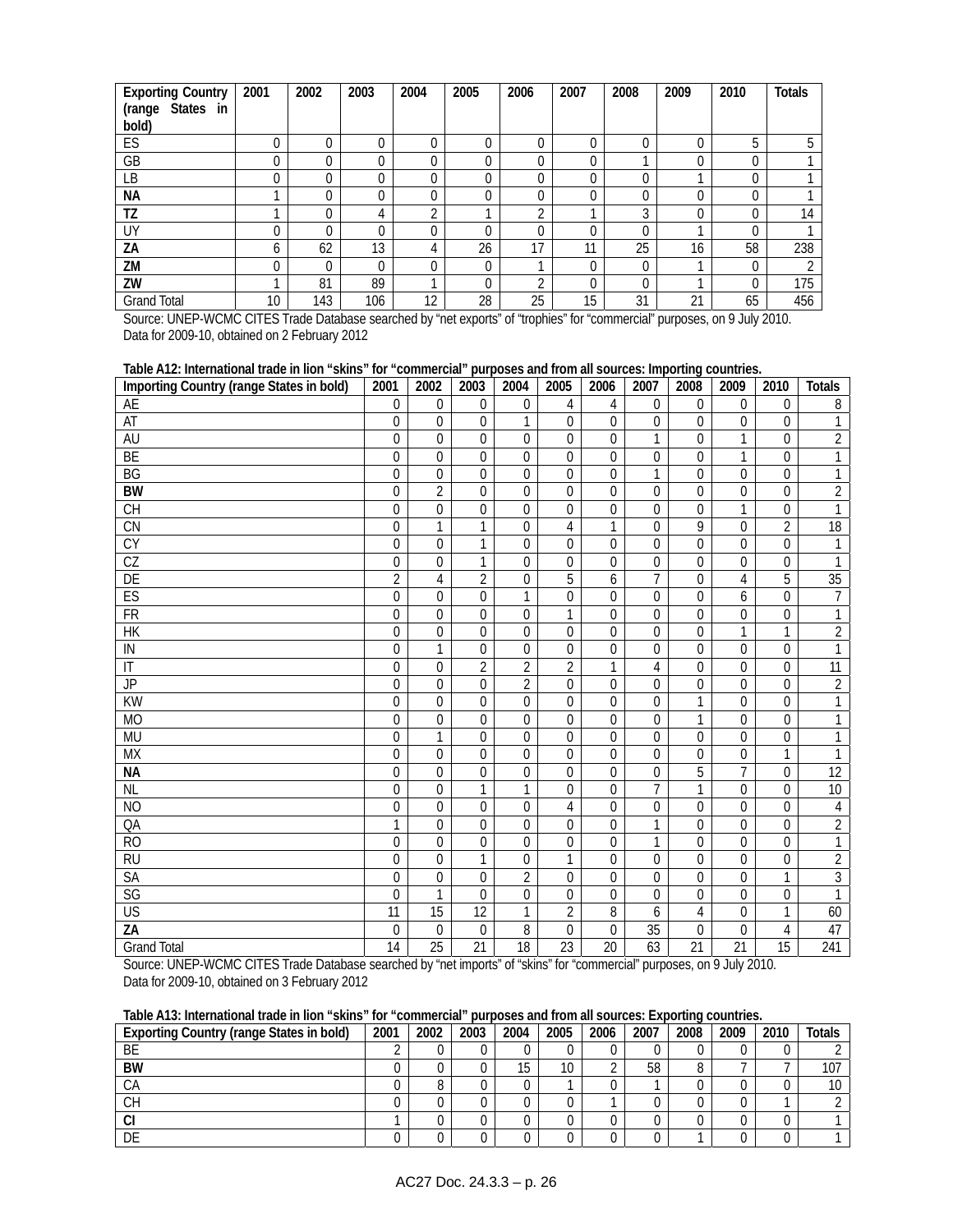| <b>Exporting Country (range States in bold)</b> | 2001 | 2002 | 2003            | 2004 | 2005 | 2006 | 2007 | 2008       | 2009    | 2010 | <b>Totals</b> |
|-------------------------------------------------|------|------|-----------------|------|------|------|------|------------|---------|------|---------------|
| ES                                              |      |      |                 | U    |      |      |      |            | 0       | b    |               |
| ET                                              |      |      |                 | 0    |      |      |      |            | 0       |      |               |
| <b>FR</b>                                       |      |      |                 | 0    |      |      |      | $\Omega$   | 0       |      |               |
| <b>MX</b>                                       |      |      |                 | 0    |      |      |      |            | 0       | U    |               |
| <b>NA</b>                                       |      |      |                 | ◠    |      |      | ◠    |            | 0       |      |               |
| ΤZ                                              |      |      |                 |      |      |      |      |            | 0       |      |               |
| XX                                              |      |      |                 | 0    |      |      |      |            | 0       |      |               |
| ΖA                                              |      | 16   | 19              | 0    | 10   | 10   |      | ⌒          | 14      |      | 81            |
| ZW                                              |      |      | $\sqrt{2}$      | 0    | 0    |      |      | 8          | 0       |      | 18            |
| <b>Grand Total</b>                              | 14   | 25   | $^{\sim}$<br>∠∣ | 18   | 23   | 20   | 63   | $^{\circ}$ | 21<br>∠ | 15   | 241           |

Source: UNEP-WCMC CITES Trade Database searched by "net exports" of "skins" for "commercial" purposes, on 9 July 2010. Data for 2009-10, obtained on 3 February 2012

| Table A14: International trade in "live" lions for "commercial" purposes and from all sources: Importing countries. |                  |                  |                  |                  |                  |                  |                |                  |                  |                  |                 |
|---------------------------------------------------------------------------------------------------------------------|------------------|------------------|------------------|------------------|------------------|------------------|----------------|------------------|------------------|------------------|-----------------|
| Importing Country (range States in bold)                                                                            | 2001             | 2002             | 2003             | 2004             | 2005             | 2006             | 2007           | 2008             | 2009             | 2010             | <b>Totals</b>   |
| AE                                                                                                                  | $\boldsymbol{0}$ | 0                | 0                | $\boldsymbol{0}$ | 8                | $\boldsymbol{0}$ | 6              | 2                | $\boldsymbol{0}$ | $\mathbf 0$      | 16              |
| <b>AL</b>                                                                                                           | $\mathbf 0$      | $\overline{0}$   | $\mathbf 0$      | $\overline{0}$   | $\overline{2}$   | $\overline{0}$   | $\overline{0}$ | $\overline{0}$   | 0                | $\overline{0}$   | $\overline{2}$  |
| <b>AR</b>                                                                                                           | $\boldsymbol{0}$ | $\overline{0}$   | $\mathbf 0$      | $\mathbf 0$      | $\boldsymbol{0}$ | $\mathbf 0$      | $\mathbf 0$    | $\overline{2}$   | 0                | $\overline{0}$   | $\overline{2}$  |
| <b>AU</b>                                                                                                           | $\mathbf{1}$     | $\Omega$         | $\Omega$         | $\Omega$         | $\mathbf 0$      | $\theta$         | $\Omega$       | $\theta$         | $\mathbf 0$      | $\overline{0}$   | 1               |
| <b>BR</b>                                                                                                           | $\boldsymbol{0}$ | $\mathbf 0$      | $\overline{0}$   | $\mathbf 0$      | $\overline{2}$   | $\mathbf 0$      | $\mathbf 0$    | $\mathbf 0$      | $\overline{0}$   | $\overline{0}$   | $\overline{2}$  |
| CA                                                                                                                  | $\boldsymbol{0}$ | $\mathbf 0$      | $\mathbf 0$      | $\boldsymbol{0}$ | $\boldsymbol{0}$ | $\mathbf 0$      | 0              | 3                | $\boldsymbol{0}$ | $\overline{0}$   | $\overline{3}$  |
| $\overline{\text{CM}}$                                                                                              | 1                | $\overline{2}$   | $\mathbf 0$      | $\mathbf 0$      | $\mathbf 0$      | $\mathbf 0$      | 0              | $\mathbf 0$      | $\overline{0}$   | $\mathbf 0$      | 3               |
| DE                                                                                                                  | $\boldsymbol{0}$ | $\overline{0}$   | $\overline{0}$   | $\overline{0}$   | $\overline{0}$   | $\overline{0}$   | $\mathbf 0$    | $\overline{0}$   | $\overline{0}$   | $\overline{4}$   | $\overline{4}$  |
| ES                                                                                                                  | $\overline{0}$   | $\overline{2}$   | $\mathbf 0$      | $\mathbf 0$      | $\overline{1}$   | $\mathbf 0$      | $\mathbf 0$    | $\mathbf 0$      | $\overline{3}$   | $\overline{0}$   | 6               |
| $\overline{FR}$                                                                                                     | $\mathbf 0$      | $\mathbf 0$      | $\mathbf 0$      | $\mathbf 0$      | $\mathbf 0$      | $\mathbf 0$      | 3              | $\Omega$         | $\overline{0}$   | $\overline{0}$   | $\overline{3}$  |
| $\overline{\mathsf{JM}}$                                                                                            | $\mathbf 0$      | $\overline{3}$   | $\boldsymbol{0}$ | $\overline{0}$   | $\boldsymbol{0}$ | $\overline{0}$   | $\mathbf 0$    | $\mathbf 0$      | $\mathbf 0$      | $\overline{0}$   | $\overline{3}$  |
| $\overline{K}$                                                                                                      | $\boldsymbol{0}$ | $\mathbf 0$      | 1                | $\boldsymbol{0}$ | $\boldsymbol{0}$ | $\boldsymbol{0}$ | $\mathbf 0$    | $\boldsymbol{0}$ | $\boldsymbol{0}$ | $\overline{0}$   | 1               |
| KR                                                                                                                  | $\mathbf 0$      | $\sqrt{8}$       | $\mathbf 0$      | $\mathbf 0$      | $\mathbf 0$      | $\boldsymbol{0}$ | 0              | $\mathbf 0$      | $\mathbf 0$      | $\boldsymbol{0}$ | 8               |
| <b>KZ</b>                                                                                                           | $\mathbf 0$      | $\overline{0}$   | $\overline{0}$   | $\overline{0}$   | 10               | $\overline{3}$   | $\overline{0}$ | $\overline{0}$   | $\overline{0}$   | $\overline{0}$   | 13              |
| LY                                                                                                                  | $\mathbf 0$      | $\mathbf 0$      | $\mathbf 0$      | $\mathbf 0$      | $\boldsymbol{0}$ | $\overline{0}$   | $\mathbf 0$    | $\mathbf 0$      | $\mathbf 0$      | $\overline{2}$   | $\overline{2}$  |
| MA                                                                                                                  | $\mathbf 0$      | $\Omega$         | $\Omega$         | $\mathbf 0$      | $\mathbf 0$      | $\mathbf 0$      | 1              | $\Omega$         | $\mathbf 0$      | $\mathbf 0$      | 1               |
| <b>MM</b>                                                                                                           | $\mathbf 0$      | $\mathbf 0$      | $\mathbf 0$      | $\overline{1}$   | $\boldsymbol{0}$ | $\boldsymbol{0}$ | $\mathbf 0$    | $\mathbf 0$      | $\overline{0}$   | $\overline{0}$   | 1               |
| <b>MU</b>                                                                                                           | $\boldsymbol{0}$ | $\mathbf 0$      | $\mathbf 0$      | $\boldsymbol{0}$ | $\boldsymbol{0}$ | 6                | 0              | $\mathbf 0$      | $\boldsymbol{0}$ | $\boldsymbol{0}$ | 6               |
| <b>MX</b>                                                                                                           | 0                | 1                | $\mathbf 0$      | $\Omega$         | $\mathbf{1}$     | $\mathbf 0$      | $\mathbf 0$    | $\theta$         | $\mathbf 0$      | $\overline{0}$   | $\overline{2}$  |
| <b>MY</b>                                                                                                           | $\mathbf{1}$     | $\overline{4}$   | $\mathbf 0$      | $\overline{0}$   | $\boldsymbol{0}$ | $\mathbf 0$      | $\mathbf 0$    | $\mathbf 0$      | $\mathbf 0$      | $\mathbf 0$      | 5               |
| <b>NA</b>                                                                                                           | $\mathbf{1}$     | $\mathbf 0$      | $\mathbf 0$      | $\overline{0}$   | $\boldsymbol{0}$ | $\boldsymbol{0}$ | $\mathbf 0$    | $\mathbf 0$      | $\mathbf 0$      | $\overline{0}$   | $\overline{1}$  |
| $\overline{\text{NG}}$                                                                                              | $\overline{3}$   | $\mathbf 0$      | $\mathbf 0$      | $\mathbf 0$      | $\mathbf 0$      | $\overline{0}$   | $\mathbf 0$    | $\mathbf 0$      | $\overline{0}$   | $\overline{0}$   | $\overline{3}$  |
| <b>NL</b>                                                                                                           | $\mathbf 0$      | $\overline{1}$   | $\mathbf 0$      | $\mathbf 0$      | $\boldsymbol{0}$ | $\boldsymbol{0}$ | $\mathbf 0$    | $\mathbf 0$      | $\mathbf 0$      | $\overline{0}$   | $\overline{1}$  |
| $\overline{PK}$                                                                                                     | $\boldsymbol{0}$ | $\overline{0}$   | $\boldsymbol{0}$ | $\boldsymbol{0}$ | $\overline{0}$   | $\boldsymbol{0}$ | $\overline{7}$ | 1                | $\mathbf 0$      | $\overline{4}$   | 12              |
| R <sub>O</sub>                                                                                                      | 0                | 0                | $\mathbf 0$      | 1                | $\overline{3}$   | $\mathbf 0$      | 0              | $\mathbf 0$      | $\mathbf 0$      | $\boldsymbol{0}$ | 4               |
| $\overline{RU}$                                                                                                     | $\overline{2}$   | $\overline{0}$   | $\mathbf 0$      | $\overline{0}$   | $\boldsymbol{0}$ | $\mathbf 0$      | $\overline{2}$ | $\mathbf 0$      | $\overline{0}$   | $\overline{1}$   | $\overline{5}$  |
| SK                                                                                                                  | 1                | $\overline{0}$   | $\overline{0}$   | $\overline{0}$   | $\mathbf 0$      | $\mathbf 0$      | $\overline{0}$ | $\overline{0}$   | $\mathbf 0$      | $\overline{0}$   | 1               |
| $\overline{SY}$                                                                                                     | $\overline{0}$   | $\mathbf 0$      | $\mathbf 0$      | $\mathbf 0$      | $\mathbf 0$      | $\overline{2}$   | 9              | $\overline{0}$   | $\overline{0}$   | $\mathbf 0$      | $\overline{11}$ |
| $\overline{\mathsf{SZ}}$                                                                                            | $\boldsymbol{0}$ | $\mathbf 0$      | $\overline{3}$   | $\overline{0}$   | $\boldsymbol{0}$ | $\mathbf 0$      | $\mathbf 0$    | $\mathbf 0$      | $\overline{0}$   | $\boldsymbol{0}$ | $\overline{3}$  |
| <b>TG</b>                                                                                                           | $\mathfrak{Z}$   | $\overline{0}$   | $\Omega$         | $\overline{25}$  | $\boldsymbol{0}$ | $\mathbf 0$      | $\Omega$       | $\boldsymbol{0}$ | 0                | $\overline{0}$   | $\overline{28}$ |
| <b>TH</b>                                                                                                           | 0                | 4                | $\mathbf 0$      | $\boldsymbol{0}$ | $\overline{3}$   | $\overline{2}$   | 12             | $\overline{2}$   | $\boldsymbol{0}$ | $\boldsymbol{0}$ | $\overline{23}$ |
| <b>TR</b>                                                                                                           | $\mathbf 0$      | $\overline{2}$   | $\mathbf 0$      | $\overline{2}$   | $\boldsymbol{0}$ | $\mathbf 0$      | $\mathbf{1}$   | $\mathbf 0$      | $\overline{0}$   | $\mathbf 0$      | $\overline{5}$  |
| <b>TW</b>                                                                                                           | $\mathbf{0}$     | $\overline{0}$   | $\overline{0}$   | $\overline{2}$   | $\mathbf{1}$     | $\mathbf 0$      | $\overline{0}$ | $\overline{0}$   | $\mathbf 0$      | $\overline{0}$   | $\overline{3}$  |
| UG                                                                                                                  | $\mathbf 0$      | $\mathbf 0$      | $\mathbf 0$      | $\boldsymbol{0}$ | $\boldsymbol{0}$ | $\overline{0}$   | $\mathbf 0$    | $\mathbf 0$      | $\overline{2}$   | $\overline{0}$   | $\overline{2}$  |
| <b>US</b>                                                                                                           | $\mathbf 0$      | $\mathbf 0$      | $\mathbf{1}$     | $\overline{2}$   | $\boldsymbol{0}$ | $\overline{10}$  | $\overline{4}$ | $\overline{2}$   | $\mathbf 0$      | $\boldsymbol{0}$ | 19              |
| VN                                                                                                                  | $\boldsymbol{0}$ | $\overline{0}$   | $\overline{0}$   | $\overline{0}$   | $\overline{0}$   | $\boldsymbol{0}$ | 0              | $\overline{0}$   | $\mathbf 0$      | $\overline{2}$   | $\overline{2}$  |
| ZA                                                                                                                  | $\overline{2}$   | $\overline{31}$  | $\overline{31}$  | $\mathbf 0$      | $\boldsymbol{0}$ | $\mathbf 0$      | $\mathbf 0$    | $\Omega$         | 0                | $\boldsymbol{0}$ | 64              |
| <b>ZM</b>                                                                                                           | $\boldsymbol{0}$ | $\boldsymbol{0}$ | $\mathbf 0$      | $\overline{0}$   | $\boldsymbol{0}$ | $\boldsymbol{0}$ | $\mathbf 0$    | $\overline{10}$  | $\mathbf 0$      | $\overline{7}$   | 17              |
| <b>Grand Total</b>                                                                                                  | 15               | 58               | $\overline{36}$  | 33               | $\overline{31}$  | 23               | 45             | $\overline{22}$  | 5                | 20               | 288             |

Source: UNEP-WCMC CITES Trade Database searched by "net imports" of "live" animals for "commercial" purposes, all sources, on 9 July 2010.

Data for 2009-10, obtained on 3 February 2012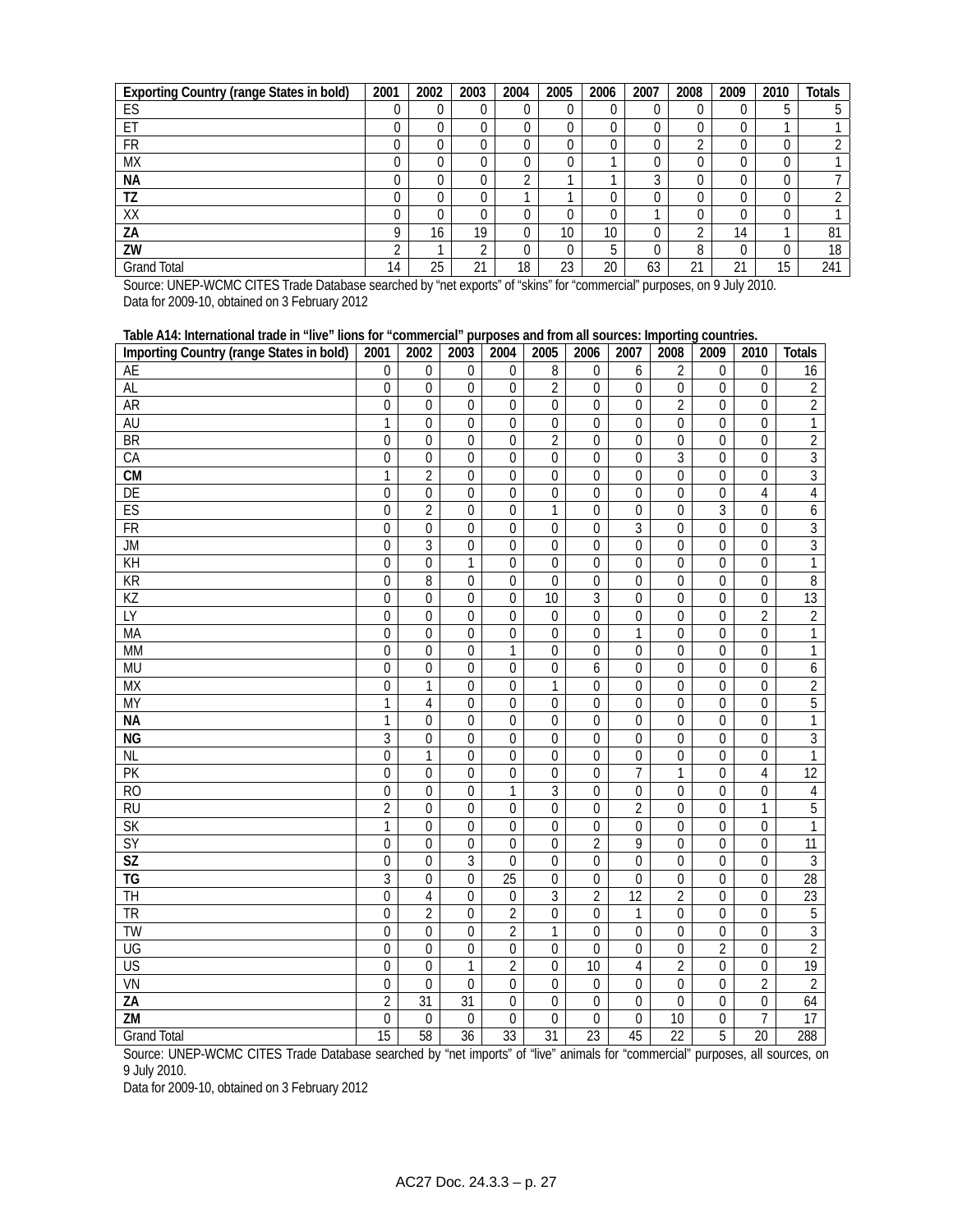| <b>Exporting Country (range States in bold)</b> | <br>2001         | 2002             | r.,<br>2003      | 2004             | 2005             | 2006           | <br>2007         | $ np$ $n$ $n$<br>2008 | $\sim$<br>2009   | ີ້<br>2010       | <b>Totals</b>    |
|-------------------------------------------------|------------------|------------------|------------------|------------------|------------------|----------------|------------------|-----------------------|------------------|------------------|------------------|
| AM                                              | $\boldsymbol{0}$ | 0                | $\boldsymbol{0}$ | $\mathbf 0$      | 0                | 0              | 0                | $\mathbf 0$           | $\mathbf{0}$     | 1                |                  |
| AR                                              | $\mathbf 0$      | 0                | $\mathbf 0$      | $\mathbf 0$      | $\overline{2}$   | 12             | $\mathbf 0$      | $\theta$              | $\mathbf 0$      | 0                | 14               |
| AU                                              | $\mathbf 0$      | 0                | $\mathbf 0$      | $\mathbf 0$      | $\mathbf{1}$     | $\mathbf 0$    | $\mathbf 0$      | $\mathbf 0$           | $\Omega$         | 0                | $\mathbf{1}$     |
| BE                                              | $\boldsymbol{0}$ | $\overline{2}$   | 0                | $\overline{2}$   | $\overline{5}$   | 0              | 4                | $\mathbf 0$           | $\mathbf{0}$     | 0                | 13               |
| $\overline{BG}$                                 | $\mathbf 0$      | $\mathbf 0$      | $\mathbf 0$      | $\overline{0}$   | $\mathbf 0$      | $\mathbf 0$    | $\overline{2}$   | $\theta$              | $\mathbf 0$      | 0                | $\overline{2}$   |
| <b>BW</b>                                       | 4                | 0                | $\overline{0}$   | $\mathbf 0$      | $\boldsymbol{0}$ | 0              | 0                | $\mathbf 0$           | $\mathbf{0}$     | $\boldsymbol{0}$ | $\overline{4}$   |
| <b>CH</b>                                       | $\boldsymbol{0}$ | $\overline{2}$   | $\mathbf 0$      | $\boldsymbol{0}$ | $\overline{0}$   | $\mathbf 0$    | 5                | $\mathbf 0$           | $\mathbf 0$      | $\mathbf 0$      | $\overline{7}$   |
| CN                                              | $\mathbf 0$      | 0                | $\mathbf{0}$     | $\mathbf 0$      | 10               | $\mathbf 0$    | $\Omega$         | $\mathbf 0$           | $\Omega$         | 0                | $10\,$           |
| $\overline{\text{CZ}}$                          | $\overline{2}$   | $\overline{2}$   | $\mathbf 0$      | $\mathbf 0$      | $\boldsymbol{0}$ | $\mathbf 0$    | 9                | 1                     | $\boldsymbol{0}$ | $\overline{4}$   | $\overline{18}$  |
| DE                                              | $\mathbf 0$      | 14               | $\overline{0}$   | $\overline{3}$   | $\overline{3}$   | $\mathbf 0$    | $\overline{0}$   | $\mathbf 0$           | $\overline{3}$   | $\mathbf 0$      | 23               |
| ES                                              | 4                | $\boldsymbol{0}$ | 6                | 16               | $\boldsymbol{0}$ | 0              | $\mathbf 0$      | $\mathbf{0}$          | $\mathbf 0$      | $\mathbf 0$      | $\overline{26}$  |
| <b>FR</b>                                       | $\mathbf{0}$     | $\overline{2}$   | $\mathbf 0$      | $\mathbf 0$      | $\boldsymbol{0}$ | 4              | $\mathbf 0$      | $\mathbf 0$           | $\mathbf{0}$     | 0                | $\boldsymbol{6}$ |
| $\overline{HT}$                                 | $\mathbf 0$      | 0                | $\Omega$         | $\mathbf 0$      | $\mathbf 0$      | 1              | $\Omega$         | $\theta$              | $\Omega$         | $\Omega$         | 1                |
| HU                                              | $\boldsymbol{0}$ | 1                | $\boldsymbol{0}$ | $\mathbf 0$      | $\boldsymbol{0}$ | 0              | 0                | $\mathbf 0$           | $\mathbf{0}$     | $\boldsymbol{0}$ | $\mathbf{1}$     |
| IN                                              | $\boldsymbol{0}$ | 0                | 1                | $\boldsymbol{0}$ | $\mathbf 0$      | $\mathbf 0$    | $\theta$         | $\mathbf{0}$          | $\mathbf 0$      | $\mathbf 0$      | $\mathbf{1}$     |
| $\overline{\mathbb{I}}$                         | $\mathbf 0$      | $\overline{7}$   | $\overline{0}$   | $\mathbf 0$      | $\mathbf 0$      | $\mathbf 0$    | $\mathbf 0$      | $\mathbf 0$           | $\mathbf{0}$     | $\mathbf 0$      | $\overline{7}$   |
| JO                                              | $\overline{0}$   | $\mathbf 0$      | $\mathbf{0}$     | $\mathbf 0$      | $\boldsymbol{0}$ | $\overline{0}$ | $\overline{3}$   | $\mathbf{0}$          | $\mathbf{0}$     | $\boldsymbol{0}$ | $\overline{3}$   |
| $\overline{\mathsf{JP}}$                        | $\mathbf{0}$     | 1                | $\Omega$         | $\mathbf 0$      | $\mathbf 0$      | $\Omega$       | 0                | $\theta$              | $\Omega$         | $\overline{0}$   | $\overline{1}$   |
| LR                                              | $\boldsymbol{0}$ | 0                | $\mathbf 0$      | $\overline{2}$   | $\boldsymbol{0}$ | 0              | 0                | $\mathbf 0$           | $\mathbf{0}$     | $\boldsymbol{0}$ | $\overline{2}$   |
| <b>MX</b>                                       | $\boldsymbol{0}$ | 0                | $\mathbf 0$      | $\overline{2}$   | $\overline{0}$   | $\mathbf 0$    | $\mathbf 0$      | $\mathbf 0$           | $\mathbf{0}$     | $\overline{2}$   | $\overline{4}$   |
| <b>NE</b>                                       | $\overline{2}$   | 0                | $\overline{0}$   | $\mathbf 0$      | $\mathbf 0$      | 0              | $\boldsymbol{0}$ | $\mathbf{0}$          | $\overline{0}$   | $\mathbf 0$      | $\overline{2}$   |
| ΝZ                                              | 1                | 0                | $\overline{0}$   | 0                | $\mathbf 0$      | $\overline{0}$ | $\overline{0}$   | $\mathbf{0}$          | $\overline{0}$   | 0                | $\overline{1}$   |
| PT                                              | $\mathbf{0}$     | 0                | 6                | $\mathbf 0$      | $\mathbf 0$      | $\mathbf 0$    | $\overline{2}$   | $\Omega$              | $\mathbf{0}$     | 0                | $\sqrt{8}$       |
| <b>SD</b>                                       | $\boldsymbol{0}$ | $\overline{0}$   | $\mathbf 0$      | $\mathbf 0$      | $\overline{0}$   | $\overline{2}$ | $\overline{12}$  | $\mathbf 0$           | $\mathbf 0$      | $\boldsymbol{0}$ | $\overline{14}$  |
| UA                                              | $\overline{2}$   | 0                | $\mathbf 0$      | $\boldsymbol{0}$ | $\boldsymbol{0}$ | 3              | $\mathbf 0$      | $\mathbf 0$           | $\boldsymbol{0}$ | 0                | $\overline{5}$   |
| $\overline{US}$                                 | $\mathbf 0$      | 1                | $\mathbf{0}$     | $\overline{0}$   | $\overline{1}$   | $\mathbf 0$    | $\mathbf 0$      | $\mathbf 0$           | $\mathbf 0$      | 0                | $\overline{2}$   |
| VN                                              | $\overline{0}$   | 0                | 1                | $\mathbf 0$      | $\mathbf 0$      | $\overline{0}$ | $\theta$         | $\theta$              | $\overline{0}$   | 0                | $\mathbf{1}$     |
| ZA                                              | $\mathbf 0$      | $\Omega$         | $\Omega$         | 6                | 9                | 1              | $\overline{8}$   | $\overline{21}$       | $\overline{2}$   | $\overline{13}$  | 60               |
| ZW                                              | $\theta$         | 25               | 22               | $\overline{2}$   | $\mathbf 0$      | $\Omega$       | $\theta$         | $\mathbf 0$           | $\mathbf 0$      | 0                | 49               |
| <b>Grand Total</b>                              | 15               | 57               | 36               | 33               | 31               | 23             | 45               | 22                    | 5                | 20               | 287              |

| Table A15: International trade in "live" lions for "commercial" purposes and from all sources: Exporting countries. |  |  |
|---------------------------------------------------------------------------------------------------------------------|--|--|
|---------------------------------------------------------------------------------------------------------------------|--|--|

Source: UNEP-WCMC CITES Trade Database searched by "net exports" of "live" animals for "commercial" purposes, on 9 July 2010. Data for 2009-10, obtained on 3 February 2012

| Table A16: International trade in wild source lions and their parts for all purposes. |  |  |  |                                                                                                                                                                                                                                      |  |
|---------------------------------------------------------------------------------------|--|--|--|--------------------------------------------------------------------------------------------------------------------------------------------------------------------------------------------------------------------------------------|--|
|                                                                                       |  |  |  | $\blacksquare$ . The contract of the contract of the contract of the contract of the contract of the contract of the contract of the contract of the contract of the contract of the contract of the contract of the contract of the |  |

| Term                 | 2001           | 2002         | 2003           | 2004           | 2005         | 2006           | 2007        | 2008           | 2009           | 2010           | <b>Totals</b>  |
|----------------------|----------------|--------------|----------------|----------------|--------------|----------------|-------------|----------------|----------------|----------------|----------------|
| bodies               | 5              | 12           | 5              | 6              | 11           | 5              | 15          | 11             | 10             | 5              | 85             |
| bone pieces          | $\Omega$       | $\theta$     | $\theta$       | $\theta$       | $\Omega$     | $\Omega$       | $\theta$    | 2              | $\Omega$       | $\Omega$       | $\overline{2}$ |
| bones                | $\mathbf 0$    | $\theta$     | $\overline{2}$ | $\theta$       | 10           | 4              | 8           | 4              | 20             | 274            | 322            |
| carvings             | $\Omega$       | 40           | 1              | 0              | $\Omega$     | $\Omega$       | 8           | $\Omega$       | $\Omega$       | $\Omega$       | 49             |
| claws                | 121            | 68           | 148            | 60             | 115          | 44             | 24          | 44             | 67             | 42             | 733            |
| derivatives          | 0              | $\mathbf{0}$ | $\mathbf{0}$   | $\Omega$       | $\mathbf{0}$ | $\overline{0}$ | $\Omega$    | 0              | 3              | 8              | 11             |
| feet                 | 8              | 1            | 4              | $\overline{0}$ | $\mathbf{0}$ | $\mathbf 0$    | $\Omega$    | 0              | $\overline{2}$ | 6              | 21             |
| garments             | $\mathbf 0$    | $\mathbf{0}$ | 1              | $\overline{0}$ | $\mathbf{0}$ | $\mathbf 0$    | $\mathbf 0$ | $\overline{0}$ | 9              | 1              | 11             |
| hair                 | $\Omega$       | $\Omega$     | 50             | 5              | 1            | 1              | 6           | 51             | 5              | 7              | 126            |
| leather items        | 0              | $\mathbf{0}$ | $\overline{0}$ | $\Omega$       | $\Omega$     | 1              | $\Omega$    | 0              | $\mathbf 0$    | 0              |                |
| leather products (I) | 1              | 1            | $\theta$       | $\Omega$       | $\Omega$     | 5              | $\Omega$    | 1              | 3              | 0              | 11             |
| leather products (s) | 3              | $\Omega$     | $\Omega$       | 8              | $\Omega$     | $\Omega$       | $\Omega$    | 0              | $\theta$       | $\Omega$       | 11             |
| legs                 | $\Omega$       | $\Omega$     | $\Omega$       | $\Omega$       | $\Omega$     | $\Omega$       | $\Omega$    | $\Omega$       | $\overline{2}$ | $\Omega$       | $\overline{2}$ |
| live                 | 7              | 17           | 38             | 30             | 16           | 16             | 16          | 17             | 26             | 71             | 254            |
| plates               | 9              | 19           | 8              | 4              | 1            | $\Omega$       | 6           | $\overline{2}$ | $\Omega$       | $\Omega$       | 49             |
| skeletons            | 3              | $\Omega$     | $\Omega$       | $\Omega$       | $\Omega$     | $\Omega$       | $\Omega$    | $\overline{0}$ | $\Omega$       | $\overline{0}$ | 3              |
| skin pieces          | $\overline{2}$ | $\Omega$     | 4              | 3              | $\Omega$     | 13             | 4           | 1              | 4              | 1              | 32             |
| skins                | 95             | 70           | 38             | 38             | 38           | 50             | 78          | 39             | 129            | 88             | 663            |
| skulls               | 105            | 51           | 413            | 14             | 19           | 27             | 15          | 20             | 128            | 51             | 843            |
| specimens            | 441            | 1128         | 1485           | 1079           | 2291         | 3109           | 394         | 141            | 371            | 432            | 10871          |
| tails                | 0              | $\theta$     | 0              | 0              | $\Omega$     | 0              | 1           | 0              | $\theta$       | 0              |                |
| teeth                | 299            | 4            | 5              | $\overline{2}$ | 10           | 5              | $\Omega$    | $\overline{0}$ | $\Omega$       | 12             | 337            |
| trophies             | 541            | 536          | 550            | 491            | 676          | 702            | 708         | 729            | 278            | 379            | 5590           |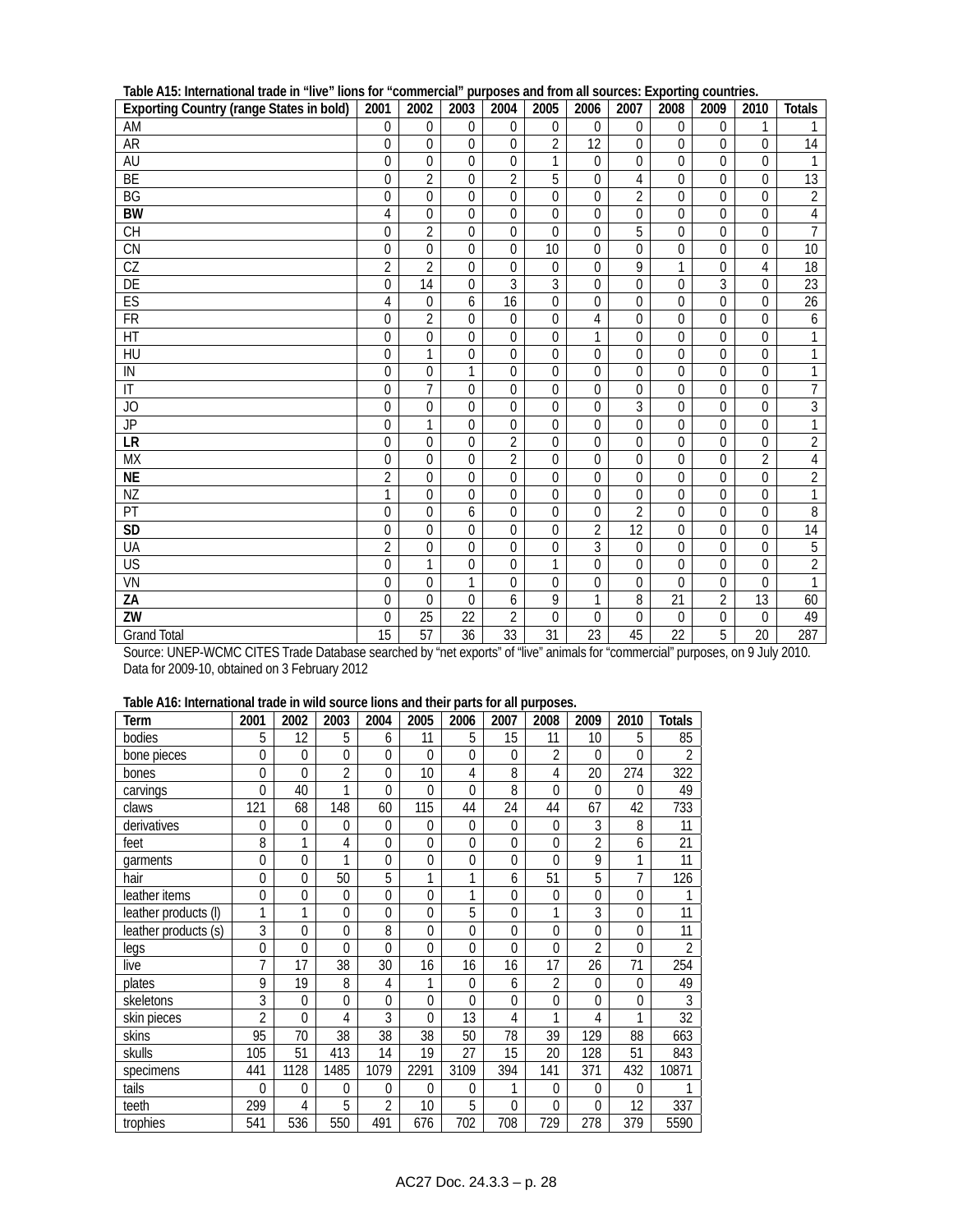| lerm           | 2001 | 2002 | 2003 | 2004 | 2005 | 2006 | 2007 | 2008 | 2009 | 2010        | Totals |
|----------------|------|------|------|------|------|------|------|------|------|-------------|--------|
| Unspecified    |      |      |      |      |      |      |      |      |      |             |        |
| Total<br>Grand | 1640 | 1947 | つフトつ | 740  | 3188 | 3982 | 1283 | 1062 | 1057 | 1378<br>, ט | 20029  |

Source: UNEP-WCMC CITES Trade Database searched by "net imports" of "wild" source specimens, all purposes, on 9 July 2010. Data for 2009-10, obtained on 3 February 2012

| Term               | 2001         | 2002           | 2003           | 2004           | 2005        | 2006        | 2007           | 2008           | 2009     | 2010           | Totals         |
|--------------------|--------------|----------------|----------------|----------------|-------------|-------------|----------------|----------------|----------|----------------|----------------|
| bodies             | $\Omega$     | 0              | 6              | 0              | 2           | 7           | 5              | 13             | 82       | 36             | 151            |
| bone carvings      | $\mathbf{0}$ | 0              | $\overline{0}$ | $\overline{0}$ | $\mathbf 0$ | $\mathbf 0$ | 0              | 2              | 0        | 0              | $\overline{2}$ |
| bone pieces        | $\mathbf{0}$ | $\Omega$       | 4              | $\Omega$       | $\Omega$    | $\Omega$    | 1              | $\overline{2}$ | $\Omega$ | $\Omega$       |                |
| bones              | 1            | 0              | $\Omega$       | 0              | 7           | 19          | 4              | 64             | 426      | 375            | 896            |
| claws              | $\Omega$     | $\overline{0}$ | 4              | 8              | $\Omega$    | 41          | $\Omega$       | 18             | 40       | 72             | 183            |
| feet               | 11           | 1              | $\Omega$       | $\Omega$       | $\Omega$    | $\Omega$    | $\Omega$       | $\Omega$       | 4        | $\overline{2}$ | 18             |
| Garments           | $\mathbf{0}$ | $\Omega$       | 0              | $\Omega$       | $\Omega$    | $\Omega$    | $\Omega$       | $\Omega$       | 1        | 1              | $\overline{2}$ |
| hair               | $\Omega$     | $\Omega$       | $\Omega$       | $\Omega$       | $\Omega$    | $\Omega$    | 100            | $\theta$       | $\Omega$ | 0              | 100            |
| live               | 180          | 201            | 154            | 148            | 117         | 153         | 126            | 202            | 142      | 213            | 1636           |
| plates             | $\theta$     | $\theta$       | 1              | 2              | $\Omega$    | $\Omega$    | $\Omega$       | $\theta$       | 0        | 0              | 3              |
| skeletons          | $\mathbf{0}$ | 0              | 0              | $\Omega$       | $\Omega$    | $\Omega$    | $\overline{0}$ | $\Omega$       | 5        | 101            | 106            |
| skin pieces        | $\Omega$     | $\Omega$       | 0              | $\Omega$       | $\Omega$    | $\theta$    | $\theta$       | 16             | $\Omega$ | 0              | 16             |
| skins              | 23           | 18             | 5              | 4              | 16          | 82          | 20             | 14             | 16       | 28             | 226            |
| skulls             | 25           | 6              | 10             | 4              | 8           | 101         | 8              | 5              | 26       | 12             | 205            |
| specimens          | $\mathbf{0}$ | 1630           | 153            | 336            | 91          | 36          | 254            | $\mathbf 0$    | 0        | 14             | 2514           |
| tails              | $\mathbf{0}$ | $\Omega$       | 0              | 0              | $\Omega$    | 1           | $\theta$       | $\Omega$       | $\Omega$ | 0              |                |
| teeth              | $\theta$     | $\Omega$       | 1              | 0              | $\Omega$    | 12          | $\Omega$       | $\theta$       | 4        | 121            | 138            |
| trophies           | 73           | 112            | 135            | 241            | 213         | 405         | 411            | 710            | 697      | 293            | 3290           |
| unspecified        | $\Omega$     | $\theta$       | $\Omega$       | 1              | $\Omega$    | $\Omega$    | $\Omega$       | $\mathbf{0}$   | $\Omega$ | $\Omega$       |                |
| <b>Grand Total</b> | 313          | 1968           | 473            | 744            | 454         | 857         | 929            | 1046           | 1443     | 1268           | 9495           |

| Table A17: International trade in captive bred lions and their parts for all purposes. |  |  |  |
|----------------------------------------------------------------------------------------|--|--|--|
|----------------------------------------------------------------------------------------|--|--|--|

Source: UNEP-WCMC CITES Trade Database searched by "net imports" of "captive-bred" sources, all purposes, on 9 July 2010. Data for 2009-10, obtained on 3 February 2012

| Table A18: International trade in captive bred lions and their parts for all purposes: Exporting countries. |  |  |  |  |
|-------------------------------------------------------------------------------------------------------------|--|--|--|--|
|-------------------------------------------------------------------------------------------------------------|--|--|--|--|

| rabic rifu. international trade in captive brea none and their parts for an parposes. Exporting countries.<br>Exporting | 2001           | 2002             | 2003           | 2004           | 2005           | 2006           | 2007             | 2008             | 2009           | 2010           | <b>Totals</b>   |
|-------------------------------------------------------------------------------------------------------------------------|----------------|------------------|----------------|----------------|----------------|----------------|------------------|------------------|----------------|----------------|-----------------|
| Country<br>(range                                                                                                       |                |                  |                |                |                |                |                  |                  |                |                |                 |
| States in bold)                                                                                                         |                |                  |                |                |                |                |                  |                  |                |                |                 |
| AE                                                                                                                      | $\mathbf{0}$   | $\mathbf 0$      | $\theta$       | 0              | 0              | 0              | 0                | $\Omega$         | 10             | $\Omega$       | 10              |
| AG                                                                                                                      | $\mathbf 0$    | $\mathbf{0}$     | $\mathbf 0$    | 0              | 0              | $\mathbf 0$    | $\boldsymbol{0}$ | $\mathbf 0$      | 0              | $\overline{2}$ | $\overline{2}$  |
| <b>AR</b>                                                                                                               | 10             | 29               | 4              | 2              | 4              | 14             | 3                | $\mathbf 0$      | $\overline{7}$ | 1              | 74              |
| AT                                                                                                                      | $\mathbf 0$    | $\mathbf 0$      | $\mathbf{0}$   | 1              | 0              | 0              | 13               | $\Omega$         | 14             | 30             | 58              |
| <b>AU</b>                                                                                                               | 1              | $\mathbf 0$      | $\theta$       | 0              | 0              | 0              | $\mathbf 0$      | $\overline{0}$   | 6              | 2              | 9               |
| BE                                                                                                                      | $\overline{2}$ | $\overline{2}$   | 11             | 4              | 5              | 4              | $\overline{2}$   | $\overline{0}$   | 5              | 10             | 45              |
| $\overline{BH}$                                                                                                         | $\Omega$       | $\Omega$         | $\Omega$       | $\Omega$       | 0              | $\Omega$       | $\mathbf 0$      | $\Omega$         | 1              | $\Omega$       | 1               |
| BG                                                                                                                      | $\mathbf{0}$   | $\mathbf 0$      | $\theta$       | $\Omega$       | 0              | $\mathbf 0$    | $\overline{2}$   | $\overline{0}$   | $\overline{1}$ | 5              | 14              |
| <b>BJ</b>                                                                                                               | $\mathbf 0$    | $\mathbf 0$      | $\mathbf 0$    | $\overline{2}$ | $\overline{2}$ | $\mathbf 0$    | $\mathbf 0$      | $\mathbf 0$      | $\mathbf 0$    | $\mathbf 0$    | $\sqrt{4}$      |
| <b>BO</b>                                                                                                               | $\mathbf 0$    | 7                | $\Omega$       | $\Omega$       | 0              | 3              | 0                | $\mathbf 0$      | $\mathbf 0$    | 4              | 14              |
| <b>BR</b>                                                                                                               | 6              | 3                | 25             | 320            | 8              | $\mathbf 0$    | $\boldsymbol{0}$ | $\boldsymbol{0}$ | $\overline{0}$ | $\mathbf 0$    | 362             |
| <b>BW</b>                                                                                                               | $\mathbf 0$    | $\mathbf 0$      | $\theta$       | $\theta$       | 0              | $\mathbf 0$    | $\Omega$         | $\Omega$         | $\theta$       | 1              | 1               |
| BY                                                                                                                      | $\mathbf 0$    | $\mathbf 0$      | 1              | $\Omega$       | 0              | 0              | 10               | $\Omega$         | $\Omega$       | $\Omega$       | 11              |
| CA                                                                                                                      | 2              | 11               | $\mathbf 0$    | 2              | $\overline{7}$ | 5              | 1                | $\overline{0}$   | 23             | $\overline{7}$ | 58              |
| CD                                                                                                                      | $\mathbf 0$    | $\mathbf 0$      | $\mathbf{0}$   | $\theta$       | $\Omega$       | 0              | $\boldsymbol{0}$ | $\Omega$         | 3              | $\overline{0}$ | 3               |
| CH                                                                                                                      | 5              | 6                | $\overline{2}$ | 9              | 16             | 5              | 7                | 1                | 3              | 1              | 55              |
| $\overline{\text{CM}}$                                                                                                  | $\mathbf 0$    | $\overline{0}$   | $\overline{0}$ | $\overline{0}$ |                | $\mathbf 0$    | $\boldsymbol{0}$ | $\Omega$         | 33             | 6              | 40              |
| $\overline{\text{CN}}$                                                                                                  | $\mathbf 0$    | 3                | $\mathbf 0$    | $\Omega$       | 11             | $\mathbf 0$    | $\mathbf 0$      | $\overline{12}$  | $\mathbf 0$    | 1              | $\overline{27}$ |
| $\overline{C}$                                                                                                          | $\overline{0}$ | $\overline{8}$   | 0              | 0              | 0              | $\overline{0}$ | $\mathbf 0$      | $\Omega$         | $\overline{0}$ | $\overline{0}$ | $\overline{8}$  |
| CU                                                                                                                      | 6              | $\mathbf 0$      | $\mathbf 0$    | 6              | 0              | $\mathbf 0$    | 0                | 0                | $\Omega$       | $\Omega$       | $\overline{12}$ |
| CZ                                                                                                                      | 4              | $\overline{0}$   | 7              | 8              | 0              | $\mathbf 0$    | 9                | 1                | 19             | 17             | 65              |
| DE                                                                                                                      | 5              | 11               | $\mathbf 0$    | 1              | 0              | 8              | $\mathbf 0$      | 3                | 19             | 37             | 84              |
| DK                                                                                                                      | 3              | $\mathbf 0$      | 1              | $\Omega$       | 0              | $\overline{2}$ | $\overline{7}$   | $\mathbf 0$      | 10             | 11             | 34              |
| DZ                                                                                                                      | $\mathbf 0$    | $\boldsymbol{0}$ | $\mathbf 0$    | 0              | 0              | 0              | $\boldsymbol{0}$ | 1                | $\overline{0}$ | $\overline{0}$ | 1               |
| EC                                                                                                                      | 19             | $\mathbf 0$      | 0              | 0              | 0              | $\overline{0}$ | $\boldsymbol{0}$ | $\mathbf 0$      | 0              | 0              | 19              |
| EE                                                                                                                      | $\mathbf 0$    | $\mathbf 0$      | $\overline{0}$ | $\overline{0}$ | 0              | $\Omega$       | $\mathbf 0$      | $\theta$         | $\Omega$       |                | 1               |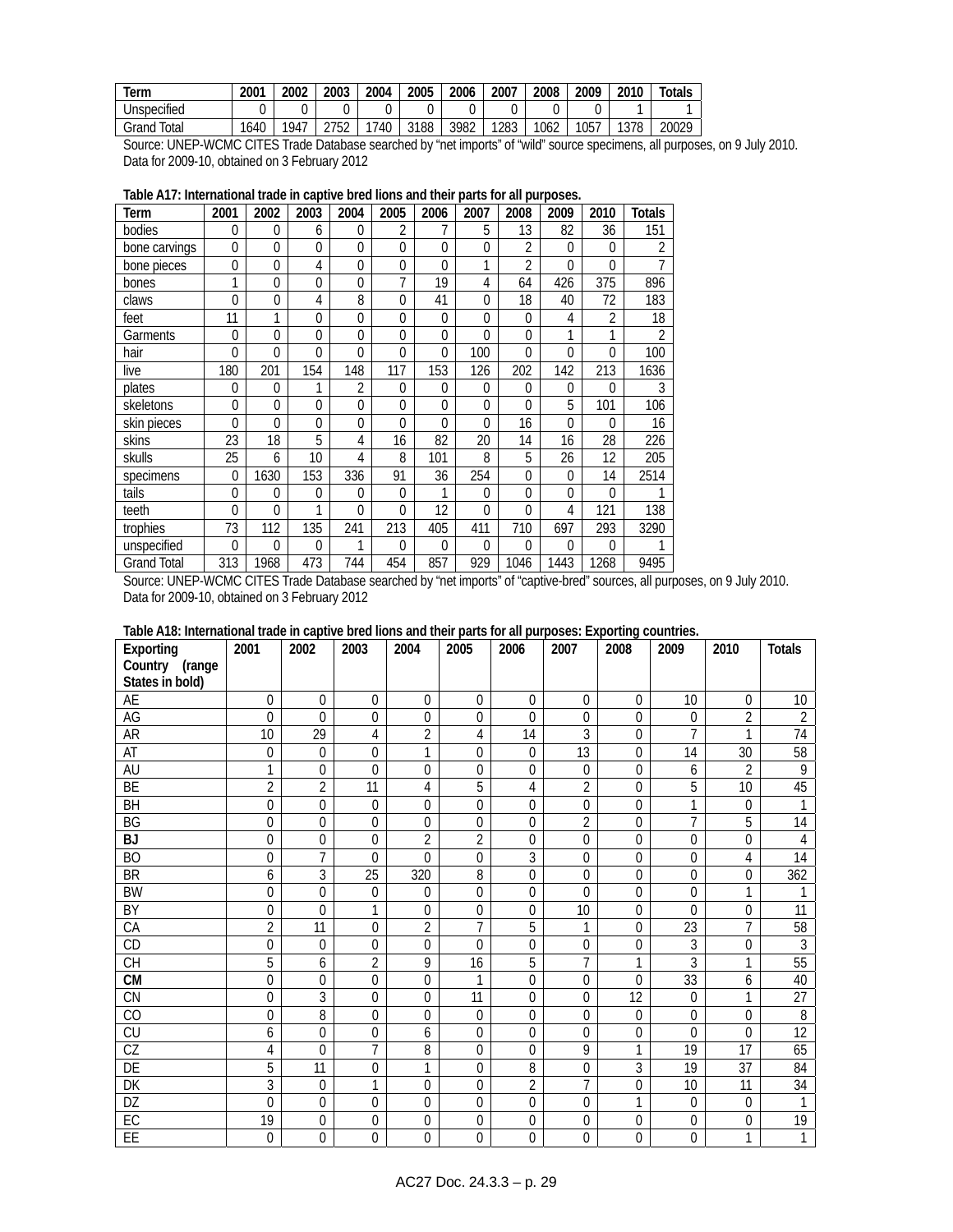| Exporting                | 2001             | 2002             | 2003             | 2004             | 2005             | 2006             | 2007             | 2008             | 2009             | 2010             | <b>Totals</b>   |
|--------------------------|------------------|------------------|------------------|------------------|------------------|------------------|------------------|------------------|------------------|------------------|-----------------|
| Country<br>(range        |                  |                  |                  |                  |                  |                  |                  |                  |                  |                  |                 |
| States in bold)          |                  |                  |                  |                  |                  |                  |                  |                  |                  |                  |                 |
| EG                       | 6                | 12               | 9                | 15               | $\mathbf 0$      | 17               | 0                | 14               | 0                | 0                | 73              |
| ES                       | 4                | 0                | 18               | $\mathbf 0$      | 0                | $\boldsymbol{0}$ | 0                | $\overline{2}$   | 55               | 14               | 93              |
| ET                       | $\mathbf 0$      | $\boldsymbol{0}$ | $\boldsymbol{0}$ | $\mathbf 0$      | $\mathbf 0$      | $\mathbf 0$      | 206              | $\boldsymbol{0}$ | $\mathbf 0$      | $\boldsymbol{0}$ | 206             |
| $\overline{F}$           | $\boldsymbol{0}$ | $\overline{0}$   | $\boldsymbol{0}$ | $\boldsymbol{0}$ | $\mathbf{1}$     | $\boldsymbol{0}$ | 0                | $\overline{0}$   | 13               | $\overline{2}$   | 16              |
| $\overline{FR}$          | $\overline{0}$   | $\overline{30}$  | $\overline{2}$   | $\overline{8}$   | $\overline{8}$   | $\overline{10}$  | 0                | $\overline{0}$   | $\overline{15}$  | $\overline{20}$  | 93              |
| GB                       | 6                | $\boldsymbol{0}$ | 5                | $\boldsymbol{0}$ | $\mathbf 0$      | $\boldsymbol{0}$ | $\mathbf 0$      | $\mathbf 0$      | $\overline{5}$   | 6                | $\overline{22}$ |
| $\overline{GT}$          | 8                | $\overline{7}$   | 4                | $\overline{3}$   | 6                | $\mathbf{1}$     | $\overline{2}$   | $\mathbf 0$      | $\overline{2}$   | 1                | $\overline{34}$ |
| <b>HK</b>                | $\boldsymbol{0}$ | $\boldsymbol{0}$ | 0                | $\boldsymbol{0}$ | $\mathbf 0$      | $\boldsymbol{0}$ | $\boldsymbol{0}$ | $\boldsymbol{0}$ | $\mathbf{1}$     | 5                | 6               |
| H <sub>N</sub>           | $\overline{0}$   | $\boldsymbol{0}$ | $\boldsymbol{0}$ | $\overline{3}$   | $\mathbf 0$      | $\boldsymbol{0}$ | $\boldsymbol{0}$ | $\boldsymbol{0}$ | $\boldsymbol{0}$ | 0                | $\overline{3}$  |
| $\overline{HR}$          | $\boldsymbol{0}$ | $\boldsymbol{0}$ | 0                | 0                | 0                | $\boldsymbol{0}$ | 0                | $\boldsymbol{0}$ | 6                | 1                | $\overline{7}$  |
| $\overline{HU}$          | $\mathbf 0$      | 5                | 9                | 1                | 1                | 0                | $\boldsymbol{0}$ | $\mathbf 0$      | 6                | 12               | $\overline{34}$ |
| ID                       | $\boldsymbol{0}$ | 15               | 0                | $\boldsymbol{0}$ | $\mathbf 0$      | 0                | $\boldsymbol{0}$ | $\boldsymbol{0}$ | 5                | 0                | $\overline{20}$ |
| IL                       | $\overline{5}$   | 3                | $\boldsymbol{0}$ | $\boldsymbol{0}$ | $\overline{0}$   | $\boldsymbol{0}$ | 0                | $\overline{0}$   | $\overline{0}$   | $\boldsymbol{0}$ | $\, 8$          |
| $\overline{S}$           | $\overline{0}$   | $\boldsymbol{0}$ | $\mathbf 0$      | $\overline{0}$   | $\mathbf 0$      | 0                | 0                | $\mathbf 0$      | 1                | 0                | $\mathbf{1}$    |
| $\overline{\mathbb{I}}$  | $\overline{7}$   | 7                | 1                | $\boldsymbol{0}$ | $\overline{0}$   | $\mathbf 0$      | $\overline{4}$   | $\overline{0}$   | $\mathbf 0$      | $\mathbf 0$      | 19              |
| JO                       | $\boldsymbol{0}$ | $\boldsymbol{0}$ | $\boldsymbol{0}$ | $\overline{2}$   | $\boldsymbol{0}$ | $\boldsymbol{0}$ | 3                | $\boldsymbol{0}$ | $\mathbf 0$      | $\overline{1}$   | 12              |
| $\overline{\mathsf{JP}}$ | 49               | 17               | 9                | $\boldsymbol{0}$ | 5                | $\boldsymbol{0}$ | $\boldsymbol{0}$ | $\mathbf 0$      | $\boldsymbol{0}$ | 0                | 80              |
| $\overline{KR}$          | $\boldsymbol{0}$ | $\boldsymbol{0}$ | 0                | $\boldsymbol{0}$ | $\overline{2}$   | $\boldsymbol{0}$ | 8                | $\overline{22}$  | $\mathbf 0$      | 0                | $\overline{32}$ |
| KW                       | $\overline{0}$   | $\boldsymbol{0}$ | $\mathbf 0$      | $\boldsymbol{0}$ | $\mathbf 0$      | $\mathbf 0$      | $\boldsymbol{0}$ | $\boldsymbol{0}$ | 23               | 0                | 23              |
| $\overline{KZ}$          | $\boldsymbol{0}$ | $\boldsymbol{0}$ | 0                | $\boldsymbol{0}$ | $\mathbf 0$      | $\overline{23}$  | 0                | $\mathbf 0$      | $\boldsymbol{0}$ | 0                | $\overline{23}$ |
| LA                       | $\overline{0}$   | $\boldsymbol{0}$ | $\mathbf 0$      | $\boldsymbol{0}$ | $\overline{0}$   | $\boldsymbol{0}$ | $\boldsymbol{0}$ | $\boldsymbol{0}$ | $\boldsymbol{6}$ | 168              | 174             |
| LB                       | $\boldsymbol{0}$ | $\boldsymbol{0}$ | $\mathbf 0$      | $\mathbf 0$      | $\mathbf 0$      | $\boldsymbol{0}$ | 0                | $\mathbf 0$      | $\overline{2}$   | 0                | $\sqrt{2}$      |
| LR                       | $\boldsymbol{0}$ | $\boldsymbol{0}$ | $\mathbf 0$      | $\mathbf{1}$     | $\mathbf{0}$     | $\boldsymbol{0}$ | $\boldsymbol{0}$ | 0                | $\mathbf 0$      | $\boldsymbol{0}$ | $\mathbf{1}$    |
| LV                       | $\boldsymbol{0}$ | $\overline{2}$   | $\mathbf 0$      | 6                | $\mathbf 0$      | $\mathbf 0$      | 0                | $\overline{4}$   | $\mathbf 0$      | 0                | 12              |
| $\overline{LT}$          | $\boldsymbol{0}$ | $\boldsymbol{0}$ | 0                | $\boldsymbol{0}$ | $\boldsymbol{0}$ | $\boldsymbol{0}$ | 0                | 0                | $\sqrt{3}$       | 5                | $\, 8$          |
| MA                       | $\overline{4}$   | $\overline{4}$   | 5                | 36               | 0                | 0                | 0                | 0                | $\boldsymbol{0}$ | 13               | 62              |
| <b>MC</b>                | 0                | 0                | 4                | $\boldsymbol{0}$ | $\boldsymbol{0}$ | 0                | 0                | $\boldsymbol{0}$ | $\boldsymbol{0}$ | $\boldsymbol{0}$ | $\overline{4}$  |
| <b>MM</b>                | $\mathbf 0$      | $\boldsymbol{0}$ | $\mathbf 0$      | $\mathbf 0$      | 0                | $\mathbf 0$      | $\boldsymbol{0}$ | 0                | $\mathbf 0$      | $\overline{12}$  | $\overline{12}$ |
| <b>MN</b>                | $\boldsymbol{0}$ | $\mathbf{1}$     | 0                | $\boldsymbol{0}$ | $\boldsymbol{0}$ | 0                | $\boldsymbol{0}$ | $\boldsymbol{0}$ | $\boldsymbol{0}$ | 0                | 1               |
| <b>MU</b>                | $\boldsymbol{0}$ | $\boldsymbol{0}$ | $\mathbf 0$      | $\mathbf 0$      | 0                | $\mathbf 0$      | 0                | 0                | 4                | 8                | $\overline{12}$ |
| <b>MW</b>                | $\boldsymbol{0}$ | $\boldsymbol{0}$ | $\boldsymbol{0}$ | $\boldsymbol{0}$ | $\boldsymbol{0}$ | 0                | 0                | $\mathbf 0$      | 1                | 3                | 4               |
| <b>MX</b>                | $\boldsymbol{0}$ | $\overline{19}$  | $\overline{2}$   | $\boldsymbol{0}$ | 1                | 1                | $\mathbf{1}$     | 3                | 1                | $\overline{3}$   | $\overline{31}$ |
| <b>MY</b>                | $\boldsymbol{0}$ | $\boldsymbol{0}$ | $\boldsymbol{0}$ | $\boldsymbol{0}$ | $\boldsymbol{0}$ | $\boldsymbol{0}$ | 0                | $\boldsymbol{0}$ | 1                | 0                | 1               |
| $\overline{\text{MZ}}$   | $\boldsymbol{0}$ | $\boldsymbol{0}$ | 0                | 0                | $\overline{2}$   | $\boldsymbol{0}$ | 0                | 0                | $\boldsymbol{0}$ | $\boldsymbol{0}$ | $\overline{2}$  |
| <b>NA</b>                | $\boldsymbol{0}$ | 0                | $\boldsymbol{0}$ | 0                | $\boldsymbol{0}$ | 0                | 0                | 1                | 3                | 0                | 4               |
| <b>NE</b>                | $\mathbf{1}$     | $\boldsymbol{0}$ | 0                | $\overline{2}$   | 0                | 0                | 0                | $\boldsymbol{0}$ | $\boldsymbol{0}$ | 0                | $\overline{3}$  |
| <b>NL</b>                | 1                | $\overline{2}$   | $\overline{2}$   | $\overline{0}$   | $\overline{0}$   | 1                | $\overline{0}$   | $\overline{0}$   | 3                | $\overline{2}$   | $\overline{11}$ |
| N <sub>O</sub>           | $\boldsymbol{0}$ | 0                | $\boldsymbol{0}$ | $\mathbf{0}$     | $\boldsymbol{0}$ | 0                | 0                | $\boldsymbol{0}$ | 11               | 28               | 39              |
| NZ                       | 1                | $\overline{2}$   | $\mathbf 0$      | $\boldsymbol{0}$ | 1                | $\boldsymbol{0}$ | $\boldsymbol{0}$ | $\mathbf 0$      | $\mathbf 0$      | 1                | $\overline{5}$  |
| PE                       | $\boldsymbol{0}$ | $\boldsymbol{0}$ | $\boldsymbol{0}$ | $\sqrt{3}$       | $\mathbf 0$      | $\boldsymbol{0}$ | 0                | $\boldsymbol{0}$ | $\boldsymbol{0}$ | 0                | $\sqrt{3}$      |
| $\overline{PH}$          | $\boldsymbol{0}$ | $\boldsymbol{0}$ | $\boldsymbol{0}$ | $\boldsymbol{0}$ | $\boldsymbol{0}$ | $\boldsymbol{0}$ | $\boldsymbol{0}$ | $\boldsymbol{0}$ | 1                | 4                | $\sqrt{5}$      |
| PL                       | $\mathbf{1}$     | $\overline{2}$   | 1                | $\overline{2}$   | $\mathbf 0$      | $\boldsymbol{0}$ | $\boldsymbol{0}$ | $\overline{3}$   | 12               | 4                | 25              |
| PK                       | $\boldsymbol{0}$ | $\boldsymbol{0}$ | $\boldsymbol{0}$ | 0                | $\overline{0}$   | 0                | 0                | $\boldsymbol{0}$ | 8                | 6                | 14              |
| PT                       | $\mathbf{1}$     | $\mathbf{1}$     | 6                | $\mathbf 0$      | $\overline{12}$  | 0                | $\overline{2}$   | $\boldsymbol{0}$ | $\overline{4}$   | 4                | 30              |
| $\overline{PY}$          | $\boldsymbol{0}$ | $\boldsymbol{0}$ | $\boldsymbol{0}$ | $\boldsymbol{0}$ | $\boldsymbol{0}$ | $\boldsymbol{0}$ | $\boldsymbol{0}$ | $\overline{0}$   | $\boldsymbol{0}$ | 7                | 7               |
| QA                       | $\boldsymbol{0}$ | $\mathbf 0$      | $\mathbf 0$      | 0                | $\boldsymbol{0}$ | 0                | $\boldsymbol{0}$ | $\boldsymbol{0}$ | 1                | 4                | $\overline{5}$  |
| RE                       | $\boldsymbol{0}$ | $\boldsymbol{0}$ | $\boldsymbol{0}$ | $\boldsymbol{0}$ | $\boldsymbol{6}$ | $\boldsymbol{0}$ | $\boldsymbol{0}$ | $\mathbf 0$      | $\mathbf{1}$     | 1                | $\overline{8}$  |
| R <sub>O</sub>           | $\boldsymbol{0}$ | $\boldsymbol{0}$ | $\boldsymbol{0}$ | $\boldsymbol{0}$ | $\mathfrak{Z}$   | $\overline{4}$   | 8                | 16               | 19               | 8                | 58              |
| RS                       | $\overline{0}$   | $\overline{0}$   | $\overline{0}$   | $\overline{0}$   | $\overline{0}$   | $\boldsymbol{0}$ | $\overline{2}$   | $\overline{0}$   | $\overline{4}$   | $\overline{2}$   | $\overline{8}$  |
| $\overline{RU}$          | $\boldsymbol{0}$ | $\overline{7}$   | $\boldsymbol{0}$ | $\boldsymbol{0}$ | $\overline{4}$   | $\boldsymbol{0}$ | 5                | $\overline{17}$  | 41               | 21               | 95              |
| SA                       | $\boldsymbol{0}$ | $\boldsymbol{0}$ | $\boldsymbol{0}$ | $\mathbf{0}$     | $\mathbf 0$      | $\boldsymbol{0}$ | $\boldsymbol{0}$ | $\boldsymbol{0}$ | $\overline{0}$   | 1                | 1               |
| SD                       | $\boldsymbol{0}$ | $\boldsymbol{0}$ | $\boldsymbol{0}$ | $\boldsymbol{0}$ | $\boldsymbol{0}$ | $\mathbf 0$      | $\boldsymbol{0}$ | $\boldsymbol{0}$ | $\boldsymbol{0}$ | $\overline{2}$   | $\overline{2}$  |
| <b>SE</b>                | $\boldsymbol{0}$ | $\mathbf 0$      | $\boldsymbol{0}$ | $\boldsymbol{0}$ | $\overline{0}$   | $\boldsymbol{0}$ | $\boldsymbol{0}$ | $\boldsymbol{0}$ | $\overline{2}$   | $\mathbf{1}$     | $\overline{3}$  |
| SG                       | $\boldsymbol{0}$ | 1600             | $\overline{29}$  | $\overline{2}$   | 80               | 1                | 12               | $\overline{0}$   | $\overline{0}$   | $\overline{2}$   | 1726            |
| $\overline{\text{SI}}$   | $\mathbf 0$      | $\boldsymbol{0}$ | $\boldsymbol{0}$ | $\mathbf 0$      | $\boldsymbol{0}$ | 0                | $\boldsymbol{0}$ | $\overline{0}$   | $\overline{1}$   | 1                | $\overline{2}$  |
| <b>SK</b>                | $\boldsymbol{0}$ | $\overline{4}$   | $\boldsymbol{0}$ | $\boldsymbol{0}$ | $\mathbf 0$      | $\boldsymbol{0}$ | $\boldsymbol{0}$ | $\overline{0}$   | $\overline{2}$   | 5                | 11              |
| <b>SV</b>                | 6                | $\boldsymbol{0}$ | $\boldsymbol{0}$ | $\boldsymbol{0}$ | $\mathbf 0$      | 0                | 0                | $\boldsymbol{0}$ | $\overline{0}$   | $\overline{2}$   | $\overline{8}$  |
|                          |                  |                  |                  |                  |                  |                  |                  |                  |                  |                  |                 |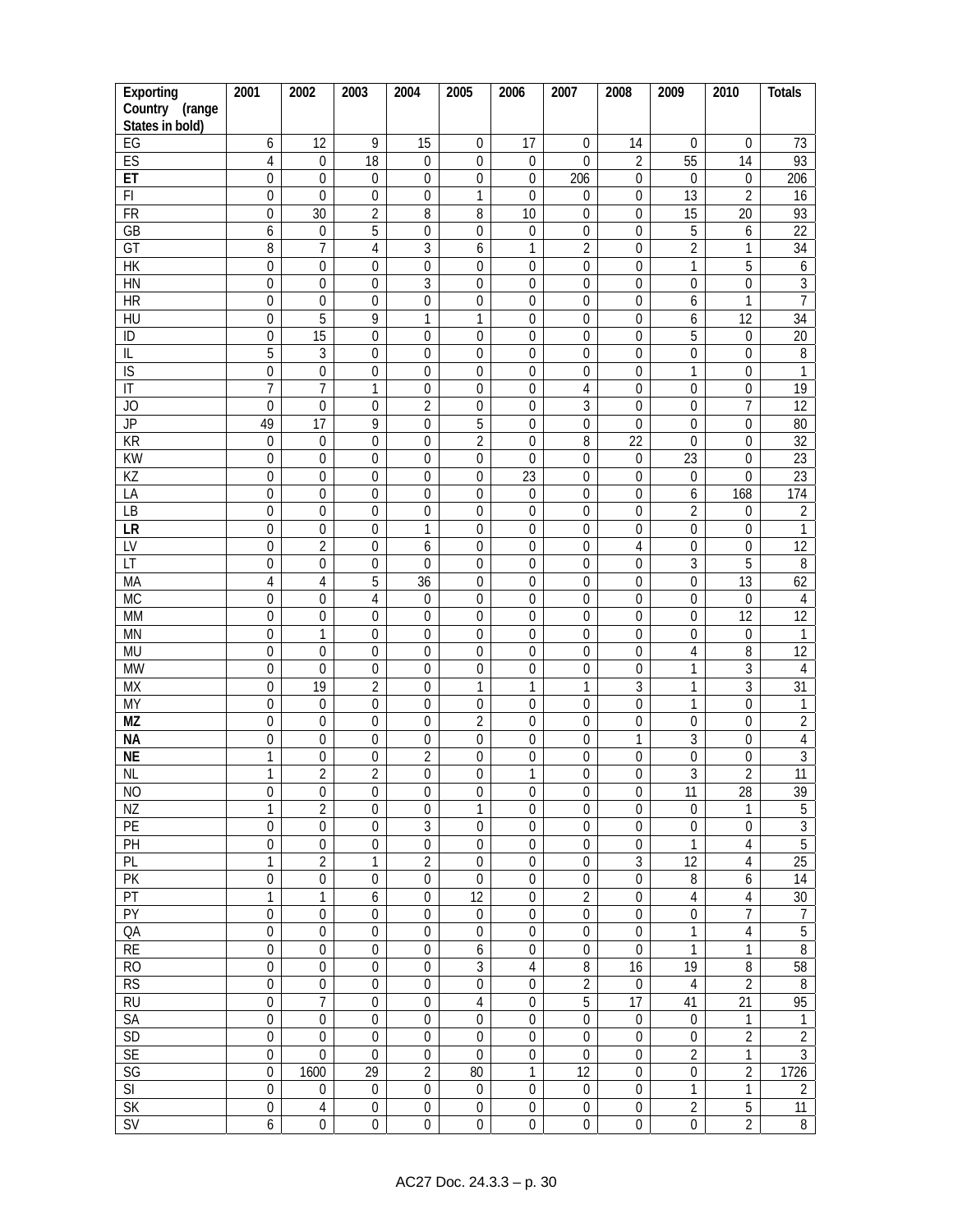| Exporting              | 2001           | 2002        | 2003         | 2004           | 2005     | 2006           | 2007           | 2008             | 2009           | 2010           | <b>Totals</b>   |
|------------------------|----------------|-------------|--------------|----------------|----------|----------------|----------------|------------------|----------------|----------------|-----------------|
| Country<br>(range      |                |             |              |                |          |                |                |                  |                |                |                 |
| States in bold)        |                |             |              |                |          |                |                |                  |                |                |                 |
| SY                     | $\mathbf 0$    | 0           | $\Omega$     | $\Omega$       | $\theta$ | 0              | 0              | 0                | $\overline{2}$ | 0              | 2               |
| $\overline{\text{SZ}}$ | $\mathbf 0$    | 6           | 7            | 0              | 0        | $\overline{0}$ | $\overline{0}$ | 16               | 3              | 0              | $\overline{32}$ |
| TG                     | $\overline{0}$ | 1           | $\Omega$     | $\Omega$       | 0        | 0              | $\overline{0}$ | $\boldsymbol{0}$ | $\Omega$       | $\Omega$       |                 |
| TH                     | 0              | $\mathbf 0$ | 3            | 0              | 0        | 0              | $\overline{0}$ | 0                | 5              | 16             | 24              |
| TM                     | 0              | 0           | $\mathbf{0}$ | 0              | 0        | 0              | $\Omega$       | 0                | $\Omega$       | $\overline{2}$ | $\overline{2}$  |
| TN                     | $\mathbf 0$    | 0           | $\mathbf 0$  | 0              | 0        | $\overline{0}$ | $\mathbf 0$    | 4                | 4              | 0              | 8               |
| TR                     | 0              | 0           | $\mathbf{0}$ | $\overline{2}$ | 0        | 0              | $\Omega$       | 0                | 11             | 9              | 22              |
| TZ                     | 0              | $\mathbf 0$ | $\theta$     | $\Omega$       | 0        | 0              | $\overline{0}$ | 0                | $\overline{2}$ | 0              | $\overline{2}$  |
| UA                     | $\overline{2}$ | $\mathbf 0$ | 13           | 10             | 0        | 16             | $\overline{0}$ | 0                | 8              | 4              | 53              |
| UG                     | $\overline{0}$ | 0           | $\mathbf 0$  | 0              | 0        | $\overline{0}$ | $\mathbf 0$    | 0                | $\overline{2}$ | 0              | $\overline{2}$  |
| US                     | $\overline{7}$ | 0           | $\mathbf{0}$ | 1              | $\Omega$ | 0              | $\overline{0}$ | 0                | 391            | 77             | 476             |
| UY                     | 0              | 0           | 0            | 0              | 0        | 0              | $\overline{0}$ |                  | $\Omega$       | 0              |                 |
| UZ                     | 1              | 1           | 1            | 1              | 0        | 0              | 2              | 0                | $\theta$       | $\Omega$       | 6               |
| <b>VE</b>              | $\overline{0}$ | 0           | 2            | 0              | 0        | $\overline{0}$ | $\mathbf{0}$   | 0                |                | $\Omega$       | 3               |
| VN                     | 0              | 0           | $\Omega$     | $\Omega$       | $\Omega$ | 0              | $\overline{0}$ | 0                | 22             | 86             | 108             |
| XX                     | $\Omega$       | 0           | $\mathbf{0}$ | $\Omega$       | $\Omega$ | 3              | $\Omega$       | 0                | 3              | 14             | 20              |
| ΖA                     | 138            | 122         | 258          | 279            | 258      | 690            | 580            | 921              | 1339           | 1145           | 5730            |
| ZM                     | 0              | 0           | 0            | 0              | 2        | $\Omega$       | $\theta$       | 0                | 5              | 16             | 23              |
| ZW                     | 0              | $\theta$    | 17           | 15             | 0        | 56             | 36             | 2                | $\Omega$       | 0              | 126             |
| <b>Grand Total</b>     | 311            | 1950        | 458          | 747            | 446      | 864            | 925            | 1044             | 2241           | 1907           | 10893           |

Source: UNEP-WCMC CITES Trade Database searched by "net exports" from "captive-bred" sources, all purposes, on 9 July 2010. Data for 2009-10, obtained on 3 February 2012

### **Table A19: International trade in F1 captive born lions and their parts for all purposes**

| Term               | 2001 | 2002 | 2003 | 2004 | 2005 | 2006              | 2007 | 2008 | 2009   | 2010 | <b>Totals</b> |
|--------------------|------|------|------|------|------|-------------------|------|------|--------|------|---------------|
| bodies             |      | 0    | 0    | 0    |      |                   |      |      |        | 0    |               |
| feet               |      | 0    | 0    | 0    |      |                   |      |      |        | 0    |               |
| live               | ົ    | 12   | 11   | 28   | 10   | $1^{\circ}$<br>١Z | 24   | 27   | ◠<br>C | 10   | 139           |
| skins              | 8    | 0    | 0    | 0    |      |                   |      |      |        | 0    |               |
| skulls             | 16   | 0    |      | 0    |      |                   |      |      |        |      | 17            |
| specimens          |      |      | 0    | 0    |      |                   |      |      | 42     | 4    | 50            |
| trophies           | 21   | 23   | 19   | ◠    |      |                   |      |      | 5      | 5    | 76            |
| <b>Grand Total</b> | 59   | 35   | 30   | 30   | 10   | 14                | 24   | 28   | 52     | 19   | 301           |

Source: UNEP-WCMC CITES Trade Database searched by "net imports" from "F1 captive born" sources, all purposes, on 9 July 2010. Data for 2009-10, obtained on 3 February 2012

### **Table A20: International trade in pre-Convention lions and their parts from "pre-Convention" for all purposes.**

| Term                 | 2001 | 2002 | 2003 | 2004 | 2005 | 2006   | 2007 | 2008 | 2009 | 2010 | <b>Totals</b> |
|----------------------|------|------|------|------|------|--------|------|------|------|------|---------------|
| bodies               | 0    | 0    |      | 0    |      |        |      | U    |      |      | 4             |
| claws                | ◠    | 0    | 0    | 0    |      | $\sim$ | 0    |      |      | 0    | 4             |
| leather products (I) | 0    | 0    | 0    | 0    |      |        | 2    | 0    |      | 0    | ↑             |
| leather products (s) | 0    | 0    |      | 0    |      |        | и    |      |      | 0    |               |
| skins                | ◠    | 0    | Ω    | 3    |      | ◠      | 5    | 4    |      | 0    | 18            |
| skulls               | ◠    |      |      | 5    | ◠    | 0      | 0    | ◠    |      | 0    | 12            |
| Specimen             | 0    | 0    |      | 0    | 0    |        | 0    |      |      | ◂    |               |
| teeth                | 0    | 0    | 0    | 0    | 0    | 0      | и    | 0    | ∩    | 0    |               |
| trophies             |      | 4    | 0    | 0    |      |        | ٠    | ◠    |      | ↑    | 13            |
| <b>Grand Total</b>   |      | 5    |      | 8    | 5    | b      | 11   | 8    |      | 4    | 56            |

Source: UNEP-WCMC CITES Trade Database searched by "net imports" from "pre-Convention" sources, all purposes, on 9 July 2010. Data for 2009-10, obtained on 3 February 2012

### **Table A21: International trade in ranched raised lions and their parts for all purposes**

| .Term              | Country | 2001 | 2002 | 2003 | 2004 | 2005 | 2006                 | 2007 | 2008 | 2009 | 2010 | <b>Totals</b> |
|--------------------|---------|------|------|------|------|------|----------------------|------|------|------|------|---------------|
| Live               | ΝG      |      |      |      |      |      |                      | u    |      |      |      |               |
| <b>Skins</b>       | ZΑ      |      |      |      |      |      |                      |      |      |      |      |               |
| <b>Specimens</b>   | US      |      |      |      |      |      | $\overline{ }$<br>16 | u    |      |      |      |               |
| Trophies           | ZΑ      |      |      |      |      |      |                      |      |      |      |      |               |
| <b>Grand Total</b> |         |      |      |      |      |      | $\overline{ }$<br>16 |      |      |      |      | $\sim$        |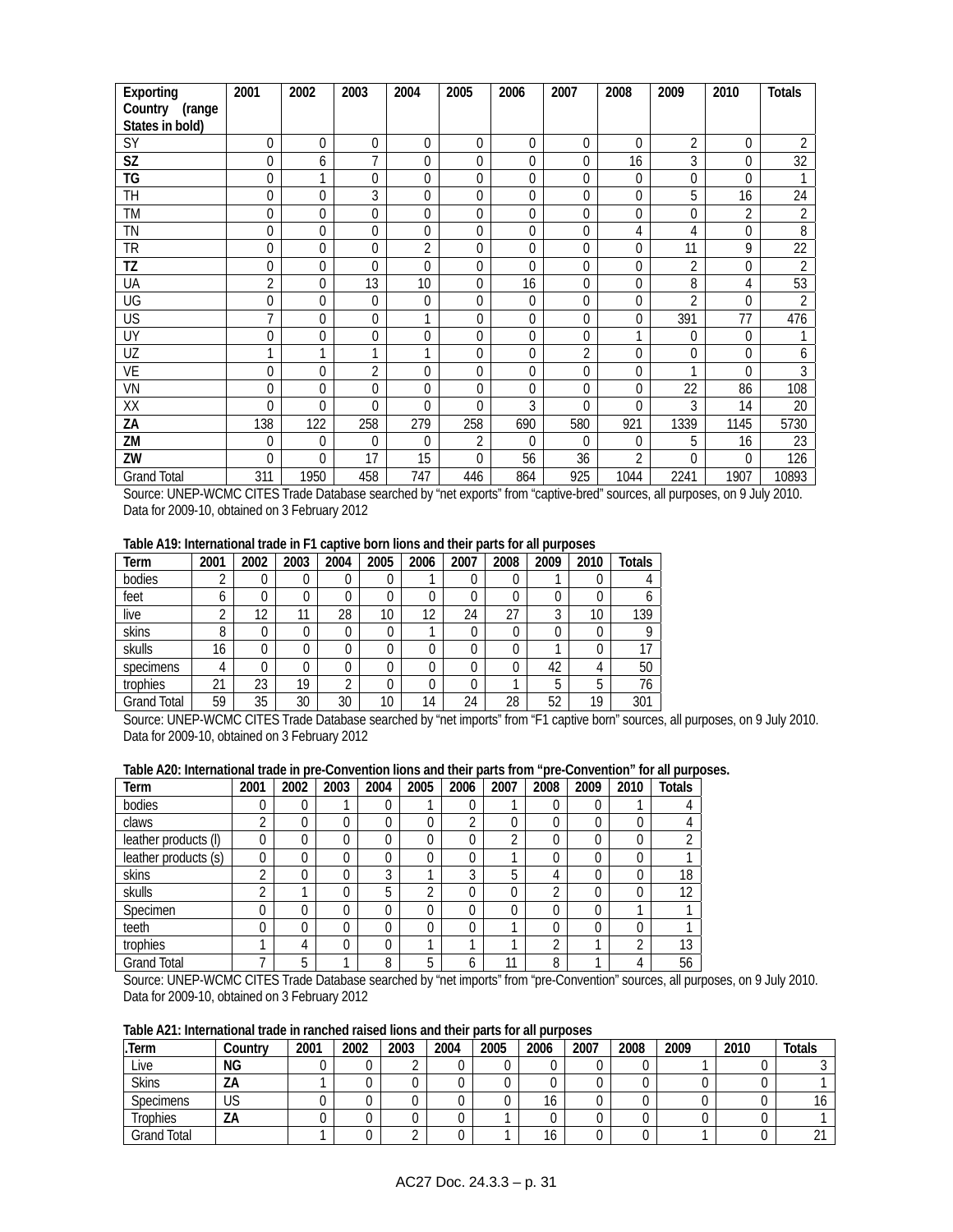Source: UNEP-WCMC CITES Trade Database searched by "net imports" from "ranch raised" sources, on 9 July 2010. Data for 2009-10, obtained on 3 February 2012

| Term               | 2001           | 2002           | 2003         | 2004           | 2005           | 2006           | 2007           | 2008           | 2009         | 2010           | Totals         |
|--------------------|----------------|----------------|--------------|----------------|----------------|----------------|----------------|----------------|--------------|----------------|----------------|
| bodies             | 0              | $\overline{2}$ | 2            | 1              | $\Omega$       | $\theta$       | $\theta$       | $\theta$       | $\theta$     |                | 6              |
| bone pieces        | 0              | $\Omega$       | $\Omega$     | $\Omega$       | $\mathbf{0}$   | $\Omega$       | $\Omega$       | 4              | $\mathbf 0$  | $\theta$       | 4              |
| bones              | 0              | $\Omega$       | $\Omega$     | $\theta$       | $\theta$       | $\Omega$       | $\Omega$       | $\overline{2}$ | $\mathbf{0}$ | $\theta$       | $\overline{2}$ |
| carvings           | $\mathbf 0$    | $\Omega$       | $\Omega$     | $\Omega$       | $\Omega$       | $\Omega$       | 14             | $\Omega$       | $\mathbf 0$  | 6              | 20             |
| claws              | 0              | $\Omega$       | $\Omega$     | 54             | $\theta$       | 72             | 2              | 18             | $\Omega$     | 172            | 318            |
| derivatives        | 0              | $\theta$       | $\Omega$     | $\theta$       | $\theta$       | $\Omega$       | $\Omega$       | $\theta$       | 200          | 15             | 215            |
| feet               |                | 1              | $\Omega$     | $\theta$       | $\mathbf{0}$   | $\Omega$       | $\Omega$       | $\Omega$       | $\mathbf{0}$ | $\theta$       | 2              |
| garments           | 0              | $\Omega$       | $\Omega$     | $\theta$       | $\theta$       | $\Omega$       | $\Omega$       | $\Omega$       | $\mathbf{0}$ | $\overline{2}$ | $\overline{2}$ |
| hair               | 0              | $\theta$       | $\Omega$     | $\Omega$       | $\mathbf{0}$   | 1              | $\Omega$       | 7              | $\mathbf 0$  | $\mathbf 0$    | 8              |
| live               | 0              | 5              | 4            | 4              | 4              | $\overline{2}$ | 3              | 4              | 1            | 9              | 36             |
| plates             | 1              | $\theta$       | $\Omega$     | $\theta$       | $\theta$       | $\Omega$       | $\Omega$       | $\Omega$       | $\mathbf{0}$ | $\theta$       |                |
| skin pieces        | $\overline{0}$ | $\mathbf{0}$   | 0            | 6              | $\mathbf{0}$   | $\mathbf{0}$   | $\overline{0}$ | 1              | $\mathbf{0}$ | $\mathbf 0$    | 7              |
| skins              | 1              | 1              | 4            | 4              | $\mathbf{0}$   |                | $\theta$       | 1              | 3            | 1              | 16             |
| skulls             | 1              | $\theta$       | $\mathbf{0}$ | 5              | $\overline{2}$ | 1              | 2              | $\Omega$       | 1            | $\theta$       | 12             |
| specimens          | 0              | $\Omega$       | 0            | $\Omega$       | 1              | 19             | $\mathbf{0}$   | 35             | $\mathbf{0}$ | $\mathbf{0}$   | 55             |
| teeth              | 0              | $\Omega$       | 0            | $\Omega$       | 5              | $\Omega$       | 5              | 7              | $\mathbf{0}$ | $\overline{2}$ | 19             |
| trophies           | 0              | $\Omega$       | 1            | $\overline{2}$ | 1              | 5              | 1              | 5              | 6            | 3              | 24             |
| <b>Grand Total</b> | 4              | 9              | 11           | 76             | 13             | 101            | 27             | 84             | 211          | 211            | 747            |

**Table A22: International trade in lions and their parts from "illegal" sources and for all purposes.** 

Source: UNEP-WCMC CITES Trade Database searched by "net imports" from "illegal" sources, all purposes, on 9 July 2010. Data for 2009-10, obtained on 3 February 2012

**Table A23: International trade in lions and their parts from Benin, from all sources and for all purposes.** 

| Term               | Unit | Country   | 2001 | 2002 | 2003 | 2004       | 2005   | 2006 | 2007 | 2008 | 2009 | 2010     | <b>Totals</b> |
|--------------------|------|-----------|------|------|------|------------|--------|------|------|------|------|----------|---------------|
| Live               |      | AE        |      |      | 0    |            | ົ<br>ے | U    |      | 0    | U    |          |               |
| skin pieces        |      | US        |      |      | U    |            | 0      | 12   |      | 0    |      | ⌒        | 12            |
| <b>Skins</b>       |      | US        |      |      | 0    |            | 0      | 10   |      | 0    |      |          | 10            |
| <b>Specimens</b>   | ml   | <b>NL</b> |      |      | 0    |            | 0      |      |      | 4    |      | ◠        |               |
| <b>Trophies</b>    |      | DE        | ∩    |      | 0    |            | 0      |      |      | 0    |      | ⌒        |               |
| Trophies           |      | FR        |      |      | 0    |            | ◠      |      |      | 0    |      | b        |               |
| <b>Trophies</b>    |      | <b>RU</b> |      |      | 0    |            | 0      |      |      | 0    |      | 0        |               |
| <b>Trophies</b>    |      | US        | ◠    |      | 0    |            | 0      |      |      | 0    | 0    |          | $\sim$        |
| <b>Grand Total</b> |      |           | ◠    |      | 0    | $\sqrt{2}$ | 4      | 24   |      | 4    |      | $\Omega$ | 46            |

Source: UNEP-WCMC CITES Trade Database searched by "gross imports" from "Benin", all sources, all purposes, on 3 August 2010. Subsequent analysis indicated that all were from wild sources except for the six live animals exported to the United Arab Emirates which were captive bred; two were exported for commercial purposes, two for zoo purposes and two for personal purposes. Data for 2009-10, obtained on 3 February 2012

### **Table A24: International trade in wild source lion parts from Benin for listed purposes.**

| Purpose           | Term        | Unit | Country   | 2001 | 2002 | 2003 | 2004 | 2005 | 2006 | 2007 | 2008 | 2009 | 2010 |
|-------------------|-------------|------|-----------|------|------|------|------|------|------|------|------|------|------|
| Hunting trophy    | trophies    |      | DE        |      |      |      |      |      |      |      |      |      |      |
| Hunting trophy    | trophies    |      | FR        |      |      |      |      |      |      |      |      |      |      |
| Hunting trophy    | trophies    |      | <b>RU</b> |      |      |      |      |      |      |      |      |      |      |
| Hunting trophy    | trophies    |      | US        |      |      |      |      |      |      |      |      |      |      |
| <b>Scientific</b> | skin pieces |      | US        |      |      |      |      |      | 10   |      |      |      |      |
| Scientific        | skins       |      | US        |      |      |      |      |      | 10   |      |      |      |      |
| <b>Scientific</b> | specimens   | ml   | NL        |      |      |      |      |      |      |      |      |      |      |

Source: UNEP-WCMC CITES Trade Database searched by "gross imports" from "Benin", wild source, listed purposes, on 3 August 2010.

Data for 2009-10, obtained on 3 February 2012

### **Table A25: International trade in lions and their parts from Botswana from all sources and for all purposes.**

| Term   | 2001 | 2002 | 2003 | 2004 | 2005 | 2006 | 2007 | 2008 | 2009 | 2010 | <b>Totals</b> |
|--------|------|------|------|------|------|------|------|------|------|------|---------------|
| bodies |      |      |      |      |      |      |      |      |      |      | $\sim$        |
| hair   |      |      |      |      |      |      |      |      |      | U    | 11            |
| live   |      |      |      |      |      |      |      |      |      |      | 19            |
| skins  |      |      |      | 15   | 10   |      | 68   |      |      |      | 124           |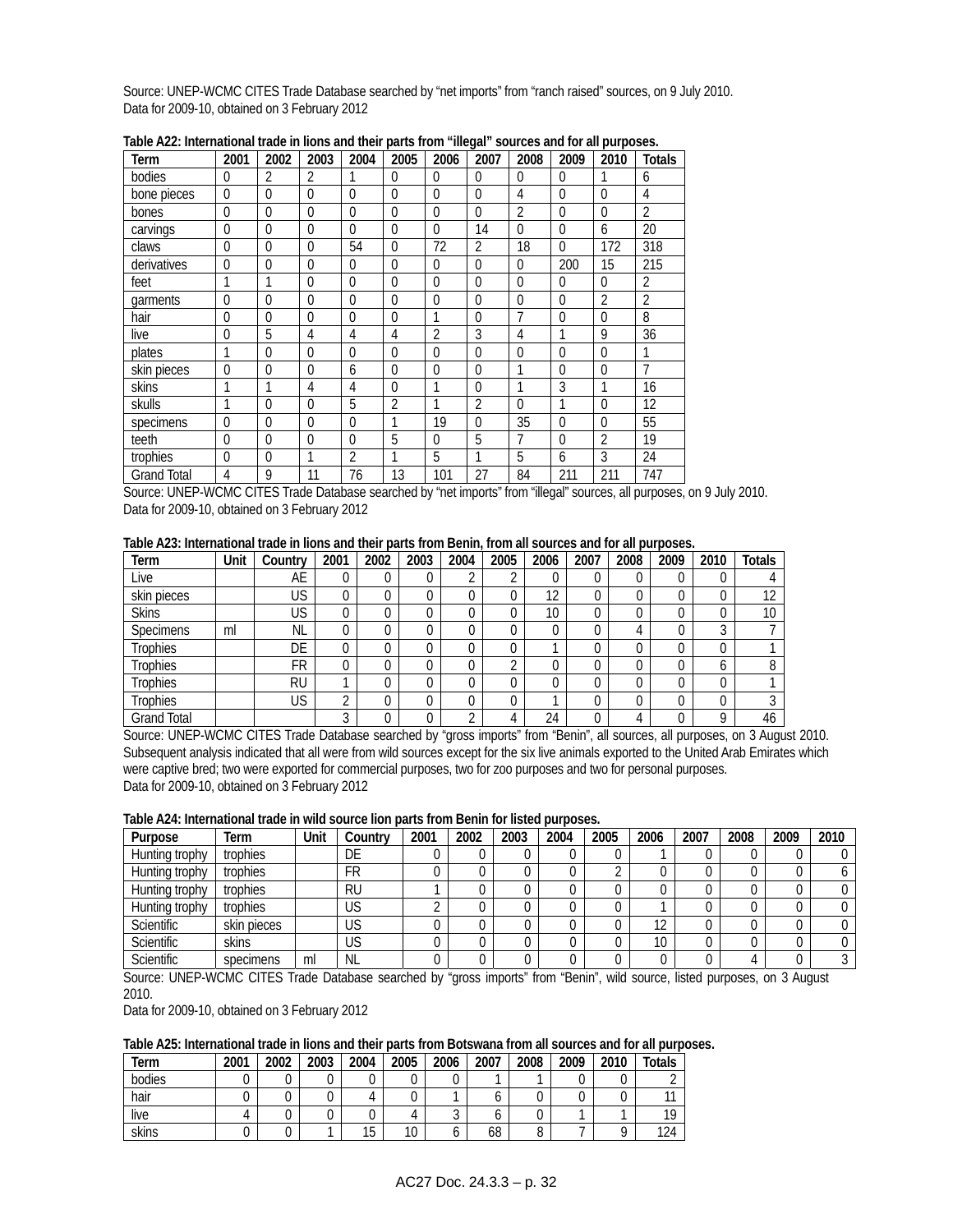| Геrm        | 2001 | 2002       | 2003 | 2004 | 2005      | 2006            | 2007 | 2008     | 2009 | 2010 | Totals |
|-------------|------|------------|------|------|-----------|-----------------|------|----------|------|------|--------|
| skulls      |      |            |      |      |           | $\sqrt{2}$<br>J |      |          |      |      |        |
| specimens   | 150  | U          | 997  | 928  | 786       | 1672            | 40   | 36       | 29   |      | 4638   |
| trophies    | Ω    | ⌒          |      |      | דר<br>ا ے | าา<br>∠∠        | 28   | 15       |      | J    | 109    |
| Grand Total | 163  | $\sqrt{2}$ | 998  | 947  | 827       | 1707            | 149  | ٠,<br>οı | 40   | 15   | 4909   |

Source: UNEP-WCMC CITES Trade Database searched by "gross imports" from "Botswana", all sources, all purposes, on 2 August 2010. Data for 2009-10, obtained on 3 February 2012

### **Table A26: International trade in wild source lions and their parts from Botswana for all purposes.**

| Term        | 2001 | 2002     | 2003 | 2004 | 2005            | 2006   | 2007 | 2008 | 2009 | 2010 | Totals |
|-------------|------|----------|------|------|-----------------|--------|------|------|------|------|--------|
| bodies      |      | 0        |      | 0    |                 |        |      |      |      | 0    |        |
| hair        |      | 0        |      | 4    |                 |        | b    |      |      | 0    |        |
| live        |      | 0        |      | 0    |                 | 0      |      |      |      | 0    |        |
| skins       |      |          |      | 15   | 10 <sup>°</sup> | b      | 68   | 8    |      | Q    | 124    |
| skulls      |      |          |      | 0    |                 | ◠<br>a |      |      |      | 0    |        |
| specimens   | 150  | 0        | 997  | 928  | 786             | 1672   | 40   | 36   | 29   | 0    | 4638   |
| trophies    | o    | ◠        |      | 0    | 27              | 22     | 28   | 15   |      | 5    | 109    |
| Grand Total | 163  | $\Omega$ | 998  | 947  | 823             | 704    | 143  | 61   | 39   | 14   | 4894   |

Source: UNEP-WCMC CITES Trade Database searched by "gross imports" from "Botswana", wild source, all purposes, on 2 August 2010. Data for 2009-10, obtained on 6 February 2012

#### **Table A27: International trade in captive bred lions from Botswana for all purposes.**

| Source                     | l∆rn<br>וווסי         | <b>Countr</b> | 2001 | 2002 | 2003 | 2004 | 2005 | 2006 | 2007 | 2008 | 2009 | 2010 | Total                                                                                                                                                                                                                          |
|----------------------------|-----------------------|---------------|------|------|------|------|------|------|------|------|------|------|--------------------------------------------------------------------------------------------------------------------------------------------------------------------------------------------------------------------------------|
| Captive bred               | $\cdots$<br>live      | LΑ            |      |      |      |      |      |      |      |      |      |      |                                                                                                                                                                                                                                |
| 181E<br>ŕ<br>$\sim$ $\sim$ | $\bigcap$<br>$\cdots$ |               |      |      |      |      |      |      |      |      |      | . .  | and the contract of the contract of the contract of the contract of the contract of the contract of the contract of the contract of the contract of the contract of the contract of the contract of the contract of the contra |

Source: UNEP-WCMC CITES Trade Database searched by "gross imports" from "Botswana", captive sources, all purposes, on 2 August 2010.

Data for 2009-10, obtained on 6 February 2012

### **Table A28: International trade in wild source lions and their parts from Botswana for commercial purposes.**

| Term               | Country | 2001 | 2002 | 2003 | 2004 | 2005 | 2006   | 2007 | 2008 | 2009 | 2010 | <b>Totals</b> |
|--------------------|---------|------|------|------|------|------|--------|------|------|------|------|---------------|
| bodies             | ΖA      |      |      | U    |      |      | υ      |      |      |      |      |               |
| live               | ΖA      | 4    |      |      |      |      | ⌒<br>U |      |      |      |      |               |
| skins              | NА      |      |      |      |      |      | ◠<br>U |      |      |      |      |               |
| skins              | ZΑ      | υ    |      |      | 15   | 10   | $\sim$ | 58   |      |      |      | 102           |
| specimens          | US      |      |      |      |      | 546  | 8      |      |      |      |      | 554           |
| trophies           | US      |      |      |      |      |      |        |      |      |      |      |               |
| trophies           | ΖA      |      |      |      |      |      | 0      |      |      |      |      |               |
| <b>Grand Total</b> |         |      |      |      |      |      |        |      |      |      |      | 669           |

Source: UNEP-WCMC CITES Trade Database searched by "gross imports" from "Botswana", wild source, commerce purpose, on 2 August 2010.

Data for 2009-10, obtained on 6 February 2012

#### **Table A29: International trade in wild source lion parts from Botswana for hunting trophy purposes**

| .Term           | Country   | 2001 | 2002         | 2003     | 2004     | 2005         | 2006     | 2007 | 2008           | 2009           | 2010           | <b>Totals</b>  |
|-----------------|-----------|------|--------------|----------|----------|--------------|----------|------|----------------|----------------|----------------|----------------|
| skins           | ZΑ        | 0    | $\Omega$     | 0        | 0        | $\theta$     | 2        | 0    | 0              | $\Omega$       |                |                |
| Subtotal skins  |           | 0    | $\mathbf{0}$ | 0        | 0        | $\mathbf{0}$ | 2        | 0    | $\mathbf{0}$   | $\mathbf{0}$   | $\bf{0}$       | $\overline{c}$ |
| skulls          | US        | 0    | $\Omega$     | 0        | $\Omega$ | $\theta$     | 0        | 0    | 1              | $\Omega$       | $\Omega$       |                |
| skulls          | ZΑ        | 0    | $\Omega$     | $\Omega$ | $\Omega$ | $\Omega$     | 3        | 0    | $\Omega$       | $\Omega$       | $\Omega$       | 3              |
| skulls          | CА        | 0    | $\Omega$     | $\Omega$ | $\Omega$ | $\Omega$     | 0        | 0    | $\Omega$       | $\overline{2}$ | $\Omega$       | $\overline{2}$ |
| Subtotal skulls |           | 0    | $\mathbf{0}$ | 0        | 0        | $\mathbf{0}$ | 3        | 0    | 1              | $\overline{2}$ | $\bf{0}$       | 6              |
| trophies        | BE        | 0    | $\Omega$     | 0        | 0        | $\theta$     | 0        | 0    | 1              | $\overline{0}$ | $\overline{0}$ |                |
| trophies        | DE        | 0    | $\Omega$     | 0        | $\Omega$ | 2            | $\Omega$ | 0    | $\Omega$       | $\Omega$       | $\Omega$       | $\overline{2}$ |
| trophies        | ES        | 0    | $\Omega$     | $\Omega$ | $\Omega$ | $\Omega$     | 1        | и    | ◀              | 3              | $\Omega$       | 3              |
| trophies        | FI        | 0    | $\Omega$     | $\Omega$ | $\theta$ | 2            | 1        | 0    | $\Omega$       | 3              | $\Omega$       | 3              |
| trophies        | МX        | 2    | $\Omega$     | 0        | 0        |              | 2        | 0    | $\Omega$       | $\Omega$       | 0              | 5              |
| trophies        | <b>RU</b> | 0    | $\Omega$     | 0        | $\Omega$ | C            | 0        | и    | $\Omega$       | 0              | $\Omega$       | 3              |
| trophies        | US        | 6    | 1            | 0        | $\Omega$ | 16           | 17       | 22   | 11             | 1              | 4              | 109            |
| trophies        | ZΑ        | 0    | $\Omega$     | $\Omega$ | $\Omega$ | 4            | 1        | 4    | $\overline{2}$ | $\Omega$       | и              | 17             |
| trophies        | ΖM        | 0    | $\Omega$     | $\Omega$ | $\Omega$ | $\theta$     | $\Omega$ | 0    | $\Omega$       | $\Omega$       | $\Omega$       |                |
| trophies        | ZW        | 0    | $\Omega$     | 0        | 0        | $\Omega$     | $\Omega$ | 0    | $\Omega$       | $\Omega$       | 0              | ◠              |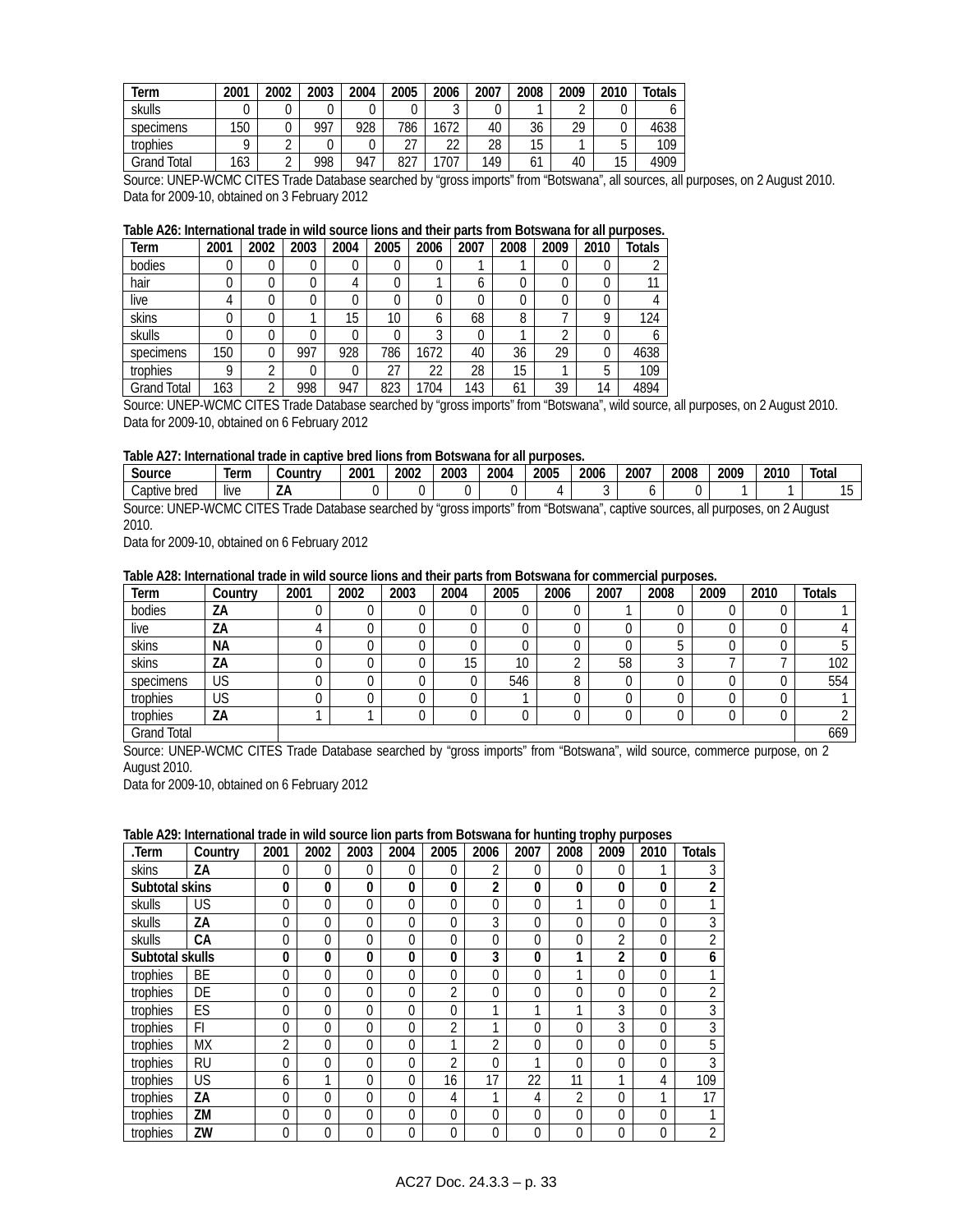| lerm              | Country | 2001 | 2002 | 2003 | 2004 | 2005     | 2006    | 2007 | 2008 | 2009 | 2010 | Totals |
|-------------------|---------|------|------|------|------|----------|---------|------|------|------|------|--------|
| Subtotal trophies |         | O    |      |      |      | ົ<br>، ے | ົ<br>LL | 28   | 15   |      |      | 151    |
| Grand Total       |         |      |      |      |      |          |         |      |      |      |      | 159    |

Source: UNEP-WCMC CITES Trade Database searched by "gross imports" from "Botswana", wild source, hunting trophy purpose, on 2 August 2010.

Data for 2009-10, obtained on 6 February 2012

#### **Table A30: International trade in wild source lion parts from Botswana for personal purposes.**

| Term      | Country   | 2001 | 2002 | 2003 | 2004 | 2005         | 2006 | 2007 | 2008 | 2009 | 2010 | <b>Totals</b> |
|-----------|-----------|------|------|------|------|--------------|------|------|------|------|------|---------------|
| bodies    | IS        |      |      |      |      |              |      |      |      |      |      |               |
| skins     | CΝ        |      |      |      |      |              |      |      |      |      |      |               |
| skins     | <b>NO</b> |      |      |      |      |              |      |      |      |      |      |               |
| skins     | CΥ        |      |      |      |      |              |      |      |      |      |      |               |
| skins     | <b>SK</b> |      |      |      |      |              |      |      |      |      |      |               |
| skins     | ΖA        |      |      |      |      |              |      | 10   |      |      |      | 30            |
| specimens | US        |      |      |      |      | $\sim$<br>l6 |      |      |      |      |      | $\sim$        |
| trophies  | US        |      |      |      |      |              |      |      |      |      |      |               |

Source: UNEP-WCMC CITES Trade Database searched by "gross imports" from "Botswana", wild source, personal purposes, on 2 August 2010.

Data for 2009-10, obtained on 6 February 2012

#### **Table A31: International trade in wild source lion parts from Botswana for scientific purposes.**

| Term      | Unit | Country | 2001 | 2002 | 2003       | 2004 | 2005 | 2006 | 2007 | 2008 | 2009 | 2010 |
|-----------|------|---------|------|------|------------|------|------|------|------|------|------|------|
| hair      |      | CН      |      |      |            |      |      |      | o    |      |      |      |
| specimens |      | US      |      |      |            |      | 180  |      |      | U    |      |      |
| specimens | ml   | CН      |      |      |            |      |      | 19   |      |      |      |      |
| specimens | ml   | US      |      |      |            |      |      | 1092 |      |      |      |      |
| specimens |      | CН      |      |      | 61         | 66   | 28   |      | 34   | 36   |      |      |
| specimens |      | US      | 150  |      | 934        | 862  | 16   | 546  | b    | U    |      |      |
| specimens |      | ΖA      |      |      | $\sqrt{2}$ |      |      |      |      |      | 29   |      |

Source: UNEP-WCMC CITES Trade Database searched by "gross imports" from "Botswana", wild source, scientific purposes, on 2 August 2010.

Data for 2009-10, obtained on 6 February 2012

### **Table A32: International trade in lion parts from Burkina Faso from all sources and for all purposes.**

| Term               | Country   | 2001           | 2002 | 2003     | 2004     | 2005     | 2006 | 2007 | 2008     | 2009     | 2010     | <b>Totals</b> |
|--------------------|-----------|----------------|------|----------|----------|----------|------|------|----------|----------|----------|---------------|
| trophies           | CZ        | ◠<br>∠         |      | ി<br>∠   | 0        | υ        | 0    | 0    | $\Omega$ | 0        | 0        | 5             |
| trophies           | DE        | 0              | 0    | $\Omega$ | 0        | 0        | 0    | 0    | 0        |          | $\Omega$ |               |
| trophies           | FR        | $\overline{ }$ | Q    | 18       | 11       | 11       | 8    | 14   | $\Omega$ | 13       | 10       | 101           |
| trophies           | IT        | 0              |      | $\Omega$ | າ        | ◠        | 0    |      | $\Omega$ |          | 0        |               |
| trophies           | <b>MX</b> | 0              | 0    | $\Omega$ | $\Omega$ | 0        | 6    | 0    | 0        | 0        | $\Omega$ | b             |
| trophies           | ΝA        |                |      | 0        | 0        | $\cap$   | 0    | 0    | $\Omega$ | 0        | $\Omega$ |               |
| trophies           | NO        | 0              | 0    | $\Omega$ |          | $\Omega$ | 0    | 0    | $\Omega$ | $\Omega$ | 0        |               |
| trophies           | PL        | 0              | 0    | $\Omega$ | $\Omega$ | 0        | 2    | 0    | $\Omega$ | 0        | $\Omega$ |               |
| trophies           | US        | 0              | C.   | $\Omega$ | $\Omega$ | 0        | 0    | 0    | ⊣        |          | $\Omega$ | 4             |
| <b>Grand Total</b> |           | 10             | 13   | 20       | 14       | 13       | 16   | 15   | ٠        | 16       | 10       | 128           |

Source: UNEP-WCMC CITES Trade Database searched by "gross imports" from "Burkina Faso", all sources, all purposes, on 3 August 2010.

Data for 2009-10, obtained on 6 February 2012

#### **Table A33: International trade in wild source lion parts from Burkina Faso for hunting trophy or personal purposes.**

| Term            | Country   | 2001 | 2002 | 2003 | 2004           | 2005 | 2006 | 2007 | 2008 | 2009 | 2010 | <b>Totals</b> |
|-----------------|-----------|------|------|------|----------------|------|------|------|------|------|------|---------------|
| <b>Trophies</b> | СZ        |      |      | ⌒    |                |      |      |      |      |      |      |               |
| Trophies        | DE        |      |      |      |                |      |      |      |      |      |      |               |
| <b>Trophies</b> | FR        |      |      | 18   | $\overline{a}$ | 11   |      | 4    |      |      |      | 70            |
| <b>Trophies</b> |           |      |      |      |                |      |      |      |      |      |      |               |
| Trophies        | <b>MX</b> |      |      |      |                |      |      |      |      |      |      |               |
| <b>Trophies</b> | NА        |      |      |      |                |      |      |      |      |      |      |               |
| Trophies        | <b>NO</b> |      |      |      |                |      |      |      |      |      |      |               |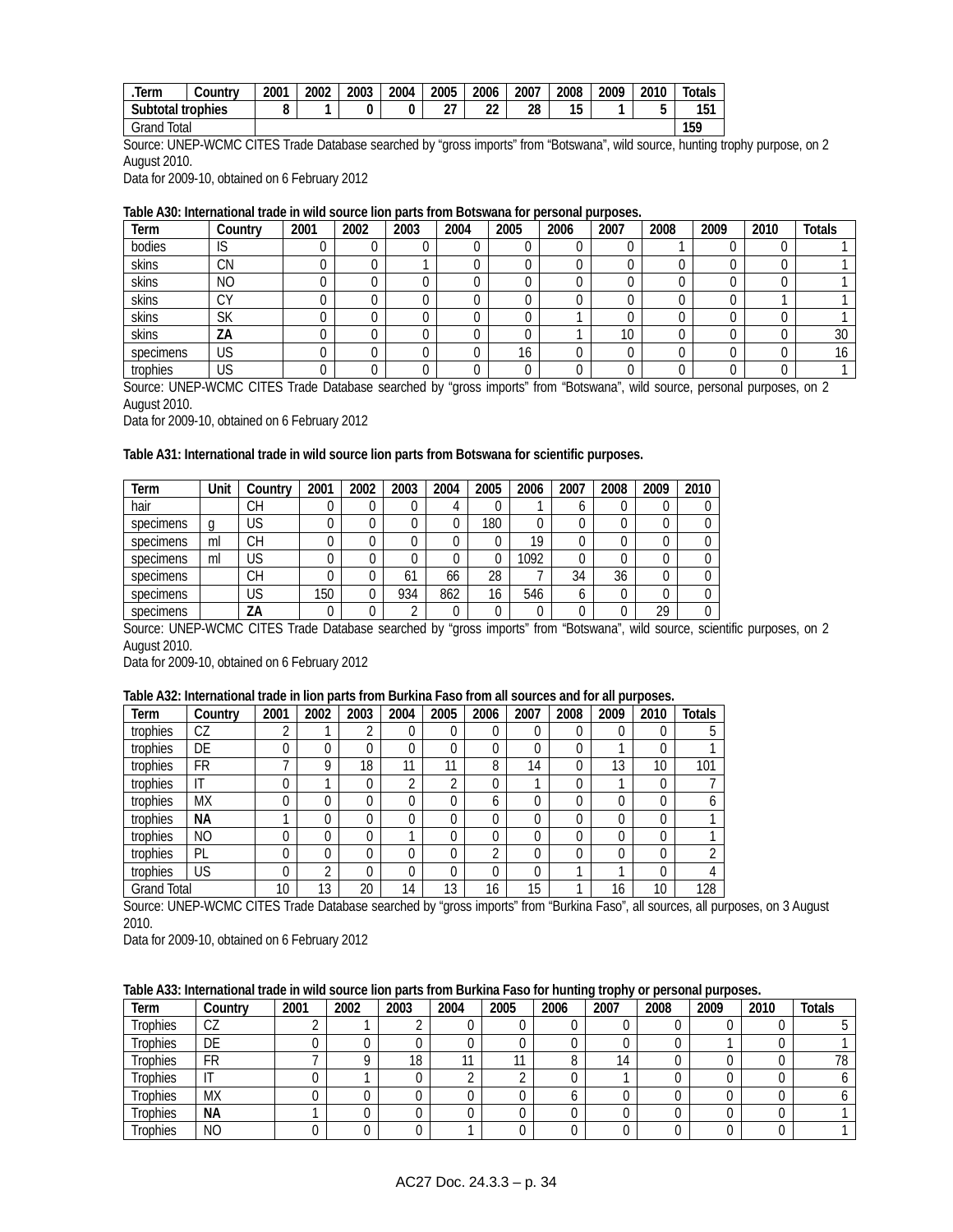| Term            | Country    | 2001 | 2002 | 2003 | 2004 | 2005 | 2006 | 2007 | 2008 | 2009 | 2010 | <b>Totals</b> |
|-----------------|------------|------|------|------|------|------|------|------|------|------|------|---------------|
| <b>Trophies</b> | D<br>-     |      |      |      |      |      |      |      |      |      |      |               |
| rophies         | 2ו ו<br>ႱჂ |      |      |      |      |      |      |      |      |      |      |               |
| Total<br>Grand  |            |      |      |      |      |      |      |      |      |      |      | 104           |

Source: UNEP-WCMC CITES Trade Database searched by "gross imports" from "Burkina Faso", wild source, all purposes, on 3 August 2010.

Data for 2009-10, obtained on 6 February 2012

Subsequent analysis revealed that all wild specimens were exported for hunting trophy or personal purposes. UNITED STATES imports in 2008 and 2009 were from NAMOUNGOU SAFARI and FARO SAFARI (LEMIS data).

|  | Table A34: International trade in lions and their parts from Cameroon from all sources and for all purposes. |  |
|--|--------------------------------------------------------------------------------------------------------------|--|
|--|--------------------------------------------------------------------------------------------------------------|--|

| Term               | Country   | 2001     | 2002     | 2003           | 2004           | 2005     | 2006 | 2007     | 2008     | 2009     | 2010           | <b>Totals</b> |
|--------------------|-----------|----------|----------|----------------|----------------|----------|------|----------|----------|----------|----------------|---------------|
| Live               | ZΑ        | 0        | $\Omega$ | $\theta$       | $\Omega$       | 1        | 0    | $\Omega$ | $\theta$ | $\theta$ | 0              |               |
| skin pieces        | US        | 0        | $\Omega$ | $\Omega$       | $\Omega$       | $\Omega$ | 0    | 4        | $\Omega$ | $\theta$ | 0              | 4             |
| specimens          | <b>NL</b> | 0        | $\Omega$ | 0              | 20             | $\theta$ | 0    | 20       | $\Omega$ | $\theta$ | 0              | 40            |
| specimens          | US        | 0        | 0        | 0              | 0              | 20       | 1    | $\Omega$ | $\Omega$ | 0        | 0              | 21            |
| specimens          | ZΑ        | 0        | 0        | 0              | 0              | 20       | 0    | 0        | 0        | 0        | 0              | 20            |
| Teeth              | US        | 0        | 0        |                | 0              | $\theta$ | 0    | 0        | $\Omega$ | 0        | 0              |               |
| <b>Trophies</b>    | AU        | 0        | 0        | 0              | $\Omega$       | 1        | 0    | $\Omega$ | 0        | 0        | 0              |               |
| <b>Trophies</b>    | BE        | 0        |          | 0              | $\overline{2}$ | 3        | 2    | $\theta$ | 0        | 0        | 0              | 8             |
| Trophies           | DE        | 0        | 0        | $\overline{0}$ | 0              | 1        | 0    |          | 0        |          |                | 4             |
| Trophies           | ES        | 3        | $\Omega$ | 0              | 0              | $\Omega$ | 1    |          | 0        | 3        | 0              | 8             |
| Trophies           | <b>FR</b> | 0        | 6        |                | 6              | 9        | 11   | 0        | 0        | 8        | 0              | 41            |
| Trophies           | T         | 0        | 0        | 0              | 4              | 2        | 0    | 0        | 0        | 0        |                | 4             |
| <b>Trophies</b>    | <b>RU</b> | $\Omega$ | 0        | 0              | 0              | 1        | 0    | $\theta$ | $\Omega$ | 0        | 0              |               |
| <b>Trophies</b>    | US        | 3        | 2        | 0              | 1              | 4        | 2    |          | 3        | 0        | 0              | 13            |
| <b>Trophies</b>    | ZA        | 0        | $\Omega$ | $\Omega$       | 0              | 1        | 0    | $\Omega$ | $\Omega$ | $\Omega$ | 0              |               |
| Subtotal trophies  |           | 6        | 9        | ٠              | 10             | 19       | 16   | 3        | 3        | 12       | $\overline{2}$ | 81            |
| <b>Grand Total</b> |           | 6        | 9        | $\overline{2}$ | 30             | 60       | 17   | 27       | 3        | 12       | 3              | 169           |

Source: UNEP-WCMC CITES Trade Database searched by "gross imports" from "Cameroon", all sources, all purposes, on 3 August 2010.

Data for 2009-10, obtained on 6 February 2012

Upon further investigation, all were found to be from wild sources with the exception of the one live specimen exported to South Africa in 2005 which was captive bred and traded for zoo purposes. All skins, skulls, teeth and trophies were exported as hunting trophies or for personal purposes. Cameroon exporters: FARO WEST-PIERRE GUERRLINI, COMORES SAFARIE SERVICES, LIFE-FORM TAXIDERMY, TRADITION ET SAFARI, HIPPO-CAMP. All "specimens" were exported for scientific purposes as were the four skin pieces exported to the UNITED STATES in 2007.

|                    |           | .    |      |      |      |      |      |      | $= 100$ . $= 100$ , $= 100$ , $= 100$ |      |      |               |
|--------------------|-----------|------|------|------|------|------|------|------|---------------------------------------|------|------|---------------|
| Term               | Country   | 2001 | 2002 | 2003 | 2004 | 2005 | 2006 | 2007 | 2008                                  | 2009 | 2010 | <b>Totals</b> |
| <b>Skins</b>       | IR        |      |      | 0    |      |      | 0    |      |                                       | 4    |      |               |
| <b>Trophies</b>    | BE        |      |      | 0    |      |      |      |      |                                       |      | ົ    |               |
| <b>Trophies</b>    | DE        |      |      | 0    |      |      | 0    |      |                                       |      |      |               |
| <b>Trophies</b>    | DK        |      |      | 0    |      |      | 0    |      |                                       | 0    |      |               |
| <b>Trophies</b>    | FR        | b    |      | 0    |      | ⌒    |      | 8    |                                       | 15   | 20   | 51            |
| <b>Trophies</b>    | LU        |      |      | 0    |      |      | 0    |      |                                       | ◠    | 0    |               |
| <b>Trophies</b>    | <b>MX</b> |      |      | 0    |      |      | 0    |      |                                       |      | 0    |               |
| <b>Trophies</b>    | <b>RU</b> |      |      | 0    |      | 0    |      |      |                                       | 0    | 0    |               |
| <b>Trophies</b>    | US        |      |      | 0    |      | U    | 0    |      |                                       | 0    | 0    |               |
| Trophies           | ΖA        |      |      | 0    |      |      | 0    |      |                                       |      | 0    |               |
| <b>Grand Total</b> |           |      |      | 0    |      |      | C    | O    |                                       | 22   | 26   | 73            |

Source: UNEP-WCMC CITES Trade Database searched by "gross imports" from "Central African Republic", all sources, all purposes, on 3 August 2010.

Data for 2009-10, obtained on 6 February 2012

Upon further investigation, all were found to be from wild sources and were traded as hunting trophies or for personal purposes.

**Table A36: International trade in lion parts from Ethiopia from all sources and for all purposes.** 

| lerm         | ∴ountrv   | 2001 | 2002 | 2003 | 2004 | 2005 | 2006 | 2007 | 2008 | 2009 | 2010 | <b>Totals</b> |
|--------------|-----------|------|------|------|------|------|------|------|------|------|------|---------------|
| Claws        | GВ        |      |      |      |      |      |      |      |      |      |      |               |
| <b>Skins</b> | ΝG        |      |      |      |      |      |      |      |      |      |      |               |
| <b>Skins</b> | 110<br>UJ |      |      |      |      |      |      |      |      |      |      |               |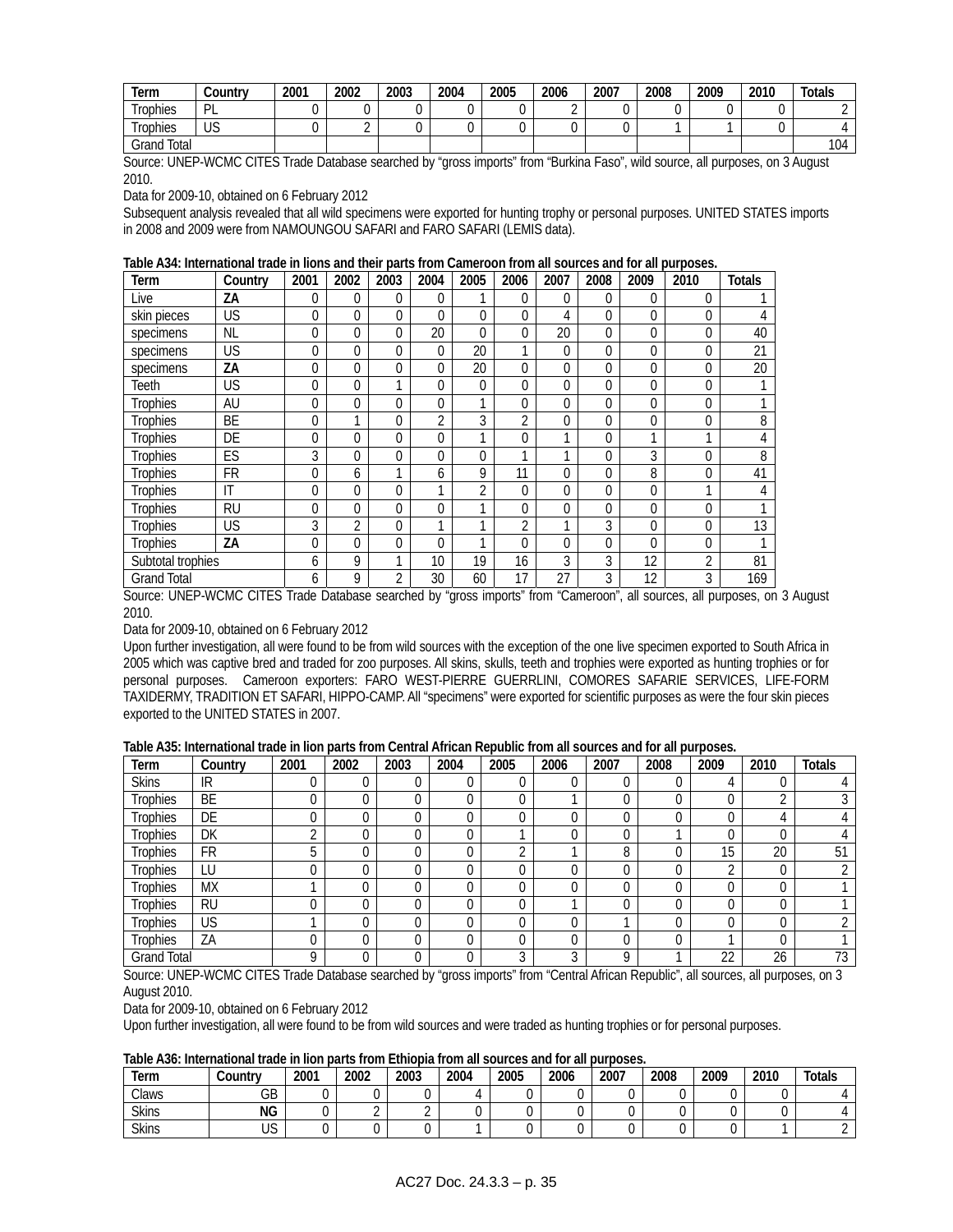| Term               | Country   | 2001 | 2002 | 2003 | 2004 | 2005 | 2006 | 2007 | 2008 | 2009 | 2010 | <b>Totals</b> |
|--------------------|-----------|------|------|------|------|------|------|------|------|------|------|---------------|
| specimens          | DE        |      |      |      |      |      |      | 200  |      |      |      | 200           |
| specimens          | US        |      |      |      |      |      |      | 171  |      |      |      | 171           |
| <b>Trophies</b>    | AE        |      |      |      |      |      |      |      |      |      |      |               |
| <b>Trophies</b>    | <b>BH</b> |      |      |      |      |      |      |      |      |      |      |               |
| <b>Trophies</b>    | US        |      |      |      |      |      |      |      |      |      |      |               |
| Subtotal trophies  |           |      |      |      |      |      |      |      |      |      |      |               |
| <b>Grand Total</b> |           |      |      |      | υ    |      |      | 372  |      |      |      | 398           |

Source: UNEP-WCMC CITES Trade Database searched by "gross imports" from "Ethiopia", all sources, all purposes, on 3 August 2010. Data for 2009-10, obtained on 6 February 2012

Upon further investigation, all were found to be from wild sources with the exception of the one live specimen exported to South Africa in 2005 which was captive bred and traded for zoo purposes. All skins, skulls, teeth and trophies were exported as hunting trophies or for personal purposes. All "specimens" were exported for scientific purposes as were the four skin pieces exported to the UNITED STATES in 2007.

**Table A37: International trade in lion parts from Ethiopia from listed sources and for all purposes.** 

| <b>Sources</b> | Term      | Country   | 2001     | 2002 | 2003 | 2004           | 2005 | 2006     | 2007 | 2008     | 2009     | 2010 | <b>Totals</b> |
|----------------|-----------|-----------|----------|------|------|----------------|------|----------|------|----------|----------|------|---------------|
| Wild           | skins     | NG        | $\Omega$ | ◠    |      | 0              |      | $\Omega$ | 0    | 0        | 0        | 0    |               |
| Wild           | skins     | <b>US</b> | 0        | 0    |      | $\overline{0}$ |      | 0        | 0    | $\Omega$ | 0        |      |               |
| Wild           | specimens | US        | $\theta$ | 0    | 0    | 0              |      | 0        | 165  | $\Omega$ | 0        | 0    | 165           |
| Wild           | trophies  | AE        | 0        |      |      |                |      | 0        | 0    | $\Omega$ |          | 0    |               |
| Wild           | trophies  | US        | ∩        | ↑    | C    | 0              |      |          | ◢    |          | $\Omega$ |      | 11            |
| Illegal        | claws     | GB        | 0        |      |      | 4              |      | 0        | 0    | $\Omega$ |          | 0    |               |
| Illegal        | skins     | ΝG        | $\theta$ |      | ኅ    | 0              |      | 0        | 0    | $\Omega$ | $\Omega$ | 0    | <sup>1</sup>  |
| Illegal        | skins     | US        | $\theta$ |      |      |                |      | 0        | 0    | $\Omega$ |          | 0    |               |
| Illegal        | trophies  | BH        | $\Omega$ | 0    |      | $\Omega$       |      | 5        | 0    | $\Omega$ | $\Omega$ | 0    | 5             |
| Captive        | specimens | DE        | $\Omega$ | 0    | 0    | $\Omega$       |      | 0        | 200  | $\Omega$ | 0        | 0    | 200           |
| bred           |           |           |          |      |      |                |      |          |      |          |          |      |               |
| Captive        | specimens | <b>US</b> | $\Omega$ | 0    |      | $\Omega$       |      | 0        | 6    | $\Omega$ |          | 0    | <sub>6</sub>  |
| bred           |           |           |          |      |      |                |      |          |      |          |          |      |               |
| Grand total    |           |           | ∩        |      | 5    | 6              |      | 6        | 372  |          |          | C    | 398           |

Source: UNEP-WCMC CITES Trade Database searched by "gross imports" from "Ethiopia", listed sources, all purposes, on 3 August 2010.

Data for 2009-10, obtained on 6 February 2012

### **Table A38: International trade in wild source lion parts from Ethiopia for the listed purposes.**

| Purpose           | Term     | Country   | 2001 | 2002 | 2003 | 2004 | 2005 | 2006 | 2007 | 2008 | 2009 | 2010 | Total |
|-------------------|----------|-----------|------|------|------|------|------|------|------|------|------|------|-------|
| Commercial        | skins    | US        |      |      |      |      |      |      |      |      |      |      |       |
| Hunting trophy    | trophies | AE        |      |      |      |      |      |      |      |      |      |      |       |
| Hunting trophy    | trophies | US        |      |      |      |      |      |      |      |      |      |      |       |
| Personal          | skins    | <b>NG</b> |      |      |      |      |      |      |      |      |      |      |       |
| <b>Scientific</b> | specime  | US        |      |      |      |      |      |      | 165  |      |      |      | 165   |
|                   | ns       |           |      |      |      |      |      |      |      |      |      |      |       |

Source: UNEP-WCMC CITES Trade Database searched by "gross imports" from "Ethiopia", wild source, listed purposes, on 3 August 2010.

Data for 2009-10, obtained on 6 February 2012

Notes: Ethiopian exporters: TAXIDERMY COOPERATIVE SOCIETY, TAXIDERMY PRODUCERS COOPERATIVE SOCIETY, ETHIOPIAN RIFT VALLEY SAFARIS P.L.C. Scientific specimens went to: LGD, NCI-Frederick, NIH

**Table A39: International trade in lions and their parts from Kenya from all sources and for all purposes.** 

| Term                    | Unit | Country   | 2001        | 2002 | 2003 | 2004 | 2005 | 2006     | 2007 | 2008     | 2009 | 2010 | <b>Totals</b> |
|-------------------------|------|-----------|-------------|------|------|------|------|----------|------|----------|------|------|---------------|
| <b>Bodies</b>           |      | AE        | $\mathbf 0$ |      |      | 0    | 0    |          |      |          | 0    | 0    |               |
| <b>Bodies</b>           |      | JP        | 0           |      |      | 0    |      |          |      | 0        |      | 0    |               |
| <b>Bodies</b>           |      | US        | 0           |      |      | 0    | 0    |          |      | 0        |      | 0    |               |
| Claws                   |      | AU        | 0           |      |      | 0    | 0    |          |      |          | 17   | 0    | 18            |
| Claws                   |      | GB        | 0           |      |      | ×.   | 0    |          |      | 0        |      | 0    |               |
| Claws                   |      | <b>US</b> | 0           |      |      | 0    |      | $\Omega$ |      | $\Omega$ | 0    | 0    |               |
| Garments                |      | GB        | $\theta$    |      |      | 0    | 0    | 0        | 0    | 0        |      | 0    |               |
| Hair                    |      | US        | 0           |      | 50   | 0    | 0    | $\Omega$ |      | 0        | 5    |      | 62            |
| leather<br>products (I) |      | GB        | $\theta$    |      |      | 0    |      | $\Omega$ | C    | 0        |      | 0    | $\sim$        |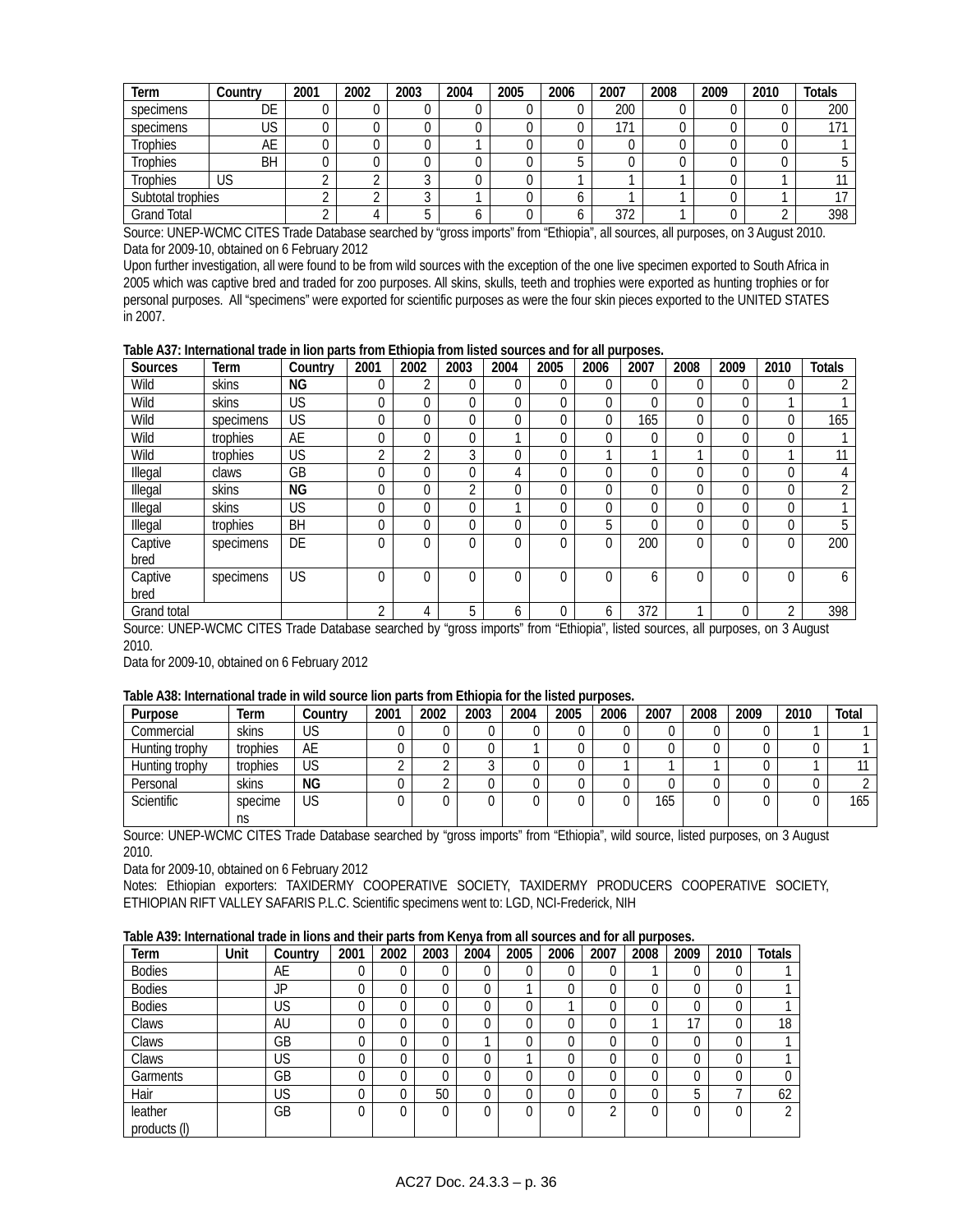| Term               | Unit   | Country   | 2001             | 2002         | 2003           | 2004           | 2005     | 2006        | 2007     | 2008         | 2009 | 2010           | <b>Totals</b>   |
|--------------------|--------|-----------|------------------|--------------|----------------|----------------|----------|-------------|----------|--------------|------|----------------|-----------------|
| Live               |        | US        | $\overline{0}$   | $\theta$     | $\overline{0}$ | 0              | 0        | $\Omega$    | 0        | $\mathbf{0}$ |      | $\theta$       |                 |
| <b>Skins</b>       |        | <b>FR</b> | $\mathbf{0}$     | $\theta$     |                | 0              | 0        | $\Omega$    | 0        | 0            | 0    | $\theta$       |                 |
| <b>Skins</b>       |        | GB        | $\mathbf{0}$     | $\theta$     | $\Omega$       | 0              | $\Omega$ | $\Omega$    | 3        | $\Omega$     | 0    | $\theta$       | 3               |
| <b>Skins</b>       |        | <b>NL</b> | $\mathbf{0}$     | 1            | 0              | 0              | 0        | 0           | 0        | $\mathbf{0}$ | 0    | $\mathbf{0}$   |                 |
| <b>Skins</b>       |        | <b>US</b> | $\mathbf{0}$     | $\theta$     | $\Omega$       | 0              | $\Omega$ | $\Omega$    |          | $\Omega$     | 0    | $\theta$       |                 |
| Specimens          |        | AE        | $\mathbf{0}$     | $\theta$     | $\overline{0}$ | 0              | 0        | $\mathbf 0$ | 0        | 0            | 1    | $\mathbf{0}$   |                 |
| Specimens          |        | <b>CN</b> | $\overline{0}$   | $\theta$     | $\Omega$       | 0              | $\Omega$ | $\Omega$    | 0        | $\Omega$     | 0    | 1              |                 |
| Specimens          |        | <b>US</b> | $\boldsymbol{0}$ | $\mathbf 0$  | $\Omega$       | 0              | $\Omega$ | $\Omega$    | 0        | $\Omega$     | 0    | 100            | 100             |
| Specimens          | flasks | US        | $\mathbf{0}$     | $\theta$     | $\theta$       | 0              | 40       | $\Omega$    | 0        | 35           | 0    | $\Omega$       | 75              |
| <b>Specimens</b>   | q      | US        | $\mathbf{0}$     | $\theta$     | $\Omega$       | 0              | $\Omega$ | $\Omega$    | 0        | 4            | 5    | 62             | $\overline{71}$ |
| Specimen           | q      | US        | $\mathbf{0}$     | $\theta$     | $\overline{0}$ | 0              | 0        | $\Omega$    | 0        | 0            | 92   | $\overline{0}$ | 92              |
| Specimens          | q      | <b>NL</b> | $\mathbf{0}$     | $\theta$     | $\Omega$       | 0              | $\Omega$ | $\Omega$    | 0        | $\Omega$     | 200  | $\Omega$       | 200             |
| Specimens          | kg     | US        | $\mathbf{0}$     | 5            | $\mathbf 0$    | 0              | 0        | $\Omega$    | 0        | $\mathbf{0}$ | 0    | $\overline{0}$ | 5               |
| Specimens          | ml     | US        | 55               | 625          | 370            | 0              | 316      | $\Omega$    | 0        | 1            | 0    | $\Omega$       | 1367            |
| Specimens          | ml     | ZA        | $\overline{0}$   | $\theta$     | $\Omega$       | $\overline{0}$ | 0        | 9           | $\Omega$ | $\Omega$     | 0    | $\Omega$       | 9               |
| Specimens          |        | US        | $\mathbf{0}$     | $\theta$     | 30             | 38             | 92       | $\Omega$    | 0        | 35           | 0    | $\theta$       | 195             |
| Teeth              |        | GB        | $\overline{2}$   | 0            | 0              | 0              | 0        | 0           | 0        | 0            | 0    | 0              | 2               |
| Teeth              |        | US        | $\mathbf{0}$     | $\theta$     | $\Omega$       | 1              | 0        | $\Omega$    | 0        | 0            | 0    | $\Omega$       |                 |
| <b>Trophies</b>    |        | AE        | $\mathbf{0}$     | $\theta$     | $\Omega$       | 0              | 0        | $\Omega$    | 0        | 0            | 1    | $\mathbf{0}$   |                 |
| <b>Trophies</b>    |        | <b>CN</b> | $\overline{0}$   | $\Omega$     | $\overline{0}$ | 0              | 0        | $\Omega$    | 0        | 0            | 0    | 1              |                 |
| <b>Trophies</b>    |        | GB        | 1                | $\mathbf{0}$ | $\mathbf 0$    | 0              | 0        | $\mathbf 0$ | 0        | $\mathbf{0}$ | 0    | $\theta$       |                 |
| <b>Grand Total</b> |        |           |                  |              |                |                |          |             |          |              |      |                | 2216            |

Source: UNEP-WCMC CITES Trade Database searched by "gross imports" from "Kenya", all sources, all purposes, on 3 August 2010. Data for 2009-10, obtained on 6 February 2012

**Table A40: International trade in wild source lions and their parts from Kenya for all purposes.** 

| Term               | Unit   | Country   | 2001             | 2002     | 2003           | 2004             | 2005     | 2006         | 2007         | 2008         | 2009         | 2010        | <b>Totals</b>   |
|--------------------|--------|-----------|------------------|----------|----------------|------------------|----------|--------------|--------------|--------------|--------------|-------------|-----------------|
| <b>Bodies</b>      |        | AE        | $\mathbf{0}$     | 0        | $\Omega$       | $\mathbf{0}$     | 0        | 0            | $\mathbf{0}$ |              | $\theta$     | 0           | 1               |
| <b>Bodies</b>      |        | JP        | $\boldsymbol{0}$ | 0        | $\Omega$       | $\mathbf 0$      |          | 0            | $\mathbf 0$  | $\Omega$     | $\Omega$     | 0           | 1               |
| <b>Bodies</b>      |        | US        | $\mathbf 0$      | 0        | $\Omega$       | $\mathbf 0$      | $\theta$ | 1            | $\mathbf 0$  | $\theta$     | $\Omega$     | 0           | 1               |
| Claws              |        | AU        | 0                | 0        | $\Omega$       | $\mathbf 0$      | 0        | 0            | $\mathbf 0$  | 1            | 17           | 0           | 18              |
| Claws              |        | US        | $\mathbf{0}$     | 0        | $\Omega$       | $\mathbf 0$      |          | 0            | $\mathbf 0$  | $\theta$     | $\mathbf{0}$ | 0           | 1               |
| Hair               | g      | US        | 0                | $\Omega$ | 50             | $\mathbf 0$      | $\theta$ | $\Omega$     | $\mathbf 0$  | $\theta$     | 5            | 7           | 62              |
| Live               |        | US        | $\mathbf{0}$     | 0        | $\theta$       | 0                | $\theta$ | 0            | $\mathbf 0$  | $\theta$     | $\theta$     | 1           | 1               |
| <b>Skins</b>       |        | <b>NL</b> | $\mathbf{0}$     | 1        | $\Omega$       | $\mathbf 0$      | $\Omega$ | $\Omega$     | $\mathbf 0$  | $\Omega$     | $\Omega$     | 0           | 1               |
| <b>Skins</b>       |        | US        | $\mathbf{0}$     | 0        | $\Omega$       | 0                | $\Omega$ | 0            | 1            | 0            | $\theta$     | 0           | 1               |
| <b>Specimens</b>   | flasks | US        | $\mathbf{0}$     | 0        | $\Omega$       | $\mathbf 0$      | 40       | $\Omega$     | $\Omega$     | 35           | $\Omega$     | 0           | $\overline{75}$ |
| Specimens          | q      | <b>US</b> | $\mathbf 0$      | 0        | $\mathbf{0}$   | $\boldsymbol{0}$ | 0        | 0            | $\mathbf{0}$ | 4            | 5            | 62          | 71              |
| <b>Specimens</b>   | ml     | US        | $\mathbf{0}$     | $\Omega$ | $\Omega$       | $\mathbf 0$      | 0        | $\Omega$     | $\mathbf 0$  | $\Omega$     | $\Omega$     | 100         | 100             |
| Specimens          | a      | <b>NL</b> | 0                | 0        | $\theta$       | $\mathbf 0$      | 0        | 0            | $\mathbf 0$  | $\theta$     | 200          | 0           | 200             |
| Specimens          | kg     | <b>US</b> | $\mathbf{0}$     | 5        | $\theta$       | $\mathbf 0$      | $\Omega$ | 0            | $\mathbf 0$  | $\mathbf{0}$ | $\theta$     | 0           | 5               |
| <b>Specimens</b>   | ml     | <b>US</b> | 55               | 625      | 370            | 0                | 316      | 0            | $\mathbf 0$  |              | $\mathbf{0}$ | 0           | 1367            |
| <b>Specimens</b>   | ml     | ZA        | $\mathbf{0}$     | $\Omega$ | $\Omega$       | $\Omega$         | $\Omega$ | 9            | $\mathbf 0$  | $\Omega$     | $\theta$     | $\mathbf 0$ | 9               |
| Specimens          |        | <b>US</b> | $\mathbf 0$      | 0        | 30             | 38               | 92       | 0            | $\mathbf 0$  | $\Omega$     | $\mathbf{0}$ | 0           | 160             |
| Teeth              |        | <b>GB</b> | $\overline{2}$   | 0        | $\mathbf{0}$   | $\mathbf{0}$     | 0        | 0            | $\mathbf 0$  | $\Omega$     | $\mathbf{0}$ | 0           | $\overline{2}$  |
| Teeth              |        | US        | $\mathbf{0}$     | 0        | $\mathbf{0}$   | 1                | 0        | 0            | $\mathbf 0$  | $\theta$     | $\mathbf{0}$ | $\mathbf 0$ | 1               |
| <b>Trophies</b>    |        | AE        | $\mathbf{0}$     | 0        | $\overline{0}$ | $\mathbf 0$      | 0        | 0            | $\mathbf 0$  | $\mathbf{0}$ | 1            | 0           | 1               |
| <b>Trophies</b>    |        | CA        | $\mathbf{0}$     | 0        | $\mathbf{0}$   | $\mathbf 0$      | 0        | 0            | $\mathbf 0$  | $\mathbf 0$  | $\mathbf{0}$ | 1           | 1               |
| <b>Trophies</b>    |        | <b>CN</b> | $\mathbf{0}$     | 0        | $\mathbf{0}$   | $\mathbf 0$      | 0        | 0            | $\mathbf 0$  | 0            | $\mathbf{0}$ | 1           | 1               |
| <b>Trophies</b>    |        | GB        | $\mathbf{1}$     | 0        | $\mathbf{0}$   | $\mathbf 0$      | 0        | $\mathbf{0}$ | 0            | 0            | $\mathbf 0$  | 0           | 1               |
| <b>Grand Total</b> |        |           |                  |          |                |                  |          |              |              |              |              |             | 2081            |

Source: UNEP-WCMC CITES Trade Database searched by "gross imports" from "Kenya", wild sources, all purposes, on 3 August 2010. Data for 2009-10, obtained on 6 February 2012

**Table A41: International trade in lion parts from Kenya from listed sources and for all purposes.** 

| Source       | Term                 | Country | 2001 | 2002 | 2003 | 2004 | 2005 | 2006 | 2007 | 2008     | 2009 | 2010 | Total           |
|--------------|----------------------|---------|------|------|------|------|------|------|------|----------|------|------|-----------------|
| Captive born | skins                | FR      |      |      |      |      |      |      |      |          |      |      |                 |
| Illegal      | claws                | GB      |      |      |      |      |      |      |      |          |      |      |                 |
| Illegal      | specimens            | US      |      |      |      |      |      |      |      | 25<br>υU |      |      | <b>OF</b><br>ບບ |
| Pre-         | leather products (I) | GB      |      |      |      |      |      |      |      |          |      |      |                 |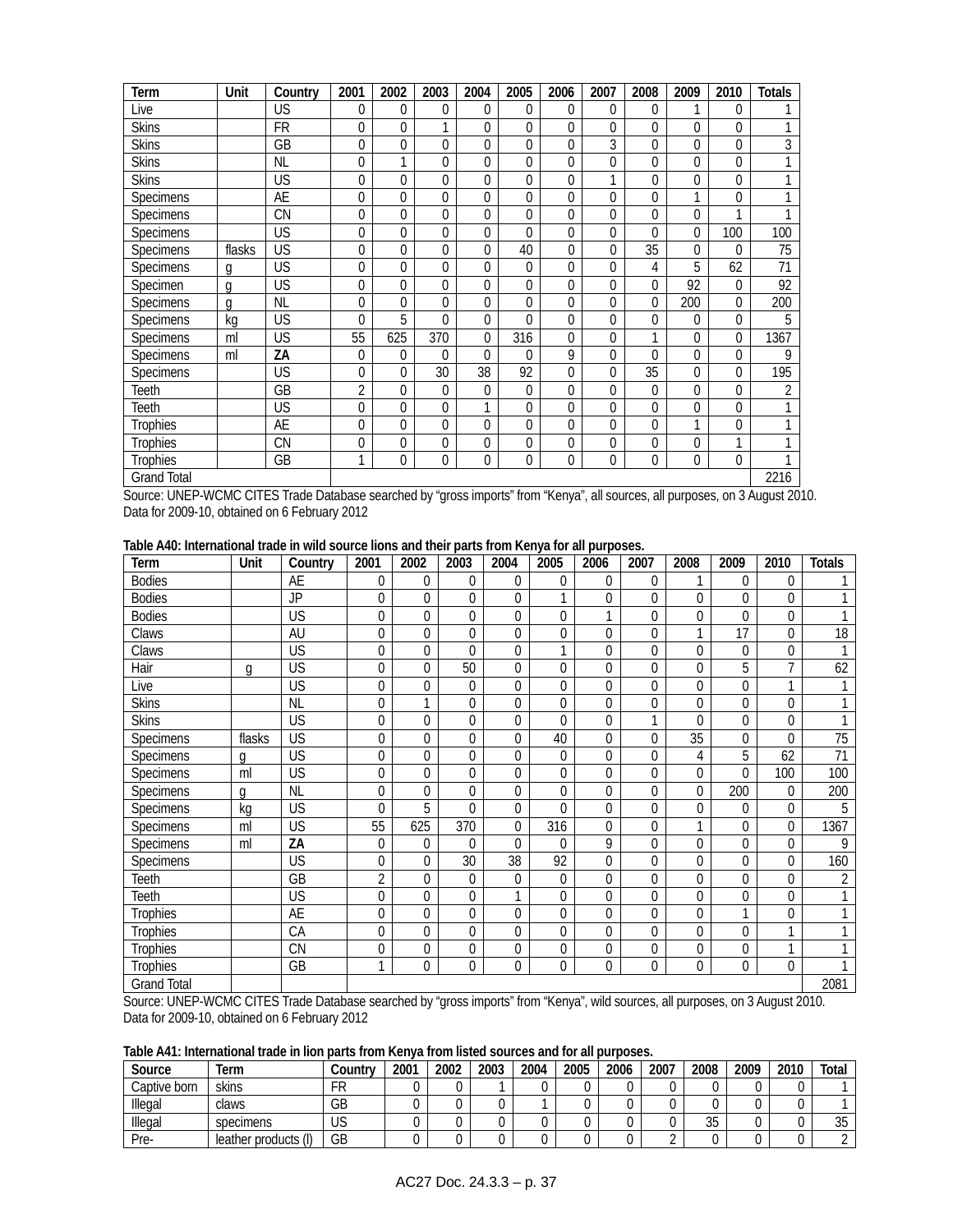| Source     | Term           | Country   | 2001 | 2002 | 2003     | 2004 | 2005     | 2006 | 2007 | 2008     | 2009 | 2010 | Total |
|------------|----------------|-----------|------|------|----------|------|----------|------|------|----------|------|------|-------|
| Convention |                |           |      |      |          |      |          |      |      |          |      |      |       |
| Pre-       | skins          | GB        | 0    | 0    | 0        |      |          |      | 3    | $\Omega$ |      |      | 3     |
| Convention |                |           |      |      |          |      |          |      |      |          |      |      |       |
| Wild       | Claws          | <b>AU</b> | U    | 0    | 0        |      |          |      | 0    | $\Omega$ | 17   |      | 17    |
| Wild       | hair (g)       | <b>US</b> | 0    | 0    | 0        |      | $\Omega$ |      | 0    | $\Omega$ | Ë    |      | 5     |
| Wild       | live           | US        | U    | 0    | 0        |      |          | 0    | 0    | 0        |      |      |       |
| Wild       | Specimens (g)  | <b>NL</b> | 0    | 0    | $\Omega$ |      | $\Omega$ |      | 0    | $\Omega$ | 200  |      | 200   |
| Wild       | specimens (g)  | US        | 0    | 0    | $\Omega$ |      |          |      | 0    | $\Omega$ | 5    | 62   | 67    |
| Wild       | specimens (ml) | US        | 0    | 0    | 0        |      | $\Omega$ |      | 0    | $\Omega$ |      | 100  | 100   |
| Wild       | trophies       | AE        |      | 0    | $\Omega$ |      | $\Omega$ |      | 0    | $\Omega$ | ſ    |      |       |
| Wild       | trophies       | CA        | 0    | 0    | 0        |      |          |      | 0    | $\Omega$ |      |      |       |
| Wild       | trophies       | <b>CN</b> | 0    | 0    | 0        |      |          |      | 0    | $\Omega$ |      |      |       |

Source: UNEP-WCMC CITES Trade Database searched by "gross imports" from "Kenya", listed sources, all purposes, on 3 August 2010.

Data for 2009-10, obtained on 6 February 2012

| Table A42: International trade in wild source lion specimens from Kenya for listed purposes. |  |  |
|----------------------------------------------------------------------------------------------|--|--|
|----------------------------------------------------------------------------------------------|--|--|

| Purpose               | <b>Term</b> | Unit   | Country         | 2001           | 2002     | 2003     | 2004         | 2005     | 2006         | 2007     | 2008     | 2009     | 2010             |
|-----------------------|-------------|--------|-----------------|----------------|----------|----------|--------------|----------|--------------|----------|----------|----------|------------------|
| Travelling<br>exhibit | bodies      |        | AE              | 0              | 0        | $\Omega$ | $\mathbf{0}$ | $\Omega$ | $\Omega$     | $\Omega$ |          | 0        | 0                |
| Travelling<br>exhibit | bodies      |        | JP.             | 0              | $\theta$ | $\Omega$ | $\mathbf 0$  |          | $\theta$     | $\theta$ | $\Omega$ | $\Omega$ | $\theta$         |
| Educational           | specimens   |        | <b>CN</b>       | 0              | 0        | $\Omega$ | $\mathbf{0}$ | $\Omega$ | $\theta$     | 0        | $\Omega$ | $\theta$ |                  |
| Hunting trophy        | teeth       |        | US              | 0              | 0        | $\Omega$ | 1            | $\theta$ | $\mathbf{0}$ | 0        | 0        | 0        | $\mathbf{0}$     |
| Personal              | bodies      |        | <b>US</b>       | 0              | $\theta$ | $\Omega$ | $\mathbf{0}$ | $\Omega$ | 1            | 0        | $\Omega$ | $\theta$ | $\boldsymbol{0}$ |
| Personal              | claws       |        | AU              | 0              | $\theta$ | $\Omega$ | $\mathbf{0}$ | $\Omega$ | $\Omega$     | $\Omega$ | 1        | 17       | $\mathbf 0$      |
| Personal              | claws       |        | <b>US</b>       | 0              | $\Omega$ | $\Omega$ | $\Omega$     | 1        | $\Omega$     | $\Omega$ | $\Omega$ | 0        | $\mathbf 0$      |
| Personal              | live        |        | US              | 0              | $\Omega$ | $\Omega$ | $\theta$     | $\Omega$ | 0            | $\Omega$ | $\Omega$ |          | $\Omega$         |
| Personal              | skins       |        | <b>NL</b>       | 0              |          | $\Omega$ | $\Omega$     | $\Omega$ | $\Omega$     | $\Omega$ | $\Omega$ | 0        | $\mathbf 0$      |
| Personal              | skins       |        | US              | 0              | $\theta$ | $\Omega$ | $\mathbf 0$  | $\Omega$ | $\Omega$     |          | $\Omega$ | 0        | $\mathbf 0$      |
| Personal              | teeth       |        | $\overline{GB}$ | $\overline{2}$ | $\theta$ | $\Omega$ | $\mathbf 0$  | $\theta$ | $\theta$     | 0        | $\Omega$ | 0        | $\overline{0}$   |
| Personal              | trophies    |        | CA              | 0              | $\theta$ | $\theta$ | $\theta$     | $\theta$ | $\theta$     | 0        | $\Omega$ | 0        |                  |
| Personal              | trophies    |        | GB              | 1              | $\theta$ | $\Omega$ | $\Omega$     | $\Omega$ | $\Omega$     | $\Omega$ | $\Omega$ | $\Omega$ | $\mathbf 0$      |
| Scientific            | hair        |        | US              | 0              | $\Omega$ | 50       | $\Omega$     | $\Omega$ | $\Omega$     | $\Omega$ | $\Omega$ | 0        | $\mathbf 0$      |
| Scientific            | skins       |        | US              | 0              | $\Omega$ | $\Omega$ | $\Omega$     | $\Omega$ | $\Omega$     | 1        | 0        | 0        | $\overline{0}$   |
| Scientific            | specimens   | flasks | US              | 0              | $\Omega$ | $\Omega$ | $\Omega$     | 40       | $\Omega$     | $\Omega$ | 35       | 0        | $\boldsymbol{0}$ |
| <b>Scientific</b>     | specimens   | q      | US              | 0              | $\Omega$ | $\Omega$ | $\Omega$     | $\theta$ | $\Omega$     | $\Omega$ | 4        | 0        | $\mathbf 0$      |
| Scientific            | specimens   | kg     | US              | 0              | 5        | $\Omega$ | $\mathbf 0$  | $\Omega$ | $\Omega$     | $\theta$ | $\Omega$ | 0        | $\boldsymbol{0}$ |
| <b>Scientific</b>     | specimens   | ml     | US              | 55             | 625      | 370      | $\theta$     | 316      | $\theta$     | $\theta$ | 1        | $\theta$ | $\mathbf 0$      |
| Scientific            | specimens   | ml     | ZΑ              | 0              | 0        | $\Omega$ | $\theta$     | $\Omega$ | 9            | 0        | $\Omega$ | 0        | $\boldsymbol{0}$ |
| Scientific            | specimens   |        | US              | $\mathbf{0}$   | $\theta$ | 30       | 38           | 92       | 0            | 0        | $\Omega$ | 0        | 0                |

Source: UNEP-WCMC CITES Trade Database searched by "gross imports" from "Kenya", wild source, listed purposes, on 3 August 2010.

Data for 2009-10, obtained on 6 February 2012

Lion specimens imported to the UNITED STATES for scientific purposes by FIELD MUSEUM OF NATURAL HISTORY, NATIONAL INSTITUTES OF HEATLH NATIONAL CANCER CTR, and MontanaStateUniversity, Department of Ecology. Kenya exporters are MPALA RESEARCH CENTRE, LAIKIPIA PREDATOR PROJECT, and AFRICAN CONSERVATION CENTRE (LEMIS).

**Table A43: International trade in lions and lion parts from Mozambique, all sources, all purposes.** 

| Term               | 2001 | 2002            | 2003 | 2004 | 2005 | 2006    | 2007 | 2008 | 2009 | 2010 | <b>Totals</b> |
|--------------------|------|-----------------|------|------|------|---------|------|------|------|------|---------------|
| carvings           |      |                 |      |      | 0    |         |      | U    |      |      |               |
| live               |      |                 |      |      | 0    |         |      |      |      | 0    |               |
| skin pieces        |      |                 |      |      | 0    |         |      |      |      | 0    |               |
| skins              | 13   |                 |      |      | 0    | ◠<br>٠, |      |      |      |      | 17            |
| skulls             | 13   |                 |      |      |      | ◠<br>J  |      | 0    | O    |      | 27            |
| teeth              | 265  |                 |      |      | 0    |         |      | 0    | ⌒    | 5    | 272           |
| trophies           | 15   | 10              | 15   | 15   | 26   | 18      | 15   | 18   | 21   | 26   | 179           |
| <b>Grand Total</b> | 306  | 10 <sup>°</sup> | 15   | 18   | 27   | 24      | 16   | 18   | 29   | 36   | 499           |

Source: UNEP-WCMC CITES Trade Database searched by "gross imports" from "Mozambique", all sources, all purposes, on 21 July 2010.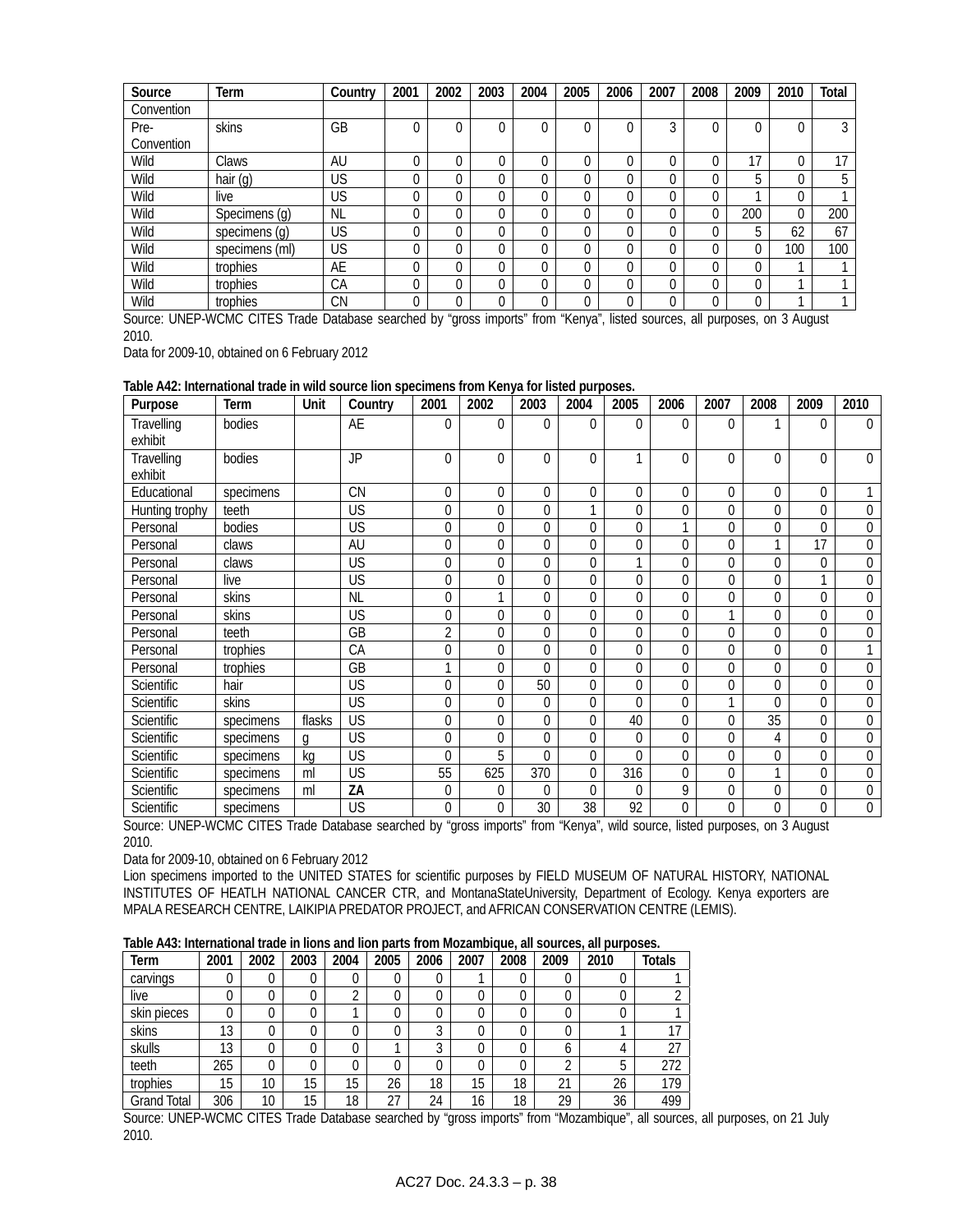### Data for 2009-10, obtained on 6 February 2012

| Table A44. International trade in wild source lion skins from Mozambique for "hunting trophy" purposes. |  |  |
|---------------------------------------------------------------------------------------------------------|--|--|
|                                                                                                         |  |  |

| Term         | Country                | 2001            | 2002           | 2003             | 2004           | <br>2005       | 2006           | 2007           | purpooor<br>2008 | 2009           | 2010           | <b>Totals</b>    |
|--------------|------------------------|-----------------|----------------|------------------|----------------|----------------|----------------|----------------|------------------|----------------|----------------|------------------|
| live         | PT                     | $\overline{0}$  | $\mathbf{0}$   | 0                | $\overline{2}$ | 0              | 0              | 0              | 0                | $\theta$       | $\theta$       | $\overline{2}$   |
| skins        | ES                     | $\Omega$        | $\Omega$       | 0                | $\theta$       | 0              | $\theta$       | $\Omega$       | 0                | 1              | 0              | 1                |
| <b>Skins</b> | US                     | $\Omega$        | $\theta$       | $\Omega$         | $\theta$       | 0              | 0              | $\mathbf{0}$   | 0                | 3              | $\mathbf{1}$   | 4                |
| skins        | ZA                     | 12              | $\mathbf 0$    | 0                | $\mathbf 0$    | 0              | 3              | 0              | 0                | 2              | 3              | $\overline{20}$  |
| skin         | <b>NO</b>              | $\Omega$        | $\mathbf{0}$   | $\overline{0}$   | $\Omega$       | $\overline{0}$ | $\Omega$       | $\Omega$       | $\Omega$         | $\Omega$       | $\mathbf{1}$   | $\mathbf{1}$     |
| pieces       |                        |                 |                |                  |                |                |                |                |                  |                |                |                  |
| skulls       | ES                     | $\Omega$        | $\Omega$       | $\overline{0}$   | $\theta$       | 0              | $\theta$       | 0              | $\overline{0}$   | 1              | 0              |                  |
| skulls       | <b>NO</b>              | $\Omega$        | $\Omega$       | $\Omega$         | $\Omega$       | $\overline{0}$ | $\Omega$       | $\Omega$       | 0                | $\theta$       | 1              |                  |
| skulls       | <b>US</b>              | $\Omega$        | $\mathbf{0}$   | 0                | $\overline{0}$ | 1              | 0              | 0              | 0                | 1              | 1              | 3                |
| skulls       | ZA                     | $\overline{12}$ | $\mathbf 0$    | 0                | $\theta$       | 0              | 3              | 0              | 0                | $\mathbf{0}$   | 3              | $\overline{18}$  |
| teeth        | ZA                     | 265             | $\mathbf{0}$   | 0                | $\mathbf 0$    | 0              | 0              | 0              | 0                | $\theta$       | 0              | $\overline{265}$ |
| trophies     | AT                     | 0               | $\mathbf{0}$   | 0                | $\Omega$       | 0              | $\theta$       | $\Omega$       | 0                | $\theta$       | $\overline{2}$ | $\overline{2}$   |
| trophies     | DE                     | $\mathbf 0$     | $\mathbf{0}$   | 0                | 0              | 0              | 0              | 0              | 0                | $\theta$       | 1              |                  |
| trophies     | DK                     | $\Omega$        | $\Omega$       | $\Omega$         | $\theta$       | 0              | $\theta$       | $\Omega$       | $\theta$         | $\theta$       | 1              | 1                |
| trophies     | ES                     | $\overline{2}$  | $\overline{2}$ | 4                | 4              | 14             | 3              | 2              | 3                | $\overline{2}$ | 3              | 39               |
| trophies     | <b>FR</b>              | 1               | $\mathbf 0$    | $\mathbf 0$      | $\Omega$       | $\Omega$       | 0              | $\Omega$       | $\mathbf 0$      | $\theta$       | 0              |                  |
| trophies     | GB                     | 0               | 1              | 0                | $\Omega$       | 0              | 0              | 0              | 0                | $\Omega$       | 0              |                  |
| trophies     | HU                     | $\mathbf 0$     | $\mathbf{0}$   | 0                | $\mathbf 0$    | 0              | 0              | 0              | 0                | $\mathbf{0}$   | 1              | 1                |
| trophies     | $\mathsf{I}\mathsf{T}$ | $\mathbf 0$     | 1              | 0                | $\Omega$       | 0              | $\theta$       | 0              | 0                | $\theta$       | $\Omega$       |                  |
| trophies     | <b>MX</b>              | $\mathbf 0$     | $\mathbf{0}$   | 0                | $\mathbf 0$    | 0              | 0              | 3              | 1                | $\theta$       | $\overline{0}$ | 4                |
| trophies     | <b>NA</b>              | $\Omega$        | $\Omega$       | 0                | $\Omega$       | $\Omega$       | 1              | $\Omega$       | $\Omega$         | $\Omega$       | 0              |                  |
| trophies     | <b>NO</b>              | $\mathbf 0$     | $\mathbf 0$    | 0                | $\mathbf 0$    | 0              | 0              | 0              | 0                | 1              | 1              | $\overline{2}$   |
| trophies     | PL                     | $\overline{0}$  | $\mathbf{0}$   | $\boldsymbol{0}$ | $\mathbf{0}$   | 0              | 1              | 0              | 0                | $\theta$       | 0              | $\mathbf{1}$     |
| trophies     | PT                     | 0               | $\mathbf{0}$   | 1                | $\overline{2}$ | 0              | $\overline{2}$ | $\overline{2}$ | 3                | 6              | 2              | 18               |
| trophies     | US                     | 4               | 3              | 6                | 5              | 4              | 3              | 5              | 5                | 1              | 1              | $\overline{37}$  |
| trophies     | XX                     | $\Omega$        | $\Omega$       | $\Omega$         | $\Omega$       | 1              | $\Omega$       | $\Omega$       | 0                | 1              | $\overline{0}$ | $\overline{2}$   |
| trophies     | ZA                     | 6               | $\overline{3}$ | 3                | 3              | 4              | 5              | 3              | 3                | 9              | 3              | 42               |
| trophies     | ZW                     | 0               | $\mathbf 0$    | 1                | 1              | 1              | 3              | 0              | $\overline{2}$   | $\mathbf 0$    | $\overline{3}$ | $\overline{11}$  |

Source: UNEP-WCMC CITES Trade Database searched by "gross imports" from "Mozambique", "wild" source, "hunting trophy" purposes, on 21 July 2010.

Data for 2009-10, obtained on 6 February 2012

### **Table A45. International trade in wild source lion skins from Mozambique for "personal" purposes.**

| Term     | Countrv | 2001   | 2002 | 2003 | 2004 | 2005 | 2006 | 2007 | 2008 | 2009 | 2010 |
|----------|---------|--------|------|------|------|------|------|------|------|------|------|
| carvings | CZ      |        |      |      |      |      |      |      |      |      |      |
| skins    | ZΑ      |        |      |      |      |      |      |      |      |      |      |
| skulls   | ZΑ      |        |      |      |      |      |      |      |      |      |      |
| trophies | AU      | $\sim$ |      |      |      |      |      |      |      |      |      |
| trophies | ZΑ      |        |      |      |      |      |      |      |      |      |      |

Source: UNEP-WCMC CITES Trade Database searched by "gross imports" from "Mozambique", "wild" source, "personal" purposes, on 21 July 2010.

Data for 2009-10, obtained on 6 February 2012

#### **Table A46: International trade in lions and their parts from Namibia from all sources and for all purposes.**

| Term                 | 2001     | 2002 | 2003 | 2004     | 2005 | 2006 | 2007        | 2008 | 2009 | 2010 | <b>Totals</b> |
|----------------------|----------|------|------|----------|------|------|-------------|------|------|------|---------------|
| bodies               | 0        | 0    | 0    | 0        | 0    | 0    | $\mathbf 0$ | ∩    |      |      |               |
| <b>Bones</b>         | 0        | 0    | 0    | $\Omega$ |      | 0    | $\Omega$    | 0    | 4    | 0    |               |
| claws                | 0        | 0    | 0    | 60       | 0    | 0    | $\Omega$    | 5    | 13   | C    | 80            |
| leather products (s) | 0        | 0    | 0    |          |      | 0    | $\Omega$    | 0    |      | 0    |               |
| live                 | 0        | 0    | 0    | 0        | 0    | 0    | $\Omega$    | 0    | ◠    | 0    |               |
| skins                |          | C    | 0    | 5        | 3    | 6    | 5           | 4    | Q    | 7    | 42            |
| skin pieces          | 0        | 0    | 0    | $\Omega$ | 0    | 0    | $\Omega$    | 0    |      | 0    |               |
| skulls               | $\Omega$ |      | 4    | 0        | 3    | 0    | $\Omega$    |      | 4    | ◂    | 16            |
| specimens            | 184      | 400  | 4    | 50       | 0    | 0    | $\Omega$    | 0    |      | 12   | 650           |
| teeth                | 30       | 0    | 0    | $\Omega$ | 0    | 0    | $\Omega$    | 0    | C    | 0    | 30            |
| trophies             | 12       | 6    | 16   | 21       | 31   | 18   | 23          | 23   | 28   | 24   | 202           |
| <b>Grand Total</b>   | 229      | 409  | 24   | 137      | 37   | 24   | 28          | 35   | 61   | 46   | 1030          |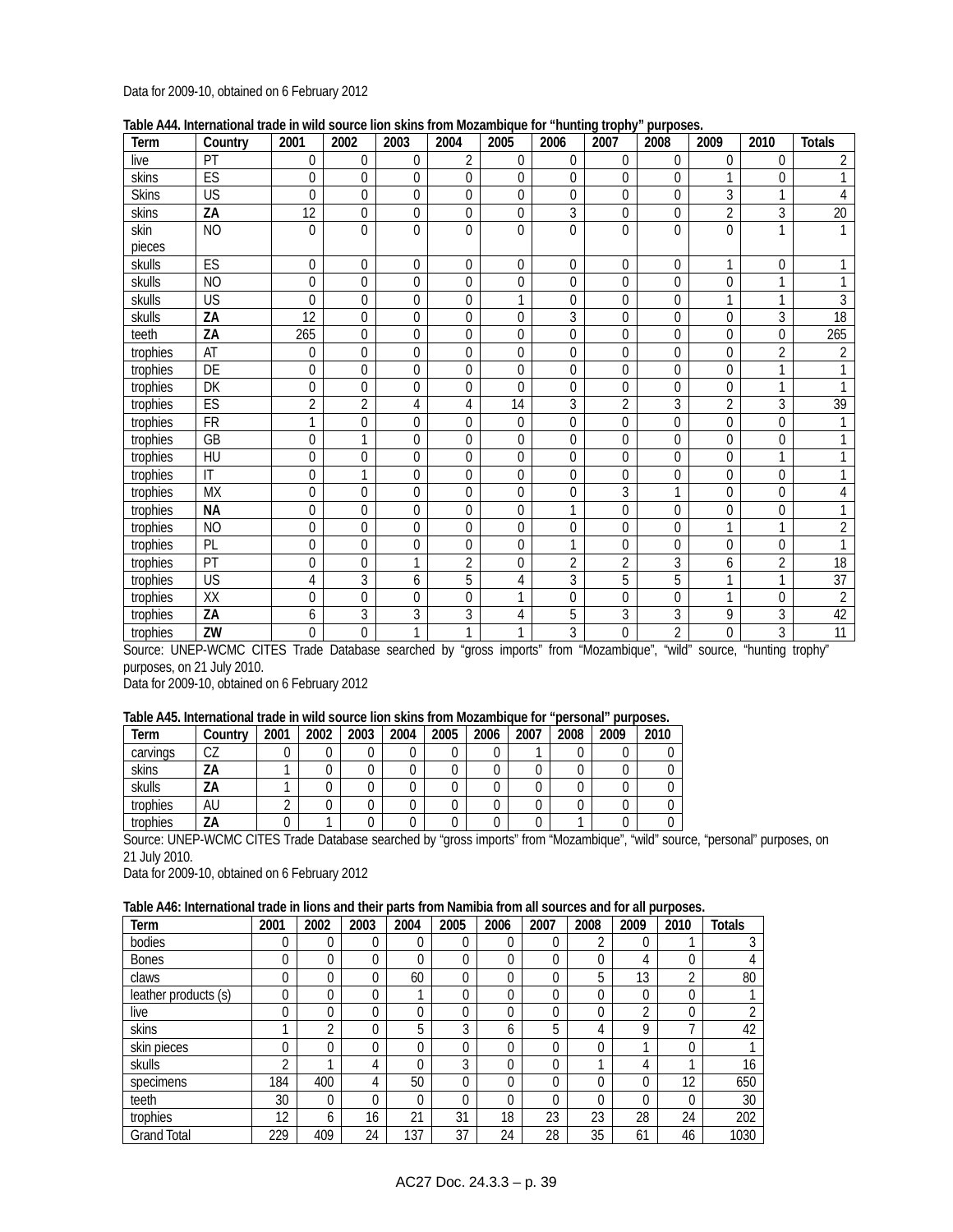Source: UNEP-WCMC CITES Trade Database searched by "gross imports" from "Namibia", all sources, all purposes, on 3 August 2010. Data for 2009-10, obtained on 6 February 2012

| Term                 | 2001     | 2002           | 2003 | 2004     | 2005         | 2006     | 2007     | 2008     | 2009 | 2010     | <b>Totals</b> |
|----------------------|----------|----------------|------|----------|--------------|----------|----------|----------|------|----------|---------------|
| bodies               | 0        | 0              | 0    | 0        | 0            | $\Omega$ | 0        | 2        | 0    | и        |               |
| bones                | 0        | 0              | 0    | $\Omega$ | 0            | $\theta$ | 0        | $\Omega$ | 4    | 0        | 4             |
| claws                | 0        | 0              | 0    | 60       | $\Omega$     | $\Omega$ | O        | 5        | 13   | ำ        | 80            |
| leather products (s) | $\Omega$ | 0              | 0    |          | 0            | $\Omega$ | 0        | 0        | 0    | 0        |               |
| live                 | 0        | 0              | 0    | $\theta$ | 0            | $\Omega$ | 0        | 0        | 0    | 0        |               |
| skins                |          | $\overline{2}$ | 0    | 5        | 3            | 6        | 5        | 4        | 9    | ┑        | 42            |
| skin pieces          | 0        | 0              | 0    | $\theta$ | 0            | $\theta$ | 0        | 0        |      | 0        |               |
| skulls               | ∩        | и              | 4    | $\Omega$ | 3            | $\Omega$ | 0        | ◂        | 4    |          | 16            |
| specimens            | 184      | 400            | 4    | 50       | $\mathbf{0}$ | $\theta$ | 0        | 0        | 0    | 12       | 650           |
| teeth                | 30       | 0              | 0    | $\Omega$ | $\Omega$     | $\Omega$ | $\Omega$ | $\Omega$ | 0    | $\Omega$ | 30            |
| <b>Trophies</b>      | 12       | 6              | 16   | 20       | 31           | 18       | 23       | 23       | 25   | 23       | 197           |
| <b>Grand Total</b>   | 229      | 409            | 24   | 136      | 37           | 24       | 28       | 35       | 56   | 46       | 1024          |

**Table A47: International trade in wild source lions and their parts from Namibia for all purposes.** 

Source: UNEP-WCMC CITES Trade Database searched by "gross imports" from "Namibia", wild source, all purposes, on 3 August 2010.

Data for 2009-10, obtained on 6 February 2012

#### **Table A48: International trade in lions and their parts from Namibia from the listed sources and for all purposes.**

| Source         | Term     | Countrv   | 2001 | 2002 | 2003 | 2004 | 2005 | 2006 | 2007 | 2008 | 2009 | 2010 | Total |
|----------------|----------|-----------|------|------|------|------|------|------|------|------|------|------|-------|
| Captive bred   | live     | ΖA        |      |      |      |      |      |      |      |      |      |      |       |
| Captive bred   | trophies | <b>US</b> |      |      |      |      |      |      |      |      |      |      |       |
| Illegal        | trophies | US        |      |      |      |      |      |      |      |      |      |      |       |
| Illegal        | trophies | PL        |      |      |      |      |      |      |      |      |      |      |       |
| Pre-convention | trophies | US        |      |      |      |      |      |      |      |      |      |      |       |

Source: UNEP-WCMC CITES Trade Database searched by "gross imports" from "Namibia", listed sources, all purposes, on 3 August 2010.

Data for 2009-10, obtained on 6 February 2012

### **Table A49: International trade in wild source lion specimens from Namibia for hunting trophy purposes.**

| Term            | Country         | 2001            | 2002           | 2003           | 2004           | 2005           | 2006             | 2007           | 2008           | 2009           | 2010           | <b>Totals</b>   |
|-----------------|-----------------|-----------------|----------------|----------------|----------------|----------------|------------------|----------------|----------------|----------------|----------------|-----------------|
| <b>Bodies</b>   | US              | $\mathbf{0}$    | $\overline{0}$ | $\mathbf 0$    | 0              | 0              | 0                | $\mathbf{0}$   | $\theta$       | 0              | 1              |                 |
| <b>Bones</b>    | US              | 0               | $\Omega$       | $\Omega$       | 0              | $\overline{0}$ | $\mathbf 0$      | $\Omega$       | $\Omega$       | 4              | $\Omega$       | 4               |
| Claws           | US              | 0               | $\overline{0}$ | $\overline{0}$ | $\overline{0}$ | $\overline{0}$ | $\mathbf 0$      | $\overline{0}$ | $\mathbf{0}$   | 6              | $\overline{2}$ | 8               |
| <b>Skins</b>    | DE              | 1               | $\mathbf{0}$   | $\Omega$       | 1              | 0              | $\mathbf 0$      | $\mathbf 0$    | 1              | 1              | 1              | 5               |
| <b>Skins</b>    | US              | 0               | $\overline{0}$ | $\Omega$       | $\mathbf 0$    | 0              | 0                | 0              | $\mathbf{0}$   | 1              | 1              | $\overline{2}$  |
| <b>Skulls</b>   | DE              | 1               | $\mathbf{0}$   | $\mathbf 0$    | $\mathbf 0$    | $\mathbf 0$    | $\boldsymbol{0}$ | $\mathbf{0}$   | $\overline{0}$ | 1              | $\Omega$       | $\overline{2}$  |
| Teeth           | DE              | $\overline{30}$ | $\Omega$       | $\overline{0}$ | 0              | $\overline{0}$ | $\Omega$         | $\overline{0}$ | $\overline{0}$ | $\Omega$       | $\overline{0}$ | $\overline{30}$ |
| <b>Trophies</b> | AT              | 0               | $\Omega$       | $\theta$       | $\mathbf 0$    | 0              | $\mathbf 0$      | 1              | $\overline{0}$ | $\Omega$       | $\Omega$       |                 |
| <b>Trophies</b> | BE              | $\mathbf{0}$    | $\mathbf{0}$   | $\overline{2}$ | $\overline{0}$ | $\overline{0}$ | $\mathbf 0$      | $\overline{0}$ | $\overline{0}$ | 0              | $\overline{0}$ | $\overline{2}$  |
| trophies        | BG              | 0               | $\overline{0}$ | $\theta$       | $\mathbf 0$    | 0              | 1                | $\mathbf 0$    | $\Omega$       | 0              | $\Omega$       | 1               |
| trophies        | <b>CH</b>       | $\overline{2}$  | $\Omega$       | $\Omega$       | $\mathbf 0$    | 0              | 0                | 0              | $\mathbf 0$    | $\Omega$       | $\Omega$       | $\overline{2}$  |
| trophies        | CZ              | 0               | $\mathbf{0}$   | $\overline{0}$ | $\overline{0}$ | $\mathbf{0}$   | $\mathbf 0$      | $\mathbf{0}$   | 1              | 0              | $\Omega$       | 1               |
| trophies        | DE              | 1               | $\overline{0}$ | 4              | $\overline{3}$ | $\overline{3}$ | $\overline{1}$   | 1              | 3              | 1              | $\overline{0}$ | $\overline{17}$ |
| trophies        | DK              | 0               | $\Omega$       | $\Omega$       | $\mathbf 0$    | 1              | 0                | $\mathbf 0$    | $\Omega$       | $\Omega$       | $\Omega$       |                 |
| trophies        | ES              | $\mathbf{0}$    | $\overline{0}$ | $\mathbf 0$    | $\overline{0}$ | $\overline{2}$ | $\boldsymbol{0}$ | $\mathbf{0}$   | $\overline{0}$ | 0              | 1              | 3               |
| trophies        | FR              | $\mathbf{0}$    | $\overline{0}$ | $\mathbf 0$    | 0              | 0              | 1                | 0              | $\mathbf{0}$   | 0              | $\mathbf{0}$   | 1               |
| trophies        | GB              | $\overline{0}$  | $\overline{2}$ | $\overline{3}$ | 1              | 1              | $\overline{0}$   | $\Omega$       | $\overline{0}$ | $\Omega$       | $\overline{0}$ | 7               |
| trophies        | $\overline{HR}$ | 0               | $\mathbf{0}$   | $\mathbf 0$    | $\overline{0}$ | $\overline{0}$ | 1                | $\mathbf{0}$   | $\overline{0}$ | 0              | $\mathbf 0$    | 1               |
| trophies        | <b>MX</b>       | 0               | $\overline{0}$ | $\Omega$       | 0              | $\mathbf{0}$   | $\overline{2}$   | 3              | 1              | 0              | $\Omega$       | 6               |
| trophies        | <b>NL</b>       | 0               | $\mathbf{0}$   | $\theta$       | $\overline{0}$ | 0              | $\overline{1}$   | $\overline{0}$ | $\mathbf{0}$   | $\mathbf 0$    | $\Omega$       | 1               |
| trophies        | <b>NO</b>       | 0               | $\Omega$       | $\theta$       | $\mathbf 0$    | 0              | $\mathbf 0$      | $\Omega$       | 3              | 4              | 3              | 10              |
| trophies        | PL              | $\mathbf 0$     | $\overline{2}$ | $\overline{0}$ | $\overline{0}$ | $\overline{3}$ | 3                | 10             | $\overline{0}$ | 0              | $\overline{0}$ | 18              |
| trophies        | PT              | 0               | $\overline{0}$ | $\Omega$       | $\overline{0}$ | $\overline{2}$ | 0                | 1              | $\Omega$       | $\mathbf 0$    | $\Omega$       | 3               |
| trophies        | <b>RU</b>       | $\mathbf{0}$    | $\Omega$       | $\theta$       | $\mathbf 0$    | 0              | $\mathbf 0$      | $\Omega$       | 3              | 3              | $\Omega$       | 6               |
| trophies        | <b>SE</b>       | $\mathbf{0}$    | $\Omega$       | $\theta$       | 1              | $\overline{0}$ | $\mathbf 0$      | $\Omega$       | $\overline{0}$ | 4              | $\Omega$       | 5               |
| trophies        | <b>TR</b>       | 0               | $\mathbf{0}$   | $\mathbf 0$    | 0              | $\overline{0}$ | $\mathbf 0$      | $\mathbf 0$    | $\mathbf{0}$   | $\overline{2}$ | $\overline{0}$ | $\overline{2}$  |
| trophies        | US              | $\overline{2}$  | 1              | 2              | 9              | 11             | 6                | $\overline{7}$ | 8              | $\overline{7}$ | $\overline{7}$ | 60              |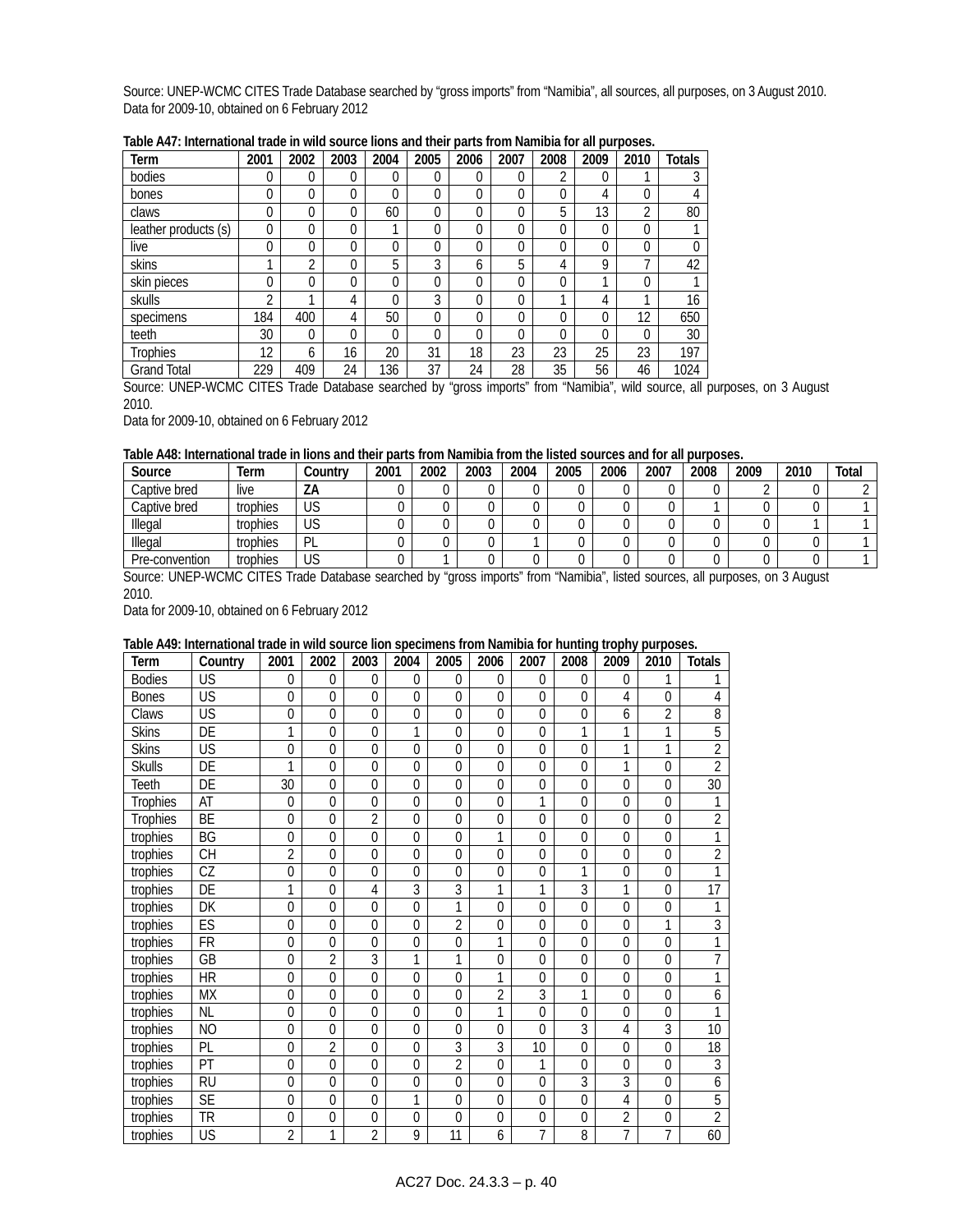| Term              | こountry | 2001 | 2002        | 2003                     | 2004        | 2005               | 2006     | 2007      | 2008 | 2009    | 2010                 | $\tau$ otals |
|-------------------|---------|------|-------------|--------------------------|-------------|--------------------|----------|-----------|------|---------|----------------------|--------------|
| trophies          | ZA      |      |             |                          | $\sim$<br>∸ | r<br>v             |          |           |      |         |                      |              |
| Subtotal trophies |         |      |             | $\overline{\phantom{a}}$ | 16          | $\sim$<br>26       | 16       | ົາາ<br>ںے | 20   | ົ<br>ŽŽ | 44                   | 156          |
| Total<br>Grand    |         | 42   | $\sim$<br>╺ | $\sim$<br>∠∠             | วว<br>ບບ    | $\mathbf{r}$<br>J۷ | ົາ<br>32 | 46        |      | 35      | $\overline{ }$<br>טי | 221<br>υU    |

Source: UNEP-WCMC CITES Trade Database searched by "gross imports" from "Namibia", wild source, hunting trophy purpose, on 3 August 2010.

Data for 2009-10, obtained on 6 February 2012

### **Table A50: International trade in wild source lion parts from Namibia for personal purposes.**

| Term               | 2001 | 2002 | 2003 | 2004   | 2005 | 2006     | 2007 | 2008   | 2009 | 2010 | <b>Totals</b> |
|--------------------|------|------|------|--------|------|----------|------|--------|------|------|---------------|
| bodies             | U    |      |      |        |      | 0        |      |        |      |      |               |
| claws              |      |      |      |        |      | 0        |      |        |      |      |               |
| skins              |      | ◠    |      | $\sim$ |      | 5        |      |        |      |      | 16            |
| skin pieces        | υ    | 0    |      |        |      | 0        |      |        |      |      |               |
| skulls             |      |      |      |        |      | 0        |      |        |      |      |               |
| <b>Trophies</b>    |      |      | b    |        |      | $\Omega$ |      | ົ      |      | 11   | 48            |
| <b>Grand Total</b> | 8    | ◠    |      | o      |      |          |      | $\cap$ | 27   | 17   | 96            |

Source: UNEP-WCMC CITES Trade Database searched by "gross imports" from "Namibia", wild source, personal purposes, on 3 August 2010.

Data for 2009-10, obtained on 6 February 2012

### **Table A51: International trade in wild source lions and their parts from Namibia for the listed purposes.**

| Purpose     | Term                | Unit   | Country                  | 2001             | 2002             | 2003             | 2004             | 2005             | 2006           | 2007           | 2008             | 2009           | 2010             | <b>Totals</b>   |
|-------------|---------------------|--------|--------------------------|------------------|------------------|------------------|------------------|------------------|----------------|----------------|------------------|----------------|------------------|-----------------|
| Commercial  | claws               |        | DE                       | 0                | $\mathbf 0$      | $\Omega$         | $\theta$         | 0                | 0              | $\theta$       | 5                | $\mathbf{0}$   | $\theta$         | 5               |
| Commercial  | claws               |        | ZA                       | $\overline{0}$   | $\Omega$         | $\Omega$         | 60               | $\overline{0}$   | $\overline{0}$ | $\overline{0}$ | $\overline{0}$   | $\overline{0}$ | $\theta$         | 60              |
|             | leather<br>products |        |                          |                  |                  |                  |                  |                  |                |                |                  |                |                  |                 |
| Commercial  | (s)                 |        | <b>JP</b>                | 0                | 0                | 0                | 1                | 0                | 0              | 0              | 0                | 0              | 0                | 1               |
| Commercial  | skins               |        | DE                       | $\overline{0}$   | $\mathbf 0$      | $\overline{0}$   | $\boldsymbol{0}$ | $\overline{0}$   | $\overline{1}$ | $\overline{0}$ | $\overline{0}$   | $\overline{0}$ | $\overline{0}$   | $\mathbf{1}$    |
| Commercial  | skins               |        | <b>JP</b>                | $\overline{0}$   | $\overline{0}$   | $\overline{0}$   | $\overline{2}$   | $\overline{0}$   | $\overline{0}$ | 0              | $\overline{0}$   | $\mathbf 0$    | $\mathbf 0$      | $\overline{2}$  |
| Commercial  | skins               |        | $\overline{ZA}$          | $\overline{0}$   | $\boldsymbol{0}$ | $\boldsymbol{0}$ | $\boldsymbol{0}$ | $\overline{1}$   | $\overline{0}$ | $\overline{3}$ | $\mathbf 0$      | $\mathbf 0$    | $\mathbf 0$      | $\overline{4}$  |
| Commercial  | trophies            |        | $\overline{ZA}$          | $\mathbf{1}$     | $\boldsymbol{0}$ | $\boldsymbol{0}$ | $\boldsymbol{0}$ | $\boldsymbol{0}$ | $\mathbf 0$    | $\mathbf 0$    | $\boldsymbol{0}$ | $\mathbf 0$    | $\mathbf 0$      | $\overline{1}$  |
| Educational | skulls              |        | $\overline{\mathsf{US}}$ | $\mathbf 0$      | 0                | $\overline{3}$   | $\mathbf 0$      | $\mathbf 0$      | $\mathbf 0$    | 0              | $\mathbf 0$      | $\mathbf 0$    | $\Omega$         | $\overline{3}$  |
| Educational | trophies            |        | $\overline{\mathsf{US}}$ | $\mathbf 0$      | $\overline{0}$   | $\mathbf 0$      | $\mathbf 0$      | $\mathbf 0$      | $\mathbf 0$    | $\overline{0}$ | $\mathbf 0$      | $\mathbf 0$    | $\mathbf{1}$     | $\overline{1}$  |
| Personal    | claws               |        | IN                       | $\mathbf 0$      | 0                | 0                | $\mathbf 0$      | $\boldsymbol{0}$ | 0              | 0              | $\mathbf 0$      | $\overline{7}$ | 0                | $\overline{7}$  |
| Personal    | skin pieces         |        | $\overline{\mathsf{US}}$ | 0                | 0                | $\theta$         | 0                | $\mathbf 0$      | $\mathbf 0$    | $\overline{0}$ | $\Omega$         | 1              | $\mathbf 0$      | $\mathbf{1}$    |
| Personal    | skins               |        | $\overline{\text{CN}}$   | $\mathbf 0$      | 0                | 0                | $\mathbf 0$      | $\boldsymbol{0}$ | 0              | 0              | 0                | $\overline{2}$ | 0                | $\overline{2}$  |
| Personal    | skins               |        | DE                       | $\mathbf 0$      | $\mathbf 0$      | 0                | $\mathbf 0$      | $\mathbf 0$      | $\mathbf 0$    | $\mathbf 0$    | $\mathbf 0$      | $\overline{3}$ | $\overline{2}$   | $\overline{5}$  |
| Personal    | skins               |        | ES                       | $\overline{0}$   | $\boldsymbol{0}$ | $\mathbf 0$      | $\overline{0}$   | $\overline{0}$   | $\overline{0}$ | $\overline{0}$ | $\mathbf 0$      | $\overline{1}$ | $\mathbf 0$      | $\overline{1}$  |
| Personal    | skins               |        | $\overline{\text{SI}}$   | $\mathbf 0$      | $\mathbf 0$      | $\mathbf 0$      | $\mathbf 0$      | $\overline{0}$   | $\overline{0}$ | $\mathbf 0$    | $\mathbf 0$      | 1              | $\mathbf 0$      | $\overline{1}$  |
| Personal    | skins               |        | SL                       | $\overline{0}$   | $\boldsymbol{0}$ | $\mathbf 0$      | $\boldsymbol{0}$ | $\overline{0}$   | $\overline{0}$ | $\mathbf 0$    | $\boldsymbol{0}$ | $\mathbf 0$    | 1                | $\mathbf{1}$    |
| Personal    | skins               |        | <b>US</b>                | $\mathbf 0$      | 0                | 0                | $\mathbf 0$      | $\overline{0}$   | $\overline{0}$ | $\mathbf 0$    | $\mathbf 0$      | $\overline{1}$ | 1                | $\overline{2}$  |
| Personal    | skins               |        | ZA                       | $\boldsymbol{0}$ | 0                | $\mathbf 0$      | $\mathbf 0$      | $\overline{0}$   | $\mathbf 0$    | $\mathbf 0$    | $\mathbf 0$      | $\overline{1}$ | $\overline{1}$   | $\overline{2}$  |
| Personal    | skulls              |        | DE                       | $\boldsymbol{0}$ | $\mathbf 0$      | $\mathbf 0$      | $\mathbf 0$      | $\boldsymbol{0}$ | $\mathbf 0$    | $\mathbf 0$    | $\mathbf 0$      | 1              | $\mathbf 0$      | $\overline{1}$  |
| Personal    | skulls              |        | $\overline{\mathsf{US}}$ | $\boldsymbol{0}$ | $\mathbf 0$      | $\mathbf 0$      | $\boldsymbol{0}$ | $\boldsymbol{0}$ | $\overline{0}$ | $\mathbf 0$    | $\mathbf 0$      | 1              | $\mathbf 0$      | $\overline{1}$  |
| Personal    | skulls              |        | ZA                       | $\overline{0}$   | $\mathbf 0$      | $\mathbf 0$      | $\mathbf 0$      | $\overline{0}$   | $\overline{0}$ | $\overline{0}$ | $\mathbf 0$      | 1              | 1                | $\overline{2}$  |
| Personal    | trophies            |        | AT                       | $\mathbf 0$      | $\boldsymbol{0}$ | 0                | 0                | $\mathbf 0$      | $\mathbf 0$    | 0              | 0                | 0              | 10               | 10              |
| Personal    | trophies            |        | F1                       | $\mathbf 0$      | $\Omega$         | 0                | $\boldsymbol{0}$ | $\mathbf 0$      | $\mathbf 0$    | $\overline{0}$ | $\mathbf 0$      | 1              | $\theta$         | $\mathbf{1}$    |
| Personal    | trophies            |        | $\overline{HR}$          | $\overline{0}$   | $\mathbf 0$      | $\mathbf 0$      | $\boldsymbol{0}$ | $\overline{0}$   | $\overline{0}$ | 0              | 0                | 1              | $\Omega$         | $\mathbf{1}$    |
| Personal    | trophies            |        | $\overline{\text{TR}}$   | $\overline{0}$   | $\overline{0}$   | $\boldsymbol{0}$ | $\overline{0}$   | $\overline{0}$   | $\overline{0}$ | $\overline{0}$ | $\overline{0}$   | $\overline{1}$ | $\boldsymbol{0}$ | $\overline{1}$  |
| Personal    | trophies            |        | $\overline{\mathsf{US}}$ | $\boldsymbol{0}$ | $\mathbf 0$      | $\mathbf 0$      | $\boldsymbol{0}$ | $\overline{0}$   | $\mathbf 0$    | 0              | $\mathbf 0$      | $\overline{3}$ | 1                | $\sqrt{4}$      |
| Personal    | trophies            |        | ZA                       | $\mathbf 0$      | $\boldsymbol{0}$ | 0                | 0                | $\mathbf 0$      | $\mathbf 0$    | 0              | 0                | 1              | 1                | $\overline{2}$  |
| Scientific  | skulls              |        | $\overline{\mathsf{US}}$ | $\mathbf 0$      | $\Omega$         | $\overline{0}$   | $\overline{0}$   | $\overline{3}$   | $\mathbf 0$    | $\overline{0}$ | $\mathbf 0$      | $\mathbf 0$    | $\Omega$         | $\overline{3}$  |
| Scientific  | specimens           | flasks | <b>US</b>                | $\mathbf 0$      | $\overline{0}$   | $\overline{0}$   | $\overline{25}$  | $\mathbf 0$      | $\mathbf 0$    | $\mathbf 0$    | $\mathbf 0$      | $\mathbf 0$    | $\Omega$         | $\overline{25}$ |
| Scientific  | specimens           | g      | <b>US</b>                | $\overline{0}$   | 400              | $\mathbf 0$      | $\Omega$         | $\overline{0}$   | $\overline{0}$ | $\overline{0}$ | $\mathbf 0$      | $\mathbf 0$    | $\mathbf 0$      | 400             |
| Scientific  | specimens           |        | $\overline{US}$          | 184              | 0                | $\overline{4}$   | $\overline{25}$  | $\boldsymbol{0}$ | $\mathbf 0$    | 0              | $\boldsymbol{0}$ | 0              | $\mathbf 0$      | 213             |
| Scientific  | trophies            |        | $\overline{\mathsf{US}}$ | $\mathbf 0$      | $\mathbf 0$      | $\overline{0}$   | $\theta$         | $\overline{3}$   | $\overline{0}$ | $\overline{0}$ | $\mathbf 0$      | $\mathbf 0$    | $\Omega$         | $\mathfrak{Z}$  |

Source: UNEP-WCMC CITES Trade Database searched by "gross imports" from "Namibia", wild source, listed purposes, on 3 August 2010.

Data for 2009-10, obtained on 6 February 2012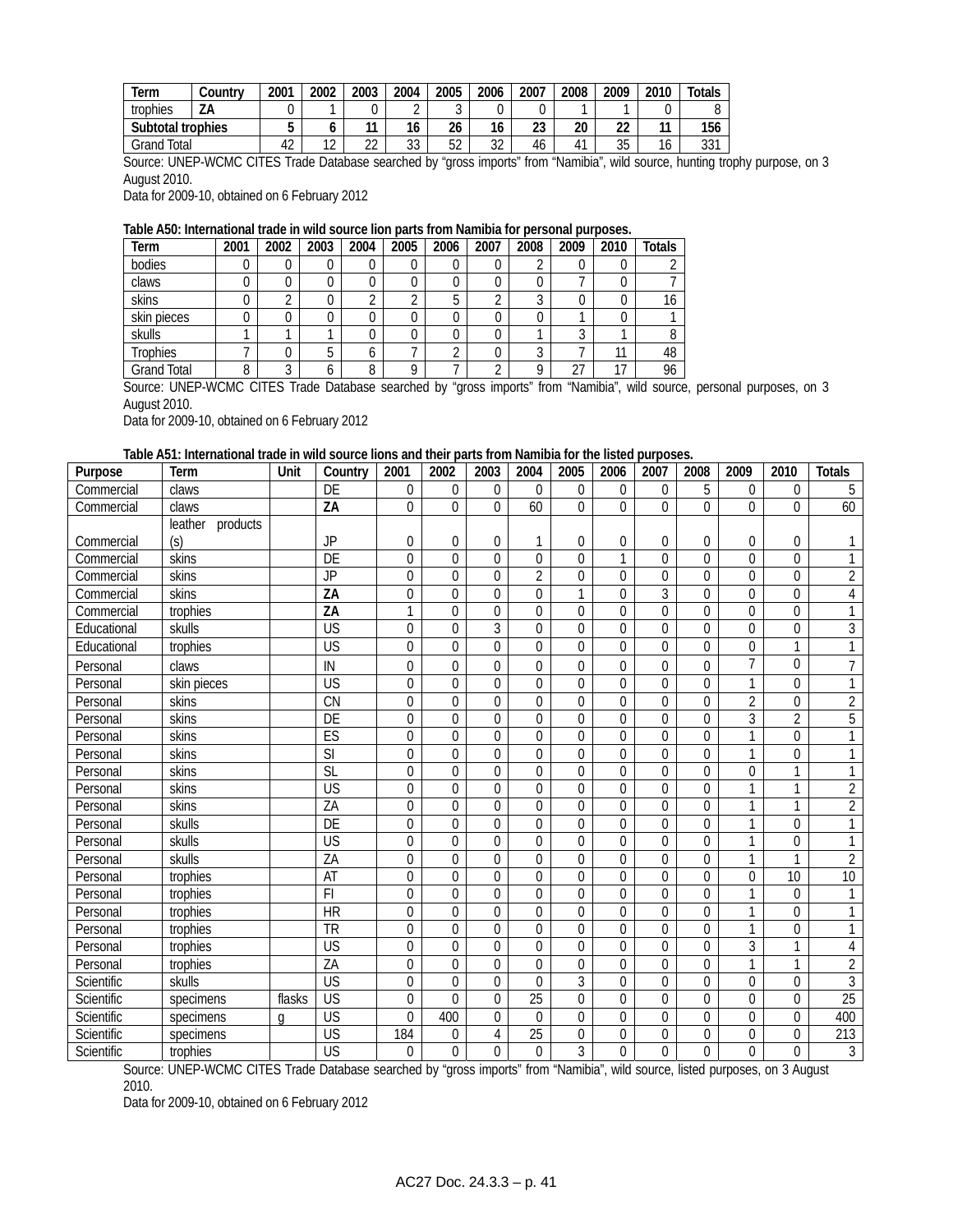| Term                 | 2001           | 2002           | 2003           | 2004           | 2005             | 2006           | 2007         | 2008             | 2009           | 2010     | <b>Totals</b>  |
|----------------------|----------------|----------------|----------------|----------------|------------------|----------------|--------------|------------------|----------------|----------|----------------|
| bodies               | 3              | 3              | 4              | $\theta$       | 3                | 3              | 12           | 19               | 87             | 15       | 149            |
| bone carvings        | $\mathbf{0}$   | 0              | $\overline{0}$ | $\Omega$       | 0                | $\overline{0}$ | $\Omega$     | $\overline{2}$   | $\Omega$       | $\theta$ | 2              |
| bone pieces          | $\overline{0}$ | $\overline{0}$ | 4              | $\overline{0}$ | 0                | $\Omega$       | $\Omega$     | 8                | $\Omega$       | $\Omega$ | 12             |
| bones                | 1              | 0              | $\overline{2}$ | $\Omega$       | 17               | 23             | 5            | 70               | 434            | 638      | 1190           |
| carvings             | $\Omega$       | 0              | $\Omega$       | $\Omega$       | 0                | $\Omega$       | 21           | 0                | $\Omega$       | 6        | 27             |
| claws                | 119            | 68             | 82             | 61             | 114              | 85             | 24           | 74               | 77             | 289      | 993            |
| derivatives          | $\Omega$       | 0              | $\overline{0}$ | $\theta$       | 0                | 0              | $\Omega$     | 0                | 3              | 8        | 11             |
| feet                 | 19             | 1              | 4              | $\theta$       | $\mathbf 0$      | $\Omega$       | $\Omega$     | $\mathbf 0$      | 6              | 6        | 36             |
| garments             | $\mathbf{0}$   | 0              | $\mathbf 0$    | $\theta$       | $\boldsymbol{0}$ | 0              | $\Omega$     | $\boldsymbol{0}$ | 9              | 3        | 12             |
| hair                 | $\Omega$       | 0              | $\Omega$       | $\Omega$       | 0                | $\Omega$       | 100          | $\mathbf 0$      | $\Omega$       | $\Omega$ | 100            |
| leather products (I) | 1              | 0              | $\overline{0}$ | $\Omega$       | 0                | 3              | $\mathbf{0}$ | 1                | 3              | $\Omega$ | 8              |
| leather products (s) | 3              | 0              | $\overline{0}$ | $\overline{7}$ | 0                | $\Omega$       | $\Omega$     | 0                | $\Omega$       | $\Omega$ | 10             |
| live                 | 17             | 36             | 31             | 62             | 47               | 66             | 66           | 129              | 102            | 188      | 744            |
| plates               | 9              | 16             | 9              | 5              | 1                | 0              | 5            | 1                | 0              | $\Omega$ | 46             |
| skeletons            | 3              | 0              | $\Omega$       | $\Omega$       | 0                | $\Omega$       | $\Omega$     | 0                | 5              | 48       | 56             |
| skin pieces          | 1              | 0              | 4              | 3              | 0                | 1              | $\Omega$     | 16               | $\overline{2}$ | $\Omega$ | 27             |
| skins                | 91             | 58             | 34             | 19             | 45               | 109            | 54           | 34               | 48             | 66       | 558            |
| skulls               | 115            | 39             | 14             | 7              | 18               | 125            | 15           | 20               | 62             | 47       | 462            |
| specimens            | 52             | 0              | 100            | $\Omega$       | 2                | $\overline{0}$ | 79           | 32               | 75             | 5        | 345            |
| tails                | $\Omega$       | 0              | $\Omega$       | $\Omega$       | 0                | 1              | $\mathbf{1}$ | 0                | $\Omega$       | $\Omega$ | $\overline{2}$ |
| teeth                | 125            | 4              | $\overline{2}$ | 1              | 10               | 16             | $\Omega$     | 0                | 4              | 133      | 295            |
| trophies             | 177            | 304            | 266            | 355            | 353              | 552            | 659          | 944              | 897            | 387      | 4894           |
| <b>Grand Total</b>   | 736            | 529            | 556            | 520            | 610              | 984            | 1041         | 1350             | 1813           | 1899     | 10038          |

**Table A52: International trade in lions and their parts from South Africa from all sources and for all purposes.** 

Source: UNEP-WCMC CITES Trade Database searched by "gross imports" from "South Africa", all sources, all purposes, on 21 July 2010.

Data for 2009-10, obtained on 6 February 2012

| Table A53: International trade in wild source lions and their parts from South Africa for all purposes. |  |
|---------------------------------------------------------------------------------------------------------|--|
|---------------------------------------------------------------------------------------------------------|--|

| Term                 | 2001     | 2002         | 2003           | 2004     | 2005           | 2006        | 2007        | 2008           | 2009           | 2010         | Total           |
|----------------------|----------|--------------|----------------|----------|----------------|-------------|-------------|----------------|----------------|--------------|-----------------|
| bodies               | 3        | 3            |                | 0        | 3              | 2           | 9           | 6              | 6              | 4            | 37              |
| bone pieces          | $\Omega$ | $\Omega$     | $\Omega$       | $\Omega$ | 0              | $\Omega$    | 0           | $\overline{2}$ | $\overline{0}$ | $\Omega$     | $\overline{2}$  |
| bones                | 0        | $\mathbf{0}$ | $\overline{2}$ | 0        | 10             | 4           | 1           | 4              | 14             | 266          | 301             |
| carvings             | $\Omega$ | $\Omega$     | $\Omega$       | $\Omega$ | 0              | $\Omega$    | 7           | 0              | $\Omega$       | $\Omega$     |                 |
| claws                | 119      | 68           | 79             | 53       | 114            | 44          | 24          | 38             | 37             | 32           | 608             |
| derivatives          | 0        | $\mathbf{0}$ | $\Omega$       | 0        | $\Omega$       | $\theta$    | 0           | $\Omega$       | 3              | 8            | 11              |
| feet                 | 8        | 1            | 4              | $\Omega$ | 0              | $\mathbf 0$ | 0           | $\Omega$       | $\overline{2}$ | 4            | 19              |
| garments             | 0        | $\mathbf{0}$ | $\Omega$       | 0        | $\mathbf{0}$   | $\mathbf 0$ | $\Omega$    | $\theta$       | 9              | $\theta$     | 9               |
| leather products (I) | 1        | 0            | $\mathbf 0$    | 0        | 0              | 3           | $\mathbf 0$ | 1              | 3              | $\Omega$     | 8               |
| leather products (s) | 3        | $\Omega$     | 0              | 7        | $\overline{0}$ | $\mathbf 0$ | 0           | $\Omega$       | 0              | $\theta$     | 10              |
| live                 | $\Omega$ | 18           | 6              | 5        | 4              | 3           | 0           | 4              | 16             | 28           | 84              |
| plates               | 9        | 16           | 8              | 3        | 1              | $\Omega$    | 5           | 1              | 0              | $\theta$     | 43              |
| skeletons            | 3        | $\theta$     | $\theta$       | $\Omega$ | $\Omega$       | $\mathbf 0$ | $\Omega$    | $\Omega$       | 0              | $\theta$     | 3               |
| skin pieces          | 1        | $\Omega$     | 4              | 3        | 0              | 1           | 0           | 0              | $\overline{2}$ | $\mathbf{0}$ | $\overline{11}$ |
| skins                | 69       | 50           | 29             | 13       | 28             | 27          | 36          | 22             | 35             | 44           | 353             |
| skulls               | 89       | 37           | 8              | 2        | 10             | 24          | 7           | 14             | 36             | 35           | 262             |
| specimens            | 52       | $\theta$     | $\theta$       | $\Omega$ | 1              | $\Omega$    | 79          | 32             | 74             | 3            | 241             |
| tails                | 0        | $\mathbf{0}$ | $\Omega$       | $\Omega$ | $\Omega$       | $\mathbf 0$ | 1           | $\Omega$       | $\mathbf 0$    | $\theta$     |                 |
| teeth                | 125      | 4            | 1              | 1        | 10             | 4           | 0           | $\theta$       | $\Omega$       | 12           | 157             |
| trophies             | 149      | 192          | 177            | 182      | 235            | 284         | 414         | 454            | 374            | 93           | 2554            |
| <b>Grand Total</b>   | 631      | 389          | 319            | 269      | 416            | 396         | 583         | 578            | 611            | 529          | 4721            |

Source: UNEP-WCMC CITES Trade Database searched by "gross imports" from "South Africa" from "wild sources", all purposes, on 21 July 2010.

Data for 2009-10, obtained on 6 February 2012

**Table A54: International trade in wild source lions and their parts to South Africa.** 

| Term   | 2001 | 2002 | 2003 | 2004   | 2005 | 2006 | 2007 | 2008 | 2009 | 2010 | Total           |
|--------|------|------|------|--------|------|------|------|------|------|------|-----------------|
| bodies |      | ັ    | v    | ⌒<br>υ |      | U    |      | ∸    |      |      | $\sqrt{2}$<br>v |
| bones  |      |      |      | v      |      |      |      |      |      |      |                 |
| claws  | 16   |      | U    | 60     |      |      |      |      |      |      | 77<br>76        |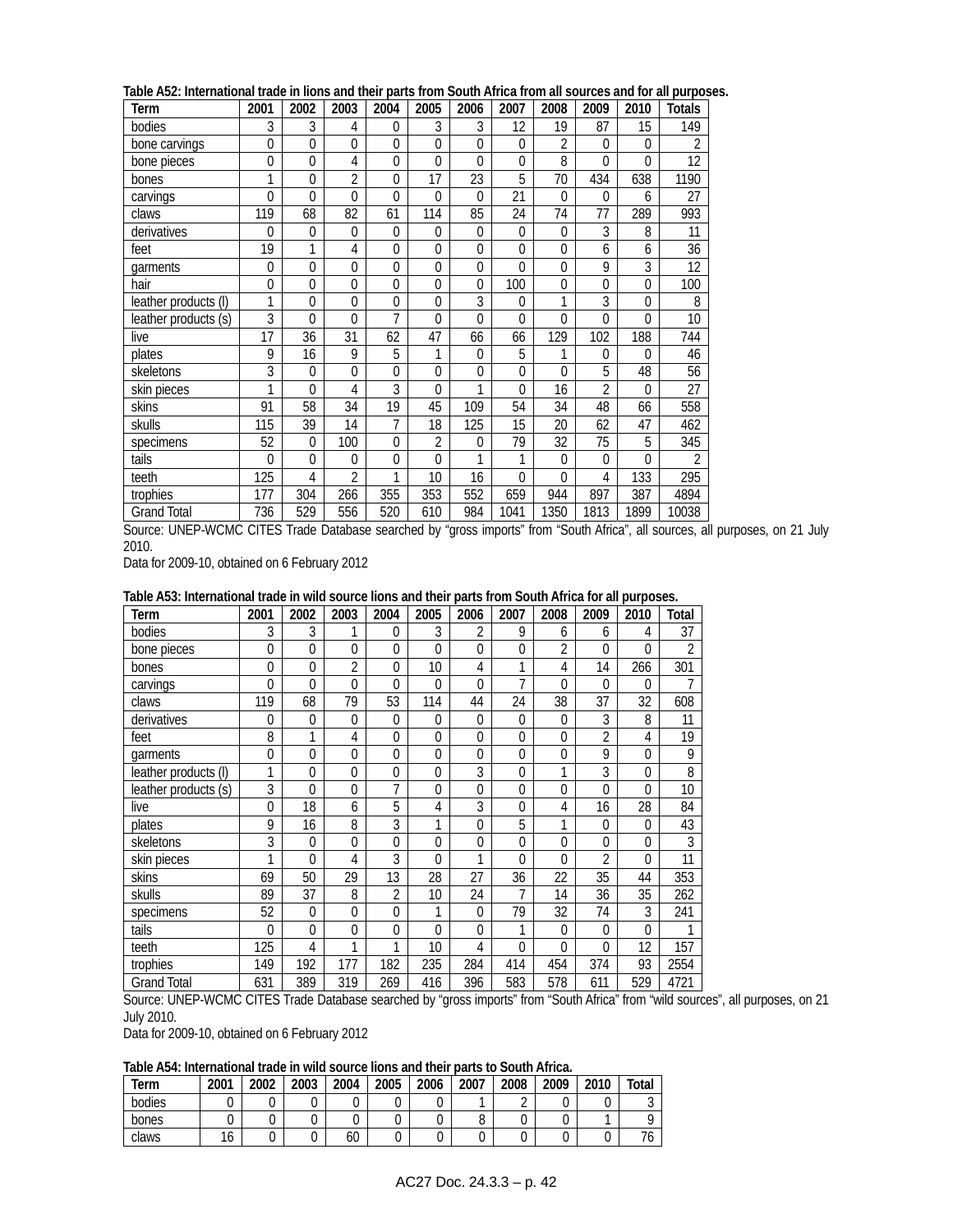| Term        | 2001 | 2002 | 2003 | 2004 | 2005 | 2006 | 2007 | 2008 | 2009 | 2010 | Total |
|-------------|------|------|------|------|------|------|------|------|------|------|-------|
| live        |      | 30   | 29   | 20   | 0    | J    |      | 0    |      | O    | 86    |
| skins       | 28   | 0    | 0    | 16   | 17   | 24   |      | 4    |      | 30   | 207   |
| skulls      | 27   |      | ◠    |      | 6    | 22   |      | 0    |      | 18   | 84    |
| specimens   |      | 0    | ◠    | 0    | 20   | Q    |      | 0    | 29   |      | 60    |
| teeth       | 265  | 0    | 0    |      | 0    |      |      | 0    |      |      | 265   |
| trophies    | 35   | 37   | 34   | 35   | 42   | 26   | 23   | 27   | 36   | 18   | 313   |
| Grand Total | 375  | 67   | 67   | 131  | 85   | 84   | 103  | 33   | 01   | 67   | 103   |

Source: UNEP-WCMC CITES Trade Database searched by "gross exports" to "South Africa", from "wild" sources, all purposes, on 21 July 2010.

Data for 2009-10, obtained on 6 February 2012

### **Table A55. International trade in wild source lions from South Africa for "hunting trophy" purposes.**

| Term                 | Country                  | 2001             | 2002             | 2003             | 2004             | 2005             | 2006             | 2007             | 2008             | 2009             | 2010             |
|----------------------|--------------------------|------------------|------------------|------------------|------------------|------------------|------------------|------------------|------------------|------------------|------------------|
| bodies               | CA                       | $\boldsymbol{0}$ | $\mathbf{0}$     | $\mathbf{0}$     | $\mathbf 0$      | $\mathbf 0$      | 1                | $\mathbf{0}$     | $\mathbf 0$      | 1                | 0                |
| bodies               | $\overline{KW}$          | $\boldsymbol{0}$ | $\boldsymbol{0}$ | $\boldsymbol{0}$ | $\mathbf 0$      | $\boldsymbol{0}$ | $\mathbf 0$      | $\boldsymbol{0}$ | $\mathbf 0$      | 1                | $\boldsymbol{0}$ |
| bodies               | <b>SE</b>                | $\mathbf{1}$     | $\boldsymbol{0}$ | $\mathbf 0$      | $\mathbf 0$      | $\boldsymbol{0}$ | 0                | $\mathbf 0$      | $\mathbf 0$      | $\mathbf 0$      | $\boldsymbol{0}$ |
| bodies               | SG                       | $\boldsymbol{0}$ | $\boldsymbol{0}$ | $\boldsymbol{0}$ | $\boldsymbol{0}$ | 0                | $\boldsymbol{0}$ | $\mathbf 0$      | $\boldsymbol{0}$ | 1                | $\boldsymbol{0}$ |
| bone pieces          | $\overline{\mathsf{US}}$ | $\boldsymbol{0}$ | $\boldsymbol{0}$ | $\mathbf 0$      | $\mathbf 0$      | $\mathbf 0$      | $\mathbf 0$      | $\boldsymbol{0}$ | $\overline{2}$   | $\mathbf 0$      | $\boldsymbol{0}$ |
| bones                | LU                       | $\boldsymbol{0}$ | $\boldsymbol{0}$ | $\boldsymbol{0}$ | $\boldsymbol{0}$ | 0                | 0                | $\mathbf 0$      | $\boldsymbol{0}$ | $\mathbf 0$      | $\overline{2}$   |
| bones                | <b>MX</b>                | $\mathbf 0$      | $\boldsymbol{0}$ | $\mathbf{0}$     | $\mathbf 0$      | $\mathbf 0$      | 0                | $\boldsymbol{0}$ | $\boldsymbol{0}$ | $\theta$         | $\overline{2}$   |
| bones                | <b>US</b>                | $\overline{0}$   | $\boldsymbol{0}$ | $\overline{2}$   | $\mathbf 0$      | $\overline{0}$   | $\overline{0}$   | $\mathbf{1}$     | $\overline{2}$   | 10               | $\overline{7}$   |
| bones                | VN                       | $\overline{0}$   | $\mathbf 0$      | $\overline{0}$   | $\mathbf 0$      | $\mathbf 0$      | $\mathbf 0$      | $\mathbf 0$      | $\mathbf 0$      | $\mathbf 0$      | $\overline{26}$  |
| claws                | $\overline{DE}$          | $\overline{18}$  | $\overline{18}$  | $\mathbf 0$      | $\mathbf 0$      | $\mathbf 0$      | $\mathbf 0$      | $\mathbf 0$      | $\overline{0}$   | $\mathbf 0$      | $\boldsymbol{0}$ |
| claws                | ES                       | $\overline{18}$  | $\boldsymbol{0}$ | $\mathbf 0$      | $\Omega$         | $\mathbf 0$      | $\overline{0}$   | $\mathbf{0}$     | $\overline{0}$   | $\Omega$         | $\overline{8}$   |
| claws                | $\overline{\mathsf{US}}$ | 43               | $\overline{4}$   | 1                | 36               | 0                | $\overline{12}$  | 17               | 36               | 16               | 6                |
| derivatives          | $\overline{RU}$          | $\boldsymbol{0}$ | $\mathbf 0$      | $\mathbf 0$      | $\mathbf 0$      | $\mathbf 0$      | $\boldsymbol{0}$ | $\boldsymbol{0}$ | $\mathbf 0$      | $\mathbf 0$      | $\boldsymbol{6}$ |
| derivatives          | US                       | $\boldsymbol{0}$ | $\boldsymbol{0}$ | 0                | $\boldsymbol{0}$ | 0                | 0                | $\mathbf 0$      | $\mathbf{0}$     | $\mathbf 0$      | $\overline{2}$   |
| feet                 | $\overline{DE}$          | $\boldsymbol{0}$ | $\boldsymbol{0}$ | $\mathbf{0}$     | $\mathbf 0$      | $\mathbf 0$      | 0                | $\mathbf{0}$     | $\mathbf 0$      | $\mathbf 0$      | $\overline{0}$   |
| feet                 | ES                       | $\overline{8}$   | $\boldsymbol{0}$ | $\mathbf{0}$     | $\mathbf 0$      | $\boldsymbol{0}$ | $\overline{0}$   | $\mathbf 0$      | $\mathbf 0$      | $\overline{2}$   | $\boldsymbol{0}$ |
| feet                 | $\overline{FR}$          | $\overline{0}$   | $\boldsymbol{0}$ | $\overline{4}$   | $\mathbf 0$      | $\overline{0}$   | $\mathbf 0$      | $\mathbf 0$      | $\mathbf 0$      | $\mathbf 0$      | $\boldsymbol{0}$ |
| feet                 | $\overline{\mathsf{US}}$ | $\boldsymbol{0}$ | $\mathbf{0}$     | $\mathbf{0}$     | $\mathbf 0$      | $\boldsymbol{0}$ | 0                | $\mathbf{0}$     | $\mathbf 0$      | $\mathbf 0$      | $\sqrt{4}$       |
| garments             | <b>US</b>                | $\overline{0}$   | $\mathbf 0$      | $\mathbf{0}$     | $\mathbf{0}$     | $\overline{0}$   | 0                | $\mathbf 0$      | $\mathbf 0$      | 1                | $\boldsymbol{0}$ |
| leather products (s) | $\overline{JP}$          | $\overline{0}$   | $\mathbf 0$      | $\mathbf{0}$     | $\mathbf{1}$     | $\boldsymbol{0}$ | $\mathbf 0$      | $\mathbf 0$      | $\mathbf 0$      | $\boldsymbol{0}$ | $\boldsymbol{0}$ |
| live                 | AE                       | $\boldsymbol{0}$ | $\boldsymbol{0}$ | $\mathbf 0$      | $\mathbf 0$      | $\mathbf 0$      | $\boldsymbol{0}$ | $\boldsymbol{0}$ | $\mathbf 0$      | $\overline{2}$   | $\boldsymbol{0}$ |
| plates               | US                       | $\boldsymbol{0}$ | $\boldsymbol{0}$ | $\boldsymbol{0}$ | $\boldsymbol{0}$ | $\boldsymbol{0}$ | 0                | $\mathbf 0$      | 1                | $\boldsymbol{0}$ | $\boldsymbol{0}$ |
| skin pieces          | $\mathsf{I}\mathsf{T}$   | $\boldsymbol{0}$ | $\boldsymbol{0}$ | $\mathbf{0}$     | $\mathbf 0$      | $\mathbf 0$      | $\mathbf 0$      | $\boldsymbol{0}$ | $\mathbf 0$      | 1                | $\boldsymbol{0}$ |
| skin pieces          | US                       | $\overline{0}$   | $\boldsymbol{0}$ | $\mathbf 0$      | $\mathbf 0$      | $\overline{0}$   | 1                | $\boldsymbol{0}$ | $\mathbf 0$      | $\overline{0}$   | $\boldsymbol{0}$ |
| skins                | AG                       | $\overline{0}$   | $\boldsymbol{0}$ | 0                | $\boldsymbol{0}$ | $\mathbf 0$      | $\overline{0}$   | $\boldsymbol{0}$ | $\boldsymbol{0}$ | $\boldsymbol{0}$ | $\overline{2}$   |
| skins                | <b>AR</b>                | 1                | $\mathbf 0$      | $\mathbf 0$      | $\mathbf 0$      | 0                | 0                | $\mathbf 0$      | $\mathbf 0$      | $\mathbf 0$      | $\boldsymbol{0}$ |
| skins                | BE                       | 1                | $\boldsymbol{0}$ | $\boldsymbol{0}$ | $\boldsymbol{0}$ | 1                | $\boldsymbol{0}$ | $\boldsymbol{0}$ | $\mathbf 0$      | $\boldsymbol{0}$ | $\boldsymbol{0}$ |
| skins                | CA                       | $\overline{2}$   | $\overline{2}$   | $\Omega$         | $\mathbf 0$      | $\overline{0}$   | 1                | $\overline{0}$   | $\Omega$         | $\overline{2}$   | $\boldsymbol{0}$ |
| skins                | CH                       | $\boldsymbol{0}$ | 1                | $\mathbf 0$      | $\mathbf 0$      | 0                | $\mathbf 0$      | 1                | $\boldsymbol{0}$ | $\mathbf 0$      | $\boldsymbol{0}$ |
| skins                | $\overline{\text{CZ}}$   | $\boldsymbol{0}$ | $\mathbf 0$      | $\mathbf 0$      | $\mathbf 0$      | $\mathbf 0$      | 0                | $\overline{0}$   | $\mathbf 0$      | $\mathbf 0$      | 6                |
| skins                | $\overline{DE}$          | $\overline{5}$   | 3                | $\mathbf{0}$     | $\mathbf 0$      | $\mathbf 0$      | 0                | $\mathbf 0$      | 1                | $\mathbf 0$      | 1                |
| skins                | ES                       | $\overline{13}$  | $\boldsymbol{0}$ | $\mathbf 0$      | $\mathbf 0$      | $\boldsymbol{0}$ | 0                | $\mathbf 0$      | $\mathbf 0$      | 1                | $\overline{4}$   |
| skins                | F1                       | $\boldsymbol{0}$ | $\boldsymbol{0}$ | $\mathbf 0$      | $\mathbf 0$      | $\mathbf 0$      | $\mathbf 0$      | $\mathbf 0$      | $\mathbf 0$      | 1                | 1                |
| skins                | <b>FR</b>                | $\boldsymbol{0}$ | $\boldsymbol{0}$ | $\boldsymbol{0}$ | $\mathbf 0$      | 0                | 0                | $\mathbf 0$      | $\boldsymbol{0}$ | 0                | $\mathbf{1}$     |
| skins                | IT                       | $\boldsymbol{0}$ | $\boldsymbol{0}$ | $\mathbf{0}$     | $\mathbf 0$      | $\mathbf{0}$     | 1                | $\boldsymbol{0}$ | $\mathbf 0$      | $\mathbf 0$      | $\boldsymbol{0}$ |
| skins                | JP                       | $\overline{0}$   | $\boldsymbol{0}$ | $\mathbf 0$      | $\boldsymbol{0}$ | $\boldsymbol{0}$ | $\overline{0}$   | $\mathbf 0$      | $\boldsymbol{0}$ | $\mathbf 0$      | $\boldsymbol{0}$ |
| skins                | LU                       | $\overline{0}$   | $\boldsymbol{0}$ | $\boldsymbol{0}$ | $\boldsymbol{0}$ | $\mathbf 0$      | $\overline{0}$   | $\boldsymbol{0}$ | $\boldsymbol{0}$ | $\mathbf 0$      | $\mathbf{1}$     |
| skins                | N <sub>O</sub>           | $\overline{2}$   | $\mathbf 0$      | $\mathbf 0$      | $\boldsymbol{0}$ | $\boldsymbol{0}$ | $\overline{2}$   | $\mathbf 0$      | 0                | $\boldsymbol{0}$ | $\boldsymbol{0}$ |
| skins                | <b>SE</b>                | $\overline{0}$   | $\overline{0}$   | $\overline{0}$   | $\overline{0}$   | $\overline{0}$   | $\overline{0}$   | $\overline{0}$   | $\overline{0}$   | $\overline{0}$   | $\overline{1}$   |
| skins                | $\overline{12}$          | $\mathbf 0$      | $\boldsymbol{0}$ | $\mathbf 0$      | $\mathbf 0$      | $\mathbf 0$      | $\mathbf 0$      | $\mathbf 0$      | $\mathbf 0$      | $\mathbf 0$      | $\overline{1}$   |
| skins                | <b>US</b>                | 31               | $\overline{2}$   | $\mathbf 0$      | $\boldsymbol{0}$ | $\boldsymbol{0}$ | 7                | 0                | $\mathbf 0$      | 1                | 7                |
| skins                | UY                       | $\boldsymbol{0}$ | 1                | $\boldsymbol{0}$ | $\boldsymbol{0}$ | $\boldsymbol{0}$ | $\boldsymbol{0}$ | $\boldsymbol{0}$ | $\boldsymbol{0}$ | 0                | $\boldsymbol{0}$ |
| skulls (kg)          | $\overline{\mathsf{US}}$ | 0                | $\mathbf{0}$     | $\mathbf 0$      | $\mathbf 0$      | 0                | 0                | 0                | $\mathbf 0$      | 1                | $\boldsymbol{0}$ |
| skulls               | AE                       | 1                | $\boldsymbol{0}$ | $\boldsymbol{0}$ | $\boldsymbol{0}$ | $\mathbf 0$      | $\boldsymbol{0}$ | $\boldsymbol{0}$ | $\boldsymbol{0}$ | $\boldsymbol{0}$ | $\boldsymbol{0}$ |
| skulls               | AG                       | $\boldsymbol{0}$ | $\boldsymbol{0}$ | $\boldsymbol{0}$ | $\boldsymbol{0}$ | $\boldsymbol{0}$ | $\boldsymbol{0}$ | $\boldsymbol{0}$ | $\boldsymbol{0}$ | $\boldsymbol{0}$ | $\overline{2}$   |
| skulls               | AR                       | 1                | 0                | $\mathbf 0$      | $\mathbf 0$      | $\boldsymbol{0}$ | 0                | 0                | 0                | $\overline{0}$   | $\boldsymbol{0}$ |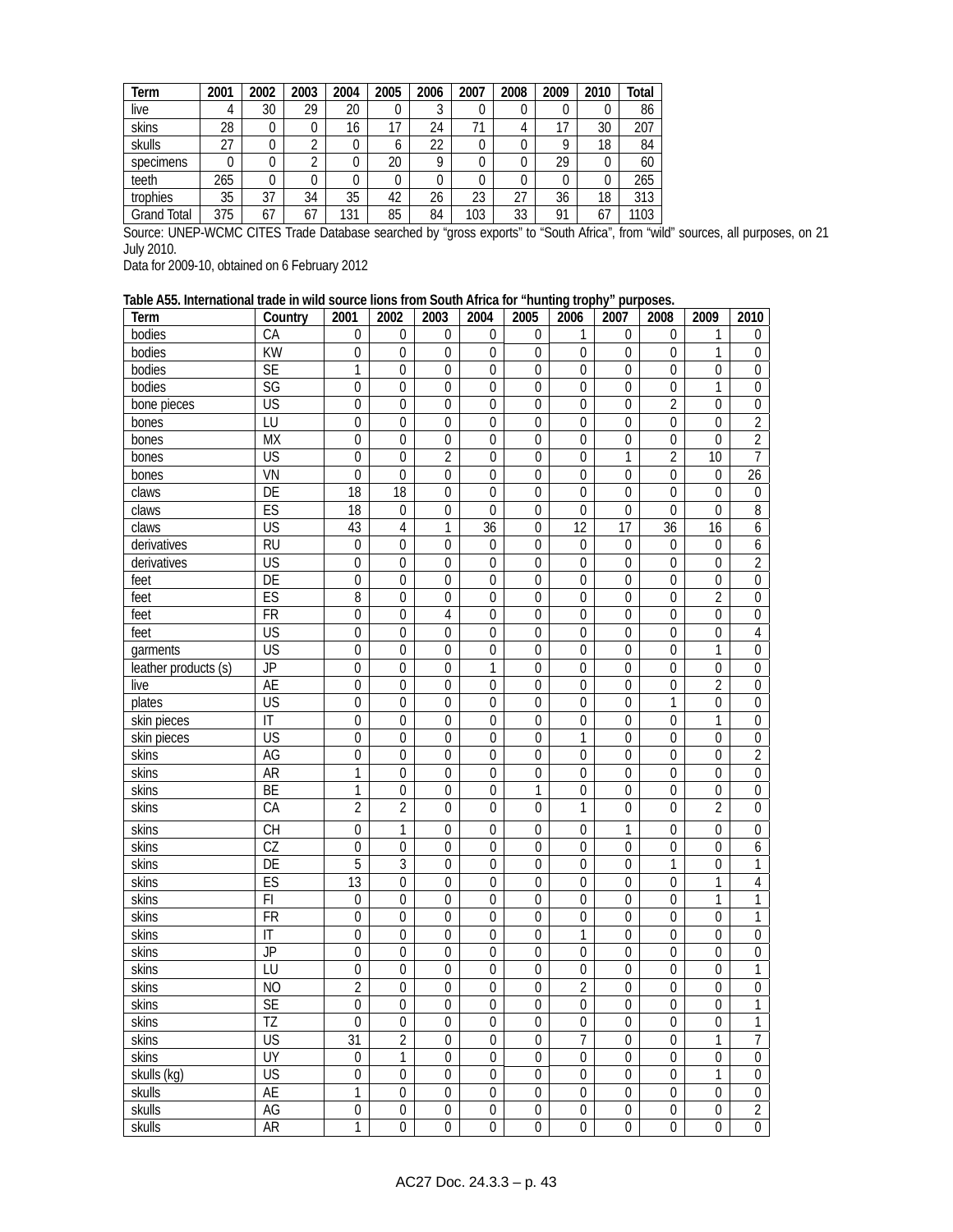| Term          | Country                            | 2001             | 2002             | 2003             | 2004             | 2005             | 2006             | 2007             | 2008             | 2009             | 2010             |
|---------------|------------------------------------|------------------|------------------|------------------|------------------|------------------|------------------|------------------|------------------|------------------|------------------|
| skulls        | AU                                 | 1                | 0                | $\mathbf{0}$     | $\mathbf 0$      | 0                | 0                | $\mathbf{0}$     | 0                | $\mathbf 0$      | $\boldsymbol{0}$ |
| skulls        | BE                                 | 1                | $\mathbf 0$      | $\mathbf 0$      | $\mathbf 0$      | $\mathbf 0$      | $\mathbf 0$      | $\mathbf{0}$     | $\mathbf 0$      | $\Omega$         | $\mathbf 0$      |
| skulls        | CA                                 | $\overline{3}$   | $\overline{2}$   | $\mathbf 0$      | $\mathbf 0$      | 0                | $\overline{2}$   | $\mathbf{0}$     | $\overline{0}$   | $\overline{2}$   | $\mathbf 0$      |
| skulls        | <b>CH</b>                          | $\overline{0}$   | 1                | $\overline{2}$   | $\mathbf{0}$     | $\pmb{0}$        | $\mathbf 0$      | 1                | $\mathbf 0$      | $\overline{0}$   | $\boldsymbol{0}$ |
| skulls        | $\overline{CZ}$                    | $\mathbf 0$      | $\boldsymbol{0}$ | $\boldsymbol{0}$ | $\boldsymbol{0}$ | $\mathbf 0$      | $\boldsymbol{0}$ | $\boldsymbol{0}$ | $\mathbf 0$      | $\mathbf 0$      | $\overline{3}$   |
| skulls        | DE                                 | 4                | $\sqrt{4}$       | $\mathbf 0$      | $\mathbf 0$      | $\boldsymbol{0}$ | 1                | $\mathbf 0$      | $\mathbf 0$      | $\theta$         | 1                |
| skulls        | ES                                 | 14               | $\boldsymbol{0}$ | $\mathbf 0$      | $\boldsymbol{0}$ | 0                | $\boldsymbol{0}$ | $\boldsymbol{0}$ | $\boldsymbol{0}$ | 4                | $\overline{2}$   |
| skulls        | FI                                 | $\boldsymbol{0}$ | $\boldsymbol{0}$ | $\mathbf 0$      | $\mathbf 0$      | $\mathbf 0$      | $\mathbf 0$      | $\mathbf{0}$     | $\mathbf 0$      | $\theta$         | $\overline{2}$   |
| skulls        | <b>FR</b>                          | $\overline{0}$   | $\boldsymbol{0}$ | $\mathbf{1}$     | $\mathbf 0$      | $\overline{0}$   | $\overline{0}$   | $\boldsymbol{0}$ | $\mathbf 0$      | $\theta$         | $\overline{2}$   |
| skulls        | GB                                 | $\overline{0}$   | $\mathbf 0$      | $\mathbf 0$      | $\mathbf 0$      | 1                | 1                | $\mathbf 0$      | $\mathbf 0$      | 1                | 1                |
| skulls        | IT                                 | $\mathbf 0$      | $\mathbf 0$      | $\mathbf 0$      | $\mathbf 0$      | $\mathbf 0$      | 1                | $\mathbf{0}$     | $\mathbf 0$      | $\mathbf 0$      | 1                |
| skulls        | $\overline{JP}$                    | 1                | $\mathbf 0$      | $\mathbf 0$      | $\mathbf{0}$     | $\mathbf 0$      | $\mathbf{0}$     | $\mathbf 0$      | $\mathbf 0$      | $\mathbf 0$      | $\boldsymbol{0}$ |
|               | $\overline{KW}$                    | $\boldsymbol{0}$ |                  | $\mathbf 0$      | $\mathbf 0$      |                  | $\mathbf 0$      |                  | $\mathbf 0$      |                  |                  |
| skulls        | LU                                 |                  | $\boldsymbol{0}$ | $\mathbf 0$      |                  | 0                |                  | $\boldsymbol{0}$ |                  | 1                | $\boldsymbol{0}$ |
| skulls        |                                    | $\boldsymbol{0}$ | $\boldsymbol{0}$ |                  | $\boldsymbol{0}$ | $\boldsymbol{0}$ | $\boldsymbol{0}$ | $\boldsymbol{0}$ | $\boldsymbol{0}$ | $\mathbf 0$      | 1                |
| skulls        | <b>MX</b>                          | $\boldsymbol{0}$ | $\boldsymbol{0}$ | $\mathbf 0$      | $\boldsymbol{0}$ | $\boldsymbol{0}$ | 0                | $\boldsymbol{0}$ | $\mathbf 0$      | $\overline{3}$   | 1                |
| skulls        | N <sub>O</sub>                     | $\overline{2}$   | $\boldsymbol{0}$ | $\boldsymbol{0}$ | $\boldsymbol{0}$ | 0                | 1                | $\boldsymbol{0}$ | $\boldsymbol{0}$ | $\mathbf 0$      | $\boldsymbol{0}$ |
| skulls        | NZ                                 | $\boldsymbol{0}$ | $\boldsymbol{0}$ | 0                | $\mathbf 0$      | 0                | $\mathbf{0}$     | $\mathbf{0}$     | $\mathbf 0$      | $\mathbf 0$      | 1                |
| skulls        | $\overline{PK}$                    | $\overline{0}$   | $\boldsymbol{0}$ | $\boldsymbol{0}$ | $\boldsymbol{0}$ | $\mathbf 0$      | $\boldsymbol{0}$ | $\boldsymbol{0}$ | $\boldsymbol{0}$ | 1                | $\boldsymbol{0}$ |
| <b>Skulls</b> | $\overline{\text{SG}}$             | 0                | $\mathbf 0$      | $\mathbf 0$      | $\mathbf 0$      | $\mathbf 0$      | $\mathbf 0$      | $\mathbf 0$      | $\mathbf 0$      | 1                | $\boldsymbol{0}$ |
| skulls        | $\overline{\mathsf{S}}$            | 1                | $\boldsymbol{0}$ | $\mathbf 0$      | $\boldsymbol{0}$ | $\boldsymbol{0}$ | $\boldsymbol{0}$ | $\boldsymbol{0}$ | $\mathbf 0$      | $\mathbf 0$      | $\boldsymbol{0}$ |
| skulls        | <b>SZ</b>                          | $\boldsymbol{0}$ | $\boldsymbol{0}$ | $\mathbf 0$      | $\boldsymbol{0}$ | 0                | $\mathbf{0}$     | $\mathbf 0$      | $\mathbf 0$      | $\mathbf 0$      | 1                |
| skulls        | ΤZ                                 | $\boldsymbol{0}$ | $\boldsymbol{0}$ | $\boldsymbol{0}$ | $\boldsymbol{0}$ | $\boldsymbol{0}$ | $\boldsymbol{0}$ | $\boldsymbol{0}$ | $\boldsymbol{0}$ | $\mathbf 0$      | 3                |
| skulls        | UA                                 | 1                | $\boldsymbol{0}$ | $\mathbf 0$      | $\boldsymbol{0}$ | $\boldsymbol{0}$ | $\overline{2}$   | $\boldsymbol{0}$ | $\boldsymbol{0}$ | $\mathbf 0$      | $\boldsymbol{0}$ |
| skulls        | US                                 | 50               | 1                | $\overline{2}$   | $\overline{2}$   | $\sqrt{3}$       | 13               | $\overline{2}$   | 6                | 13               | 16               |
| specimens     | JP                                 | 1                | $\boldsymbol{0}$ | $\mathbf 0$      | $\mathbf 0$      | $\mathbf 0$      | $\mathbf{0}$     | $\boldsymbol{0}$ | $\mathbf 0$      | $\overline{0}$   | $\boldsymbol{0}$ |
| teeth         | <b>BR</b>                          | $\overline{0}$   | $\boldsymbol{0}$ | $\boldsymbol{0}$ | $\boldsymbol{0}$ | $\mathbf 0$      | $\overline{4}$   | $\boldsymbol{0}$ | $\boldsymbol{0}$ | $\mathbf 0$      | $\boldsymbol{0}$ |
| teeth         | N <sub>O</sub>                     | 30               | $\mathbf 0$      | 0                | $\mathbf 0$      | 0                | 0                | $\mathbf 0$      | 0                | $\theta$         | $\mathbf 0$      |
| teeth         | <b>US</b>                          | 90               | 3                | $\mathbf 0$      | $\boldsymbol{0}$ | $\boldsymbol{0}$ | $\boldsymbol{0}$ | 0                | $\boldsymbol{0}$ | $\overline{0}$   | 10               |
| trophies      | <b>AE</b>                          | 1                | $\boldsymbol{0}$ | $\mathbf{1}$     | $\boldsymbol{0}$ | 0                | $\overline{2}$   | $\mathbf 0$      | 1                | $\mathbf 0$      | 1                |
| trophies      | AT                                 | $\boldsymbol{0}$ | $\overline{5}$   | $\boldsymbol{0}$ | $\overline{2}$   | $\boldsymbol{0}$ | $\overline{4}$   | $\overline{2}$   | 4                | $\overline{2}$   | 1                |
| trophies      | AU                                 | $\overline{2}$   | 1                | $\mathbf 0$      | $\boldsymbol{0}$ | $\boldsymbol{0}$ | 4                | $\overline{2}$   | $\overline{2}$   | 1                | $\boldsymbol{0}$ |
| trophies      | AZ                                 | $\boldsymbol{0}$ | $\boldsymbol{0}$ | $\boldsymbol{0}$ | 0                | $\boldsymbol{0}$ | $\boldsymbol{0}$ | 0                | 1                | 0                | $\boldsymbol{0}$ |
| trophies      | BE                                 | 1                | 1                | 1                | $\boldsymbol{0}$ | 0                | $\overline{2}$   | $\overline{2}$   | 1                | $\mathbf 0$      | $\boldsymbol{0}$ |
| trophies      | <b>BR</b>                          | $\overline{0}$   | $\boldsymbol{0}$ | $\boldsymbol{0}$ | 1                | $\overline{c}$   | $\mathbf{1}$     | $\boldsymbol{0}$ | 0                | $\mathbf 0$      | $\boldsymbol{0}$ |
| trophies      | BS                                 | 0                | $\mathbf 0$      | 0                | $\boldsymbol{0}$ | $\mathbf 0$      | $\mathbf 0$      | $\mathbf 0$      | 0                | 1                | 2                |
| trophies      | CA                                 | 1                | $\overline{2}$   | 1                | $\boldsymbol{0}$ | $\sqrt{4}$       | $\mathfrak{Z}$   | 1                | 4                | 7                | $\boldsymbol{0}$ |
| trophies      | <b>CH</b>                          | 1                | $\mathbf{1}$     | $\overline{2}$   | $\mathbf 0$      | $\mathbf 0$      | $\boldsymbol{0}$ | 1                | $\boldsymbol{0}$ | $\mathbf 0$      | $\boldsymbol{0}$ |
| trophies      |                                    | 0                | $\boldsymbol{0}$ | $\boldsymbol{0}$ | $\boldsymbol{0}$ | 1                | $\boldsymbol{0}$ | 0                | $\boldsymbol{0}$ | $\boldsymbol{0}$ | $\boldsymbol{0}$ |
| trophies      | CL                                 | $\mathbf 0$      | $\boldsymbol{0}$ | $\boldsymbol{0}$ | $\boldsymbol{0}$ | $\overline{2}$   | $\boldsymbol{0}$ | $\boldsymbol{0}$ | $\boldsymbol{0}$ | $\boldsymbol{0}$ | $\boldsymbol{0}$ |
| trophies      | CN                                 | 0                | $\mathbf 0$      | 1                | $\mathbf 0$      | 0                | 0                | 0                | 0                | $\mathbf 0$      | 0                |
| trophies      | CO                                 | 1                | $\boldsymbol{0}$ | $\boldsymbol{0}$ | $\boldsymbol{0}$ | $\boldsymbol{0}$ | $\boldsymbol{0}$ | 0                | $\boldsymbol{0}$ | $\overline{0}$   | $\boldsymbol{0}$ |
| trophies      | $\overline{\text{CZ}}$             | $\overline{0}$   | $\boldsymbol{0}$ | 1                | $\boldsymbol{0}$ | $\mathbf 0$      | $\boldsymbol{0}$ | $\overline{2}$   | $\overline{2}$   | $\overline{2}$   | $\overline{5}$   |
| trophies      | $\overline{DE}$                    | $\overline{3}$   | $\boldsymbol{6}$ | $\mathbf{1}$     | $\overline{3}$   | 6                | 6                | $\overline{4}$   | $\overline{2}$   | $\mathbf{1}$     | $\overline{3}$   |
| trophies      | DK                                 | $\overline{0}$   | 1                | 3                | $\overline{3}$   | $\mathbf{1}$     | $\boldsymbol{0}$ | $\overline{2}$   | $\overline{3}$   | $\overline{9}$   | 1                |
| trophies      | ES                                 | $\overline{22}$  | 10               | 6                | 11               | $\overline{11}$  | $\overline{4}$   | 11               | $\overline{19}$  | 16               | 6                |
| trophies      | $\mathsf{Fl}$                      | $\boldsymbol{0}$ | 1                | $\overline{0}$   | $\mathbf{1}$     | $\overline{3}$   | $\mathbf 1$      | $\boldsymbol{0}$ | $\overline{2}$   | $\boldsymbol{6}$ | $\overline{2}$   |
| trophies      | <b>FR</b>                          | $\boldsymbol{0}$ | $\boldsymbol{0}$ | 1                | $\overline{3}$   | $\overline{2}$   | $\boldsymbol{0}$ | $\boldsymbol{0}$ | 1                | $\overline{2}$   | $\overline{2}$   |
| trophies      | GB                                 | 0                | $\overline{2}$   | 1                | 1                | 1                | $\overline{2}$   | 1                | 1                | 1                | 1                |
| trophies      | HU                                 | 1                | $\boldsymbol{0}$ | $\boldsymbol{0}$ | $\boldsymbol{0}$ | $\boldsymbol{0}$ | $\boldsymbol{0}$ | 1                | $\boldsymbol{0}$ | 1                | $\boldsymbol{0}$ |
| trophies      | ID                                 | $\overline{1}$   | 1                | $\boldsymbol{0}$ | $\boldsymbol{0}$ | $\overline{0}$   | $\overline{0}$   | $\boldsymbol{0}$ | $\boldsymbol{0}$ | $\boldsymbol{0}$ | $\boldsymbol{0}$ |
| trophies      | IN                                 | $\overline{0}$   | $\boldsymbol{0}$ | $\boldsymbol{0}$ | $\mathbf{1}$     | $\overline{0}$   | $\mathbf{1}$     | $\boldsymbol{0}$ | $\boldsymbol{0}$ | $\boldsymbol{0}$ | $\boldsymbol{0}$ |
| trophies      | $\overline{S}$                     | $\overline{0}$   | $\boldsymbol{0}$ | $\boldsymbol{0}$ | $\boldsymbol{0}$ | $\mathbf 0$      | 5                | 3                | $\boldsymbol{0}$ | $\boldsymbol{0}$ | $\boldsymbol{0}$ |
| trophies      | $\overline{\mathbb{I}}$            | $\overline{0}$   | $\mathbf{1}$     | $\mathbf{1}$     | $\sqrt{4}$       | $\boldsymbol{0}$ | $\mathbf{1}$     | 1                | 1                | $\mathbf{1}$     | 1                |
| trophies      | $\overline{KW}$                    | $\boldsymbol{0}$ | $\boldsymbol{0}$ | $\boldsymbol{0}$ | $\boldsymbol{0}$ | $\boldsymbol{0}$ | $\boldsymbol{0}$ | $\overline{2}$   | $\overline{2}$   | $\mathbf{1}$     | $\boldsymbol{0}$ |
| trophies      | LA                                 | $\boldsymbol{0}$ | $\boldsymbol{0}$ | $\boldsymbol{0}$ | $\boldsymbol{0}$ | $\mathbf 0$      | $\boldsymbol{0}$ | $\boldsymbol{0}$ | $\boldsymbol{0}$ | $\boldsymbol{0}$ | 1                |
| trophies      | LB                                 | $\boldsymbol{0}$ | $\boldsymbol{0}$ | $\boldsymbol{0}$ | $\boldsymbol{0}$ | $\boldsymbol{0}$ | $\boldsymbol{0}$ | $\boldsymbol{0}$ | $\boldsymbol{0}$ | $\overline{2}$   | 1                |
| trophies      | LT                                 | $\boldsymbol{0}$ | $\boldsymbol{0}$ | $\boldsymbol{0}$ | $\boldsymbol{0}$ | $\boldsymbol{0}$ | $\overline{3}$   | $\boldsymbol{0}$ | $\boldsymbol{0}$ | $\mathbf 0$      | $\boldsymbol{0}$ |
| trophies      | $\overline{\mathsf{L} \mathsf{V}}$ | $\overline{0}$   | $\boldsymbol{0}$ | $\boldsymbol{0}$ | $\boldsymbol{0}$ | $\mathbf 0$      | $\mathbf{1}$     | $\boldsymbol{0}$ | $\boldsymbol{0}$ | $\boldsymbol{0}$ | $\boldsymbol{0}$ |
|               | MA                                 | $\overline{0}$   | $\boldsymbol{0}$ | 1                | $\boldsymbol{0}$ | $\boldsymbol{0}$ | $\boldsymbol{0}$ | $\boldsymbol{0}$ | $\boldsymbol{0}$ | $\boldsymbol{0}$ | $\boldsymbol{0}$ |
| trophies      |                                    |                  |                  |                  |                  |                  |                  |                  |                  |                  |                  |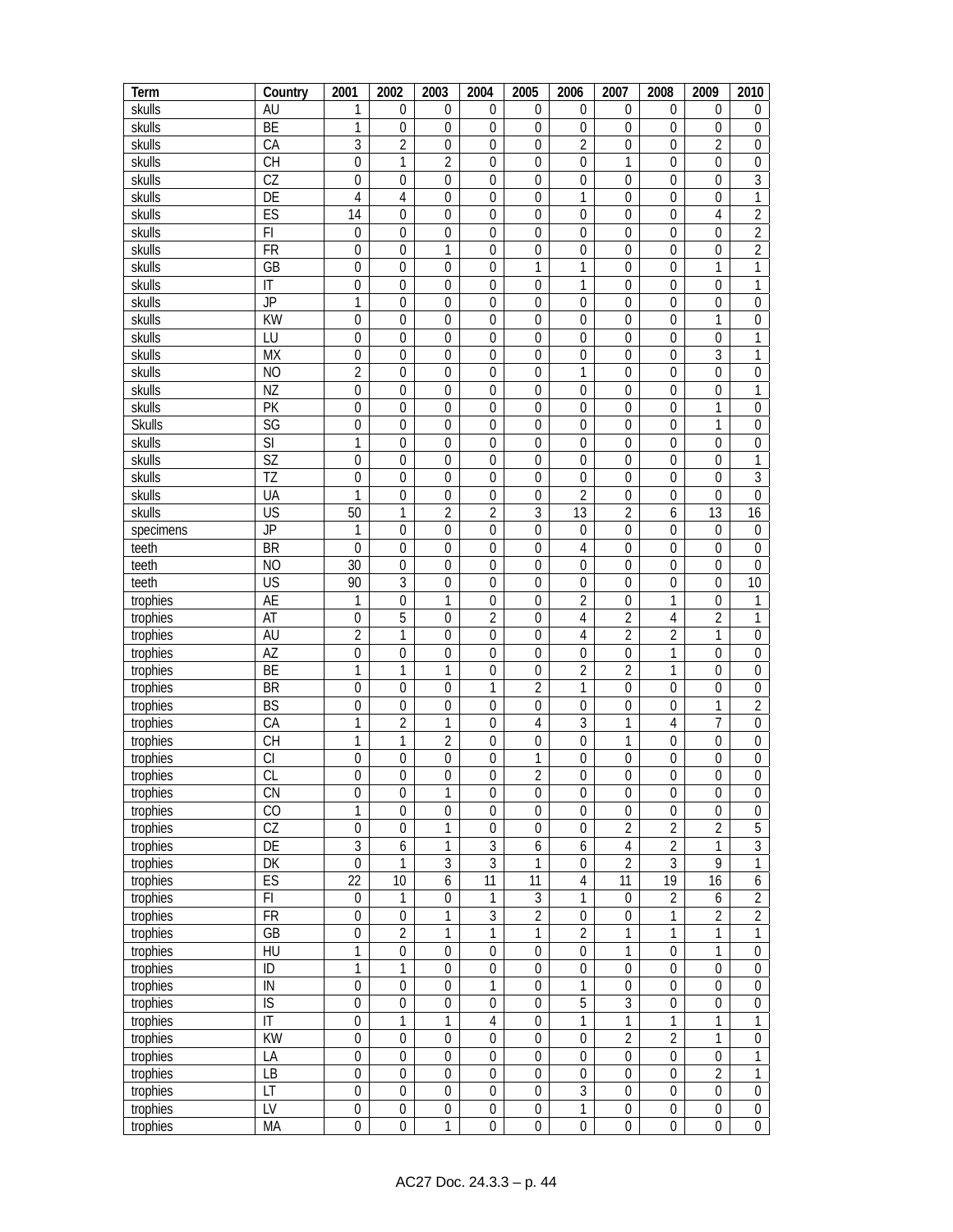| Term     | Country                  | 2001           | 2002             | 2003           | 2004             | 2005             | 2006             | 2007             | 2008           | 2009           | 2010             |
|----------|--------------------------|----------------|------------------|----------------|------------------|------------------|------------------|------------------|----------------|----------------|------------------|
| trophies | <b>MC</b>                | 0              | 1                | $\mathbf{0}$   | 0                | $\mathbf 0$      | 0                | $\mathbf{0}$     | $\mathbf 0$    | $\theta$       | $\mathbf 0$      |
| trophies | <b>MN</b>                | $\overline{0}$ | $\mathbf 0$      | 0              | $\mathbf 0$      | $\overline{0}$   | $\overline{0}$   | $\mathbf 0$      | $\overline{2}$ | $\overline{0}$ | $\overline{0}$   |
| trophies | <b>MX</b>                | 0              | 2                | 3              | 1                | 0                | $\Omega$         | 4                | 1              | 2              | $\overline{5}$   |
| trophies | <b>MY</b>                | $\overline{0}$ | $\overline{0}$   | $\overline{0}$ | $\Omega$         | 0                | $\overline{0}$   | $\overline{0}$   | $\Omega$       | $\overline{0}$ | $\overline{0}$   |
| trophies | MZ                       | 0              | $\mathbf 0$      | $\overline{0}$ | $\mathbf 0$      | 1                | $\overline{0}$   | $\mathbf 0$      | $\mathbf 0$    | $\Omega$       | $\overline{0}$   |
| trophies | <b>NG</b>                | $\overline{0}$ | $\mathbf 0$      | $\overline{0}$ | 1                | 0                | $\overline{0}$   | $\mathbf 0$      | $\overline{0}$ | $\Omega$       | $\overline{0}$   |
| trophies | <b>NL</b>                | 1              | $\mathbf 0$      | $\theta$       | $\mathbf 0$      | 0                | 0                | 1                | $\Omega$       | $\Omega$       | $\mathbf 0$      |
| trophies | N <sub>O</sub>           | $\overline{2}$ | $\overline{2}$   | $\mathbf 0$    | $\overline{2}$   | $\overline{0}$   | 1                | $\overline{3}$   | 1              | $\overline{2}$ | 1                |
| trophies | <b>NP</b>                | $\overline{0}$ | $\mathbf 0$      | $\mathbf 0$    | $\mathbf 0$      | 0                | $\mathbf 0$      | 1                | $\mathbf 0$    | $\mathbf 0$    | $\boldsymbol{0}$ |
| trophies | ΝZ                       | 0              | $\theta$         | 1              | $\Omega$         | $\overline{0}$   | 0                | $\theta$         | $\theta$       | $\overline{0}$ | $\overline{2}$   |
| trophies | PH                       | 0              | $\mathbf 0$      | $\mathbf 0$    | $\mathbf 0$      | 0                | 0                | $\mathbf 0$      | $\mathbf 0$    | $\mathbf 0$    | 1                |
| trophies | PK                       | 0              | $\overline{2}$   | $\mathbf{0}$   | $\overline{0}$   | 0                | $\mathbf 0$      | $\mathbf 0$      | $\mathbf 0$    | 1              | $\boldsymbol{0}$ |
| trophies | PL                       | $\overline{0}$ | $\mathbf 0$      | 0              | $\overline{2}$   | $\overline{2}$   | $\mathbf 0$      | $\overline{2}$   | $\mathbf 0$    | 4              | 6                |
| trophies | PR                       | 0              | $\mathbf 0$      | $\mathbf{1}$   | $\mathbf 0$      | $\mathbf 0$      | $\mathbf 0$      | $\boldsymbol{0}$ | $\mathbf 0$    | $\mathbf 0$    | $\mathbf 0$      |
| trophies | PT                       | 1              | $\overline{2}$   | $\overline{0}$ | $\mathbf 0$      | 0                | 1                | $\overline{0}$   | $\overline{0}$ | $\mathbf 0$    | $\overline{1}$   |
| trophies | $\overline{\text{RS}}$   | $\overline{0}$ | $\mathbf 0$      | $\Omega$       | $\overline{0}$   | 0                | $\overline{0}$   | $\overline{0}$   | 1              | $\overline{2}$ | $\overline{0}$   |
| trophies | $\overline{RU}$          | 0              | 1                | 4              | $\mathbf 0$      | 1                | $\overline{0}$   | 1                | 4              | 4              | 4                |
| trophies | <b>SA</b>                | $\overline{0}$ | $\overline{0}$   | $\overline{1}$ | $\overline{0}$   | 0                | $\overline{0}$   | $\overline{1}$   | $\Omega$       | $\Omega$       | $\overline{0}$   |
| trophies | <b>SE</b>                | $\overline{0}$ | $\overline{0}$   | 1              | $\overline{0}$   | $\overline{5}$   | $\overline{1}$   | $\theta$         | $\overline{0}$ | $\Omega$       | $\overline{2}$   |
| trophies | SG                       | $\overline{0}$ | $\mathbf 0$      | $\overline{2}$ | $\mathbf 0$      | $\overline{0}$   | $\overline{0}$   | $\mathbf 0$      | $\mathbf 0$    | 1              | $\overline{0}$   |
| trophies | $\overline{\mathsf{S}}$  | 1              | $\mathbf 0$      | $\overline{0}$ | $\overline{0}$   | 0                | $\mathbf 0$      | $\mathbf 0$      | $\mathbf 0$    | 1              | 1                |
| trophies | $\overline{\mathsf{SK}}$ | $\overline{4}$ | $\mathbf 0$      | $\Omega$       | $\mathbf 0$      | $\overline{0}$   | $\overline{1}$   | $\mathbf 0$      | $\Omega$       | $\overline{0}$ | $\boldsymbol{0}$ |
| trophies | <b>SZ</b>                | 0              | $\mathbf 0$      | $\mathbf 0$    | $\overline{0}$   | 0                | $\mathbf 0$      | $\mathbf 0$      | $\mathbf 0$    | $\overline{0}$ | $\mathbf{1}$     |
| trophies | TR                       | $\overline{0}$ | $\mathbf 0$      | $\overline{0}$ | $\overline{0}$   | $\overline{0}$   | $\overline{0}$   | $\mathbf 0$      | $\overline{0}$ | $\overline{2}$ | $\overline{0}$   |
| trophies | TZ                       | 0              | $\mathbf 0$      | $\theta$       | 0                | 1                | $\Omega$         | $\mathbf{0}$     | 1              | $\Omega$       | $\overline{2}$   |
| trophies | UA                       | $\overline{2}$ | 6                | $\Omega$       | $\overline{0}$   | $\overline{2}$   | $\overline{3}$   | $\overline{2}$   | $\Omega$       | $\overline{3}$ | $\overline{0}$   |
| trophies | $\overline{\mathsf{US}}$ | 91             | 99               | 126            | 138              | 161              | 195              | 333              | 346            | 249            | 245              |
| trophies | <b>VE</b>                | 0              | $\mathbf 0$      | $\mathbf 0$    | $\mathbf 0$      | 0                | 0                | $\overline{2}$   | $\mathbf{0}$   | $\Omega$       | $\mathbf 0$      |
| trophies | $\overline{XX}$          | 0              | $\mathbf 0$      | $\mathbf 0$    | $\mathbf 0$      | $\overline{2}$   | 0                | $\mathbf 0$      | $\Omega$       | $\Omega$       | $\mathbf 0$      |
| trophies | $\overline{\text{ZM}}$   | 0              | $\boldsymbol{0}$ | $\overline{2}$ | $\boldsymbol{0}$ | $\boldsymbol{0}$ | $\boldsymbol{0}$ | $\boldsymbol{0}$ | $\mathbf 0$    | $\mathbf 0$    | $\boldsymbol{0}$ |
| trophies | ZW                       | $\overline{0}$ | $\mathbf 0$      | $\overline{0}$ | $\mathbf 0$      | $\overline{0}$   | $\overline{0}$   | $\mathbf 0$      | 1              | $\mathbf 0$    | $\overline{0}$   |

Source: UNEP-WCMC CITES Trade Database searched by "gross imports" from "South Africa", "wild source", and "hunting trophy" purposes, on 29 July 2010.

Data for 2009-10, obtained on 6 February 2012

### **Table A56. International trade in wild source lions from South Africa for "circus or travelling exhibition" purposes.**

| Term               | Country | 2001 | 2002 | 2003 | 2004 | 2005 | 2006 | 2007 | 2008 | 2009 | 2010 | <b>Totals</b> |
|--------------------|---------|------|------|------|------|------|------|------|------|------|------|---------------|
| bodies             | US      |      |      |      |      |      |      |      |      |      |      |               |
| bodies             | КR      |      |      |      |      |      |      |      |      |      |      |               |
| live               | US      |      |      |      |      |      |      |      |      |      |      |               |
| live               | ZW      |      | 15   |      |      |      |      |      |      |      |      |               |
| trophies           | US      |      |      |      |      |      |      |      |      |      |      |               |
| <b>Grand Total</b> |         |      | 15   |      |      |      |      |      |      |      |      | 10            |

Source: UNEP-WCMC CITES Trade Database searched by "gross imports" from "South Africa", "wild source", and "circus" purposes, on 29 July 2010.

Data for 2009-10, obtained on 7 February 2012

# **Table A57. International trade in wild source lions from South Africa for "commercial" purposes.**

| Term            | Country   | 2001 | 2002 | 2003 | 2004 | 2005     | 2006 | 2007 | 2008 | 2009 | 2010 | <b>Totals</b> |
|-----------------|-----------|------|------|------|------|----------|------|------|------|------|------|---------------|
| bodies          | <b>CN</b> |      | υ    |      |      |          |      |      |      |      |      |               |
| bodies          | <b>FR</b> |      | υ    |      |      | 0        |      |      |      |      | 0    |               |
| bodies          | <b>NL</b> |      | 0    |      |      | 0        |      |      | 4    |      | 0    | 10            |
| bodies          | US        |      |      |      |      | ∩        |      |      |      |      | 0    |               |
| Subtotal bodies |           |      |      |      | u    | 0        |      | 5    | 4    |      | ◠    | 15            |
| bones           | LA        |      | 0    |      |      |          |      |      |      |      | 229  | 229           |
| bones           | US        | 0    | 0    |      |      | 0        |      |      | 0    |      | 0    |               |
| carvings        | US        |      | υ    |      |      | ∩        |      |      | 0    |      | 0    |               |
| claws           | <b>BW</b> |      | b    |      |      | $\Omega$ |      |      | 0    |      | 0    |               |
| claws           | <b>CN</b> |      | ∩    | ◠    |      | $\Omega$ |      |      |      |      | 0    |               |
| claws           | DE        |      |      |      |      | 17       | 17   |      |      |      |      | 34            |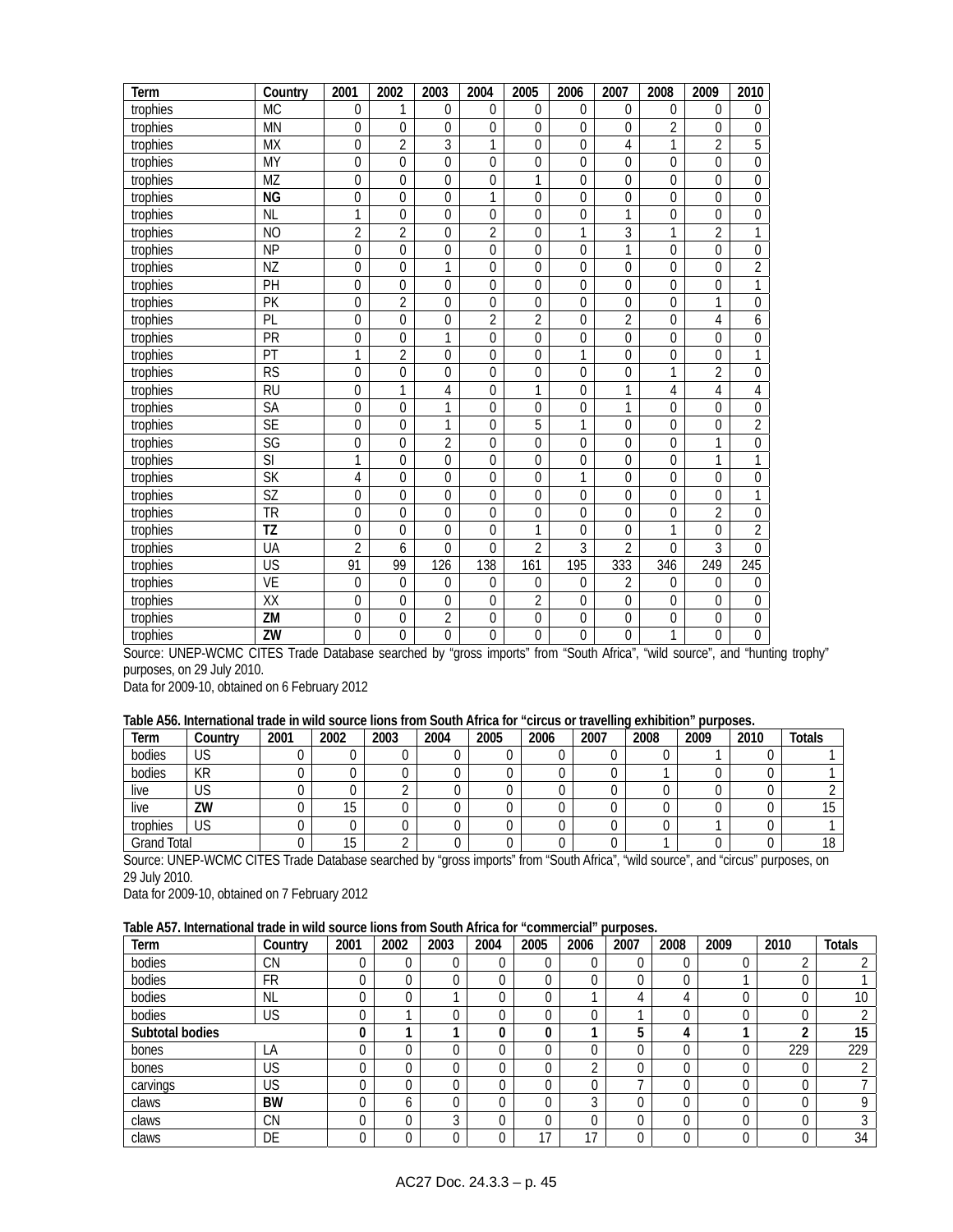| Term                      | Country                  | 2001                    | 2002                    | 2003             | 2004             | 2005             | 2006                    | 2007             | 2008             | 2009             | 2010             | <b>Totals</b>    |
|---------------------------|--------------------------|-------------------------|-------------------------|------------------|------------------|------------------|-------------------------|------------------|------------------|------------------|------------------|------------------|
| claws                     | ES                       | $\mathbf 0$             | $\boldsymbol{0}$        | 0                | 17               | 12               | 0                       | $\boldsymbol{0}$ | $\boldsymbol{0}$ | 0                | $\mathbf 0$      | 29               |
| claws                     | $\overline{GB}$          | 0                       | $\mathbf 0$             | 1                | $\mathbf 0$      | $\boldsymbol{0}$ | $\mathbf 0$             | $\theta$         | 0                | $\Omega$         | $\mathbf 0$      | 1                |
| claws                     | <b>NA</b>                | $\mathbf 0$             | $\mathbf 0$             | 20               | $\overline{0}$   | $\overline{0}$   | 0                       | $\mathbf 0$      | $\overline{0}$   | 0                | $\mathbf{0}$     | $\overline{20}$  |
| claws                     | <b>NL</b>                | $\Omega$                | $\overline{0}$          | $\mathbf 0$      | $\mathbf 0$      | 6                | $\overline{0}$          | $\mathbf 0$      | $\mathbf 0$      | $\mathbf 0$      | $\mathbf 0$      | 6                |
| claws                     | <b>US</b>                | 40                      | $\overline{30}$         | $\overline{27}$  | 5                | $\overline{70}$  | $\mathbf 0$             | $\overline{7}$   | $\boldsymbol{0}$ | $\overline{12}$  | $\boldsymbol{0}$ | 191              |
| Subtotal claws            |                          | 40                      | 36                      | 51               | 22               | 105              | 20                      | 7                | $\pmb{0}$        | 12               | 0                | 293              |
| leather products (I)      | US                       | 1                       | $\boldsymbol{0}$        | $\boldsymbol{0}$ | $\boldsymbol{0}$ | 0                | $\boldsymbol{0}$        | $\boldsymbol{0}$ | $\boldsymbol{0}$ | $\boldsymbol{0}$ | $\boldsymbol{0}$ | 1                |
| leather products (s)      | $\overline{\mathbb{R}}$  | $\mathbf{0}$            | $\boldsymbol{0}$        | $\mathbf 0$      | $\overline{2}$   | $\mathbf 0$      | $\mathbf 0$             | $\mathbf 0$      | 0                | $\mathbf 0$      | $\mathbf 0$      | $\overline{2}$   |
| leather products (s)      | $\overline{\mathsf{US}}$ | $\overline{2}$          | $\overline{0}$          | $\overline{0}$   | $\overline{3}$   | $\overline{0}$   | $\mathbf 0$             | $\mathbf 0$      | $\mathbf 0$      | 0                | $\mathbf 0$      | $\overline{5}$   |
| Subtotal leather products |                          | $\overline{3}$          | $\overline{0}$          | $\overline{0}$   | 5                | 0                | $\overline{\mathbf{0}}$ | $\bf{0}$         | 0                | $\bf{0}$         | $\pmb{0}$        | 8                |
| live                      | UG                       | $\mathbf 0$             | $\boldsymbol{0}$        | 0                | $\mathbf 0$      | $\boldsymbol{0}$ | $\mathbf 0$             | $\mathbf 0$      | $\overline{0}$   | $\overline{2}$   | $\mathbf 0$      | $\overline{2}$   |
| live                      | $\overline{\text{SZ}}$   | $\overline{0}$          | $\boldsymbol{0}$        | $\overline{3}$   | $\overline{0}$   | $\boldsymbol{0}$ | $\mathbf 0$             | $\mathbf 0$      | $\mathbf 0$      | $\boldsymbol{0}$ | $\mathbf 0$      | $\sqrt{3}$       |
| Subtotal live             |                          | 0                       | 0                       | $\overline{3}$   | 0                | 0                | $\bf{0}$                | 0                | 0                | 0                | 0                | $\overline{3}$   |
| plates                    | $\overline{\text{CN}}$   | $\boldsymbol{0}$        | $\boldsymbol{0}$        | 1                | $\mathbf{0}$     | $\boldsymbol{0}$ | $\boldsymbol{0}$        | $\theta$         | $\boldsymbol{0}$ | $\boldsymbol{0}$ | $\mathbf 0$      | $\mathbf{1}$     |
| plates                    | $J\overline{P}$          | $\mathbf 0$             | $\mathbf 0$             | 0                | $\mathbf{0}$     | 1                | $\mathbf 0$             | $\mathbf 0$      | $\mathbf 0$      | $\mathbf 0$      | $\mathbf 0$      | $\mathbf{1}$     |
| plates                    | UA                       | $\boldsymbol{0}$        | $\boldsymbol{0}$        | 1                | $\boldsymbol{0}$ | $\boldsymbol{0}$ | $\mathbf 0$             | $\boldsymbol{0}$ | 0                | $\mathbf 0$      | 0                | $\mathbf{1}$     |
| plates                    | $\overline{US}$          | $\overline{2}$          | $\overline{15}$         | 1                | $\mathbf{0}$     | $\boldsymbol{0}$ | $\mathbf 0$             | $\overline{5}$   | $\mathbf 0$      | $\mathbf 0$      | $\mathbf 0$      | 23               |
| Subtotal plates           |                          | $\overline{\mathbf{c}}$ | $\overline{15}$         | $\overline{3}$   | 0                | 1                | 0                       | 5                | 0                | $\pmb{0}$        | 0                | $\overline{26}$  |
| skin pieces               | DE                       | $\overline{0}$          | $\boldsymbol{0}$        | 4                | 0                | $\boldsymbol{0}$ | $\mathbf 0$             | $\mathbf 0$      | $\overline{0}$   | $\mathbf 0$      | $\mathbf 0$      | 4                |
| skin pieces               | $\overline{\mathsf{US}}$ | $\mathbf{1}$            | $\boldsymbol{0}$        | 0                | 3                | $\boldsymbol{0}$ | $\mathbf 0$             | $\mathbf 0$      | $\boldsymbol{0}$ | $\mathbf 0$      | $\boldsymbol{0}$ | 4                |
| Subtotal skin pieces      |                          | 1                       | 0                       | 4                | $\overline{3}$   | 0                | 0                       | 0                | 0                | 0                | 0                | 8                |
| skins                     | BG                       | $\boldsymbol{0}$        | $\boldsymbol{0}$        | 0                | $\overline{0}$   | $\boldsymbol{0}$ | $\boldsymbol{0}$        | 1                | $\boldsymbol{0}$ | $\boldsymbol{0}$ | $\boldsymbol{0}$ | $\mathbf{1}$     |
| skins                     | BE                       | $\boldsymbol{0}$        | 0                       | 0                | 0                | 0                | $\boldsymbol{0}$        | 0                | $\mathbf 0$      | 1                | $\mathbf 0$      | $\mathbf{1}$     |
| skins                     | <b>BW</b>                | $\boldsymbol{0}$        | $\overline{2}$          | 0                | $\boldsymbol{0}$ | 0                | 0                       | $\mathbf{0}$     | 0                | $\mathbf 0$      | 0                | $\overline{2}$   |
| skins                     | CA                       | $\mathbf{1}$            | $\boldsymbol{0}$        | $\overline{0}$   | 0                | $\mathbf 0$      | $\mathbf 0$             | $\mathbf 0$      | $\mathbf 0$      | $\mathbf 0$      | $\mathbf 0$      | $\overline{1}$   |
| skins                     | $\overline{\text{CN}}$   | $\boldsymbol{0}$        | 1                       | 1                | $\mathbf 0$      | $\overline{4}$   | $\boldsymbol{0}$        | $\mathbf 0$      | 0                | $\boldsymbol{0}$ | $\overline{2}$   | $\, 8$           |
| skins                     | CZ                       | $\overline{0}$          | $\boldsymbol{0}$        | 1                | $\overline{0}$   | $\boldsymbol{0}$ | $\boldsymbol{0}$        | $\mathbf 0$      | $\overline{0}$   | 0                | $\mathbf 0$      | 1                |
| skins                     | $\overline{DE}$          | $\overline{2}$          | 5                       | 1                | $\overline{2}$   | $\sqrt{4}$       | $\overline{3}$          | 3                | 1                | 5                | $\boldsymbol{0}$ | $\overline{26}$  |
| skins                     | ES                       | $\mathbf{0}$            | $\boldsymbol{0}$        | $\mathbf 0$      | 0                | $\mathbf 0$      | $\mathbf 0$             | $\mathbf 0$      | $\mathbf 0$      | 6                | $\mathbf 0$      | $\boldsymbol{6}$ |
| skins                     | GB                       | $\boldsymbol{0}$        | $\boldsymbol{0}$        | 0                | 0                | $\boldsymbol{0}$ | $\mathbf 0$             | $\mathbf 0$      | 1                | $\mathbf 0$      | $\boldsymbol{0}$ | 1                |
| skins                     | $\overline{HK}$          | $\boldsymbol{0}$        | 0                       | 0                | 0                | 0                | $\mathbf 0$             | 0                | $\mathbf 0$      | 1                | $\boldsymbol{0}$ | 1                |
| skins                     | $\mathsf{I}\mathsf{T}$   | 0                       | 0                       | $\overline{2}$   | $\overline{c}$   | $\overline{2}$   | 1                       | 4                | 0                | $\overline{0}$   | 0                | 11               |
| skins                     | <b>MU</b>                | $\mathbf{0}$            | $\overline{1}$          | $\mathbf 0$      | 0                | $\mathbf 0$      | $\mathbf 0$             | $\mathbf 0$      | $\mathbf 0$      | $\mathbf 0$      | $\mathbf 0$      | $\mathbf{1}$     |
| skins                     | <b>MX</b>                | $\boldsymbol{0}$        | $\boldsymbol{0}$        | $\mathbf 0$      | $\mathbf 0$      | $\boldsymbol{0}$ | $\boldsymbol{0}$        | $\boldsymbol{0}$ | $\boldsymbol{0}$ | $\boldsymbol{0}$ | 1                | $\mathbf{1}$     |
| skins                     | <b>NL</b>                | $\mathbf{0}$            | $\boldsymbol{0}$        | 1                | 1                | $\boldsymbol{0}$ | $\mathbf 0$             | 7                | $\mathbf{1}$     | $\mathbf 0$      | $\boldsymbol{0}$ | $\overline{10}$  |
| skins                     | QA                       | 1                       | $\boldsymbol{0}$        | 0                | 0                | $\boldsymbol{0}$ | $\mathbf 0$             | $\mathbf{1}$     | $\boldsymbol{0}$ | $\mathbf 0$      | $\boldsymbol{0}$ | $\overline{2}$   |
| skins                     | R <sub>O</sub>           | $\mathbf 0$             | $\mathbf 0$             | $\overline{0}$   | $\overline{0}$   | $\overline{0}$   | $\boldsymbol{0}$        | 1                | $\mathbf 0$      | $\overline{0}$   | $\overline{0}$   | $\mathbf{1}$     |
| skins                     | $\overline{RU}$          | $\boldsymbol{0}$        | $\boldsymbol{0}$        | 1                | 0                | $\mathbf{1}$     | $\boldsymbol{0}$        | $\boldsymbol{0}$ | $\boldsymbol{0}$ | $\boldsymbol{0}$ | $\boldsymbol{0}$ | $\overline{2}$   |
| skins                     | SA                       | $\boldsymbol{0}$        | $\boldsymbol{0}$        | 0                | $\boldsymbol{0}$ | $\boldsymbol{0}$ | $\boldsymbol{0}$        | $\boldsymbol{0}$ | $\boldsymbol{0}$ | 0                | $\mathbf{1}$     | $\mathbf{1}$     |
| skins                     | SG                       | $\mathbf 0$             | 1                       | $\theta$         | 0                | 0                | $\mathbf 0$             | $\mathbf 0$      | $\mathbf 0$      | $\mathbf 0$      | $\mathbf 0$      | $\mathbf{1}$     |
| skins                     | $\overline{\mathsf{US}}$ | 4                       | $\overline{4}$          | 11               | $\mathbf{1}$     | $\overline{2}$   | $\mathfrak{Z}$          | 5                | $\overline{2}$   | $\mathbf 0$      | $\mathbf 0$      | 32               |
| Subtotal skins            |                          | 8                       | $\overline{14}$         | $\overline{18}$  | 6                | 13               | $\overline{7}$          | $\overline{22}$  | 5                | 13               | 4                | 110              |
| skulls                    | $\overline{DE}$          | $\boldsymbol{0}$        | $\mathbf 0$             | $\boldsymbol{0}$ | $\boldsymbol{0}$ | 1                | $\boldsymbol{0}$        | $\mathbf 0$      | 1                | $\mathbf 0$      | $\boldsymbol{0}$ | $\overline{2}$   |
| skulls                    | $\overline{FR}$          | $\mathbf 0$             | $\mathbf 0$             | $\mathbf 0$      | $\mathbf 0$      | $\boldsymbol{0}$ | $\overline{2}$          | $\mathbf 0$      | $\overline{0}$   | $\boldsymbol{0}$ | $\boldsymbol{0}$ | $\overline{2}$   |
| skulls                    | $\overline{JP}$          | $\mathbf{1}$            | $\boldsymbol{0}$        | $\boldsymbol{0}$ | $\boldsymbol{0}$ | $\boldsymbol{0}$ | $\boldsymbol{0}$        | $\boldsymbol{0}$ | $\overline{0}$   | $\boldsymbol{0}$ | $\boldsymbol{0}$ | $\mathbf{1}$     |
| skulls                    | <b>NL</b>                | $\boldsymbol{0}$        | $\mathbf 0$             | $\mathbf 0$      | $\boldsymbol{0}$ | $\boldsymbol{0}$ | $\boldsymbol{0}$        | 3                | 6                | $\boldsymbol{0}$ | $\boldsymbol{0}$ | $\overline{9}$   |
| skulls                    | $\overline{\mathsf{US}}$ | 5                       | 18                      | $\boldsymbol{0}$ | 0                | $\boldsymbol{0}$ | $\mathbf{1}$            | 0                | $\boldsymbol{0}$ | $\mathbf 0$      | $\mathbf 0$      | 24               |
| Subtotal skulls           |                          | 6                       | 18                      | 0                | 0                | 1                | 3                       | 3                | 7                | $\pmb{0}$        | 0                | $\overline{38}$  |
| specimens                 | $\overline{\text{CN}}$   | 0                       | $\boldsymbol{0}$        | $\boldsymbol{0}$ | $\boldsymbol{0}$ | 1                | 0                       | $\mathbf 0$      | $\boldsymbol{0}$ | $\mathbf 0$      | 0                | $\mathbf{1}$     |
| specimens                 | <b>JP</b>                | $\mathbf{1}$            | $\overline{0}$          | $\overline{0}$   | $\mathbf 0$      | $\boldsymbol{0}$ | $\overline{0}$          | $\mathbf 0$      | $\overline{0}$   | $\mathbf 0$      | $\boldsymbol{0}$ | $\mathbf{1}$     |
| Subtotal specimens        |                          | $\mathbf{1}$            | $\overline{0}$          | $\overline{0}$   | 0                | 1                | $\pmb{0}$               | $\overline{0}$   | $\overline{0}$   | $\pmb{0}$        | $\pmb{0}$        | $\overline{2}$   |
| tails                     | $\overline{US}$          | $\mathbf 0$             | $\mathbf 0$             | $\mathbf 0$      | $\mathbf 0$      | $\boldsymbol{0}$ | $\overline{0}$          | 1                | $\boldsymbol{0}$ | $\mathbf 0$      | $\mathbf 0$      | $\mathbf{1}$     |
| Subtotal tails            |                          | 0                       | $\pmb{0}$               | 0                | 0                | 0                | $\pmb{0}$               | 1                | 0                | $\pmb{0}$        | 0                | $\mathbf{1}$     |
| teeth                     | $\overline{\mathsf{US}}$ | $\overline{5}$          | 4                       | $\boldsymbol{0}$ | 0                | $\boldsymbol{0}$ | $\mathbf 0$             | $\mathbf 0$      | $\boldsymbol{0}$ | 0                | $\mathbf 0$      | $\overline{9}$   |
| Subtotal teeth            |                          | 5                       | $\overline{\mathbf{4}}$ | $\pmb{0}$        | 0                | $\pmb{0}$        | $\pmb{0}$               | $\bf{0}$         | $\pmb{0}$        | $\pmb{0}$        | $\pmb{0}$        | 9                |
| trophies                  | AE                       | $\boldsymbol{0}$        | 1                       | 1                | 0                | $\boldsymbol{0}$ | 1                       | $\mathbf 0$      | $\overline{5}$   | $\boldsymbol{0}$ | 0                | $\overline{8}$   |
| trophies                  | AU                       | 1                       | $\boldsymbol{0}$        | $\boldsymbol{0}$ | 0                | $\boldsymbol{0}$ | 0                       | $\mathbf 0$      | $\boldsymbol{0}$ | $\boldsymbol{0}$ | 0                | $\mathbf{1}$     |
| trophies                  | <b>BW</b>                | $\boldsymbol{0}$        | $\overline{9}$          | $\overline{0}$   | $\boldsymbol{0}$ | $\boldsymbol{0}$ | $\boldsymbol{0}$        | $\boldsymbol{0}$ | $\boldsymbol{0}$ | $\boldsymbol{0}$ | 1                | 10               |
| trophies                  | CA                       | 1                       | $\boldsymbol{0}$        | $\overline{0}$   | $\boldsymbol{0}$ | $\overline{0}$   | $\boldsymbol{0}$        | $\mathbf 0$      | $\boldsymbol{0}$ | 1                | 0                | $\overline{2}$   |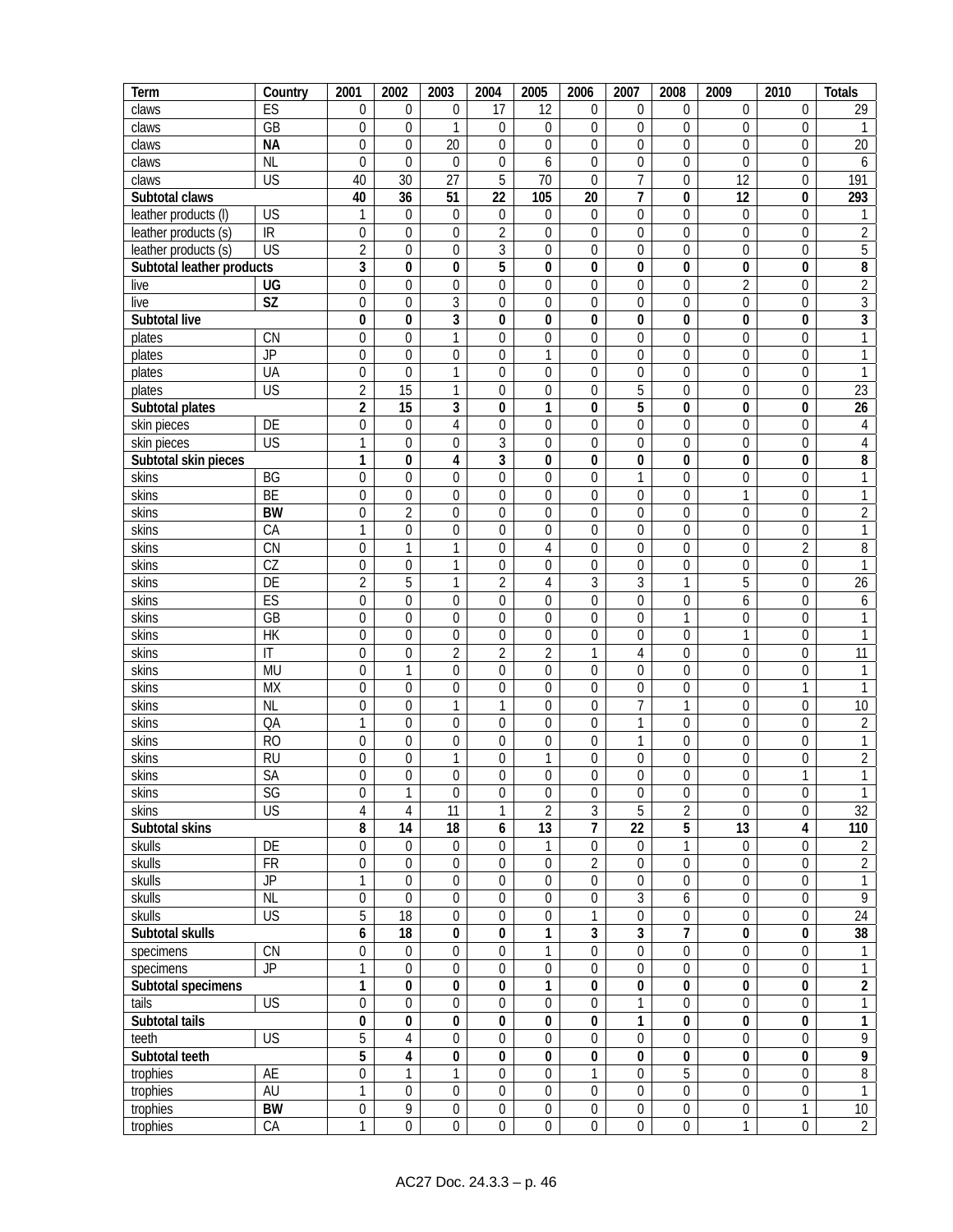| Term               | Country                           | 2001           | 2002           | 2003           | 2004           | 2005           | 2006           | 2007           | 2008           | 2009           | 2010           | <b>Totals</b>  |
|--------------------|-----------------------------------|----------------|----------------|----------------|----------------|----------------|----------------|----------------|----------------|----------------|----------------|----------------|
| trophies           | <b>CN</b>                         | $\overline{2}$ | 3              | 0              | 0              | 6              | 4              | 1              | 3              | 4              | 1              | 24             |
| trophies           | $\overline{DE}$                   | $\overline{0}$ | $\overline{1}$ | $\overline{2}$ | $\Omega$       | $\overline{2}$ | $\Omega$       | $\overline{2}$ |                | $\overline{2}$ | $\mathbf 0$    | 16             |
| trophies           | ES                                | $\mathbf{0}$   | $\mathbf{0}$   | 0              | 0              | 0              | $\mathbf{0}$   | $\mathbf 0$    | $\mathbf 0$    | 6              | 0              | 6              |
| trophies           | <b>FR</b>                         | $\Omega$       | $\overline{0}$ | $\Omega$       | 0              | 0              | $\theta$       | $\Omega$       | $\Omega$       | $\theta$       | $\mathbf{1}$   | 1              |
| trophies           | GB                                | $\mathbf{0}$   | $\mathbf 0$    | 1              | 0              | 0              | $\mathbf 0$    | 0              | 0              | ⅎ              | $\mathbf 0$    | $\overline{2}$ |
| trophies           | $\overline{\overline{\text{GR}}}$ | $\Omega$       | $\mathbf{0}$   | $\overline{2}$ | $\Omega$       | 0              | $\Omega$       | $\mathbf 0$    | 0              | 0              | $\mathbf 0$    | $\overline{2}$ |
| $t$ rophies        | HK                                | $\mathbf{1}$   | $\mathbf{0}$   | $\overline{0}$ | 0              | 0              | $\theta$       | $\mathbf 0$    | $\mathbf 0$    | $\theta$       | $\mathbf 0$    | 1              |
| trophies           | HU                                | $\mathbf{0}$   | $\mathbf{0}$   | 0              | $\Omega$       | 1              | $\theta$       | $\mathbf 0$    | 0              | $\Omega$       | $\mathbf 0$    | 1              |
| trophies           | IN                                | $\Omega$       | 1              | 0              | 0              | 0              | $\theta$       | $\Omega$       | $\mathbf 0$    | $\mathbf 0$    | $\mathbf 0$    | 1              |
| trophies           | $\mathsf{I}\mathsf{T}$            | $\mathbf{0}$   | $\overline{2}$ | $\overline{2}$ | 0              | 1              | $\theta$       | $\mathbf 0$    | 1              | $\Omega$       | $\overline{0}$ | 6              |
| trophies           | KR                                | $\Omega$       | $\mathbf{0}$   | 0              | $\Omega$       | 0              | $\Omega$       | $\Omega$       | 1              | $\theta$       | $\mathbf 0$    | 1              |
| trophies           | <b>KW</b>                         | $\overline{0}$ | $\overline{4}$ | 0              | $\overline{0}$ | $\overline{0}$ | $\overline{0}$ | $\overline{0}$ | $\mathbf 0$    | $\mathbf{0}$   | $\mathbf 0$    | 4              |
| trophies           | LA                                | $\mathbf{0}$   | $\mathbf{0}$   | 0              | 0              | 0              | $\mathbf 0$    | $\mathbf 0$    | $\mathbf 0$    | $\mathbf{0}$   | 10             | 10             |
| trophies           | LV                                | $\Omega$       | $\mathbf{0}$   | 1              | $\Omega$       | 0              | $\theta$       | $\Omega$       | 0              | $\theta$       | $\mathbf 0$    | 1              |
| trophies           | <b>MX</b>                         | $\mathbf{0}$   | $\mathbf{0}$   | 0              | 0              | 0              | $\mathbf 0$    | 1              | 0              | $\overline{0}$ | 0              | 1              |
| trophies           | <b>MY</b>                         | $\Omega$       | 1              | 0              | 0              | 0              | $\Omega$       | $\Omega$       | $\mathbf 0$    | $\Omega$       | $\overline{0}$ | 1              |
| trophies           | ΝG                                | $\mathbf{0}$   | $\mathbf{0}$   | 0              | 0              | 0              | $\mathbf 0$    | $\mathbf 0$    | 5              | $\mathbf 0$    | $\mathbf 0$    | 5              |
| trophies           | <b>NL</b>                         | $\overline{0}$ | $\mathbf 0$    | $\overline{3}$ | $\mathbf{1}$   | $\overline{0}$ | 6              | $\overline{0}$ | $\overline{3}$ | $\overline{0}$ | $\overline{0}$ | 13             |
| trophies           | PH                                | $\mathbf{0}$   | 0              | 0              | 0              | 0              | $\mathbf{0}$   | 1              | 0              | $\mathbf{0}$   | $\overline{0}$ | 1              |
| trophies           | PY                                | $\Omega$       | 1              | 0              | $\Omega$       | $\mathbf 0$    | $\theta$       | $\Omega$       | $\overline{0}$ | $\theta$       | 0              | 1              |
| trophies           | <b>RU</b>                         | $\Omega$       | $\mathbf{0}$   | 0              | 0              | 6              | $\Omega$       | 0              | 0              | $\overline{0}$ | $\mathbf 0$    | 6              |
| trophies           | $\overline{\text{SZ}}$            | $\mathbf{0}$   | $\mathbf{0}$   | 0              | 0              | 0              | $\mathbf{0}$   | $\mathbf 0$    | 0              | $\overline{2}$ | $\mathbf{0}$   | $\overline{2}$ |
| trophies           | $\overline{\text{TR}}$            | $\mathbf{0}$   | $\overline{0}$ | $\Omega$       | 0              | 1              | $\theta$       | $\mathbf 0$    | $\mathbf 0$    | $\mathbf 0$    | $\mathbf 0$    | $\mathbf{1}$   |
| trophies           | <b>US</b>                         | 4              | 33             | 8              | $\overline{2}$ | 3              | 5              | 4              | 3              | 1              | 1              | 64             |
| trophies           | <b>VE</b>                         | $\Omega$       | $\mathbf{0}$   | $\Omega$       | 0              | 1              | $\Omega$       | $\Omega$       | 2              | 1              | $\Omega$       | 4              |
| Subtotal trophies  |                                   | 9              | 62             | 20             | 3              | 21             | 16             | 9              | 24             | 17             | 14             | 195            |
| <b>Grand Total</b> |                                   | 75             | 150            | 100            | 39             | 142            | 49             | 59             | 40             | 43             | 20             | 717            |

Source: UNEP-WCMC CITES Trade Database searched by "gross imports" from "South Africa", from "wild sources", for "commercial" purposes, on 29 July 2010.

Data for 2009-10, obtained on 8 February 2012

### **Table A58. International trade in wild source lions from South Africa for "education" purposes.**

| Term      | Country   | 2001 | 2002 | 2003 | 2004 | 2005 | 2006 | 2007 | 2008 | 2009 | 2010 |
|-----------|-----------|------|------|------|------|------|------|------|------|------|------|
| bodies    | CΝ        |      |      | υ    |      |      |      | 0    |      |      |      |
| skeletons | DE        |      |      |      |      |      |      | 0    |      |      |      |
| skins     | CΝ        |      |      |      |      |      |      | ◠    |      |      |      |
| specimens | CΝ        |      |      |      |      |      |      | 24   | 28   |      |      |
| trophies  | CΝ        |      |      |      |      |      |      | O    | 10   |      |      |
| trophies  | ID        |      |      |      |      |      | ົ    | 0    |      |      |      |
| trophies  | <b>MW</b> |      |      |      |      |      |      | 0    |      |      |      |

Source: UNEP-WCMC CITES Trade Database searched by "gross imports" from "South Africa", "wild source", and "education" purposes, on 29 July 2010.

Data for 2009-10, obtained on 7 February 2012

### **Table A59. International trade of wild source lions from South Africa for "medical" purposes.**

| lerm      | Country: | 2001 | 2002 | 2003 | 2004 | 2005 | 2006 | 2007 | 2008 | 2009 | 2010 |
|-----------|----------|------|------|------|------|------|------|------|------|------|------|
| specimens | ັບ       |      |      |      |      |      |      |      |      |      |      |

Source: UNEP-WCMC CITES Trade Database searched by "gross imports" from "South Africa", "wild source", and "medical" purposes, on 29 July 2010.

Data for 2009-10, obtained on 7 February 2012

#### **Table A60. International trade of wild source lions from South Africa for "personal" purposes.**

| Term   | Country | 2001 | 2002            | 2003 | 2004 | 2005 | 2006       | 2007 | 2008 | 2009 | 2010 |
|--------|---------|------|-----------------|------|------|------|------------|------|------|------|------|
| bodies | CА      |      | υ               |      |      |      |            |      |      |      |      |
| bodies | CΝ      |      | $\sqrt{2}$<br>ے |      |      |      |            |      |      |      |      |
| bodies | FR      |      |                 |      |      |      |            |      |      |      |      |
| bodies | HU      |      | υ               |      |      |      |            |      |      | u    |      |
| bodies | US      |      | 0               |      |      |      |            |      |      | u    |      |
| bones  | US      |      |                 |      |      |      | $\sqrt{2}$ |      |      | 4    |      |
| claws  | AU      |      |                 |      |      |      |            |      |      |      |      |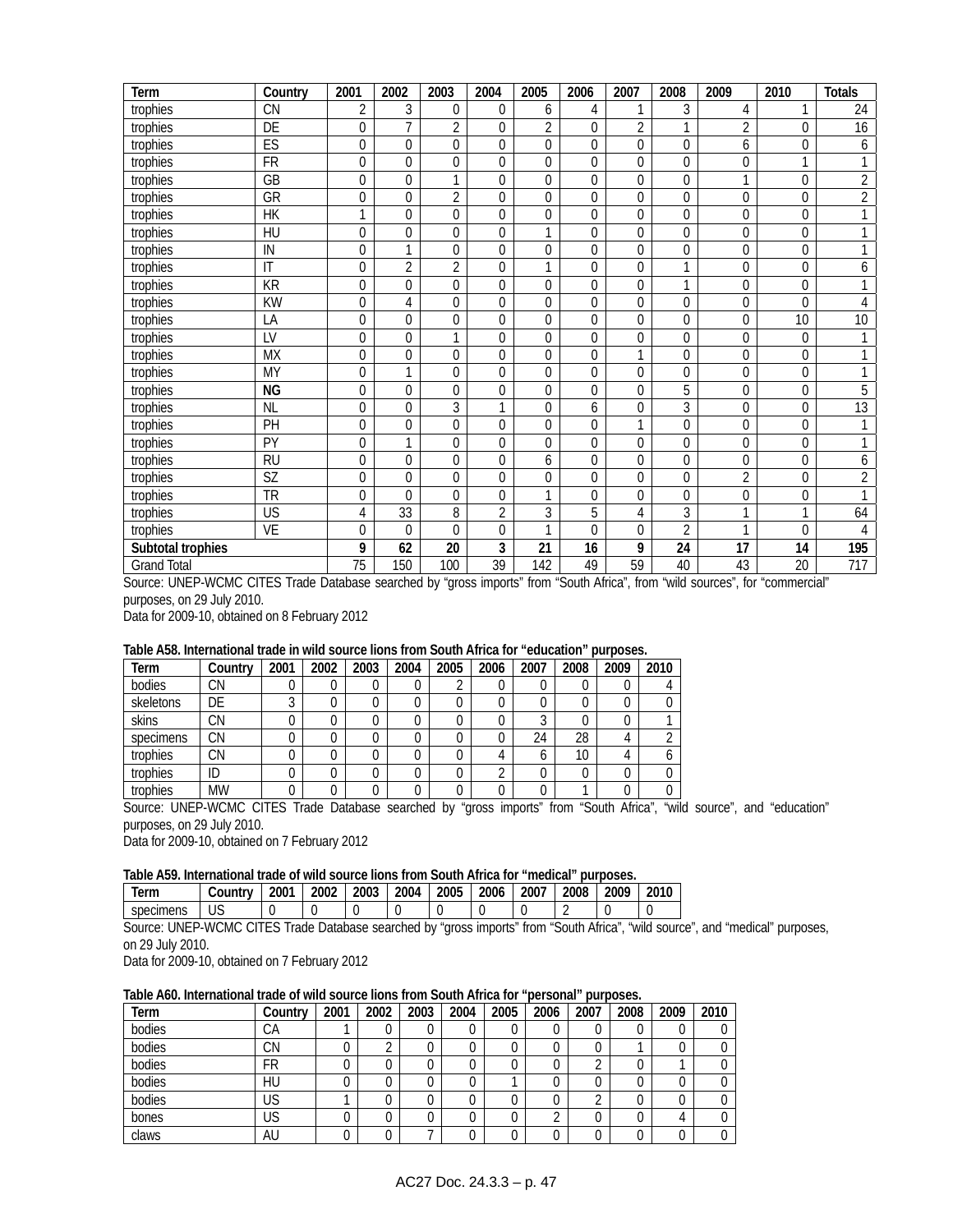| Term                  | Country                      | 2001                            | 2002                           | 2003                         | 2004                             | 2005                            | 2006                                 | 2007                            | 2008                               | 2009                                 | 2010                                 |
|-----------------------|------------------------------|---------------------------------|--------------------------------|------------------------------|----------------------------------|---------------------------------|--------------------------------------|---------------------------------|------------------------------------|--------------------------------------|--------------------------------------|
| claws                 | ES                           | $\mathbf 0$                     | 0                              | 20                           | $\mathbf{0}$                     | $\mathbf{0}$                    | $\mathbf{0}$                         | 0                               | 0                                  | 0                                    | 0                                    |
| claws                 | GB                           | $\mathbf 0$                     | $\mathbf{0}$                   | $\mathbf 0$                  | $\mathbf 0$                      | $\mathbf 0$                     | $\overline{4}$                       | $\mathbf 0$                     | $\mathbf 0$                        | $\boldsymbol{0}$                     | $\boldsymbol{0}$                     |
| claws                 | ΝZ                           | $\overline{0}$                  | 0                              | $\overline{0}$               | $\mathbf 0$                      | $\mathbf{0}$                    | $\mathbf 0$                          | $\overline{0}$                  | $\overline{2}$                     | 3                                    | $\overline{2}$                       |
| claws                 | <b>US</b>                    | $\overline{4}$                  | 10                             | $\mathbf{1}$                 | 10                               | 9                               | $\overline{18}$                      | $\overline{0}$                  | 4                                  | $\overline{18}$                      | $\overline{2}$                       |
| derivatives           | $\overline{\mathsf{US}}$     | $\overline{0}$                  | $\boldsymbol{0}$               | $\overline{0}$               | $\boldsymbol{0}$                 | $\overline{0}$                  | $\mathbf 0$                          | $\boldsymbol{0}$                | $\mathbf 0$                        | 3                                    | $\boldsymbol{0}$                     |
| feet                  | ES                           | $\mathbf 0$                     | $\boldsymbol{0}$               | $\mathbf 0$                  | $\mathbf 0$                      | $\mathbf 0$                     | $\mathbf 0$                          | $\boldsymbol{0}$                | $\mathbf 0$                        | $\overline{2}$                       | $\boldsymbol{0}$                     |
| feet                  | NZ                           | $\mathbf 0$                     | 1                              | $\mathbf{0}$                 | $\boldsymbol{0}$                 | $\boldsymbol{0}$                | $\mathbf 0$                          | $\boldsymbol{0}$                | 0                                  | $\boldsymbol{0}$                     | $\boldsymbol{0}$                     |
| leather products (I)  | CN                           | $\mathbf{0}$                    | $\mathbf 0$                    | $\overline{0}$               | $\mathbf{0}$                     | $\mathbf 0$                     | 1                                    | $\mathbf 0$                     | $\overline{0}$                     | $\mathbf{1}$                         | $\boldsymbol{0}$                     |
| leather products (I)  | DE                           | $\overline{0}$                  | $\boldsymbol{0}$               | $\mathbf 0$                  | $\overline{0}$                   | $\mathbf 0$                     | 1                                    | $\overline{0}$                  | $\overline{0}$                     | $\boldsymbol{0}$                     | $\boldsymbol{0}$                     |
| leather products (I)  | <b>RU</b>                    | $\overline{0}$                  | $\mathbf{0}$                   | $\mathbf 0$                  | $\overline{0}$                   | $\mathbf 0$                     | 1                                    | $\overline{0}$                  | $\mathbf 0$                        | $\overline{2}$                       | $\boldsymbol{0}$                     |
| leather products (I)  | $\overline{\mathsf{US}}$     | $\overline{0}$                  | 0                              | $\overline{0}$               | $\overline{0}$                   | $\overline{0}$                  | $\mathbf 0$                          | $\mathbf 0$                     | 1                                  | $\mathbf{0}$                         | $\boldsymbol{0}$                     |
| leather products (s)  | $\overline{FR}$              | $\overline{0}$                  | $\overline{0}$                 | $\overline{0}$               | 1                                | $\overline{0}$                  | $\mathbf{0}$                         | $\mathbf 0$                     | 0                                  | $\mathbf{0}$                         | $\boldsymbol{0}$                     |
| leather products (s)  | $\overline{\mathsf{US}}$     | $\mathbf{1}$                    | $\mathbf 0$                    | $\overline{0}$               | $\mathbf{0}$                     | $\mathbf 0$                     | $\mathbf 0$                          | $\boldsymbol{0}$                | $\mathbf 0$                        | $\mathbf 0$                          | $\boldsymbol{0}$                     |
| live                  | AE                           | $\mathbf 0$                     | $\boldsymbol{0}$               | $\boldsymbol{0}$             | $\boldsymbol{0}$                 | $\boldsymbol{0}$                | $\boldsymbol{0}$                     | $\mathbf 0$                     | $\mathbf 0$                        | $\overline{2}$                       | $\boldsymbol{0}$                     |
| plates                | DE                           | $\boldsymbol{0}$                | $\boldsymbol{0}$               | 1                            | $\mathbf 0$                      | $\mathbf 0$                     | $\mathbf 0$                          | $\boldsymbol{0}$                | $\mathbf 0$                        | $\boldsymbol{0}$                     | $\boldsymbol{0}$                     |
| plates                | <b>FR</b>                    | $\overline{2}$                  | $\boldsymbol{0}$               | $\boldsymbol{0}$             | 0                                | 0                               | 0                                    | 0                               | 0                                  | $\boldsymbol{0}$                     | 0                                    |
| plates                | GB                           | $\mathbf{1}$                    | 0                              | $\overline{0}$               | $\overline{0}$                   | $\mathbf{0}$                    | $\mathbf{0}$                         | $\boldsymbol{0}$                | $\overline{0}$                     | $\mathbf 0$                          | $\boldsymbol{0}$                     |
| plates                | ID                           | $\boldsymbol{0}$                | $\boldsymbol{0}$               | $\boldsymbol{0}$             | 1                                | $\boldsymbol{0}$                | $\boldsymbol{0}$                     | $\boldsymbol{0}$                | $\boldsymbol{0}$                   | $\boldsymbol{0}$                     | $\boldsymbol{0}$                     |
| plates                | $\overline{\mathsf{I}}$      | $\mathbf 0$                     | $\mathbf 0$                    | $\mathbf{0}$                 | $\overline{2}$                   | $\mathbf 0$                     | $\mathbf 0$                          | $\overline{0}$                  | $\mathbf 0$                        | $\mathbf 0$                          | $\boldsymbol{0}$                     |
| plates                | PH                           | $\boldsymbol{0}$                | $\boldsymbol{0}$               | $\mathbf{1}$<br>$\mathbf{1}$ | $\boldsymbol{0}$                 | $\boldsymbol{0}$                | $\mathbf 0$                          | $\boldsymbol{0}$                | $\boldsymbol{0}$<br>$\overline{0}$ | $\boldsymbol{0}$                     | $\boldsymbol{0}$                     |
| plates                | <b>RU</b><br>US              | 1<br>$\overline{4}$             | 0                              | $\overline{2}$               | $\mathbf{0}$<br>$\boldsymbol{0}$ | $\mathbf 0$<br>$\boldsymbol{0}$ | $\mathbf{0}$<br>$\boldsymbol{0}$     | $\mathbf 0$                     | $\boldsymbol{0}$                   | $\boldsymbol{0}$                     | $\boldsymbol{0}$                     |
| plates<br>skin pieces | $\overline{\mathsf{US}}$     | $\mathbf 0$                     | 1                              | $\boldsymbol{0}$             | $\boldsymbol{0}$                 | $\boldsymbol{0}$                | $\mathbf 0$                          | 1<br>$\boldsymbol{0}$           | $\boldsymbol{0}$                   | $\boldsymbol{0}$<br>$\mathbf{1}$     | $\boldsymbol{0}$<br>$\boldsymbol{0}$ |
| skins                 | AE                           | 0                               | 0<br>0                         | 0                            | 0                                | 0                               | $\boldsymbol{0}$                     | 0                               | $\boldsymbol{0}$                   | $\boldsymbol{0}$                     | $\mathbf{1}$                         |
| skins                 | AT                           | $\mathbf{0}$                    | $\boldsymbol{0}$               | $\mathbf{0}$                 | $\overline{0}$                   | $\overline{2}$                  | 0                                    | $\boldsymbol{0}$                | 0                                  | 1                                    | $\boldsymbol{0}$                     |
| skins                 | AU                           | $\boldsymbol{0}$                | 4                              | $\mathbf 0$                  | $\mathbf 0$                      | $\mathbf 0$                     | 1                                    | $\mathbf 0$                     | 1                                  | 1                                    | $\overline{3}$                       |
| skins                 | BE                           | $\mathbf{1}$                    | $\mathbf 0$                    | $\overline{0}$               | 3                                | 1                               | $\mathbf 0$                          | $\mathbf 0$                     | 1                                  | $\mathbf 0$                          | $\boldsymbol{0}$                     |
| skins                 | <b>BR</b>                    | 1                               | 1                              | 1                            | 0                                | $\boldsymbol{0}$                | $\boldsymbol{0}$                     | $\boldsymbol{0}$                | $\mathbf 0$                        | $\boldsymbol{0}$                     | $\boldsymbol{0}$                     |
| skins                 | <b>BW</b>                    | $\mathbf{0}$                    | $\mathbf 0$                    | $\overline{0}$               | $\mathbf{0}$                     | $\overline{0}$                  | $\mathbf 0$                          | $\overline{2}$                  | 1                                  | $\mathbf 0$                          | $\boldsymbol{0}$                     |
| skins                 | CA                           | $\boldsymbol{0}$                | $\overline{c}$                 | $\boldsymbol{0}$             | $\boldsymbol{0}$                 | $\boldsymbol{0}$                | $\overline{2}$                       | 1                               | $\mathbf 0$                        | $\boldsymbol{0}$                     | $\boldsymbol{0}$                     |
| skins                 | CG                           | $\mathbf 0$                     | $\boldsymbol{0}$               | $\mathbf 0$                  | $\boldsymbol{0}$                 | 1                               | $\mathbf 0$                          | $\boldsymbol{0}$                | $\boldsymbol{0}$                   | $\boldsymbol{0}$                     | $\boldsymbol{0}$                     |
| skins                 | <b>CH</b>                    | $\boldsymbol{0}$                | $\overline{c}$                 | 0                            | 1                                | 0                               | 0                                    | 0                               | 0                                  | $\boldsymbol{0}$                     | 0                                    |
| skins                 | <b>CL</b>                    | $\boldsymbol{0}$                | $\overline{2}$                 | $\mathbf{0}$                 | $\overline{0}$                   | $\mathbf{0}$                    | $\mathbf{0}$                         | $\boldsymbol{0}$                | $\overline{0}$                     | $\mathbf 0$                          | $\boldsymbol{0}$                     |
| skins                 | <b>CM</b>                    | $\boldsymbol{0}$                | $\boldsymbol{0}$               | $\boldsymbol{0}$             | $\mathbf 0$                      | $\boldsymbol{0}$                | $\boldsymbol{0}$                     | $\mathbf 0$                     | $\mathbf 0$                        | $\boldsymbol{0}$                     | 1                                    |
| skins                 | CN                           | $\mathbf 0$                     | $\mathbf 0$                    | $\mathbf{0}$                 | $\boldsymbol{0}$                 | $\mathbf 0$                     | $\overline{2}$                       | $\overline{0}$                  | 4                                  | 8                                    | $\overline{3}$                       |
| skins                 | DE                           | $\overline{c}$                  | 3                              | 1                            | $\overline{2}$                   | $\overline{2}$                  | $\boldsymbol{0}$                     | 1                               | 1                                  | $\boldsymbol{0}$                     | $\boldsymbol{0}$                     |
| skins                 | DK                           | $\mathbf{1}$                    | $\overline{0}$                 | $\mathbf{0}$                 | $\mathbf 0$                      | $\mathbf 0$                     | $\mathbf 0$                          | $\boldsymbol{0}$                | $\boldsymbol{0}$                   | $\pmb{0}$                            | $\boldsymbol{0}$                     |
| skins                 | ES                           | $\boldsymbol{0}$                | 0                              | $\boldsymbol{0}$             | $\mathbf 0$                      | $\boldsymbol{0}$                | $\boldsymbol{0}$                     | $\boldsymbol{0}$                | $\boldsymbol{0}$                   | $\overline{c}$                       | $\overline{2}$                       |
| skins                 | <b>FR</b>                    | $\boldsymbol{0}$                | $\boldsymbol{0}$               | $\mathbf{1}$                 | $\boldsymbol{0}$                 | $\boldsymbol{0}$                | 1                                    | $\boldsymbol{0}$                | $\boldsymbol{0}$                   | $\boldsymbol{0}$                     | $\mathbf{1}$                         |
| skins                 | GB                           | $\overline{0}$                  | 1                              | 1                            | 0                                | $\mathbf{0}$                    | 1                                    | 1                               | 0                                  | $\mathbf 0$                          | 1                                    |
| skins                 | GR                           | $\boldsymbol{0}$                | $\mathbf 0$                    | $\mathbf 0$                  | 0                                | $\mathbf 0$                     | 0                                    | 0                               | 0                                  | $\boldsymbol{0}$                     | 1                                    |
| skins                 | HU                           | $\pmb{0}$                       | $\boldsymbol{0}$               | $\boldsymbol{0}$             | 0                                | $\mathbf 0$                     | 1                                    | 1                               | $\mathbf 0$                        | $\boldsymbol{0}$                     | $\boldsymbol{0}$                     |
| skins                 | $\overline{E}$               | $\mathbf{0}$                    | $\mathbf 0$                    | $\overline{2}$               | $\mathbf 0$                      | $\boldsymbol{0}$                | $\boldsymbol{0}$                     | $\overline{0}$                  | $\boldsymbol{0}$                   | $\boldsymbol{0}$                     | $\boldsymbol{0}$                     |
| skins                 | $\overline{\mathbb{I}}$      | $\mathbf 0$                     | $\overline{0}$                 | $\mathbf 0$                  | 0                                | $\mathbf{0}$                    | $\mathbf 0$                          | $\mathbf 0$                     | 1                                  | $\boldsymbol{0}$                     | $\boldsymbol{0}$                     |
| skins                 | $\overline{KW}$              | $\mathbf{0}$                    | $\boldsymbol{0}$               | $\mathbf{0}$                 | $\boldsymbol{0}$                 | $\mathbf 0$                     | $\boldsymbol{0}$                     | $\mathbf 0$                     | $\mathbf 0$                        | $\boldsymbol{0}$                     | $\overline{2}$                       |
| skins                 | <b>LB</b>                    | $\boldsymbol{0}$                | $\boldsymbol{0}$               | $\mathbf{0}$                 | $\mathbf 0$                      | $\mathbf 0$                     | $\boldsymbol{0}$                     | $\mathbf 0$                     | $\mathbf 0$                        | $\boldsymbol{0}$                     | 1                                    |
| skins                 | <b>MK</b>                    | $\boldsymbol{0}$                | $\boldsymbol{0}$               | $\boldsymbol{0}$             | $\boldsymbol{0}$                 | $\boldsymbol{0}$                | $\boldsymbol{0}$                     | 1                               | $\mathbf 0$                        | $\boldsymbol{0}$                     | $\boldsymbol{0}$                     |
| skins                 | <b>MX</b>                    | $\boldsymbol{0}$                | $\boldsymbol{0}$               | 0                            | 0                                | 0                               | $\boldsymbol{0}$                     | 1                               | $\boldsymbol{0}$                   | $\boldsymbol{0}$                     | $\boldsymbol{0}$                     |
| skins                 | <b>MZ</b>                    | $\boldsymbol{0}$                | $\boldsymbol{0}$               | $\mathbf{0}$                 | $\mathbf 0$                      | $\mathbf 0$                     | $\boldsymbol{0}$                     | $\mathbf 0$                     | 1                                  | $\boldsymbol{0}$                     | $\boldsymbol{0}$                     |
| skins                 | <b>NC</b>                    | $\boldsymbol{0}$                | $\boldsymbol{0}$               | $\overline{0}$               | 0                                | $\overline{0}$                  | $\boldsymbol{0}$                     | $\mathbf 0$                     | $\overline{0}$                     | $\overline{2}$                       | $\boldsymbol{0}$                     |
| skins                 | $\overline{\text{NL}}$       | $\mathbf{0}$                    | $\boldsymbol{0}$               | $\boldsymbol{0}$             | $\mathbf 0$                      | $\boldsymbol{0}$                | 1                                    | $\boldsymbol{0}$                | $\boldsymbol{0}$                   | $\boldsymbol{0}$                     | $\boldsymbol{0}$                     |
| skins                 | ΝZ                           | $\mathbf 0$                     | 1                              | $\mathbf{0}$                 | 0                                | $\boldsymbol{0}$                | $\boldsymbol{0}$                     | $\mathbf 0$                     | $\overline{2}$                     | $\mathbf 0$                          | $\boldsymbol{0}$                     |
| skins                 | PH                           | $\boldsymbol{0}$                | $\mathbf{0}$<br>$\overline{2}$ | $\mathbf{0}$<br>$\mathbf{0}$ | $\mathbf{1}$<br>$\mathbf 0$      | $\mathbf 0$<br>$\mathbf 0$      | $\boldsymbol{0}$<br>$\boldsymbol{0}$ | $\boldsymbol{0}$<br>$\mathbf 0$ | $\boldsymbol{0}$<br>$\mathbf 0$    | $\boldsymbol{0}$                     | 1<br>$\boldsymbol{0}$                |
| skins                 | PL<br><b>RU</b>              | $\mathbf 0$<br>$\boldsymbol{0}$ | 3                              | 1                            | $\boldsymbol{0}$                 | 1                               | $\boldsymbol{0}$                     | 1                               | 5                                  | $\boldsymbol{0}$<br>1                |                                      |
| skins                 |                              |                                 | $\overline{2}$                 |                              |                                  |                                 | $\boldsymbol{0}$                     | $\boldsymbol{0}$                | $\boldsymbol{0}$                   |                                      | 1                                    |
| skins<br>skins        | SA<br>$\overline{\text{SE}}$ | 0<br>$\boldsymbol{0}$           |                                | 0<br>1                       | 0<br>$\boldsymbol{0}$            | 0<br>$\mathbf{0}$               | $\boldsymbol{0}$                     | $\boldsymbol{0}$                | $\boldsymbol{0}$                   | $\boldsymbol{0}$<br>$\boldsymbol{0}$ | $\boldsymbol{0}$<br>$\boldsymbol{0}$ |
| skins                 | <b>TR</b>                    | $\boldsymbol{0}$                | 0<br>$\mathbf{1}$              | $\boldsymbol{0}$             | 0                                | $\boldsymbol{0}$                | $\boldsymbol{0}$                     | $\boldsymbol{0}$                | $\boldsymbol{0}$                   | $\boldsymbol{0}$                     | $\boldsymbol{0}$                     |
| skins                 | UA                           | $\boldsymbol{0}$                | $\mathbf{1}$                   | $\boldsymbol{0}$             | $\mathbf 0$                      | $\boldsymbol{0}$                | $\boldsymbol{0}$                     | $\boldsymbol{0}$                | $\boldsymbol{0}$                   | $\boldsymbol{0}$                     | $\mathbf{1}$                         |
|                       |                              |                                 |                                |                              |                                  |                                 |                                      |                                 |                                    |                                      |                                      |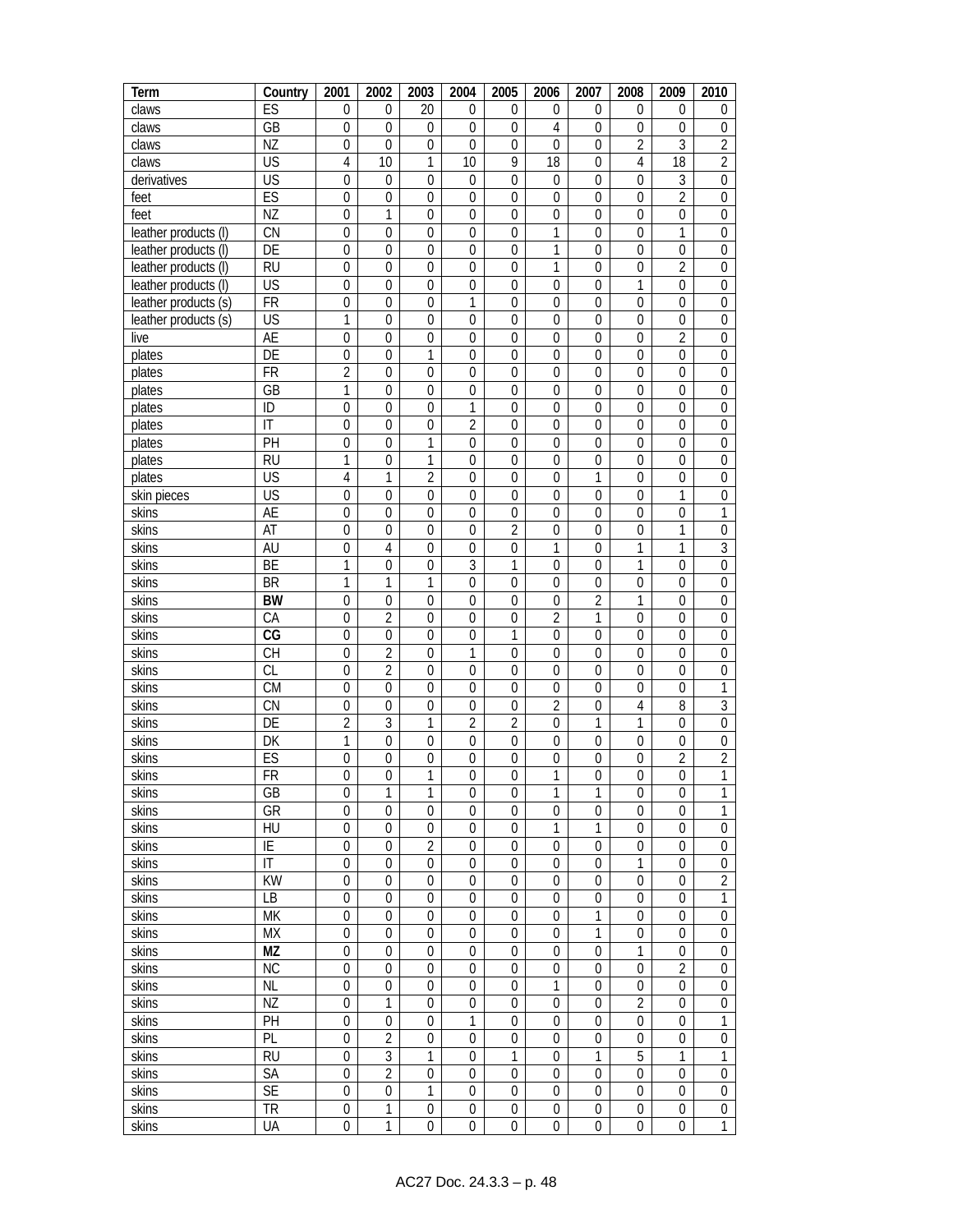| Term      | Country                  | 2001             | 2002             | 2003             | 2004             | 2005             | 2006             | 2007             | 2008             | 2009             | 2010             |
|-----------|--------------------------|------------------|------------------|------------------|------------------|------------------|------------------|------------------|------------------|------------------|------------------|
| skins     | US                       | 6                | 8                | 3                | 2                | 7                | 4                | 2                | 0                | 5                | 1                |
| skulls    | AT                       | $\boldsymbol{0}$ | $\boldsymbol{0}$ | $\mathbf 0$      | $\mathbf 0$      | $\overline{2}$   | $\mathbf{0}$     | $\mathbf 0$      | $\mathbf 0$      | $\overline{0}$   | $\boldsymbol{0}$ |
| skulls    | AU                       | $\overline{0}$   | $\mathbf{1}$     | $\mathbf 0$      | $\mathbf 0$      | $\overline{0}$   | $\mathbf 0$      | $\mathbf 0$      | 1                | 1                | $\mathbf 0$      |
| skulls    | CA                       | 1                | $\overline{0}$   | $\mathbf{0}$     | $\mathbf{0}$     | $\mathbf{0}$     | $\mathbf{0}$     | $\mathbf{0}$     | $\mathbf 0$      | $\overline{0}$   | $\mathbf 0$      |
| skulls    | DE                       | $\overline{0}$   | $\overline{0}$   | $\mathbf{0}$     | $\mathbf{0}$     | $\mathbf{0}$     | 0                | $\mathbf{0}$     | $\mathbf 0$      | $\overline{2}$   | $\boldsymbol{0}$ |
| skulls    | DK                       | $\overline{0}$   | $\boldsymbol{0}$ | $\mathbf 0$      | $\boldsymbol{0}$ | $\overline{0}$   | $\overline{0}$   | $\boldsymbol{0}$ | $\mathbf 0$      | $\mathbf{1}$     | $\overline{0}$   |
| skulls    | ES                       | $\boldsymbol{0}$ | $\boldsymbol{0}$ | $\mathbf 0$      | $\boldsymbol{0}$ | $\overline{0}$   | $\mathbf 0$      | 1                | $\mathbf 0$      | $\overline{2}$   | $\mathbf 0$      |
| skulls    | GB                       | $\mathbf{1}$     | $\boldsymbol{0}$ | $\mathbf 0$      | $\boldsymbol{0}$ | $\boldsymbol{0}$ | $\boldsymbol{0}$ | $\boldsymbol{0}$ | $\mathbf 0$      | $\boldsymbol{0}$ | $\mathbf 0$      |
| skulls    | <b>MZ</b>                | $\mathbf 0$      | $\boldsymbol{0}$ | $\mathbf 0$      | $\mathbf 0$      | $\overline{2}$   | $\overline{0}$   | $\mathbf 0$      | $\mathbf 0$      | $\mathbf 0$      | $\boldsymbol{0}$ |
| skulls    | <b>NL</b>                | $\overline{0}$   | $\overline{2}$   | $\overline{0}$   | $\mathbf 0$      | $\overline{0}$   | $\overline{0}$   | $\mathbf 0$      | $\mathbf 0$      | $\overline{0}$   | $\overline{0}$   |
| skulls    | $\overline{\text{NZ}}$   | 1                | $\overline{4}$   | $\mathbf 0$      | $\mathbf 0$      | $\overline{0}$   | $\mathbf 0$      | $\mathbf 0$      | $\mathbf 0$      | $\overline{0}$   | $\overline{0}$   |
| skulls    | TZ                       | $\pmb{0}$        | $\mathbf 0$      | $\mathbf{0}$     | $\mathbf 0$      | 1                | 0                | $\mathbf 0$      | $\mathbf 0$      | $\mathbf 0$      | $\overline{0}$   |
| skulls    | <b>US</b>                | 1                | $\overline{4}$   | $\overline{3}$   | $\mathbf{1}$     | $\overline{0}$   | 1                | $\mathbf 0$      | 1                | $\overline{2}$   | $\overline{2}$   |
| specimens | $\overline{\text{CN}}$   | $\overline{0}$   | $\mathbf 0$      | $\mathbf 0$      | $\mathbf 0$      | $\overline{0}$   | $\overline{0}$   | $\overline{4}$   | $\mathbf{0}$     | $\overline{0}$   | 1                |
| teeth     | AU                       | $\overline{0}$   | $\boldsymbol{0}$ | 1                | $\boldsymbol{0}$ | $\boldsymbol{0}$ | $\overline{0}$   | $\overline{0}$   | $\overline{0}$   | $\boldsymbol{0}$ | $\overline{0}$   |
| teeth     | $\overline{\mathsf{US}}$ | $\boldsymbol{0}$ | $\boldsymbol{0}$ | $\boldsymbol{0}$ | $\mathbf{1}$     | $\mathbf{0}$     | $\boldsymbol{0}$ | $\boldsymbol{0}$ | $\mathbf 0$      | $\boldsymbol{0}$ | $\boldsymbol{0}$ |
| trophies  | AE                       | $\boldsymbol{0}$ | 0                | $\boldsymbol{0}$ | $\overline{2}$   | 0                | $\overline{2}$   | $\mathbf{1}$     | 1                | $\mathbf{1}$     | $\boldsymbol{0}$ |
| trophies  | AT                       | $\overline{2}$   | $\overline{3}$   | 1                | $\boldsymbol{0}$ | $\mathbf{0}$     | $\mathbf 0$      | $\mathbf 0$      | $\mathbf 0$      | $\mathbf 0$      | $\boldsymbol{0}$ |
| trophies  | AU                       | $\overline{3}$   | $\boldsymbol{0}$ | $\boldsymbol{0}$ | $\boldsymbol{0}$ | $\mathbf 0$      | 1                | $\boldsymbol{0}$ | $\boldsymbol{0}$ | $\overline{2}$   | $\overline{2}$   |
| trophies  | AZ                       | $\overline{0}$   | $\mathbf 0$      | $\mathbf 0$      | $\mathbf 0$      | 0                | $\boldsymbol{0}$ | $\mathbf 0$      | $\mathbf 0$      | $\overline{2}$   | $\boldsymbol{0}$ |
| trophies  | BE                       | $\boldsymbol{0}$ | $\boldsymbol{0}$ | $\boldsymbol{0}$ | $\boldsymbol{0}$ | $\mathbf{0}$     | 1                | $\boldsymbol{0}$ | $\boldsymbol{0}$ | 1                | $\boldsymbol{0}$ |
| trophies  | BG                       | $\pmb{0}$        | $\pmb{0}$        | $\boldsymbol{0}$ | $\boldsymbol{0}$ | $\mathbf 0$      | 1                | $\pmb{0}$        | $\mathbf 0$      | $\mathbf 0$      | $\mathbf 0$      |
| trophies  | <b>BR</b>                | $\boldsymbol{0}$ | $\boldsymbol{0}$ | $\boldsymbol{0}$ | $\boldsymbol{0}$ | $\mathbf 0$      | 1                | $\mathbf{1}$     | $\boldsymbol{0}$ | $\boldsymbol{0}$ | $\boldsymbol{0}$ |
| trophies  | <b>BW</b>                | $\boldsymbol{0}$ | $\boldsymbol{0}$ | $\boldsymbol{0}$ | $\boldsymbol{0}$ | $\boldsymbol{0}$ | $\boldsymbol{0}$ | $\boldsymbol{0}$ | $\mathbf 0$      | $\boldsymbol{0}$ | 1                |
| trophies  | СA                       | $\overline{2}$   | $\mathbf{1}$     | 0                | 0                | 0                | 0                | $\boldsymbol{0}$ | $\boldsymbol{0}$ | 0                | $\boldsymbol{0}$ |
| trophies  | <b>CI</b>                | $\overline{0}$   | $\pmb{0}$        | $\mathbf 0$      | 1                | $\mathbf{0}$     | $\mathbf{0}$     | $\mathbf 0$      | $\mathbf 0$      | $\mathbf 0$      | $\boldsymbol{0}$ |
| trophies  | <b>CM</b>                | $\overline{0}$   | $\pmb{0}$        | $\boldsymbol{0}$ | $\boldsymbol{0}$ | $\mathbf 0$      | $\boldsymbol{0}$ | $\mathbf 0$      | $\boldsymbol{0}$ | $\mathbf 0$      | 1                |
| trophies  | CN                       | $\mathbf 0$      | $\mathbf 0$      | $\mathbf 0$      | $\mathbf 0$      | $\overline{0}$   | 7                | 11               | 5                | $\overline{4}$   | $\overline{4}$   |
| trophies  | DE                       | $\boldsymbol{0}$ | 1                | $\boldsymbol{0}$ | $\mathbf 0$      | $\mathbf{0}$     | $\boldsymbol{0}$ | $\boldsymbol{0}$ | 1                | $\overline{2}$   | $\boldsymbol{0}$ |
| trophies  | ES                       | $\mathbf{0}$     | $\mathbf 0$      | 1                | $\mathbf 0$      | 1                | 1                | 1                | $\mathbf 0$      | $\overline{2}$   | $\overline{2}$   |
| trophies  | F1                       | $\boldsymbol{0}$ | $\boldsymbol{0}$ | $\boldsymbol{0}$ | $\boldsymbol{0}$ | $\mathbf 0$      | $\boldsymbol{0}$ | $\boldsymbol{0}$ | 1                | $\mathbf 0$      | $\boldsymbol{0}$ |
| trophies  | <b>FR</b>                | $\boldsymbol{0}$ | $\boldsymbol{0}$ | 1                | $\boldsymbol{0}$ | 1                | $\boldsymbol{0}$ | $\overline{2}$   | $\mathbf 0$      | $\boldsymbol{0}$ | 1                |
| trophies  | GB                       | $\boldsymbol{0}$ | $\boldsymbol{0}$ | 0                | 0                | 0                | 0                | $\boldsymbol{0}$ | $\boldsymbol{0}$ | $\boldsymbol{0}$ | 1                |
| trophies  | <b>GM</b>                | $\pmb{0}$        | $\boldsymbol{0}$ | $\mathbf 0$      | $\boldsymbol{0}$ | $\mathbf{0}$     | $\boldsymbol{0}$ | $\mathbf 0$      | $\mathbf 0$      | $\mathbf 0$      | $\overline{1}$   |
| trophies  | GR                       | $\overline{0}$   | $\pmb{0}$        | $\boldsymbol{0}$ | $\boldsymbol{0}$ | $\mathbf 0$      | 1                | $\pmb{0}$        | $\boldsymbol{0}$ | $\boldsymbol{0}$ | $\overline{0}$   |
| trophies  | HU                       | 0                | $\mathbf 0$      | $\mathbf 0$      | $\mathbf 0$      | 1                | $\mathbf{0}$     | $\mathbf 0$      | $\mathbf 0$      | 1                | 1                |
| trophies  | ID                       | $\boldsymbol{0}$ | $\boldsymbol{0}$ | $\mathbf 0$      | $\boldsymbol{0}$ | $\boldsymbol{0}$ | $\boldsymbol{0}$ | $\mathbf 0$      | 0                | 3                | $\boldsymbol{0}$ |
| trophies  | $\mathsf{I} \mathsf{L}$  | $\overline{0}$   | $\boldsymbol{0}$ | 0                | $\boldsymbol{0}$ | $\mathbf 0$      | $\mathbf 0$      | $\boldsymbol{0}$ | $\boldsymbol{0}$ | 1                | $\boldsymbol{0}$ |
| trophies  | ${\sf IN}$               | $\boldsymbol{0}$ | $\boldsymbol{0}$ | 1                | $\boldsymbol{0}$ | $\mathbf{0}$     | $\mathbf 0$      | $\boldsymbol{0}$ | $\boldsymbol{0}$ | $\mathbf{1}$     | $\boldsymbol{0}$ |
| trophies  | $\overline{\mathbb{R}}$  | $\overline{0}$   | $\boldsymbol{0}$ | $\overline{0}$   | $\overline{0}$   | $\overline{0}$   | $\overline{0}$   | $\overline{0}$   | $\overline{0}$   | 1                | $\overline{1}$   |
| trophies  | МX                       | $\boldsymbol{0}$ | $\boldsymbol{0}$ | 0                | $\boldsymbol{0}$ | 0                | $\boldsymbol{0}$ | $\boldsymbol{0}$ | $\boldsymbol{0}$ | $\boldsymbol{0}$ | $\overline{3}$   |
| trophies  | MY                       | $\boldsymbol{0}$ | $\boldsymbol{0}$ | 1                | $\boldsymbol{0}$ | $\boldsymbol{0}$ | $\boldsymbol{0}$ | 1                | $\boldsymbol{0}$ | $\mathbf 0$      | $\overline{0}$   |
| trophies  | MZ                       | $\overline{0}$   | $\boldsymbol{0}$ | $\boldsymbol{0}$ | $\boldsymbol{0}$ | $\mathbf 0$      | $\boldsymbol{0}$ | $\pmb{0}$        | 1                | $\mathbf 0$      | $\overline{0}$   |
| trophies  | <b>NA</b>                | $\overline{1}$   | $\overline{0}$   | $\boldsymbol{0}$ | $\boldsymbol{0}$ | $\mathbf 0$      | 1                | $\boldsymbol{0}$ | $\boldsymbol{0}$ | $\overline{0}$   | $\boldsymbol{0}$ |
| trophies  | <b>NG</b>                | $\overline{0}$   | $\mathbf{1}$     | $\mathbf 0$      | $\boldsymbol{0}$ | $\overline{0}$   | $\boldsymbol{0}$ | $\boldsymbol{0}$ | $\boldsymbol{0}$ | $\overline{0}$   | $\boldsymbol{0}$ |
| trophies  | N <sub>O</sub>           | $\overline{0}$   | $\overline{0}$   | $\boldsymbol{0}$ | $\mathbf{1}$     | $\mathbf 0$      | $\boldsymbol{0}$ | $\overline{0}$   | $\boldsymbol{0}$ | $\overline{0}$   | $\boldsymbol{0}$ |
| trophies  | NZ                       | $\overline{0}$   | $\boldsymbol{0}$ | $\boldsymbol{0}$ | $\overline{0}$   | $\overline{0}$   | $\boldsymbol{0}$ | $\overline{0}$   | $\boldsymbol{0}$ | $\overline{2}$   | $\overline{0}$   |
| trophies  | PL                       | $\boldsymbol{0}$ | $\mathbf{1}$     | $\boldsymbol{0}$ | $\boldsymbol{0}$ | $\mathbf{1}$     | 1                | $\boldsymbol{0}$ | $\boldsymbol{0}$ | $\overline{0}$   | $\boldsymbol{0}$ |
| trophies  | <b>RU</b>                | $\boldsymbol{0}$ | $\boldsymbol{0}$ | 0                | $\boldsymbol{0}$ | $\sqrt{3}$       | $\overline{4}$   | $\overline{2}$   | 3                | 1                | $\overline{2}$   |
| trophies  | SA                       | $\boldsymbol{0}$ | $\boldsymbol{0}$ | $\boldsymbol{0}$ | $\boldsymbol{0}$ | $\boldsymbol{0}$ | $\boldsymbol{0}$ | $\boldsymbol{0}$ | 1                | $\overline{0}$   | $\overline{0}$   |
| trophies  | $\overline{\mathsf{TG}}$ | $\overline{1}$   | $\pmb{0}$        | $\boldsymbol{0}$ | $\boldsymbol{0}$ | $\boldsymbol{0}$ | $\boldsymbol{0}$ | $\boldsymbol{0}$ | $\boldsymbol{0}$ | $\overline{0}$   | $\overline{0}$   |
| trophies  | TR                       | $\overline{0}$   | $\mathbf 0$      | $\boldsymbol{0}$ | $\boldsymbol{0}$ | $\boldsymbol{0}$ | $\boldsymbol{0}$ | 1                | $\overline{3}$   | $\overline{0}$   | $\overline{0}$   |
| trophies  | TZ                       | $\boldsymbol{0}$ | $\pmb{0}$        | $\mathbf 0$      | $\mathbf 0$      | 1                | $\boldsymbol{0}$ | $\boldsymbol{0}$ | $\overline{0}$   | $\boldsymbol{0}$ | $\boldsymbol{0}$ |
| trophies  | UA                       | $\boldsymbol{0}$ | $\boldsymbol{0}$ | $\boldsymbol{0}$ | $\boldsymbol{0}$ | $\boldsymbol{0}$ | $\boldsymbol{0}$ | $\mathbf{1}$     | $\boldsymbol{0}$ | $\boldsymbol{0}$ | $\overline{2}$   |
| trophies  | $\overline{\mathsf{US}}$ | $\overline{2}$   | $\overline{3}$   | $\overline{3}$   | $\overline{4}$   | 1                | $\overline{5}$   | $\overline{3}$   | 4                | 6                | $\overline{2}$   |

Source: UNEP-WCMC CITES Trade Database searched by "gross imports" from "South Africa", "wild source", and "personal" purposes, on 29 July 2010

Data for 2009-10, obtained on 8 February 2012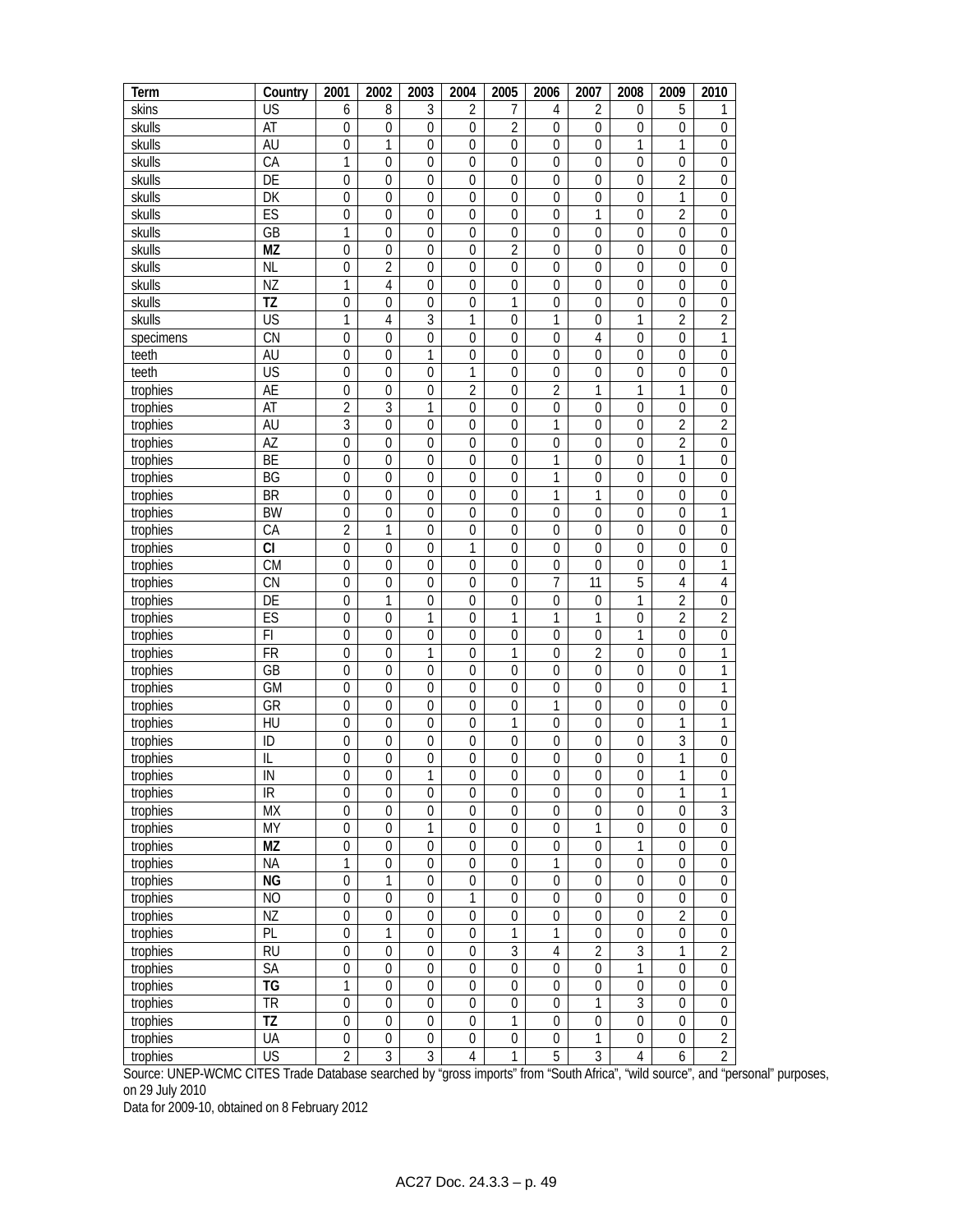| Term               | 2001           | 2002           | 2003     | 2004           | 2005     | 2006         | 2007         | 2008           | 2009     | 2010           | <b>Totals</b> |
|--------------------|----------------|----------------|----------|----------------|----------|--------------|--------------|----------------|----------|----------------|---------------|
| bodies             | 0              | 0              | 0        | $\theta$       | $\Omega$ | 1            | 4            | 13             | 80       | 36             | 134           |
| bone carvings      | 0              | 0              | 0        | $\Omega$       | 0        | 0            | 0            | $\overline{2}$ | 0        | 0              | ำ             |
| bone pieces        | 0              | 0              | 4        | $\Omega$       | 0        | 0            | 0            | $\overline{2}$ | $\Omega$ | $\overline{0}$ | 6             |
| bones              | 1              | 0              | 0        | $\Omega$       | 7        | 19           | 4            | 64             | 426      | 375            | 896           |
| claws              | 0              | 0              | 4        | 8              | 0        | 41           | $\mathbf{0}$ | 18             | 40       | 72             | 183           |
| feet               | 11             | 0              | 0        | $\theta$       | 0        | $\mathbf{0}$ | $\Omega$     | 0              | 4        | $\overline{2}$ | 17            |
| hair               | 0              | $\Omega$       | 0        | $\Omega$       | 0        | 0            | 100          | 0              | $\Omega$ | $\Omega$       | 100           |
| live               | 17             | 18             | 26       | 57             | 43       | 66           | 66           | 128            | 86       | 161            | 668           |
| plates             | 0              | 0              | 1        | $\overline{2}$ | 0        | 0            | $\Omega$     | 0              | 5        | 48             | 56            |
| skin pieces        | 0              | 0              | $\Omega$ | $\Omega$       | 0        | 0            | 0            | 16             | 0        | $\Omega$       | 16            |
| skins              | 20             | 8              | 4        | 4              | 16       | 82           | 20           | 14             | 15       | 27             | 210           |
| skulls             | 25             | $\overline{2}$ | 10       | 4              | 8        | 101          | 8            | 5              | 25       | 12             | 200           |
| specimens          | $\overline{0}$ | $\Omega$       | 100      | $\Omega$       | 1        | 0            | $\Omega$     | $\Omega$       | $\Omega$ | $\overline{2}$ | 103           |
| tails              | 0              | 0              | $\Omega$ | $\theta$       | 0        | 1            | $\Omega$     | $\Omega$       | $\Omega$ | $\overline{0}$ |               |
| teeth              | 0              | 0              | 1        | $\Omega$       | 0        | 12           | 0            | 0              | 4        | 121            | 138           |
| trophies           | 73             | 112            | 134      | 241            | 211      | 403          | 411          | 707            | 696      | 482            | 3470          |
| <b>Grand Total</b> | 147            | 140            | 284      | 316            | 286      | 726          | 613          | 969            | 1382     | 1339           | 6202          |

Source: UNEP-WCMC CITES Trade Database searched by "gross imports" from "South Africa" and "captive-bred source", on 21 July 2010.

Data for 2009-10, obtained on 7 February 2012

### **Table A62: International trade in captive bred lions and lion parts from South Africa for "hunting trophy" purposes.**

| Term   | Country                | 2001        | 2002             | 2003           | 2004           | 2005           | 2006           | 2007        | 2008           | 2009           | 2010           | <b>Totals</b>   |
|--------|------------------------|-------------|------------------|----------------|----------------|----------------|----------------|-------------|----------------|----------------|----------------|-----------------|
| bodies | CA                     | $\mathbf 0$ | $\Omega$         | 0              | 0              | $\mathbf 0$    | $\theta$       | $\theta$    | $\overline{0}$ | $\theta$       | $\overline{2}$ | $\overline{2}$  |
| bodies | $\overline{\text{CZ}}$ | 0           | $\overline{0}$   | 0              | 0              | $\mathbf 0$    | $\mathbf{0}$   | $\theta$    | $\Omega$       | $\theta$       | 1              |                 |
| bodies | DE                     | 0           | $\overline{0}$   | 0              | $\overline{0}$ | $\mathbf 0$    | $\mathbf 0$    | $\Omega$    | $\Omega$       | $\overline{0}$ | 1              |                 |
| bodies | DK                     | 0           | $\Omega$         | 0              | 0              | $\Omega$       | $\Omega$       | $\theta$    | $\Omega$       | 0              | 3              | 3               |
| bodies | ES                     | 0           | $\Omega$         | 0              | 0              | $\Omega$       | $\Omega$       | $\Omega$    | $\Omega$       | $\overline{0}$ | 3              | $\overline{3}$  |
| bodies | <b>FR</b>              | 0           | $\mathbf 0$      | 0              | 0              | $\mathbf 0$    | $\mathbf{0}$   | $\mathbf 0$ | 0              | $\Omega$       | $\overline{2}$ | $\overline{2}$  |
| bodies | <b>HR</b>              | 0           | $\mathbf 0$      | $\Omega$       | $\overline{0}$ | $\Omega$       | $\Omega$       | $\theta$    | $\Omega$       | $\Omega$       | $\overline{2}$ | $\overline{2}$  |
| bodies | LA                     | 0           | $\overline{0}$   | 0              | 0              | $\mathbf 0$    | 0              | $\Omega$    | 0              | 30             | $\mathbf 0$    | $\overline{30}$ |
| bodies | <b>MX</b>              | 0           | $\mathbf 0$      | 0              | 0              | 0              | $\mathbf 0$    | $\Omega$    | $\Omega$       | $\mathbf 0$    | 4              | 4               |
| bodies | <b>NO</b>              | 0           | $\mathbf 0$      | 0              | $\overline{0}$ | $\mathbf 0$    | $\mathbf 0$    | $\mathbf 0$ | 0              | 0              | 1              |                 |
| bodies | PK                     | 0           | $\overline{0}$   | 0              | 0              | $\mathbf 0$    | $\mathbf 0$    | $\theta$    | $\Omega$       | $\theta$       | 1              | 1               |
| bodies | <b>RU</b>              | 0           | $\mathbf 0$      | 0              | 0              | $\mathbf 0$    | $\mathbf 0$    | $\mathbf 0$ | 0              | 0              | $\mathfrak{Z}$ | $\mathfrak{Z}$  |
| bodies | <b>SE</b>              | 0           | $\mathbf 0$      | 0              | $\overline{0}$ | $\mathbf 0$    | $\mathbf{0}$   | $\mathbf 0$ | $\Omega$       | 0              | 1              | 1               |
| bodies | <b>SK</b>              | 0           | $\overline{0}$   | $\theta$       | 0              | $\theta$       | $\mathbf{0}$   | $\Omega$    | $\Omega$       | $\theta$       | 4              | 4               |
| bodies | US                     | 0           | $\overline{0}$   | $\theta$       | 0              | 0              | $\mathbf{0}$   | $\Omega$    | $\theta$       | $\Omega$       | 3              | 3               |
| bodies | XX                     | 0           | 0                | 0              | 0              | $\mathbf 0$    | $\mathbf{0}$   | $\mathbf 0$ | 0              | 0              | 1              | 1               |
| bone   | <b>US</b>              | 0           | $\Omega$         | 4              | 0              | $\theta$       | $\theta$       | $\Omega$    | $\overline{2}$ | $\Omega$       | $\Omega$       | 6               |
| pieces |                        |             |                  |                |                |                |                |             |                |                |                |                 |
| bones  | <b>CN</b>              | 0           | $\mathbf{0}$     | $\mathbf 0$    | 0              | $\mathbf 0$    | $\mathbf 0$    | $\Omega$    | 0              | 48             | $\theta$       | 48              |
| bones  | DE                     | 0           | $\mathbf 0$      | 0              | 0              | 7              | $\mathbf 0$    | 0           | $\overline{2}$ | $\theta$       | $\Omega$       | 9               |
| bones  | ES                     | 0           | $\theta$         | 0              | 0              | $\theta$       | $\theta$       | $\theta$    | $\theta$       | 84             | $\theta$       | 84              |
| bones  | <b>US</b>              | 0           | 0                | 0              | 0              | $\Omega$       | 19             | 4           | 0              | 42             | 18             | 83              |
| claws  | ES                     | 0           | $\Omega$         | 0              | 0              | $\theta$       | 8              | $\theta$    | $\theta$       | 0              | $\Omega$       | $8\,$           |
| claws  | US                     | 0           | $\mathbf 0$      | 4              | 0              | $\theta$       | 33             | $\mathbf 0$ | $\theta$       | 4              | 36             | $\overline{77}$ |
| feet   | ES                     | 8           | $\mathbf 0$      | 0              | 0              | $\theta$       | $\mathbf 0$    | $\Omega$    | $\Omega$       | 0              | $\theta$       | 8               |
| feet   | <b>RU</b>              | 0           | 0                | 0              | 0              | $\mathbf 0$    | $\mathbf 0$    | $\mathbf 0$ | $\theta$       | 4              | $\theta$       | 4               |
| live   | CN                     | 0           | $\mathbf 0$      | 0              | 0              | $\mathbf 0$    | $\mathbf 0$    | 0           | $\Omega$       | 0              | 4              | $\sqrt{4}$      |
| live   | $\overline{GT}$        | 0           | $\Omega$         | $\overline{0}$ | 0              | $\theta$       | $\theta$       | $\Omega$    | $\theta$       | 0              | 2              | $\overline{2}$  |
| live   | <b>MW</b>              | 0           | $\Omega$         | $\Omega$       | 0              | $\theta$       | $\theta$       | $\Omega$    | $\theta$       | $\theta$       | 1              | 1               |
| live   | <b>RU</b>              | 0           | $\mathbf 0$      | 0              | 0              | $\mathbf 0$    | $\mathbf{0}$   | $\mathbf 0$ | $\Omega$       | $\Omega$       | 6              | 6               |
| live   | TH                     | 0           | $\mathbf 0$      | 0              | 0              | $\mathbf 0$    | $\mathbf{0}$   | $\mathbf 0$ | 0              | 0              | $\overline{2}$ | $\overline{2}$  |
| live   | UA                     | 0           | $\overline{0}$   | 0              | 0              | $\theta$       | $\theta$       | $\Omega$    | 0              | $\Omega$       | $\overline{2}$ | $\overline{2}$  |
| live   | US                     | 0           | $\overline{0}$   | 0              | 0              | $\Omega$       | 3              | $\Omega$    | $\Omega$       | $\Omega$       | $\Omega$       | $\sqrt{3}$      |
| skins  | AG                     | 0           | $\boldsymbol{0}$ | 0              | 0              | $\mathbf 0$    | 0              | $\mathbf 0$ | $\mathbf 0$    | 0              | 1              | 1               |
| skins  | AT                     | 0           | $\mathbf{0}$     | 0              | 0              | $\overline{2}$ | 0              | $\mathbf 0$ | 0              | 0              | $\mathbf 0$    | $\overline{2}$  |
| skins  | AU                     | 0           | 0                | 0              | 0              | 0              | $\overline{2}$ | $\theta$    | $\overline{0}$ | $\overline{0}$ | $\Omega$       | $\overline{2}$  |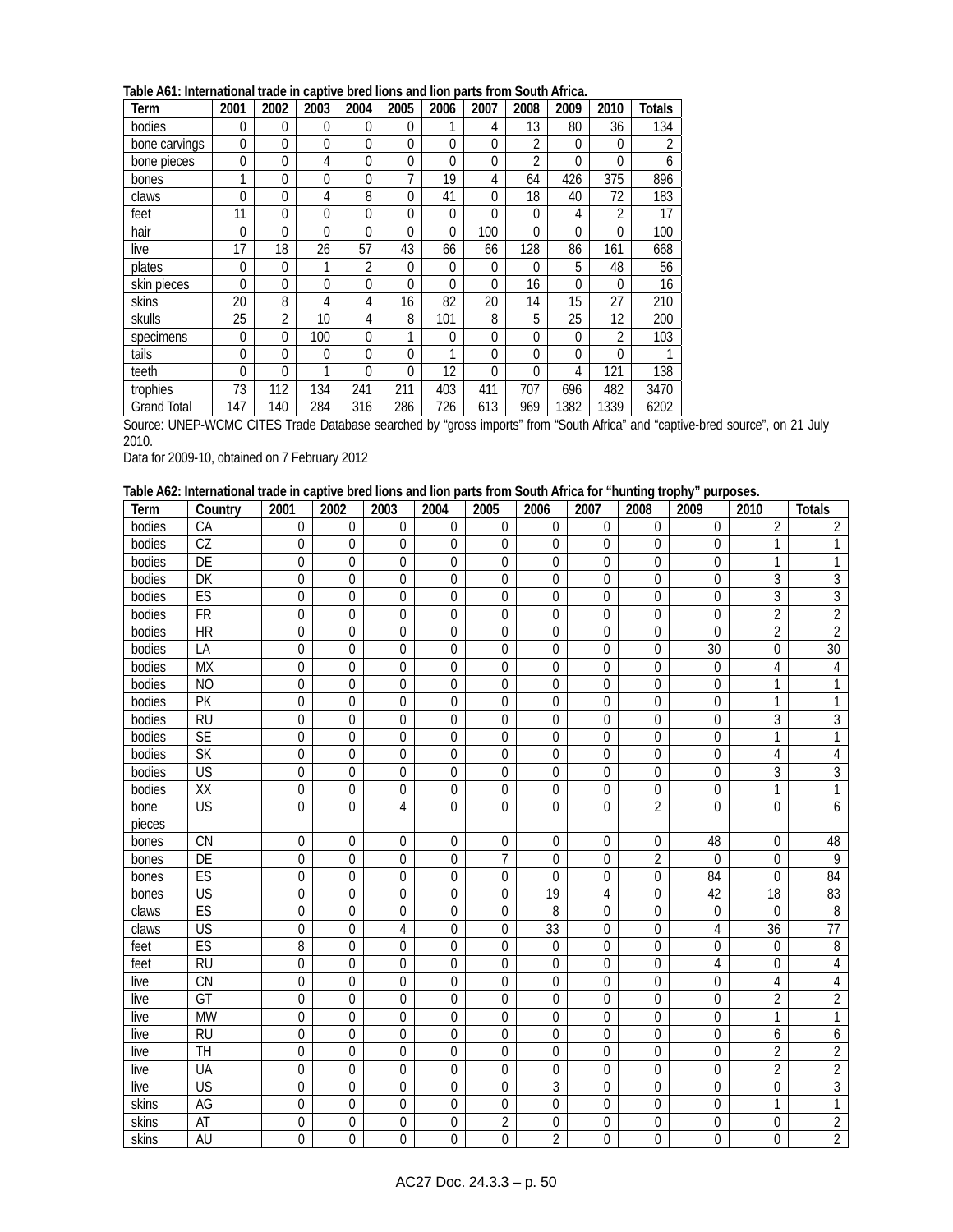| Term     | Country                  | 2001             | 2002             | 2003             | 2004             | 2005             | 2006             | 2007             | 2008             | 2009             | 2010             | <b>Totals</b>   |
|----------|--------------------------|------------------|------------------|------------------|------------------|------------------|------------------|------------------|------------------|------------------|------------------|-----------------|
| skins    | BE                       | $\mathbf{0}$     | 0                | 0                | 0                | 0                | 1                | 0                | 0                | 0                |                  | 2               |
| skins    | CA                       | 1                | 0                | 0                | 1                | 0                | 3                | 0                | 0                | 4                | 0                | 9               |
| skins    | $\overline{CZ}$          | 0                | $\mathbf{0}$     | $\mathbf 0$      | $\overline{0}$   | $\overline{0}$   | $\mathbf{0}$     | 0                | 0                | 1                | 1                | $\sqrt{2}$      |
| skins    | DE                       | $\boldsymbol{0}$ | 0                | 0                | $\boldsymbol{0}$ | 1                | 0                | 0                | 0                | 0                | 0                | 1               |
| skins    | DK                       | 0                | $\mathbf{0}$     | $\mathbf 0$      | 0                | 0                | 1                | 0                | 1                | 1                | 0                | 3               |
| skins    | ES                       | 8                | 0                | 0                | 0                | 0                | 26               | 0                | 0                | 4                | 3                | 41              |
| skins    | <b>FR</b>                | 0                | $\mathbf{0}$     | 0                | $\overline{0}$   | $\overline{2}$   | 1                | 0                | 0                | $\mathbf{0}$     | 1                | 4               |
| skins    | <b>HR</b>                | 0                | 0                | 0                | 0                | 0                | 0                | 0                | 0                | 0                | 1                | 1               |
| skins    | HU                       | $\mathbf 0$      | $\mathbf{0}$     | $\mathbf 0$      | $\mathbf 0$      | 0                | 1                | 0                | 0                | $\mathbf 0$      | $\mathbf 0$      | 1               |
|          | $\mathsf{I}\mathsf{T}$   |                  |                  | $\boldsymbol{0}$ |                  |                  | 1                |                  |                  | $\mathbf{0}$     |                  | 1               |
| skins    |                          | 0                | 0                |                  | 0                | 0                |                  | 0                | 0                |                  | 0<br>1           |                 |
| skins    | <b>MX</b>                | 1                | $\overline{0}$   | $\mathbf 0$      | 0                | $\overline{0}$   | $\overline{2}$   | 0                | 0                | $\mathbf{0}$     |                  | 4               |
| skins    | N <sub>O</sub>           | $\boldsymbol{0}$ | 0                | 0                | 0                | 0                | 1                | 0                | 0                | 0                | 1                | $\overline{c}$  |
| skins    | PK                       | 0                | $\mathbf 0$      | $\mathbf 0$      | 0                | 0                | 0                | 0                | 0                | 0                | 1                | 1               |
| skins    | PL                       | 0                | 0                | 0                | 0                | 0                | 1                | 0                | 0                | 0                | 0                | 1               |
| skins    | $\overline{PT}$          | $\mathbf 0$      | $\mathbf 0$      | $\overline{2}$   | $\mathbf 0$      | $\mathbf 0$      | 1                | 1                | 0                | $\mathbf 0$      | $\mathbf 0$      | 4               |
| skins    | <b>RU</b>                | 0                | $\mathbf 0$      | 0                | $\boldsymbol{0}$ | 0                | $\mathbf 0$      | 0                | 0                | $\mathbf 0$      | 1                | 1               |
| skins    | <b>SK</b>                | 0                | $\mathbf 0$      | $\mathbf 0$      | $\boldsymbol{0}$ | 0                | $\mathbf 0$      | 0                | 0                | $\mathbf 0$      | 1                | 1               |
| skins    | $\overline{\mathsf{US}}$ | 9                | 1                | 1                | $\boldsymbol{0}$ | $\mathbf 0$      | $\overline{35}$  | $\overline{0}$   | 0                | $\overline{2}$   | 5                | 53              |
| skulls   | <b>AE</b>                | $\boldsymbol{0}$ | $\overline{0}$   | 3                | $\boldsymbol{0}$ | 0                | 0                | $\mathbf 0$      | 0                | $\mathbf{0}$     | $\mathbf{0}$     | $\sqrt{3}$      |
| skulls   | AG                       | 0                | $\mathbf 0$      | $\mathbf 0$      | 0                | 0                | 0                | $\boldsymbol{0}$ | 0                | $\mathbf{0}$     | 1                | $\mathbf{1}$    |
| skulls   | AT                       | 0                | $\mathbf 0$      | $\mathbf 0$      | 0                | $\overline{2}$   | 0                | 0                | 0                | $\mathbf 0$      | 0                | $\overline{2}$  |
| skulls   | AU                       | 0                | $\mathbf 0$      | $\mathbf 0$      | 0                | 0                | 1                | 0                | 0                | 0                | 0                | 1               |
| skulls   | BE                       | 0                | $\overline{0}$   | $\mathbf 0$      | 0                | 0                | 1                | 0                | 0                | 0                | $\theta$         | 1               |
| skulls   | CA                       | $\overline{2}$   | $\mathbf 0$      | $\mathbf 0$      | 1                | 0                | 3                | $\mathbf 0$      | 0                | 3                | 0                | 9               |
| skulls   | CH                       | 0                | 0                | $\mathbf 0$      | $\boldsymbol{0}$ | 0                | $\boldsymbol{0}$ | 0                | 0                | 1                | 0                | $\mathbf{1}$    |
| skulls   | CN                       | $\boldsymbol{0}$ | $\mathbf 0$      | $\overline{0}$   | $\boldsymbol{0}$ | $\mathbf 0$      | $\boldsymbol{0}$ | $\mathbf 0$      | 0                | $\overline{12}$  | $\mathbf{0}$     | $\overline{12}$ |
| skulls   | $\overline{CZ}$          | 0                | $\mathbf 0$      | $\mathbf 0$      | $\boldsymbol{0}$ | 0                | $\mathbf{0}$     | $\boldsymbol{0}$ | 0                | 1                | 1                | $\sqrt{2}$      |
| skulls   | DE                       | 0                | $\overline{0}$   | $\mathbf 0$      | 0                | 1                | 0                | 0                | 0                | $\mathbf 0$      | $\mathbf 0$      | $\mathbf{1}$    |
| skulls   | DK                       | 0                | 0                | $\mathbf 0$      | 0                | 0                | $\overline{2}$   | 0                | 0                | $\theta$         | 0                | $\overline{2}$  |
| skulls   | ES                       | 7                | 0                | $\mathbf 0$      | 0                | 0                | 31               | 0                | 0                | $\overline{2}$   | 1                | 41              |
|          | <b>FR</b>                |                  | $\overline{0}$   |                  | 0                | $\overline{2}$   |                  | 0                |                  | $\mathbf{0}$     |                  | $\overline{5}$  |
| skulls   | $\overline{GB}$          | 0                | 1                | 0                |                  |                  | 3                |                  | 0                |                  | 0                | $\mathbf{1}$    |
| skulls   |                          | $\boldsymbol{0}$ |                  | $\mathbf 0$      | $\boldsymbol{0}$ | 0                | $\mathbf 0$      | 0                | 0                | $\mathbf 0$      | $\mathbf 0$      |                 |
| skulls   | HU                       | $\boldsymbol{0}$ | 0                | 0                | $\boldsymbol{0}$ | 0                | 1                | $\mathbf 0$      | 0                | $\mathbf 0$      | 0                | $\mathbf{1}$    |
| skulls   | <b>MX</b>                | $\mathbf{1}$     | $\boldsymbol{0}$ | $\mathbf 0$      | $\boldsymbol{0}$ | $\mathbf 0$      | 3                | $\overline{0}$   | 0                | $\mathbf{0}$     | 1                | $\overline{5}$  |
| skulls   | <b>NL</b>                | $\mathbf{1}$     | $\boldsymbol{0}$ | $\boldsymbol{0}$ | $\boldsymbol{0}$ | 0                | $\boldsymbol{0}$ | $\mathbf 0$      | 0                | $\mathbf{0}$     | $\mathbf 0$      | $\mathbf{1}$    |
| skulls   | N <sub>O</sub>           | 0                | $\mathbf 0$      | $\mathbf 0$      | 0                | 0                | 1                | 0                | 0                | $\mathbf{0}$     | $\mathbf 0$      | $\mathbf{1}$    |
| skulls   | PL                       | $\boldsymbol{0}$ | $\boldsymbol{0}$ | 0                | 0                | 0                | 1                | $\boldsymbol{0}$ | 0                | $\mathbf{0}$     | 0                | $\mathbf{1}$    |
| skulls   | PT                       | $\boldsymbol{0}$ | 0                | 2                | 0                | 0                | 3                | 0                | 0                | 0                | $\mathbf 0$      | 5               |
| skulls   | <b>SA</b>                | $\mathbf{1}$     | $\Omega$         | $\Omega$         | $\Omega$         | $\Omega$         | $\Omega$         | $\boldsymbol{0}$ | $\overline{0}$   | $\Omega$         | $\overline{0}$   | 1               |
| skulls   | $\overline{\mathsf{US}}$ | $\overline{13}$  | 1                | $\mathbf{0}$     | 0                | $\mathbf 0$      | 50               | 4                | 1                | 4                | 5                | 78              |
| tails    | US                       | $\boldsymbol{0}$ | 0                | $\boldsymbol{0}$ | 0                | 0                | 1                | 0                | $\overline{0}$   | $\boldsymbol{0}$ | $\mathbf 0$      | 1               |
| teeth    | <b>AT</b>                | $\mathbf 0$      | $\boldsymbol{0}$ | $\mathbf 0$      | $\boldsymbol{0}$ | 0                | $\boldsymbol{0}$ | 0                | $\overline{0}$   | $\overline{2}$   | $\overline{28}$  | 30              |
| teeth    | US                       | $\boldsymbol{0}$ | $\boldsymbol{0}$ | $\boldsymbol{0}$ | $\boldsymbol{0}$ | $\boldsymbol{0}$ | $\boldsymbol{0}$ | $\mathbf 0$      | 0                | $\overline{2}$   | $\boldsymbol{0}$ | $\overline{2}$  |
| trophies | AE                       | $\boldsymbol{0}$ | $\boldsymbol{0}$ | 6                | 1                | $\boldsymbol{0}$ | 1                | $\boldsymbol{0}$ | $\boldsymbol{0}$ | $\boldsymbol{0}$ | 0                | $\, 8$          |
| trophies | AL                       | $\boldsymbol{0}$ | $\boldsymbol{0}$ | $\boldsymbol{0}$ | $\mathbf{1}$     | 0                | $\boldsymbol{0}$ | $\boldsymbol{0}$ | 0                | $\boldsymbol{0}$ | $\boldsymbol{0}$ | $\mathbf{1}$    |
| trophies | AR                       | $\boldsymbol{0}$ | $\boldsymbol{0}$ | $\boldsymbol{0}$ | 3                | $\sqrt{4}$       | 3                | 0                | $\overline{2}$   | $\boldsymbol{0}$ | 1                | $\overline{13}$ |
| trophies | AT                       | 0                | 0                | 5                | 6                | $\overline{2}$   | 4                | 1                | 11               | 7                | 1                | 37              |
| trophies | AU                       | 0                | $\overline{2}$   | 1                | $\overline{2}$   | 0                | 4                | $\overline{4}$   | $\overline{5}$   | $\overline{3}$   | $\overline{2}$   | $\overline{23}$ |
| trophies | <b>BE</b>                | $\boldsymbol{0}$ | $\boldsymbol{0}$ | $\boldsymbol{0}$ | $\mathbf{1}$     | $\boldsymbol{0}$ | $\boldsymbol{0}$ | 3                | $\overline{3}$   | 5                | 5                | 17              |
| trophies | BG                       | $\boldsymbol{0}$ | $\boldsymbol{0}$ | $\mathbf 0$      | $\overline{0}$   | 0                | 0                | 1                | $\overline{7}$   | $\overline{3}$   | 3                | 14              |
| trophies | CA                       | 3                | 5                | $\boldsymbol{0}$ | 4                | $\boldsymbol{0}$ | 16               | 7                | 16               | $\overline{15}$  | $\overline{7}$   | 73              |
| trophies | CH                       | $\boldsymbol{0}$ | $\boldsymbol{0}$ | 1                | 1                | $\boldsymbol{0}$ | 1                | $\boldsymbol{0}$ | $\boldsymbol{0}$ | $\mathbf{1}$     | 0                | 4               |
| trophies | CI                       | 0                | $\boldsymbol{0}$ | $\boldsymbol{0}$ | $\boldsymbol{0}$ | 0                | 1                | $\boldsymbol{0}$ | 0                | $\boldsymbol{0}$ | $\boldsymbol{0}$ | $\mathbf{1}$    |
| trophies | CN                       | $\boldsymbol{0}$ | $\overline{2}$   |                  | $\boldsymbol{0}$ |                  |                  | 1                | 3                | 12               | $\overline{2}$   | 20              |
|          |                          |                  |                  | 0                |                  | 0                | 0                |                  |                  |                  |                  |                 |
| trophies | CO                       | 0                | 0                | 0                | 1                | 0                | 0                | 0                | 0                | $\boldsymbol{0}$ | 0                | 1               |
| trophies | CZ                       | $\boldsymbol{0}$ | 1                | 5                | $\overline{2}$   | $\overline{3}$   | 1                | $\overline{12}$  | $\overline{3}$   | 16               | 11               | 54              |
| trophies | DE                       | $\mathbf{1}$     | $\mathbf{1}$     | $\overline{2}$   | 9                | $\overline{7}$   | 10               | $\overline{15}$  | $\overline{15}$  | $\overline{15}$  | 9                | 84              |
| trophies | DK                       | $\boldsymbol{0}$ | $\boldsymbol{0}$ | $\overline{0}$   | $\overline{2}$   | 1                | 4                | 5                | $\overline{4}$   | 9                | 9                | 34              |
| trophies | EE                       | $\boldsymbol{0}$ | $\boldsymbol{0}$ | $\overline{2}$   | $\mathbf 0$      | 1                | 1                | 1                | $\boldsymbol{0}$ | $\boldsymbol{0}$ | 1                | 6               |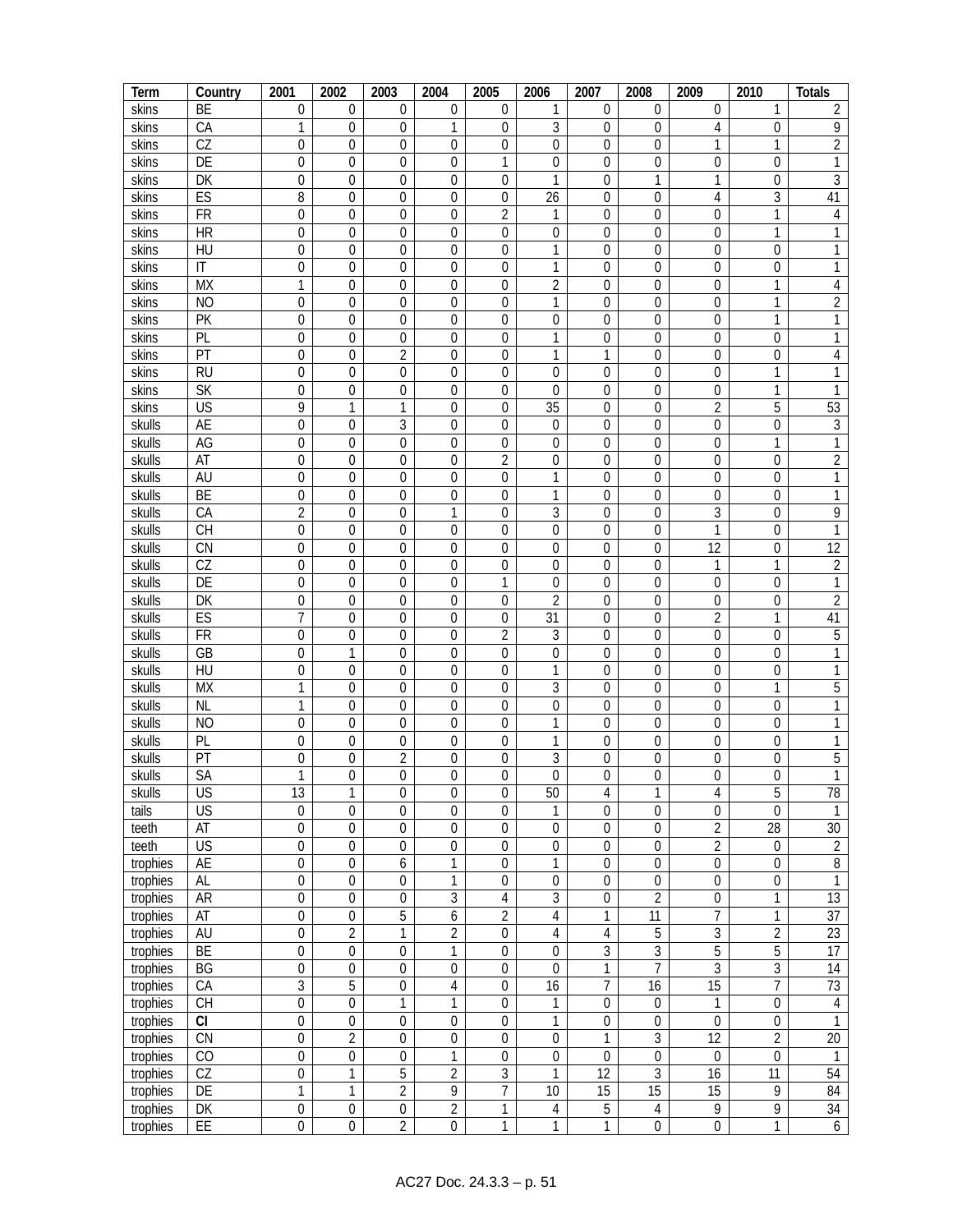| Term               | Country                 | 2001             | 2002             | 2003             | 2004             | 2005             | 2006             | 2007             | 2008             | 2009             | 2010             | <b>Totals</b>   |
|--------------------|-------------------------|------------------|------------------|------------------|------------------|------------------|------------------|------------------|------------------|------------------|------------------|-----------------|
| trophies           | ES                      | 4                | 21               | 26               | 21               | 27               | 37               | 68               | 72               | 49               | 10               | 335             |
| trophies           | F1                      | $\boldsymbol{0}$ | 1                | 0                | $\overline{2}$   | 1                | 3                | 4                | 13               | $\overline{13}$  | $\overline{2}$   | 39              |
| trophies           | <b>FR</b>               | $\mathbf 0$      | 4                | 3                | 1                | 4                | $\overline{10}$  | 3                | $\overline{22}$  | 12               | 16               | $\overline{75}$ |
| trophies           | GB                      | 1                | 1                | $\overline{2}$   | $\overline{2}$   | 1                | 1                | 1                | $\overline{2}$   | 1                | 1                | 13              |
| trophies           | GT                      | $\boldsymbol{0}$ | $\mathbf 0$      | 1                | 0                | 0                | $\boldsymbol{0}$ | $\boldsymbol{0}$ | $\mathbf 0$      | 0                | 1                | $\overline{2}$  |
| trophies           | HK                      | 0                | 0                | $\mathbf{0}$     | 0                | 0                | 0                | 0                | 0                | 1                | 0                | $\mathbf{1}$    |
| trophies           | <b>HR</b>               | 0                | 0                | 0                | 0                | 0                | 0                | 0                | 0                | 6                | 0                | 6               |
| trophies           | HU                      | $\overline{2}$   | 0                | 1                | $\overline{2}$   | 5                | 3                | 4                | 5                | 6                | $\overline{12}$  | 40              |
| trophies           | ID                      | $\boldsymbol{0}$ | $\mathbf 0$      | $\boldsymbol{0}$ | 0                | $\boldsymbol{0}$ | $\overline{0}$   | 0                | $\overline{0}$   | 1                | 0                | 1               |
| trophies           | IN                      | $\mathbf 0$      | 0                | $\mathbf 0$      | 0                | 1                | 1                | 0                | $\overline{2}$   | $\mathbf 0$      | $\mathbf 0$      | $\overline{4}$  |
| trophies           | $\overline{S}$          | $\boldsymbol{0}$ | $\boldsymbol{0}$ | $\mathbf 0$      | 0                | $\boldsymbol{0}$ | $\mathbf 0$      | 0                | $\mathbf 0$      | 1                | $\boldsymbol{0}$ | $\mathbf{1}$    |
| trophies           | $\mathsf{I}\mathsf{T}$  | 0                | 0                | 1                | 0                | 0                | 6                | $\overline{2}$   | 5                | 3                | $\overline{2}$   | $\overline{19}$ |
| trophies           | <b>JP</b>               | 3                | 0                | $\mathbf 0$      | 0                | 0                | $\mathbf 0$      | $\boldsymbol{0}$ | $\mathbf 0$      | $\boldsymbol{0}$ | 0                | 3               |
| trophies           | <b>KW</b>               | 0                | $\theta$         | $\theta$         | 0                | 0                | 0                | 0                | 0                | 2                | 0                | $\overline{2}$  |
| trophies           | KZ                      | 0                | 0                | 0                | 0                | 0                | 1                | 2                | 0                | $\mathbf 0$      | 0                | $\overline{3}$  |
| trophies           | <b>LB</b>               | $\boldsymbol{0}$ | $\mathbf 0$      | $\mathbf 0$      | $\overline{0}$   | $\mathbf 0$      | $\mathbf 0$      | 0                | 1                | $\mathbf 0$      | 0                | $\overline{1}$  |
| trophies           | $\lfloor \, \rfloor$    | $\boldsymbol{0}$ | $\mathbf 0$      | 1                | $\overline{0}$   | $\mathbf 0$      | $\boldsymbol{0}$ | 0                | 0                | $\mathbf 0$      | $\boldsymbol{0}$ | $\mathbf{1}$    |
| trophies           | LT                      | $\boldsymbol{0}$ | $\boldsymbol{0}$ | $\boldsymbol{0}$ | $\mathbf 0$      | $\mathbf 0$      | 6                | 1                | 1                | 1                | 5                | $\overline{14}$ |
| trophies           | LV                      | $\overline{0}$   | $\overline{0}$   | $\overline{0}$   | 0                | $\boldsymbol{0}$ | 1                | $\boldsymbol{0}$ | $\overline{0}$   | $\boldsymbol{0}$ | $\mathbf{0}$     | $\mathbf{1}$    |
| trophies           | <b>MX</b>               | 3                | 4                | 3                | 0                | 3                | 9                | $\overline{12}$  | 10               | $\overline{7}$   | 5                | 56              |
| trophies           | <b>NA</b>               | $\boldsymbol{0}$ | 0                | $\mathbf 0$      | 0                | 1                | $\mathbf 0$      | 1                | 0                | $\mathbf{1}$     | $\mathbf 0$      | $\mathfrak{Z}$  |
| trophies           | <b>NG</b>               | $\boldsymbol{0}$ | 0                | $\mathbf 0$      | 0                | 0                | $\boldsymbol{0}$ | 2                | 0                | $\mathbf 0$      | 0                | $\overline{2}$  |
| trophies           | <b>NL</b>               | 1                | 0                | $\mathbf 0$      | 0                | 0                | 4                | 0                | 0                | $\mathbf 0$      | $\overline{2}$   | $\overline{7}$  |
| trophies           | N <sub>O</sub>          | $\overline{2}$   | $\overline{2}$   | $\mathbf 0$      | 1                | 6                | 6                | 9                | $\overline{13}$  | 11               | 27               | $\overline{77}$ |
| trophies           | NZ                      | $\overline{0}$   | $\mathbf 0$      | $\mathbf 0$      | $\mathbf 0$      | $\mathbf 0$      | $\mathbf{1}$     | 0                | $\mathbf 0$      | $\mathbf 0$      | $\mathbf 0$      | $\mathbf{1}$    |
| trophies           | PK                      | $\boldsymbol{0}$ | 0                | 0                | 0                | $\mathbf 0$      | 6                | 1                | 5                | 6                | 1                | 19              |
| trophies           | PL                      | $\mathbf 0$      | 0                | $\overline{0}$   | $\overline{4}$   | 6                | $\mathbf 0$      | $\overline{2}$   | 6                | $\overline{12}$  | $\overline{4}$   | $\overline{34}$ |
| trophies           | PR                      | $\boldsymbol{0}$ | 0                | $\mathbf 0$      | 1                | 0                | $\mathbf 0$      | $\mathbf 0$      | 0                | $\mathbf{0}$     | $\boldsymbol{0}$ | 1               |
| trophies           | PT                      | 0                | $\overline{4}$   | $\overline{2}$   | 4                | 8                | $\overline{7}$   | 3                | 1                | 4                | 1                | $\overline{34}$ |
| trophies           | QA                      | 0                | 0                | $\mathbf 0$      | 0                | 0                | $\mathbf 0$      | 0                | 0                | 1                | 3                | $\overline{4}$  |
| trophies           | <b>RE</b>               | 0                | 0                | $\mathbf 0$      | 0                | 0                | $\mathbf 0$      | 0                | 0                | 1                | 1                | $\overline{2}$  |
| trophies           | R <sub>O</sub>          | $\boldsymbol{0}$ | 0                | $\mathbf 0$      | 1                | 0                | $\mathbf 0$      | $\Omega$         | $\overline{2}$   | 1                | 0                | $\overline{4}$  |
| trophies           | <b>RU</b>               | $\mathbf 0$      | $\overline{2}$   | $\overline{2}$   | $\overline{8}$   | 1                | $\overline{19}$  | $\overline{20}$  | $\overline{24}$  | $\overline{34}$  | 5                | 115             |
| trophies           | SA                      | $\mathbf{1}$     | $\boldsymbol{0}$ | $\boldsymbol{0}$ | 1                | $\overline{2}$   | $\overline{2}$   | $\overline{2}$   | $\mathbf 0$      | $\boldsymbol{0}$ | $\boldsymbol{0}$ | $\, 8$          |
| trophies           | <b>SE</b>               | 1                | $\boldsymbol{0}$ | $\overline{0}$   | $\overline{10}$  | 0                | $\overline{0}$   | 1                | $\overline{3}$   | $\overline{2}$   | 1                | $\overline{18}$ |
| trophies           | $\overline{\mathsf{S}}$ | $\boldsymbol{0}$ | $\mathbf 0$      | $\mathbf 0$      | 0                | 0                | $\mathbf 0$      | $\mathbf 0$      | $\overline{2}$   | 1                | $\mathbf{0}$     | $\sqrt{3}$      |
| trophies           | <b>SK</b>               | $\overline{2}$   | 0                | $\overline{2}$   | 4                | $\overline{2}$   | 1                | $\overline{2}$   | 11               | $\overline{2}$   | 4                | 30              |
| trophies           | $\overline{\text{TR}}$  | 0                | 0                | 0                | 0                | 0                | $\mathbf 0$      | 0                | $\mathbf 0$      | $\boldsymbol{0}$ | 3                | $\mathfrak{Z}$  |
| trophies           | UA                      | 0                | $\overline{0}$   | 0                | 0                | 0                | 0                | 1                | 0                | $\overline{2}$   | $\overline{2}$   | $\overline{5}$  |
| trophies           | US                      | 45               | 54               | 63               | $\overline{125}$ | 117              | 223              | 214              | 403              | 379              | 242              | 1865            |
| trophies           | UY                      | $\overline{3}$   | $\overline{2}$   | $\boldsymbol{0}$ | 0                | $\boldsymbol{0}$ | $\mathbf 0$      | $\mathbf{0}$     | $\boldsymbol{0}$ | 0                | $\boldsymbol{0}$ | 5               |
| trophies           | <b>VE</b>               | $\boldsymbol{0}$ | $\boldsymbol{0}$ | $\boldsymbol{0}$ | $\boldsymbol{0}$ | $\boldsymbol{0}$ | $\boldsymbol{0}$ | $\boldsymbol{0}$ | $\boldsymbol{0}$ | $\mathbf{1}$     | 1                | $\overline{2}$  |
| trophies           | VN                      | $\boldsymbol{0}$ | 0                | $\boldsymbol{0}$ | 0                | $\boldsymbol{0}$ | $\boldsymbol{0}$ | $\boldsymbol{0}$ | 11               | $\overline{22}$  | $\boldsymbol{0}$ | 33              |
| trophies           | XX                      | 0                | 0                | $\boldsymbol{0}$ | 0                | $\boldsymbol{0}$ | 0                | 0                | $\boldsymbol{0}$ | $\boldsymbol{0}$ | 7                | 7               |
| trophies           | ZW                      | 1                | $\boldsymbol{0}$ | $\boldsymbol{0}$ | 0                | $\mathbf 0$      | $\boldsymbol{0}$ | $\boldsymbol{0}$ | $\boldsymbol{0}$ | $\boldsymbol{0}$ | $\mathbf 0$      | $\mathbf{1}$    |
| <b>Grand Total</b> |                         | 125              | 109              | 145              | 222              | 220              | 633              | 414              | 689              | 2697             | 2929             | 8183            |

Source: UNEP-WCMC CITES Trade Database searched by "gross imports" from "South Africa", "captive-bred source", and "hunting trophy" purposes, on 21 July 2010.

Data for 2009-10, obtained on 8 February 2012

### **Table A63: International trade in captive bred lions and lion parts from South Africa for "commercial" purposes.**

| Term   | Country | 2001 | 2002 | 2003 | 2004 | 2005 | 2006 | 2007 | 2008 | 2009 | 2010 |
|--------|---------|------|------|------|------|------|------|------|------|------|------|
| bodies | AE      | υ    | U    |      |      |      |      |      |      |      |      |
| bones  | LA      |      |      |      |      |      | 0    |      |      |      | 357  |
| claws  | LA      |      |      |      |      |      | 0    |      |      |      | 54   |
| claws  | US      |      | 0    |      | 8    |      | 0    |      |      |      |      |
| feet   | CΥ      | ົ    |      |      |      |      | 0    |      |      |      |      |
| feet   | HК      |      | 0    |      |      |      | 0    |      |      |      |      |
| live   | AE      |      | 0    |      |      | 8    | 0    |      |      |      |      |